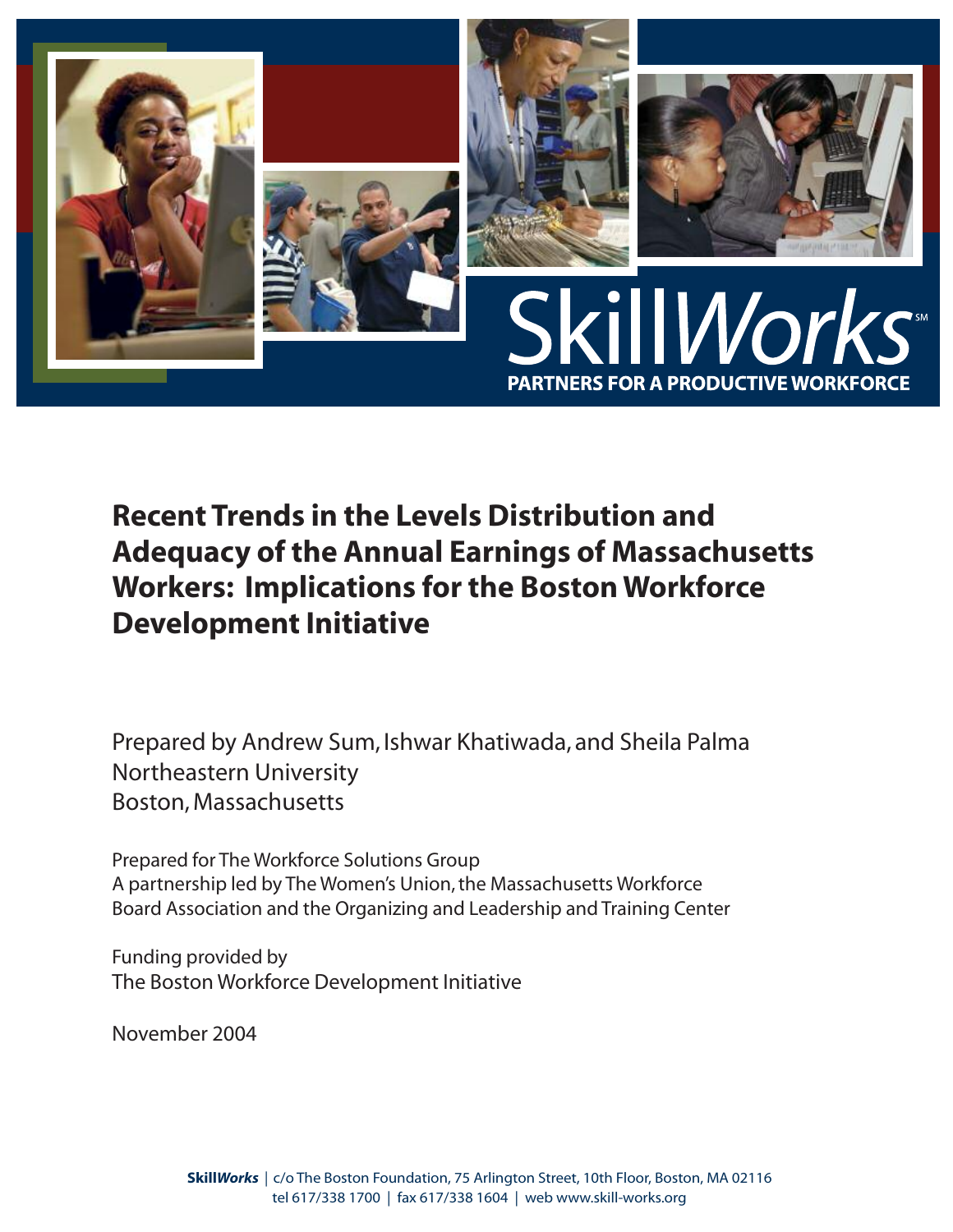# *Table of Contents*

| Converting the 1989 and 1979 Nominal Annual Earnings Data for Massachusetts                |
|--------------------------------------------------------------------------------------------|
| Trends in the Median Real Annual Earnings of Year-Round, Full-Time Workers in              |
| Trends in the Annual Earnings of Massachusetts Workers by Educational Attainment           |
| Trends in the Annual Earnings of Massachusetts Workers by Race-Ethnic Group 10             |
| The Growth of Annual Earnings Among Native Born and Foreign Born Workers                   |
| The Changing Distribution of Annual Earnings Among Massachusetts Men and                   |
| Comparisons of Male Earnings Inequality in Massachusetts with that in the U.S.             |
| Trends in Relative Earnings Inequality Among Women in Massachusetts 20                     |
| The Annual Earnings of Full-Time, Year-Round Workers Across Counties of the State: 1999 25 |
|                                                                                            |
| Estimating the Shares of Massachusetts Workers with Annual Earnings Above the              |
| Estimates of the Share of Massachusetts Workers with Annual Earnings Above the             |
| The Adequacy of the Annual Earnings of Massachusetts Workers by Major                      |
| The Ability of Employed Family Heads in Massachusetts to Achieve Adequate                  |
| Predicted Probabilities of Earning An Income More Than Two Times the Poverty Line          |
| Trends in Annual Earnings Adequacy for Employed 20-64 Year Old Adults in                   |
| Summary of Key Research Findings and Their Workforce Development Implications  67          |
|                                                                                            |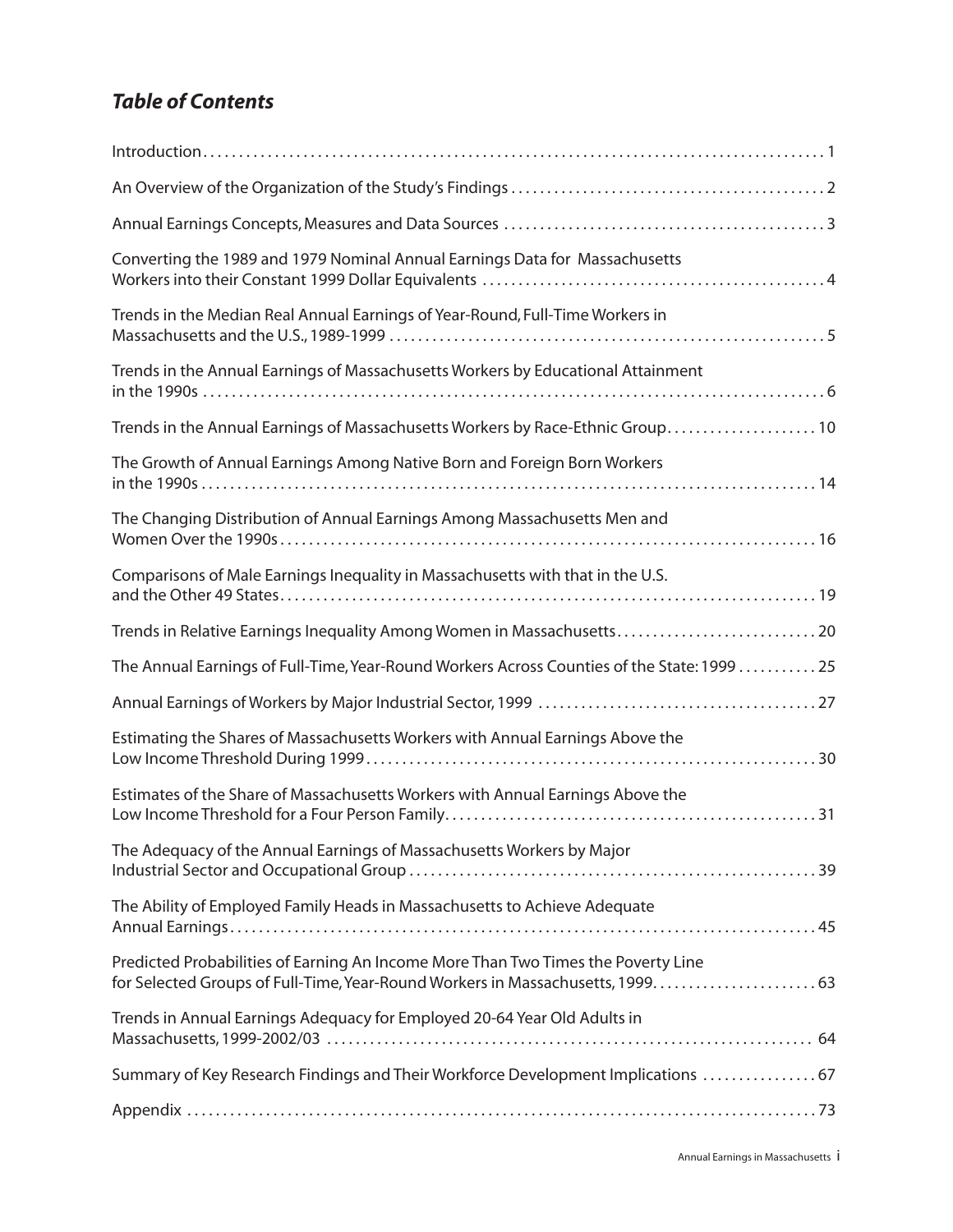## *Introduction*

A number of workforce development programs in Massachusetts and the U.S. in recent years have attempted to improve the efficiency with which labor markets operate by more effectively matching workers seeking jobs with available job openings in state labor markets. The current Boston Workforce Development Initiative is designed to address perceived skills gaps in Massachusetts labor markets that leave workers unemployed, underemployed, or in low wage situations while some employers continue to face difficulties in filling their existing job openings.<sup>1</sup> One of the primary goals of the above initiative is to improve the effectiveness of the city's and state's workforce development system in upgrading the skills and earnings of workers through investments in education and training both on and off the job. Over time, these human capital investments hopefully will improve the annual earnings of these workers sufficiently to enable them to obtain family incomes high enough to raise them out of poverty and into jobs that provide family supporting incomes.<sup>2</sup>

To build public support for future workforce development initiatives, the Workforce Solutions Group has been engaged in a systematic set of efforts to document the need for workforce development services among current Massachusetts adults and help identify the economic factors that influence the ability of workers to obtain jobs that provide family sustaining incomes. A variety of research activities have been undertaken in order to accomplish the above goals. In this paper, we will examine the recent annual earnings experiences of Massachusetts adult workers and seek to obtain answers to the following questions:

- How well did year-round, full-time workers in Massachusetts fare in improving their real annual earnings during the 1990s? How did the 1990s earnings experiences of Massachusetts workers compare to those of the 1980s?
- How did the gains (losses) in the median annual earnings of Massachusetts workers vary across gender, educational attainment, race-ethnic, and nativity subgroups? Which groups fared the best and which ones fared the worst in improving their real annual earnings?
- How did the1999 median annual earnings of Massachusetts workers vary across geographic areas of the state and across major industrial sectors?
- How did the distribution of annual earnings among Massachusetts workers change during the 1990s? Did the earnings distribution become more unequal over the decade? How did rising inequality developments in Massachusetts compare to those in the nation as a whole and in the other 49 states?
- How successful were Massachusetts full-time, year-round workers in 1999 in obtaining annual earnings that exceeded the low-income threshold for a family of four?<sup>3</sup> How did the share of workers with annual earnings above two times the poverty line vary across gender, educational attainment, and race-ethnic groups?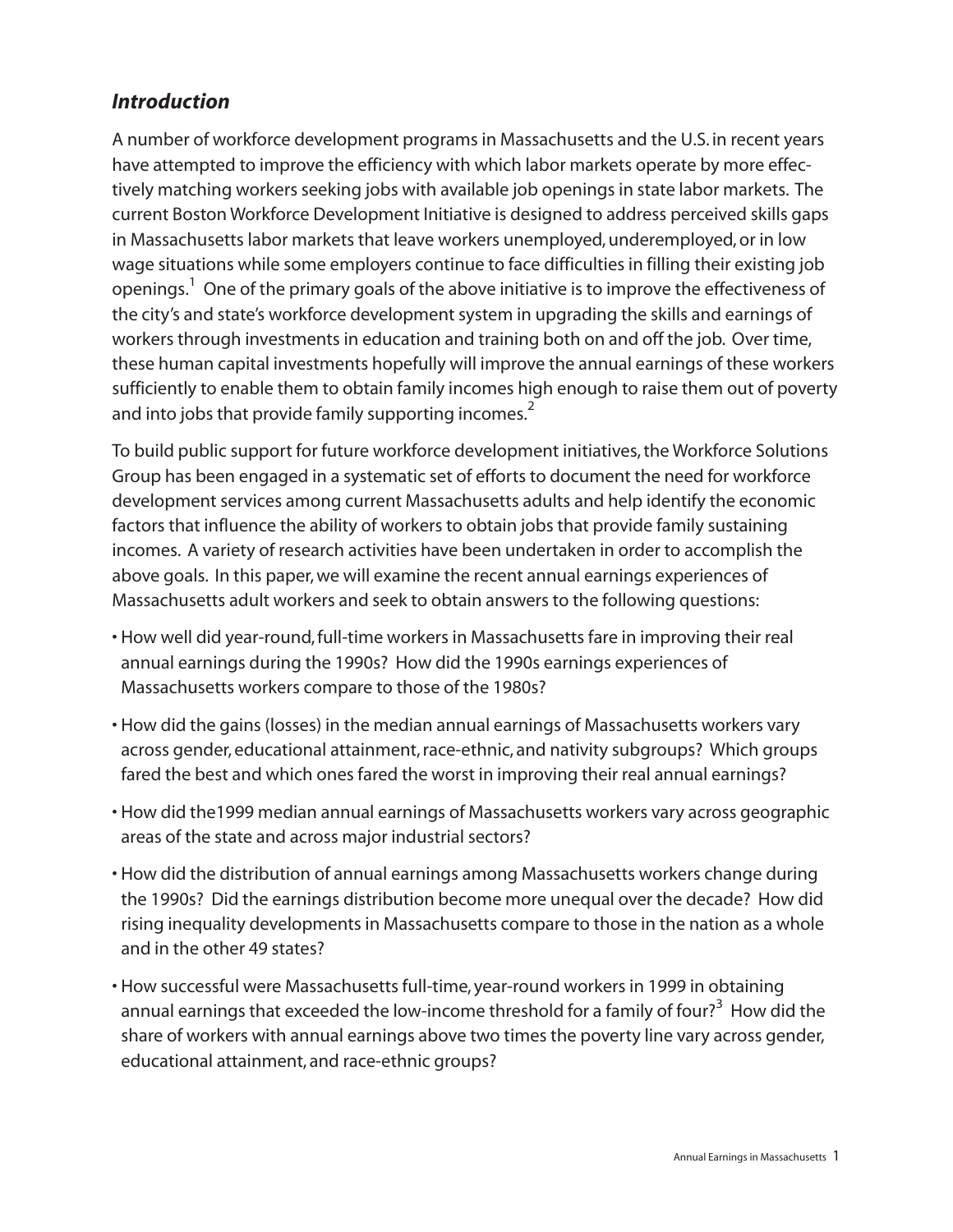• How did the likelihood of Massachusetts workers obtaining annual earnings above the low income threshold for a family of four vary with their gender, age, educational attainment, race-ethnic characteristics, nativity characteristics, the industry of their employer, and the geographic location of their residence across the state?<sup>4</sup>

# *An Overview of the Organization of the Study's Findings*

The study will begin with a brief review of the key annual earnings concepts, measures, and data sources. The emphasis of the study is on the annual earnings experiences of 20-64 year old workers who were employed full-time for at least 40 weeks during a given calendar year; e.g., 1999, 1989, etc. The discussion of earnings concepts and measures will be followed by a review of the median annual earnings of year-round, full-time workers in 1999 and comparisons with their annual earnings experiences in calendar year 1989. These annual earnings estimates then will be used to generate estimated growth rates in the median real annual earnings of all workers and those in key gender, educational attainment, race-ethnic, and nativity status subgroups (native born, immigrants) over the decade of the 1990s. The growth rates of the annual earnings of these workers in the 1990s will be compared to those in the preceding decade to determine the degree of recent progress in improving the real earnings of the state's workers.

The 1999 annual earnings of all workers and of men and women in each county of the state will be estimated and reviewed to identify the degree of geographic variation in these earnings levels at the end of the decade. A similar earnings analysis will be performed for workers in major industrial sectors of the state both for all workers and those in selected educational attainment subgroups.

The analysis of annual earnings levels and growth rates in those earnings will be followed by an analysis of changes in the distribution of annual earnings among Massachusetts workers over the decade. How did the distribution of annual earnings change over the past decade? The earnings inequality analysis will be undertaken for all men and women and for men and women in selected educational subgroups. Findings on the degree of earnings inequality among full-time, year-round male and female workers in Massachusetts in 1999 will be compared to those for the nation and for workers in each of the other 49 states.

As noted earlier, one of the key objectives of the Boston Workforce Development Initiative is to expand and upgrade education and training opportunities for Massachusetts workers to improve their chances for securing family sustaining earnings. To expand upon our existing knowledge base of the ability of Massachusetts' workers to obtain annual earnings high enough to raise families above "low income"thresholds and selected Family Economic Self-Sufficiency (FESS) budgets, we have generated estimates of the share of workers in selected gender, educational attainment, and race-ethnic groups with 1999 annual earnings above the "low income"threshold for a four person family. Changes in the percent of full-time, year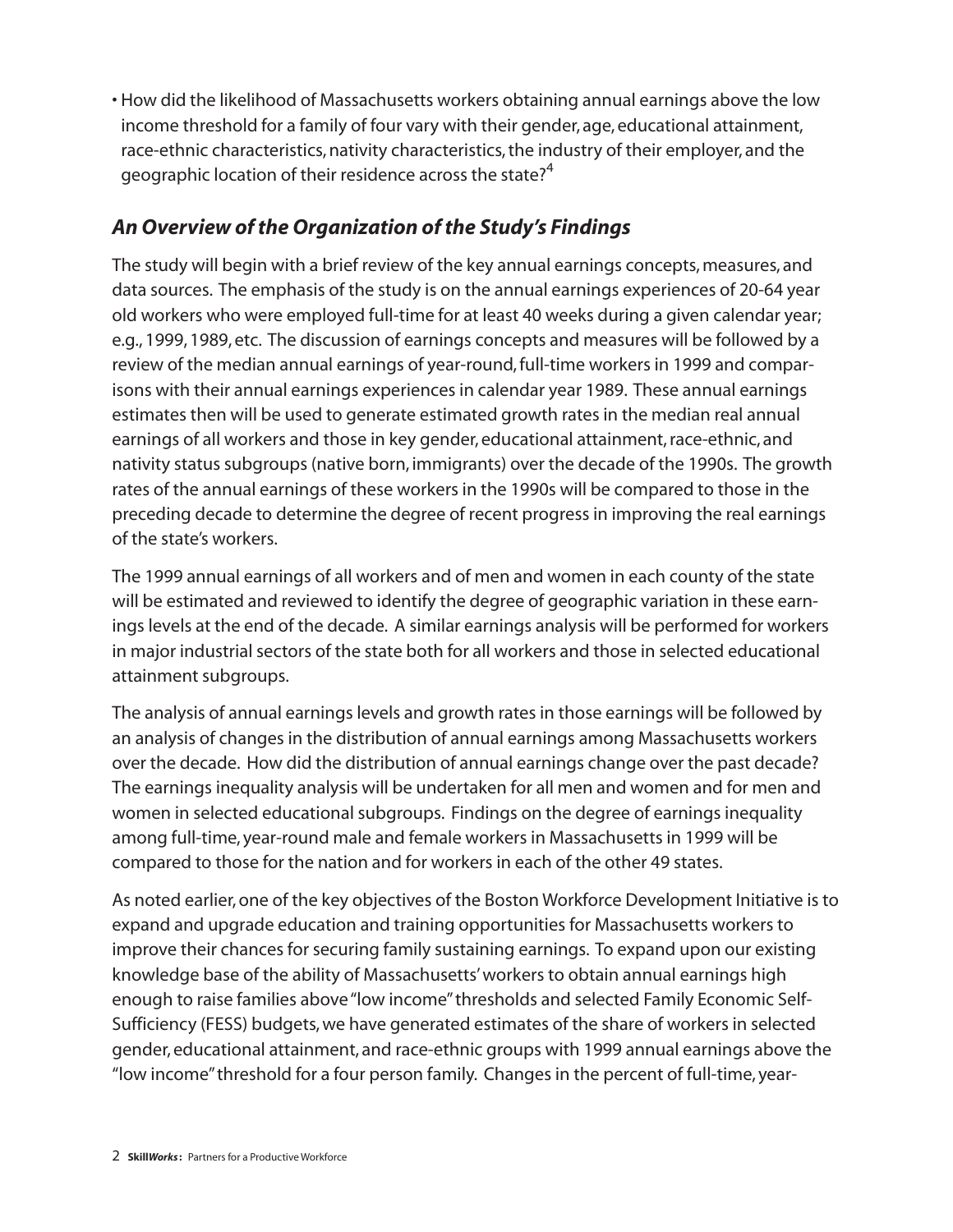round workers in key demographic subgroups with annual earnings above the low-income threshold over the decade of the 1990s also will be reviewed and assessed.

Multivariate statistical models using logistic regression techniques were developed to estimate the influence of a worker's demographic and human capital traits, industrial sector of employment, and geographic locations of their residences on the likelihood that they would have obtained 1999 annual earnings above the low income threshold for a four person family. These models were estimated for all full-time, year-round workers, for men and women separately, and for those workers with no formal schooling beyond the Associate Degree level. Findings of the results of these models and their potential implications for the design and administration of the Workforce Development Training Initiative will be presented. The final section of the report will summarize key findings of the research and their consequences for the training initiative.

## *Annual Earnings Concepts, Measures and Data Sources*

The decennial Censuses of the United States have been used to collect data on the annual earnings of a large sample of household members ages 16 and older who were employed in the calendar year prior to the Census. For example, on the 2000 Census long form questionnaire that was completed by approximately 1 of every 6 households across the nation, respondents were asked to report their earnings in 1999 from all wage and salary jobs and from selfemployment. Those persons employed in 1999 also were asked to report their weeks of paid employment and their average hours of work per week. Since the annual earnings of workers are substantially influenced by their weeks and hours of paid employment during the calendar year, we have restricted our analysis of annual earnings data to those workers who were employed for at least 40 weeks, full-time (35 or more hours per week) during 1999 or in 1989 and 1979 for trend analysis. We refer to this group of workers as year-round, full-time workers. Our definition of this group of workers is slightly more liberal than that of the U.S. Census Bureau, which requires a worker to have been employed for 50 or more weeks to be classified as a year-round worker. This more stringent U.S. Census Bureau definition will exclude those full-time workers who only worked 40-49 weeks during the year due to seasonal factors (weather, tourism) or to lengthy summer vacations (teachers). We prefer including the above groups of workers in our analysis of earnings levels and earnings inequality given their substantial commitment to the labor market during the year. To be included in the analysis, a person had to have at least 1,400 hours of paid employment during the year. A majority had more than 2,000 hours of paid employment.

Our earnings analysis is restricted to those full-time, year-round workers who were between 20 and 64 years of age at the time of the 2000, 1990, or 1980 Census. Teenagers and workers 65 and older were excluded from the analysis due to lower rates of career jobs among many of the members of both age groups. In addition, few teens are family heads, a group of primary interest to us. The Public Use Microdata Samples (PUMS files) from the 1980, 1990, and 2000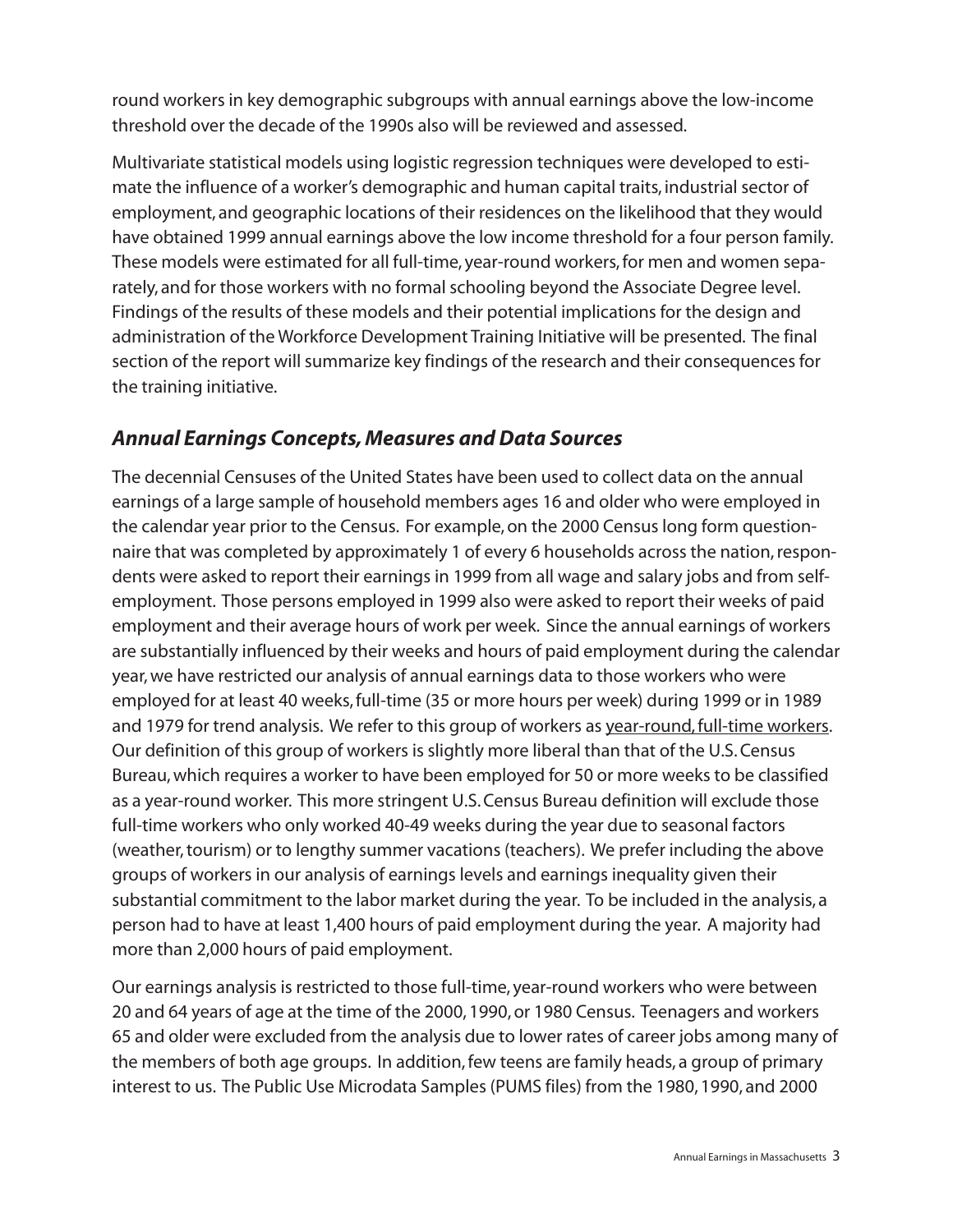Censuses were used to conduct the analysis. The 5-100 PUMS samples from the 1990 and 2000 Censuses were used to perform this analysis. The large number of cases from the 5-100 samples allow us to conduct the earnings analysis for a diverse array of demographic and socioeconomic subgroups of workers.

## *Converting the 1989 and 1979 Nominal Annual Earnings Data for Massachusetts Workers into their Constant 1999 Dollar Equivalents*

The annual earnings data for Massachusetts workers from the 1990 and 1980 Censuses were measured in current dollars; i.e., they were not adjusted for inflation. To compare the 1989 and 1979 annual earnings data for Massachusetts workers with those for 1999, we must convert the 1989 and 1979 earnings data into their 1999 constant dollar equivalents. One standard approach for making these adjustments is to utilize the national Consumer Price Index for All Urban Consumers, more widely known by its acronym the CPI-U, to estimate price changes faced by the average urban consumer over time. The changes in prices from the CPI-U over time are then used to convert nominal earnings data for a given year, e.g., 1989, into their constant dollar equivalents. There is a national CPI-U index and a CPI-U index for the Greater Boston area, but no specific CPI-U index for the state as a whole.<sup>5</sup>

Estimates of the CPI-U price index for the U.S. and the Greater Boston area in 1989 and 1999 are displayed in Table One.<sup>6</sup> The base years for both price indices are 1982-84. Between 1989 and 1999, the CPI-U price index for the U.S. rose from 124.0 to 166.6, representing an increase of 34.3%. Over the same ten year period, the CPI-U index for the Greater Boston area (which covers a multi-state geographic area going well beyond the boundaries of the Boston PMSA and including areas in parts of New Hampshire, Maine, Connecticut, and Rhode Island) increased at essentially an identical rate (34.1%). Lower inflation in the Boston area during the economically depressed years of the early 1990s was offset by a more rapid rate of inflation than the nation from 1994 through the end of the decade. To convert 1989 annual earnings data for Massachusetts workers into their constant 1999 dollar equivalents, we have used the change in the national CPI-U index of 34.3%.<sup>7</sup> Similar procedures were adopted in converting 1979 earnings data into constant 1999 dollars to allow estimates of the growth of annual earnings of Massachusetts workers over the decade of the 1980s to be compared to those for the 1980s.

| Year                      | (A)<br><b>U.S.</b> | (B)<br><b>Greater Boston Area</b> |
|---------------------------|--------------------|-----------------------------------|
| 1989                      | 124.0              | 131.3                             |
| 1999                      | 166.6              | 176.0                             |
| Percent Change, 1989 - 99 | 34.3               | 34.1                              |

#### **Table 1: Trends in the Consumer Price Index for All Urban Consumers in the U.S. and the Greater Boston Area, 1989 – 99 (1982 – 84 = 100)**

Source: U.S. Bureau of Labor Statistics, web site, www.BLS.gov.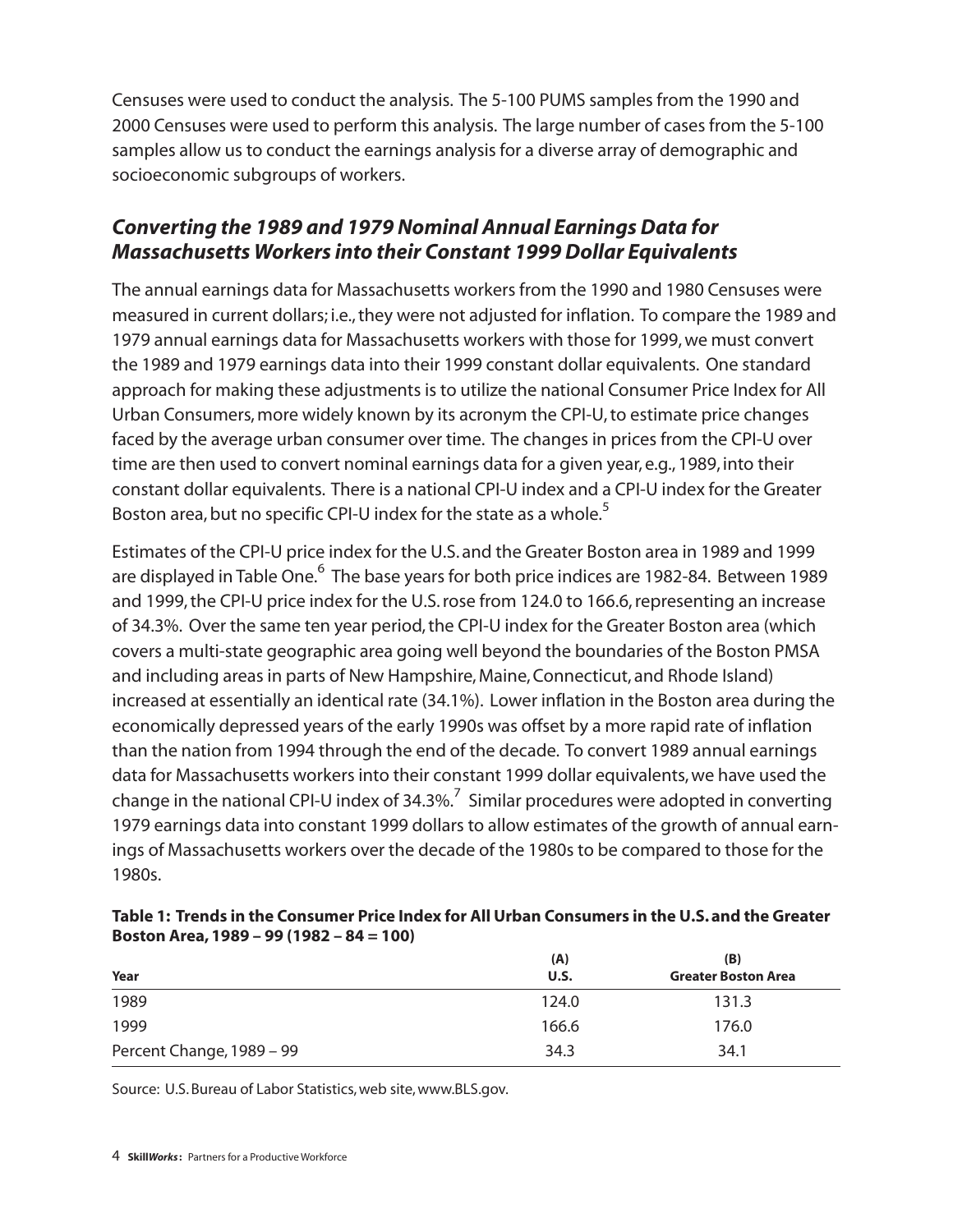# *Trends in the Median Real Annual Earnings of Year-Round, Full-Time Workers in Massachusetts and the U.S., 1989-1999*

Estimates of the 1989 and 1995 median real annual earnings (in constant 1999 dollars) of 20- 64 year old, year-round full-time workers in Massachusetts and the U.S. for all workers and by gender are displayed in Table 2. The median annual earnings is that earnings level which divides the distribution of annual earnings into two equal parts. One half of the workers will earn more than the median and one half will earn less. Unlike the mean earnings level, the value of the median is not affected by earnings values on either tail of the distribution. The mean annual earnings of Massachusetts workers increased more rapidly than the median over the past decade, indicating a sharp rise in earnings inequality over the decade. The rising degree of earnings inequality will be examined more fully in a following section of this paper.

Between 1989 and 1999, the median real annual earnings of all 20-64 year old full-time, yearround workers in Massachusetts increased from \$36,276 to \$37,500, a gain of \$1,224 or 3.4 percent. While this earnings gain was quite modest, especially in comparison to the much stronger earnings performance of state workers during the decade of the 1980's, it exceeded the growth in median real annual earnings of workers in the U.S. During the 1990's, there was no increase in the median real annual earnings of all year-round, full-time workers in the nation (Table 2). Women in Massachusetts obtained larger absolute and relative gains in their annual earnings than their male counterparts did over the decade. The median real earnings of Massachusetts women rose by \$2,440 or 8.3 percent versus a gain of only 1.6 percent for men. In the U.S., only women achieved a gain in their median real earnings over the decade. The median annual earnings of U.S.women rose by 10% over the decade while men's median earnings declined by two percent over the 1990s.

|                        | (A)      | (B)      | (C)                       | (D)                      |  |
|------------------------|----------|----------|---------------------------|--------------------------|--|
| <b>Geographic Area</b> | 1989     | 1999     | <b>Absolute</b><br>Change | <b>Percent</b><br>Change |  |
| <b>Massachusetts</b>   |          |          |                           |                          |  |
| All                    | \$36,276 | \$37,500 | \$1,224                   | $+3.4$                   |  |
| Men                    | 41,322   | 42,000   | $+678$                    | $+1.6$                   |  |
| Women                  | 29,555   | 32,000   | $+2,442$                  | $+8.3$                   |  |
| U.S.                   |          |          |                           |                          |  |
| All                    | 30,889   | 31,000   | $+11$                     | $\mathbf{0}$             |  |
| Men                    | 36,261   | 35,500   | $-711$                    | $-2$                     |  |
| Women                  | 24,174   | 26,500   | $+2,326$                  | $+10$                    |  |

| Table 2: Trends in the Median Real Annual Earnings of 20-64 Year OldFull-Time, Year-Round |
|-------------------------------------------------------------------------------------------|
| Workers (16+) in Massachusetts, and the U.S. by Gender, 1989 – 99 (in 1999 Dollars)       |

Source: 1990 and 2000 Census PUMS data files, tabulations by authors.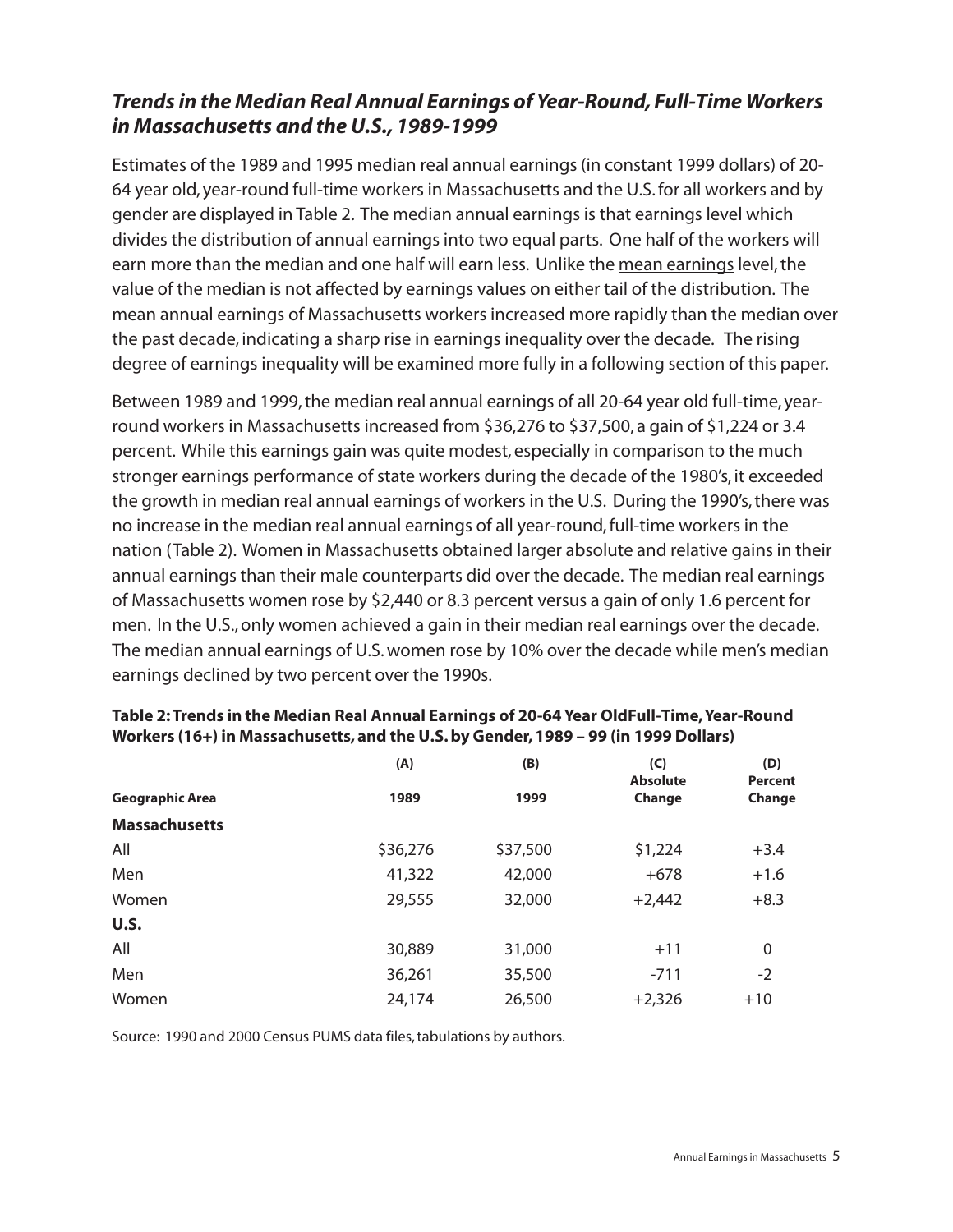The growth rates in the annual earnings of Massachusetts workers over the decade of the 1990s fell well below those experienced in the previous decade. Between 1979 and 1989, the median real annual earnings of 20-64 year old workers in Massachusetts increased by \$5,871 or 19.3% (Table 3). This rate of growth was nearly six times higher than that of workers in the 1990s. Males fared considerably better in the 1980s, with a rate of growth of 13% versus less than two percent in the past decade. Women obtained even sharply higher gains in their median real annual earnings in the 1980s (31% vs. 8% in the 1990s). These substantially higher improvements in the median annual earnings of Massachusetts adult workers in the 1980s were the key factor underlying the much greater rate of growth in median family incomes during the 1980s in comparison to the 1990s (25% vs. 3%).<sup>8</sup> Family income growth in Massachusetts ranked third highest among the 50 states during the decade of the 1980s; however, the 3% growth rate in median real family income during the 1990s ranked only 41<sup>st</sup> highest among the 50 states, representing a steep deterioration in the state's absolute and comparative economic performance. Rising earnings and income inequality in the 1990s was a contributing factor to the mediocre growth in median family incomes.

|        | (A)      | (B)      | (C)<br><b>Absolute</b> | (D)<br>Percent |
|--------|----------|----------|------------------------|----------------|
| Gender | 1989     | 1999     | Change                 | Change         |
| All    | \$30,405 | \$36,276 | \$5,871                | 19.3           |
| Men    | \$36,483 | \$41,322 | \$4,839                | 13.3           |
| Women  | \$22,525 | \$29,558 | \$2,442                | 31.2           |

**Table 3: Trends in the Median Real Annual Earnings of 20-64 Year Old, Full-Time Year-Round Workers in Massachusetts,Total and by Gender, 1979 to 1989 (in Constant 1999 Dollars)**

## *Trends in the Annual Earnings of Massachusetts Workers by Educational Attainment in the 1990s*

During the past few decades, annual earnings differences among U.S. workers by educational attainment have risen in favor of the best-educated workers. This changing earnings distribution by schooling level was substantially influenced by changes in the industrial structure of jobs and the impacts of technological change and corporate restructuring have that shifted the demand for labor toward workers in professional, managerial, and high level sales positions while lowering the demand for many blue collar workers and clerical workers. The decline in manufacturing employment particularly lowered the demand for most blue collar production workers, including skilled blue collar employees.

Employment changes by major occupational group in the state over the decade of the 1990s, especially the above average growth in professional, management, and high level sales positions, should have favored workers with higher levels of formal schooling. To identify how well more highly educated workers fared in the state's labor markets over the 1990s decade, we estimated changes in the median real annual earnings of year-round, full-time workers by educational attainment category and by gender between 1989 and 1999. All Massachusetts workers were classified into one of the following six educational subgroups: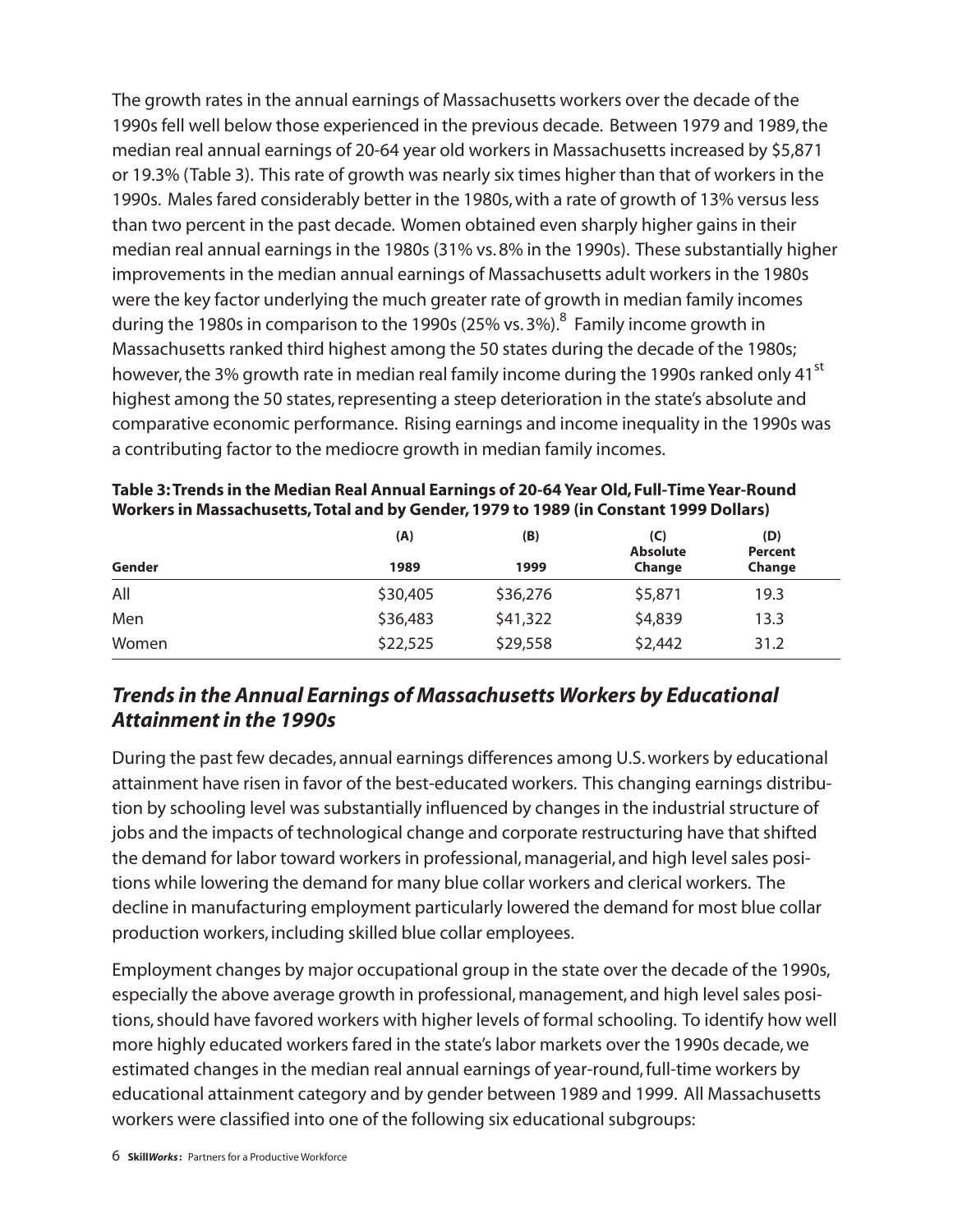- No high school diploma or GED certificate
- A high school diploma or GED, but no completed years of post-secondary schooling
- 13-15 years of schooling, but no post secondary degree
- An associate's degree
- Bachelor's degree only
- Master's or higher degree

Among men, both the absolute and relative size of the changes in the median real annual earnings of full-time, year-round workers over the past decade varied quite widely by schooling level (Table 4 and Chart 1). The absolute sizes of these annual earnings changes ranged from -\$2,129 for those men lacking a high school diploma/GED to a high of +\$3,289 for those men holding a Bachelor's degree (Table 4). In relative terms, the size of these annual earnings' changes ranged from –2% for high school dropouts to +7% for those men with a bachelor's or higher degree (Table 4 and Chart 1). The only groups of male workers who improved their real annual earnings over the decade were those holding a bachelor's or more advanced academic degree. Even male Associate Degree holders experienced a two percent decline in their median real annual earnings over the past decade.

|                                 | (A)      | (B)      | (C)                       | (D)                      |  |
|---------------------------------|----------|----------|---------------------------|--------------------------|--|
| <b>Gender/Educational Group</b> | 1989     | 1999     | <b>Absolute</b><br>Change | <b>Percent</b><br>Change |  |
| Men                             |          |          |                           |                          |  |
| < 12                            | \$30,129 | \$28,000 | $-2,129$                  | $-7$                     |  |
| 12                              | 36,276   | 34,700   | $-1,576$                  | $-4$                     |  |
| 13-15, no degree                | 40,306   | 40,000   | $-306$                    | $-1$                     |  |
| Associate's degree              | 42,976   | 42,000   | $-976$                    | $-2$                     |  |
| Bachelor's only                 | 49,711   | 53,000   | $+3,289$                  | $+7$                     |  |
| Master's or higher              | 67,178   | 70,000   | $+2,823$                  | $+4$                     |  |
| Women                           |          |          |                           |                          |  |
| $<$ 12                          | 21,467   | 20,000   | $-1,467$                  | $-7$                     |  |
| 12                              | 25,527   | 25,000   | $-527$                    | $-2$                     |  |
| 13-15, no degree                | 28,215   | 300,000  | $+797$                    | $+3$                     |  |
| Associate's degree              | 30,889   | 32,000   | $+1,785$                  | $+6$                     |  |
| Bachelor's only                 | 36,276   | 39,000   | $+2,724$                  | $+8$                     |  |
| Master's or higher              | 45,682   | 48,500   | $+2,819$                  | $+6$                     |  |

#### **Table 4:Trends in the Median Real Annual Earnings of 20-64 Year Old Full-Time,Year Round Workers in Massachusetts by Educational Attainment and Gender, 1989-99 (in 1999 Dollars)**

Source: 1990 and 2000 Census PUMS data files, tabulations by authors.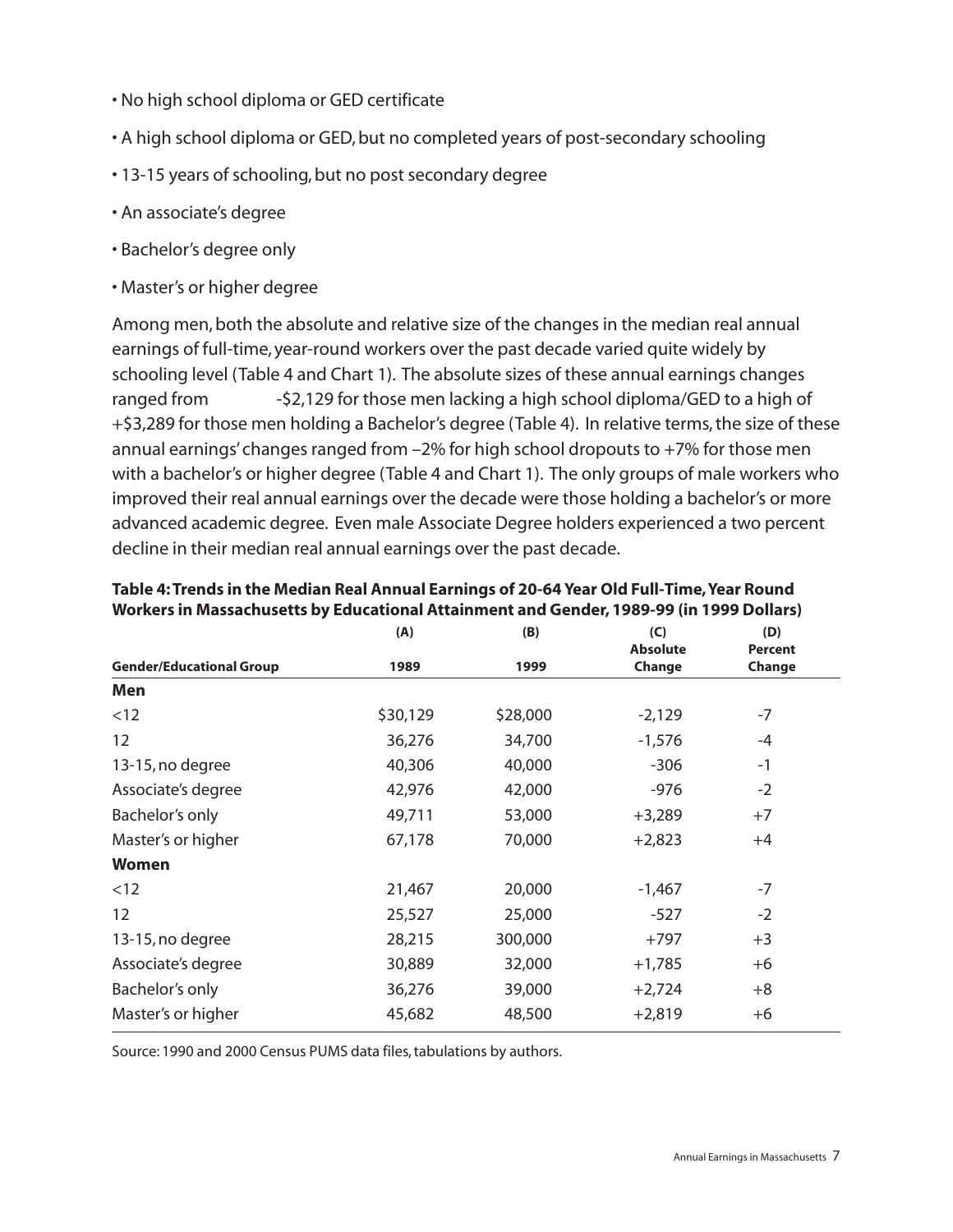**Chart 1: Percent Changes in the Median Real Annual Earnings Between 1989 and 1999 of 20-64** Year Old Massachusetts Males Employed, Year-Round, Full-Time by Educational Attainment



Somewhat similar earnings patterns prevailed among women although more of the educational subgroups of women improved their real annual earnings over the 1990's (Table 4 and Chart 2). Employed women lacking a high school diploma/GED experienced a near \$1,500 or 7 percent decline in their median annual earnings while women with a bachelor's degree improved their real earnings by \$2,724 or 8 percent. The relative size of these earnings' changes ranged from –7 percent among high school dropouts and –4 percent for high school graduates to a high of +8 percent for bachelor degree holders. Each of the four groups of women with some post-secondary schooling obtained gains in their median real annual earnings. Among both men and women, the earnings differences between four year college graduates and high school graduates/dropouts widened over the decade.<sup>9</sup>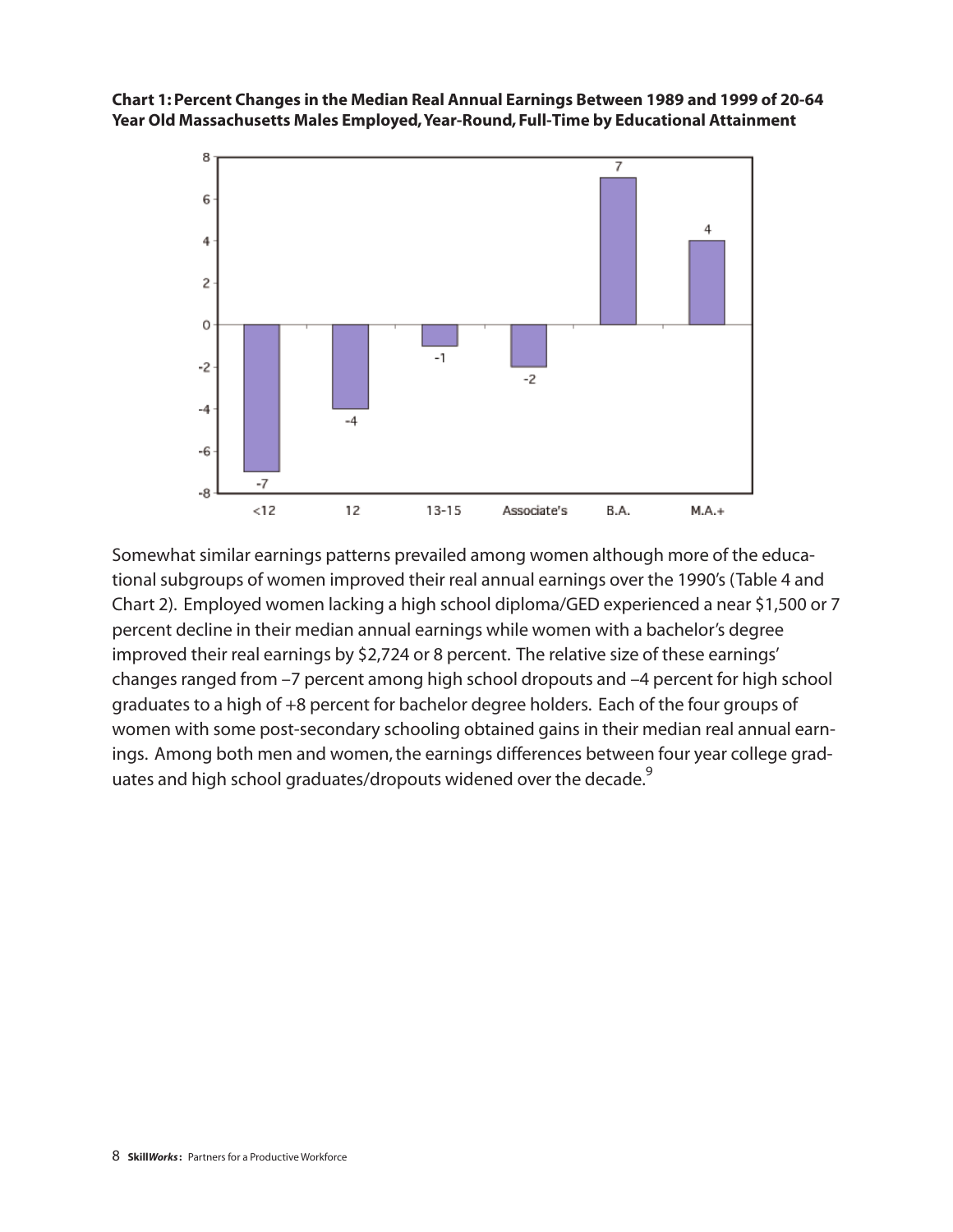**Chart 2: Percent Change in the Median Annual Earnings Between 1989 and 1999 of 20-64 Year Old Massachusetts Women Employed Year-Round, Full-Time by Educational Attainment**



In most cases, the changes in the real annual earnings of Massachusetts workers by educational attainment in the 1990s represented in a dramatic reversal of developments during the 1980s. Estimates of the growth rates of the median annual earnings of 20-64 year old Massachusetts men and women in five educational attainment groups during the 1980s and the 1990s are compared in Table 5.<sup>10</sup> During the 1980s, the median annual earnings of 20-64 year old men increased in each of these five educational groups although the rates of increase were higher for men with at least some college. This pattern of earnings change for men stands in sharp contrast to that of the 1990s, when the only groups of men who increased their annual earnings were those who held a Bachelor's or higher degree. However, it should be noted that men in nearly every educational attainment group fared considerably better in the 1980s than in the 1990s, particularly those men with no post-secondary schooling.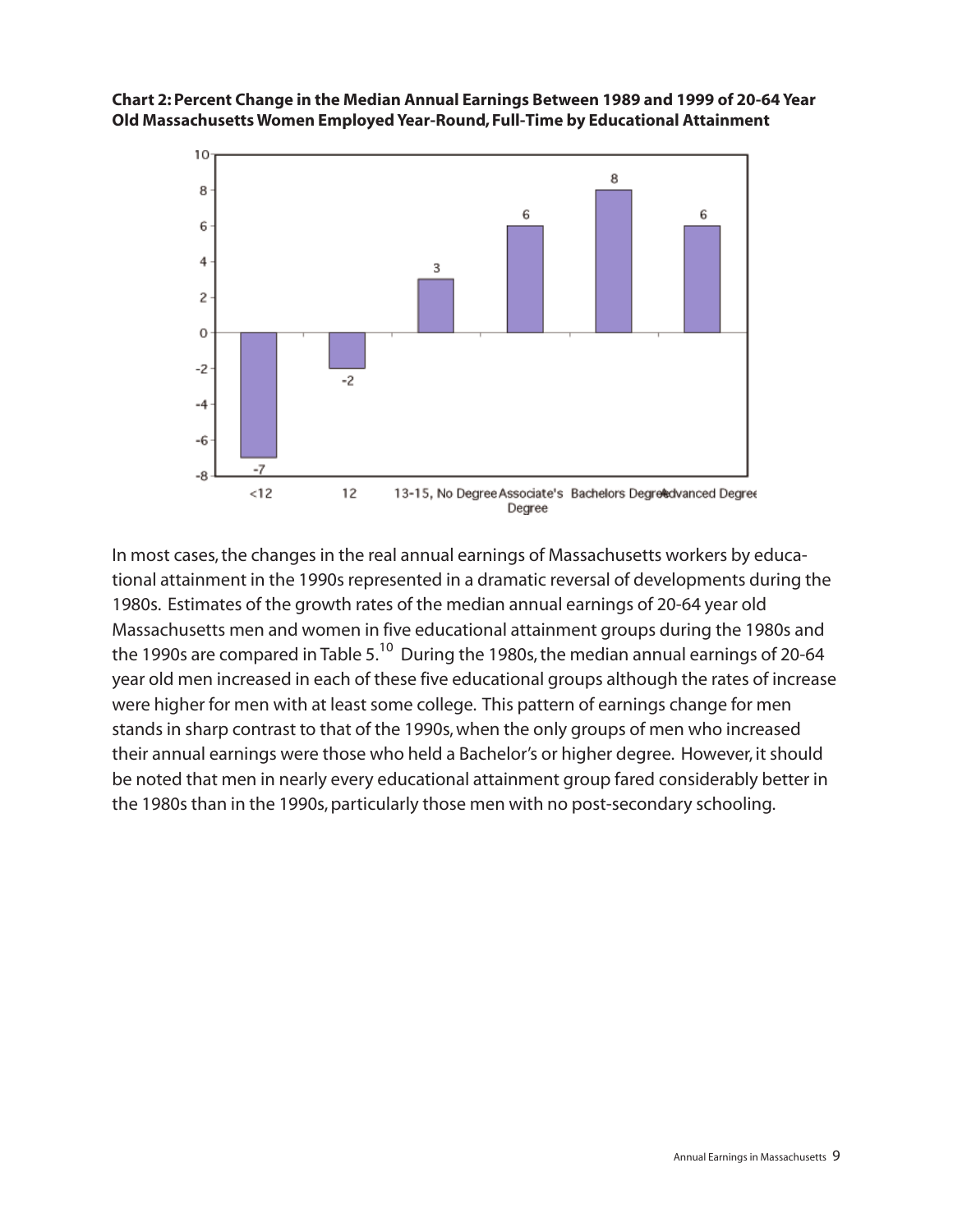|                                   | (A)     | (B)     | (C)<br>Percentage<br><b>Point Different</b> |
|-----------------------------------|---------|---------|---------------------------------------------|
| <b>Educational Attainment</b>     | 1979-89 | 1989-99 | $(A - B)$                                   |
| Men                               |         |         |                                             |
| $<$ 12                            | $+1.6$  | $-7.1$  | $+8.7$                                      |
| High School Graduates, No College | $+7.4$  | $-4.3$  | $+11.7$                                     |
| 13-15 Years, Including Associates | $+11.0$ | -.8     | $+11.8$                                     |
| <b>Bachelor's Degree</b>          | $+10.4$ | $+6.6$  | $+3.8$                                      |
| Master's or Higher Degree         | $+21.8$ | $+4.2$  | $+17.8$                                     |
| Women                             |         |         |                                             |
| <12                               | $+19.1$ | $-6.8$  | $+25.9$                                     |
| High School Graduates, No College | $+19.3$ | $-2.1$  | $+21.4$                                     |
| 13-15 Years, Including Associates | $+24.5$ | $+6.3$  | $+18.2$                                     |
| <b>Bachelor's Degree</b>          | $+34.2$ | $+7.6$  | $+26.6$                                     |
| Master's or Higher Degree         | $+26.8$ | $+6.2$  | $+20.6$                                     |

**Table 5: Comparisons of Growth Rates in the Median Real Annual Earnings of 20-64 Year Old Workers Employed 40 or More Weeks Full-Time Between 1979-89 and 1989-99 by Educational Attainment (in Constant 1999, Dollars)**

Among employed women, annual earnings increased in every educational attainment group during the 1980s, with the size of these gains ranging from 19% among those women lacking a high school diploma and high school graduates to a high of 34 percent among those women holding a Bachelor's degree. All of these five educational groups of women workers obtained double-digit increases in their median annual earnings. In contrast, in the 1990s, women without any post-secondary schooling saw their real annual earnings decline over the decade and each of the three subgroups of women with some post-secondary schooling experienced only modest 6 to 7 percent gains in their annual earnings over the decade. As was the case for men, adult women in every educational attainment group fared considerably better in improving their annual earnings in the 1980s than during the 1990s. As will be revealed in a following section, however, there were large gainers and losers in nearly every educational group during the 1990s as the distribution of earnings became substantially more unequal.

## *Trends in the Annual Earnings of Massachusetts Workers by Race-Ethnic Group*

The 1990 and 2000 Censuses collected information on the race-ethnic characteristics of workers. We have classified year-round, full-time workers in Massachusetts into one of the following four mutually exclusive race-ethnic groups: $11$ 

- Asian, not Hispanic
- Black, not Hispanic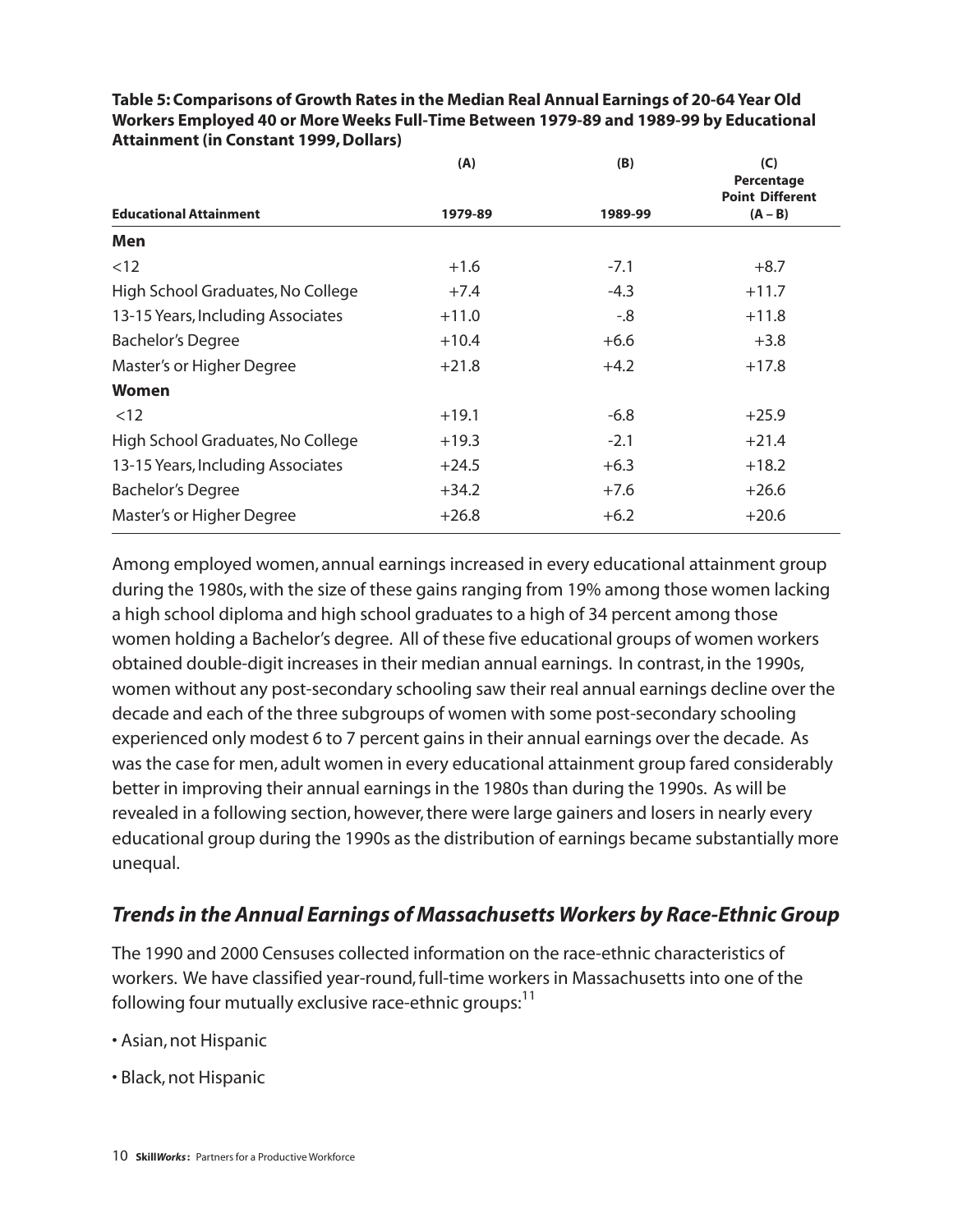- $\cdot$  Hispanic<sup>12</sup>
- White, not Hispanic

Estimates of the 1989 and 1999 median real annual earnings of Massachusetts workers by gender and race-ethnic group are displayed in Table 6. Earnings developments among men during the 1990s were quite mixed. Both Black and Hispanic men experienced declines of 4 to 6 percent in their median real annual earnings over the decade while White and Asian men posted gains in their real annual earnings during the 1990s. White males posted a near 5 percent gain in their median real annual earnings while Asian males fared the best, increasing their annual earnings by just under 17 percent (Table 6). At the end of the decade, there were large variations in the median annual earnings of male workers across race-ethnic groups, ranging from a low of \$25,000 for Hispanic males to a high of \$45,000 for White males. A relatively high fraction of the Hispanic workers were immigrants whose earnings potential was constrained by limited formal schooling, U.S. work experience, and English-speaking proficiencies. Recent evidence suggests that the annual earnings of immigrant workers in our state and the nation are strongly influenced by their human capital skills.<sup>13</sup>

|                           | (A)      | (B)      | (C)               | (D)                              |
|---------------------------|----------|----------|-------------------|----------------------------------|
| <b>Gender/Race-Ethnic</b> | 1989     | 1999     | Change<br>1989-99 | <b>Percent Change</b><br>1989-99 |
| Men                       |          |          |                   |                                  |
| Asian                     | \$35,067 | \$41,000 | $+5,933$          | $+16.9$                          |
| <b>Black</b>              | 32,245   | 31,000   | $-1,245$          | $-3.9$                           |
| Hispanic                  | 26,554   | 25,000   | $-1,554$          | $-5.9$                           |
| White                     | 42,994   | 45,000   | 2,006             | $+4.7$                           |
| Women                     |          |          |                   |                                  |
| Asian                     | \$28,215 | \$30,000 | $+1,785$          | $+6.3$                           |
| <b>Black</b>              | 27,140   | 28,500   | $+1,380$          | $+5.0$                           |
| Hispanic                  | 22,357   | 22,800   | $+443$            | $+2.0$                           |
| White                     | 29,558   | 33,000   | $+3,442$          | $+11.6$                          |

| Table 6: Trends in the Median Real Annual Earnings of 20-64 Year Old Full-Time, Year-Round |
|--------------------------------------------------------------------------------------------|
| Workers in Massachusetts by Gender and Race-Ethnic Group, 1989 - 99 (in Constant 1999      |
| Dollars)                                                                                   |

Source: 1990 and 2000 Censuses of Population and Housing, 5-100 PUMS files, tabulations by authors.

Female workers in each of our four race-ethnic groups received boosts in their real annual earnings over the past decade, with the size of these gains ranging from 2 percent among Hispanics and 5 to 6 percent among Blacks and Asians to a high of nearly 12% among Whites. Similar to the pattern for males, median annual earnings among women were lowest among Hispanics and highest among Whites; however, the Black-White and Hispanic-White earnings differences among women were substantially smaller than they were among men.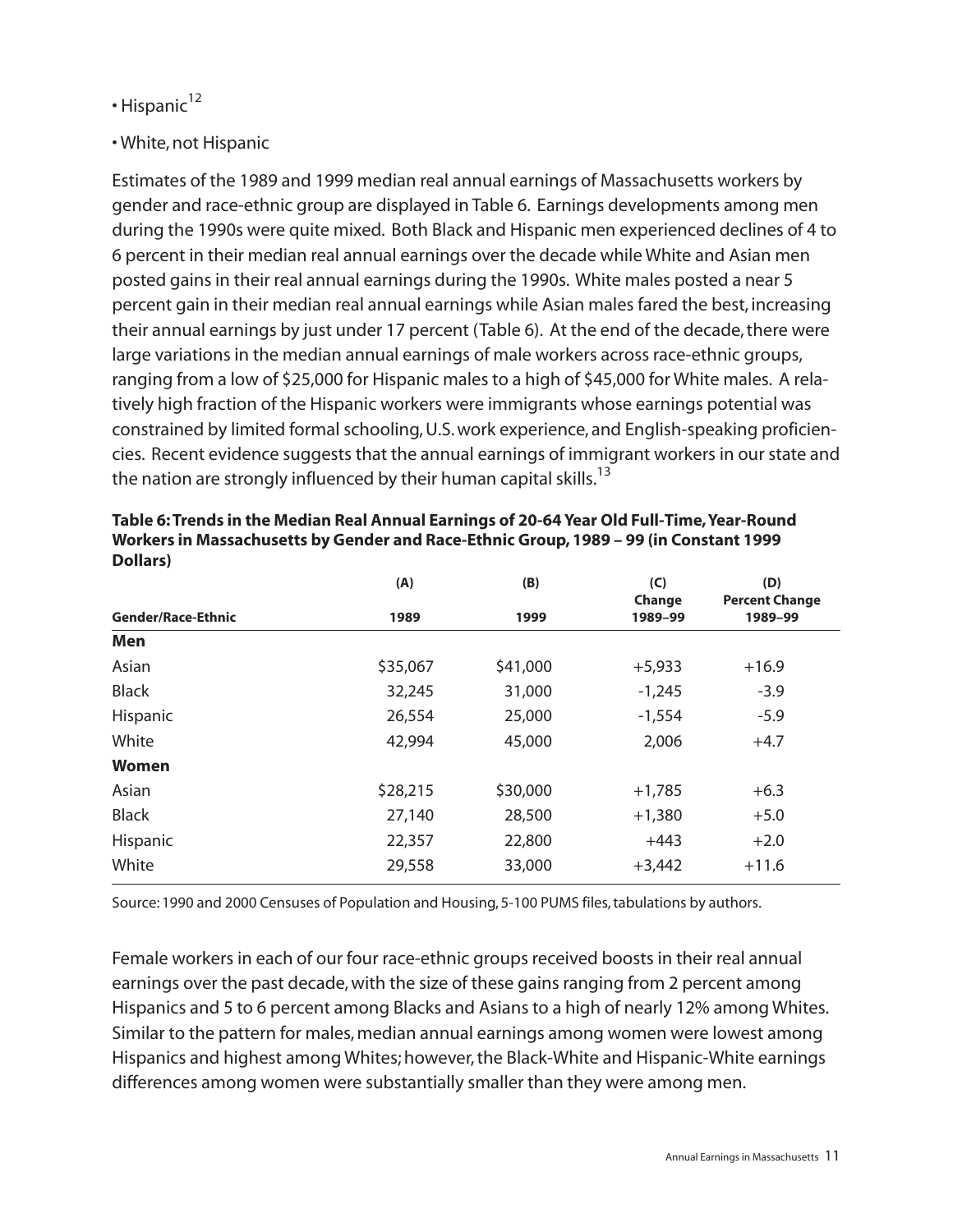Estimates of the 1989 and 1999 annual earnings of full-time, year-round workers by raceethnic group, gender, and educational attainment also were generated and used to derive growth rates in annual earnings over the decade. Findings are displayed in Table 7. Among men, with one exception, the median annual earnings of those with less schooling than a bachelor's degree either declined or remained unchanged over the decade.<sup>14</sup> While men with a bachelor's or higher degree fared better than their less educated counterparts, gains in real annual earning were not uniform across race-ethnic groups. For example, among bachelor's degree recipients, the changes in median annual earnings among men ranged from –2% among Hispanics to +3% for Blacks to a high of +24% for Asian bachelor degree holders. Among males with a Master's or higher degree, median annual earnings declined among Blacks and Hispanics and rose modestly among Whites and Asians. In each of the four raceethnic groups, the absolute and relative size of the earnings gaps between bachelor degree recipients and high school graduates widened fairly considerably over the decade.

|                                     | (A)       | (B)             | (C)<br>13-15 Years,                    | (D)                                | (E)                                        |
|-------------------------------------|-----------|-----------------|----------------------------------------|------------------------------------|--------------------------------------------|
| Gender/Race-<br><b>Ethnic Group</b> | <12 Years | <b>12 Years</b> | <b>Including</b><br><b>Associate's</b> | <b>Bachelor's</b><br><b>Degree</b> | <b>Master's or</b><br><b>Higher Degree</b> |
| <b>Men</b>                          |           |                 |                                        |                                    |                                            |
| Asian                               | 9.2       | $-3.4$          | $-7.3$                                 | 24.0                               | 6.3                                        |
| <b>Black</b>                        | $-3.2$    | $-7.8$          | $-7.0$                                 | 3.0                                | $-4.8$                                     |
| Hispanic                            | $-2.3$    | $-4.8$          | $-.8$                                  | $-1.6$                             | $-2.1$                                     |
| White                               | $-7.4$    | $-5.2$          | .8                                     | 5.8                                | 4.2                                        |
| <b>Women</b>                        |           |                 |                                        |                                    |                                            |
| Asian                               | $-1.9$    | $-11.3$         | $-2.1$                                 | 16.1                               | 8.8                                        |
| <b>Black</b>                        | $-7.0$    | $-0.8$          | 2.8                                    | 4.1                                | $-.1$                                      |
| Hispanic                            | $-4.3$    | $-6.4$          | $-0.8$                                 | 18.9                               | $-2.4$                                     |
| White                               | $-2.1$    | .3              | 1.5                                    | 8.6                                | 7.3                                        |

**Table 7: Percent Change in the Median Real Annual Earnings of 20-64 Year Old, Full-Time,Year-Round Workers in Massachusetts by Gender, Race-Ethnic Group and Educational Attainment, 1989-99**

Source: 1990 and 2000 Censuses of Population and Housing, 5-100 PUMS files, tabulations by authors.

Among women, in nearly every race-ethnic group, median annual earnings tended to decline for those who failed to complete any years of post-secondary schooling. For example, among high school dropouts, median annual earnings declined over the decade for women in each of the four race-ethnic groups, with the relative size of these declines ranging from 2 to 7 percent (See Table 7, Column A, lower half of table). Women who had completed some post-secondary schooling but did not obtain a bachelor's degree had a mixed record of earnings changes, with Asians and Hispanics experiencing modest one to two percent declines in their earnings while Black and White women obtained modest 1.5 to 3.0 percent increases. Women with a bachelor's degree in each race-ethnic group secured gains in their annual earnings over the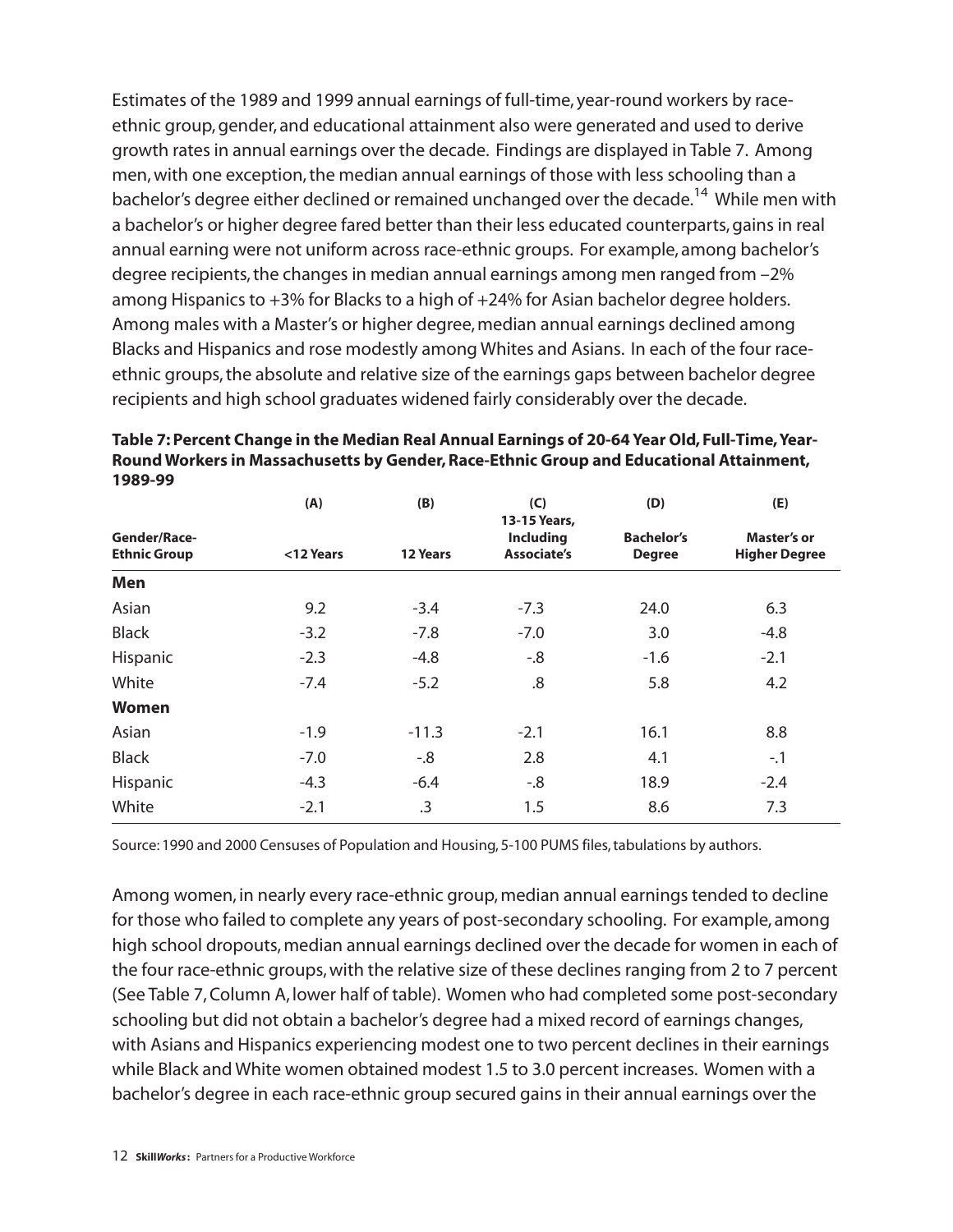decade, with the size of these gains ranging from 4 to 19 percent. Among those women with a Master's or higher degree, only Asians and Whites achieved gains in their real annual earnings over the decade. As was the case for men, the absolute and relative size of the annual earnings differences between female four-year college graduates and high school graduates widened sharply within each of the four race-ethnic groups (Table 7, Columns C and D).

In comparing the 1980s and 1990s earnings experiences of full-time, year-round workers by race-ethnic group and educational attainment, we combined the earnings data for men and women. Findings in Table 8 reveal that employed high school dropouts and high school graduates in each of the four race-ethnic groups fared considerably better in boosting their real earnings during the decade of the 1980s than in the 1990s, with the differences in growth rates being in the double digits for seven of these eight groups and twenty percentage points or more for five of these eight groups, including all four groups of high school graduates. Among bachelor degree holders, only Asians fared better in the 1990s than they did in the 1980s. For 11 of the 12 groups of workers displayed in Table 8, the labor markets of the 1980s produced far greater gains in their real earnings. In fact, only 2 of the 12 worker groups in Table 8 experienced any gain in their median real annual earnings over the decade.<sup>15</sup> Rising earnings inequality among workers in most of these groups also held down the growth of the median relative to mean earnings for workers in the 1990s. Prosperity was not as widely shared in the 1990s decade as it was in the 1980s. This was true for both workers and their families.

| (A)     | (B)     | (C)<br>Percentage<br><b>Point Different</b> |
|---------|---------|---------------------------------------------|
| 1979-89 | 1989-99 | $(A - B)$                                   |
|         |         |                                             |
| 24.2    | $-2.7$  | $+26.9$                                     |
| 8.7     | $-9.0$  | $+17.7$                                     |
| $-6$    | $-5.7$  | $+5.1$                                      |
| 4.9     | $-8.1$  | $+13.0$                                     |
|         |         |                                             |
| 37.9    | $-15.5$ | $+53.4$                                     |
| 12.1    | $-10.7$ | $+22.8$                                     |
| 11.6    | $-13.2$ | $+34.8$                                     |
| 14.3    | $-6.2$  | $+20.5$                                     |
|         |         |                                             |
| 3.6     | 15.2    | $-11.6$                                     |
| 20.0    | $-0.9$  | $+20.9$                                     |
| 12.4    | 4.2     | $+8.2$                                      |
| 13.7    | .0      | 13.7                                        |
|         |         |                                             |

#### **Table 8: Growth Rates in the Median Real Annual Earnings of High School Dropouts, High School Graduates, and Bachelor Degree Recipients Employed 40 or More Weeks Full-Time Between 1979-89 and 1989-99 in Massachusetts by Race-Ethnic Group (in Constant 1999 Dollars)**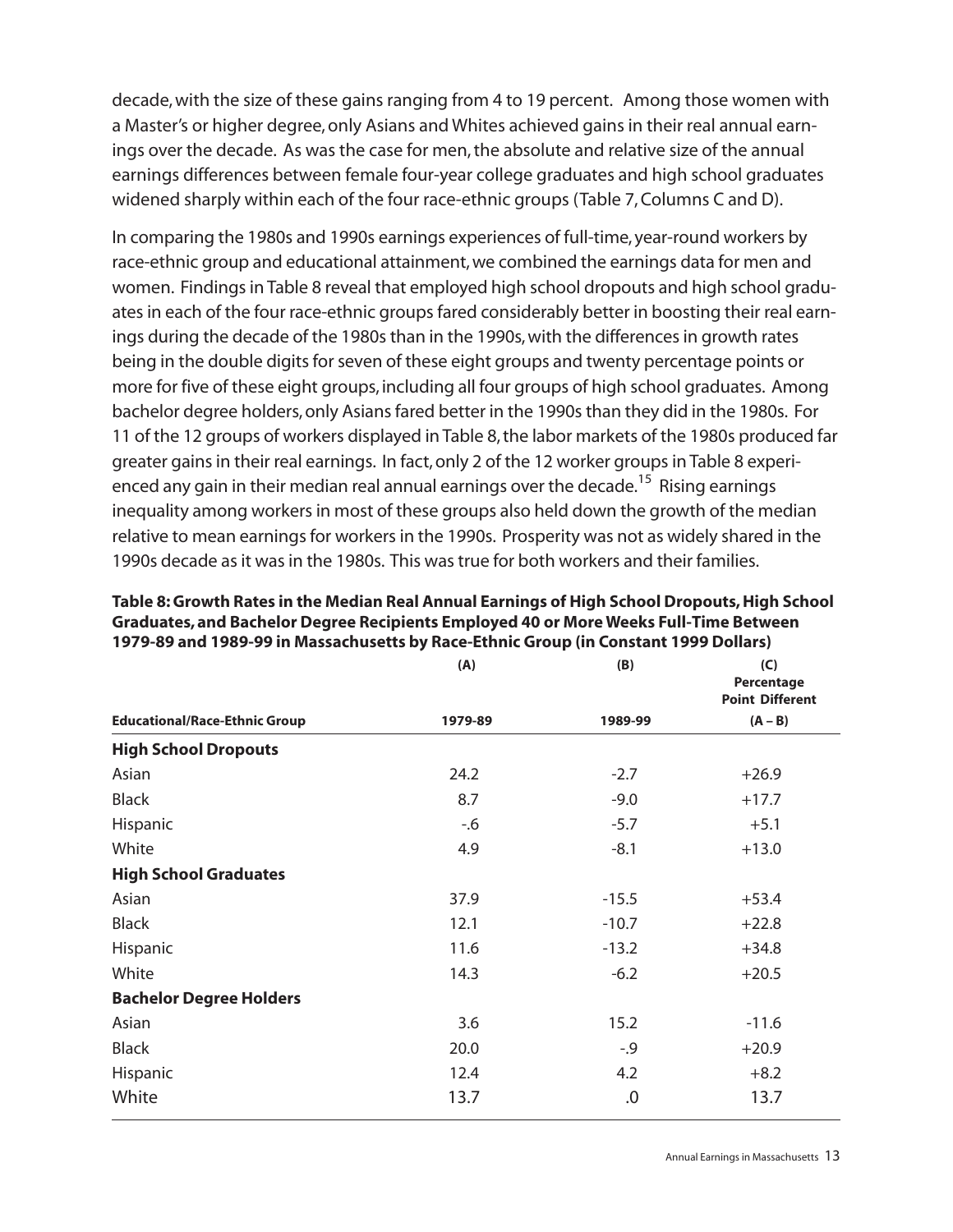### **The Growth of Annual Earnings Among Native Born and Foreign Born Workers in the 1990s**

During the 1990s, new flows of foreign immigrants accounted for all of the growth in the civilian labor force of the state. In fact, the number of native born male labor force participants declined sharply over the decade. Given these changes in the nativity composition of the labor force and the lower human capital of many immigrant workers (less formal schooling, lower literacy levels, more limited English-speaking proficiencies, and less U.S.-based work experience), one might argue that the absence of real earnings growth among many groups of workers in the state may be due to the altered composition of the labor force.<sup>16</sup> Perhaps, native-born workers, especially males, fared better over the decade than suggested by the overall earnings data, which includes the experiences of immigrants.

To test the hypothesis that the changing nativity composition of the employed underlies the weak earnings performance during the 1990s, we estimated changes in the median real annual earnings of both native and foreign born men and women by educational attainment over the decade of the 1990s. Findings of our analysis are displayed in Tables 9 and 10. Native born males in the aggregate fared only slightly better than all male workers in improving their real annual earnings over the decade. Their median annual earnings rose by 3.2%; however, native born male workers without a four year college degree experienced earnings declines over the decade, with the relative size of these earnings losses being greatest for those native born men lacking a high school diploma (-7%). Native born males with a bachelor's or higher degree modestly boosted their real annual earnings by 4 to 6 percent (Table 9)

|                                               | (A)      | (B)      | (C)<br><b>Absolute</b> | (D)<br><b>Percent</b> |
|-----------------------------------------------|----------|----------|------------------------|-----------------------|
| <b>Nativity Status/Educational Attainment</b> | 1989     | 1999     | Change                 | Change                |
| <b>Native Born, All</b>                       | \$42,627 | \$44,000 | 1,373                  | 3.2                   |
| <12 years                                     | 32,245   | 30,000   | $-2,245$               | $-7.0$                |
| 12 years                                      | 36,276   | 35,000   | $-1,276$               | $-3.5$                |
| 13-15 years, including Associate's            | 40,306   | 40,000   | $-306$                 | $-0.8$                |
| Bachelor's degree                             | 50,707   | 54,000   | 3,293                  | 6.5                   |
| Master's or higher degree                     | 67,177   | 70,000   | 2,823                  | 4.2                   |
| <b>Foreign Born, All</b>                      | 33,589   | 34,000   | 411                    | $+1.2$                |
| $<$ 12 years                                  | 26,761   | 25,000   | $-1,871$               | $-7.0$                |
| 12 years                                      | 30,902   | 28,000   | $-2,902$               | $-9.4$                |
| 13-15 years, including Associate's            | 32,245   | 31,000   | $-1,245$               | $-3.9$                |
| Bachelor's degree                             | 42,996   | 48,200   | 5,206                  | 12.1                  |
| Master's or higher degree                     | 60,460   | 63,000   | 2,540                  | 4.2                   |

#### **Table 9: Trends in the Median Real Annual Earnings of Full-Time,Year-Round Employed Male Workers in Massachusetts by Nativity Status and Educational Attainment, 1989 – 1999 (in Constant 1999 Dollars)**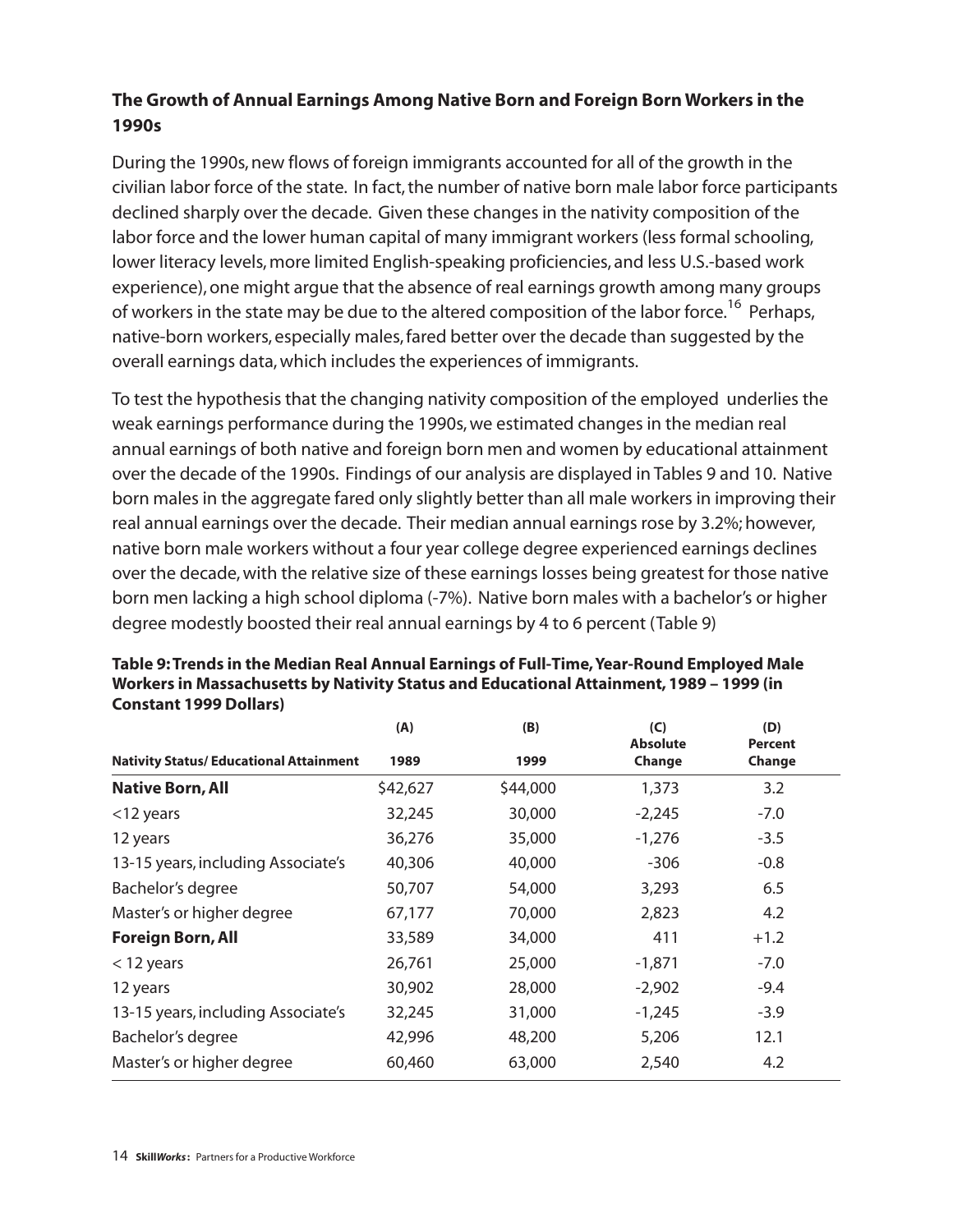Among foreign born men, median annual earnings were basically unchanged over the decade, rising by only one percent. Similar to the findings for native born men, only immigrant males with a bachelor's or higher degree were able to achieve a gain in their median real annual earnings over the decade. Immigrant male workers with 12 or fewer years of schooling experienced steep annual earnings losses (-7 to –9 percent) over the past decade.

Native born women fared better than all women in boosting their real annual earnings over the decade of the 1990's, obtaining a gain of nearly 12% in their median annual earnings (Table 10). The pattern of earnings gains among native born women was strongly associated with their years of schooling. Women lacking a high school diploma lost ground during the decade while their counterparts with only a high school diploma basically only maintained their earnings over the decade. Native born women with some post-secondary schooling boosted their annual earnings by six to nine percent.<sup>17</sup>

### **Table 10: Trends in the Median Real Annual Earnings of Full-time,Year-Round Employed Female Workers in Massachusetts by Nativity Status and Educational Attainment, 1989-99 (in constant 1999 dollars)**

|                                               | (A)    | (B)    | (C)<br><b>Absolute</b> | (D)<br><b>Percent</b> |
|-----------------------------------------------|--------|--------|------------------------|-----------------------|
| <b>Nativity Status/Educational Attainment</b> | 1989   | 1999   | Change                 | Change                |
| <b>Native Born, All</b>                       | 29,558 | 33,000 | 3,442                  | 11.6                  |
| $<$ 12 years                                  | 22,303 | 21,300 | $-1,003$               | $-4.5$                |
| 12 years                                      | 25,527 | 25,800 | 273                    | 1.1                   |
| 13-15 years, including Associate's            | 28,215 | 30,000 | 1,785                  | 6.3                   |
| Bachelor's degree                             | 36,276 | 39,600 | 3,324                  | 9.2                   |
| Master's or higher degree                     | 45,681 | 49,000 | 3,319                  | 7.3                   |
| <b>Foreign Born, All</b>                      | 24,184 | 26,000 | 1,816                  | 7.5                   |
| $<$ 12 years                                  | 20,153 | 19,900 | $-253$                 | $-1.3$                |
| 12 years                                      | 23,512 | 22,000 | $-1,512$               | $-6.4$                |
| 13-15 years, including Associate's            | 25,796 | 26,200 | 404                    | 1.6                   |
| Bachelor's degree                             | 33,589 | 36,000 | 2,411                  | 7.2                   |
| Master's or higher degree                     | 42,994 | 45,000 | 2,006                  | 4.7                   |

In the aggregate, foreign born women also improved their median annual earnings over the decade by 7.5%. All of the gains in earnings, however, were obtained by immigrant women with some post-secondary schooling. Earnings gains were largest for those foreign born women with a bachelor's or higher degree. As was true for native born women workers, the overall gain in the annual earnings of immigrant women was favorably influenced by a rising level of educational attainment for immigrant women workers.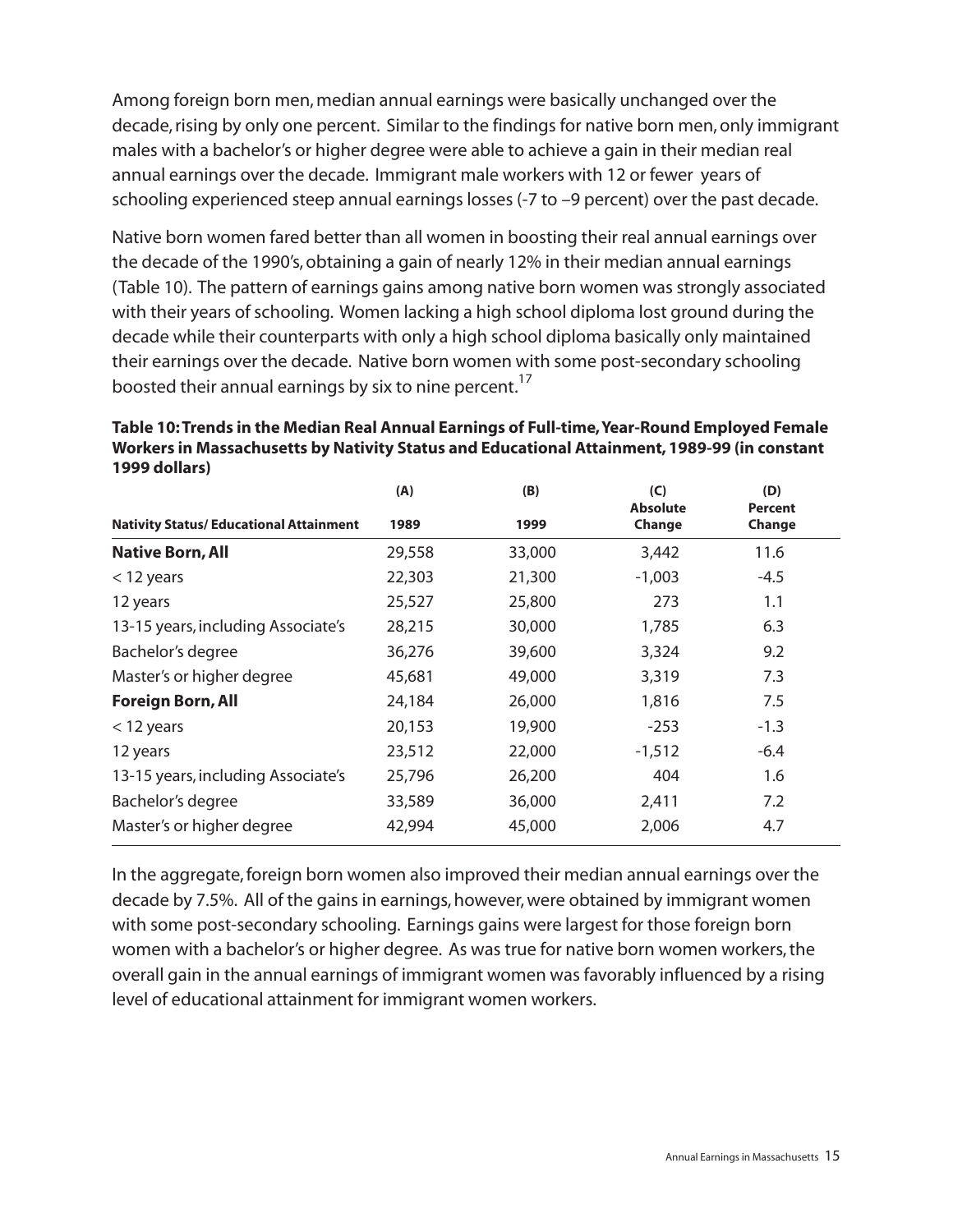# *The Changing Distribution of Annual Earnings Among Massachusetts Men and Women Over the 1990s*

The preceding discussions of changes in the annual earnings of Massachusetts workers over the decade of the 1990's were focused on changes in the earnings of the average (median) worker in gender, educational attainment, race-ethnic and nativity subgroups. Changes in median earnings, however, may disguise changes occurring at various points along the distribution, including the bottom and top of the distribution. How did the annual earnings of workers at various points along the distribution change? To answer this key question, we estimated the annual earnings of workers in various gender and educational subgroups at each 10<sup>th</sup> percentile and 95<sup>th</sup> percentile of the earnings distribution in 1989 and 1999 and calculated changes in earnings at various points along the distribution to determine which groups of workers benefited more and which groups benefited less from the economic prosperity of the 1990's.

Concerns with rising inequality in earnings and incomes across the nation and in geographic regions and states have grown during the past two decades.

| <b>Percentile</b>         | (A)<br>1989 | (B)<br>1999 | (C)<br><b>Percent Change</b> |  |
|---------------------------|-------------|-------------|------------------------------|--|
| 10                        | 20,153      | 19,600      | $-3$                         |  |
| 20                        | 26,871      | 25,000      | $-7$                         |  |
| 30                        | 32,245      | 30,600      | $-5$                         |  |
| 40                        | 36,926      | 36,200      | $-2$                         |  |
| 50                        | 41,322      | 42,000      | $+2$                         |  |
| 60                        | 47,024      | 50,000      | $+6$                         |  |
| 70                        | 53,742      | 58,000      | $+8$                         |  |
| 80                        | 64,490      | 70,000      | $+9$                         |  |
| 90                        | 87,331      | 100,000     | $+15$                        |  |
| 95                        | 117,560     | 140,000     | $+19$                        |  |
| 99                        | 257,303     | 322,000     | $+25$                        |  |
| <b>Earnings Ratios</b>    |             |             |                              |  |
| $Y_{99}$ / $Y_{10}$       | 12.77       | 16.42       | $+29$                        |  |
| $Y_{90}/Y_{10}$           | 4.33        | 5.10        | $+18$                        |  |
| $Y_{90}/Y_{20}$           | 3.25        | 4.00        | $+23$                        |  |
| $Y_{90}/Y_{50}$           | 2.11        | 2.38        | $+13$                        |  |
| $Y_{80}$ /Y <sub>10</sub> | 3.20        | 3.57        | $+12$                        |  |
| $Y_{80}$ / $Y_{20}$       | 2.40        | 2.80        | $+17$                        |  |
| $Y_{50}/Y_{10}$           | 2.05        | 2.14        | $+5$                         |  |

**Table 11: Trends in the Real Annual Earnings of 20-64 Year Old Full-Time,Year-Round Male Workers in Massachusetts at Various Points Along the Earnings Distribution, 1989 to 1999 (in 1999 dollars)**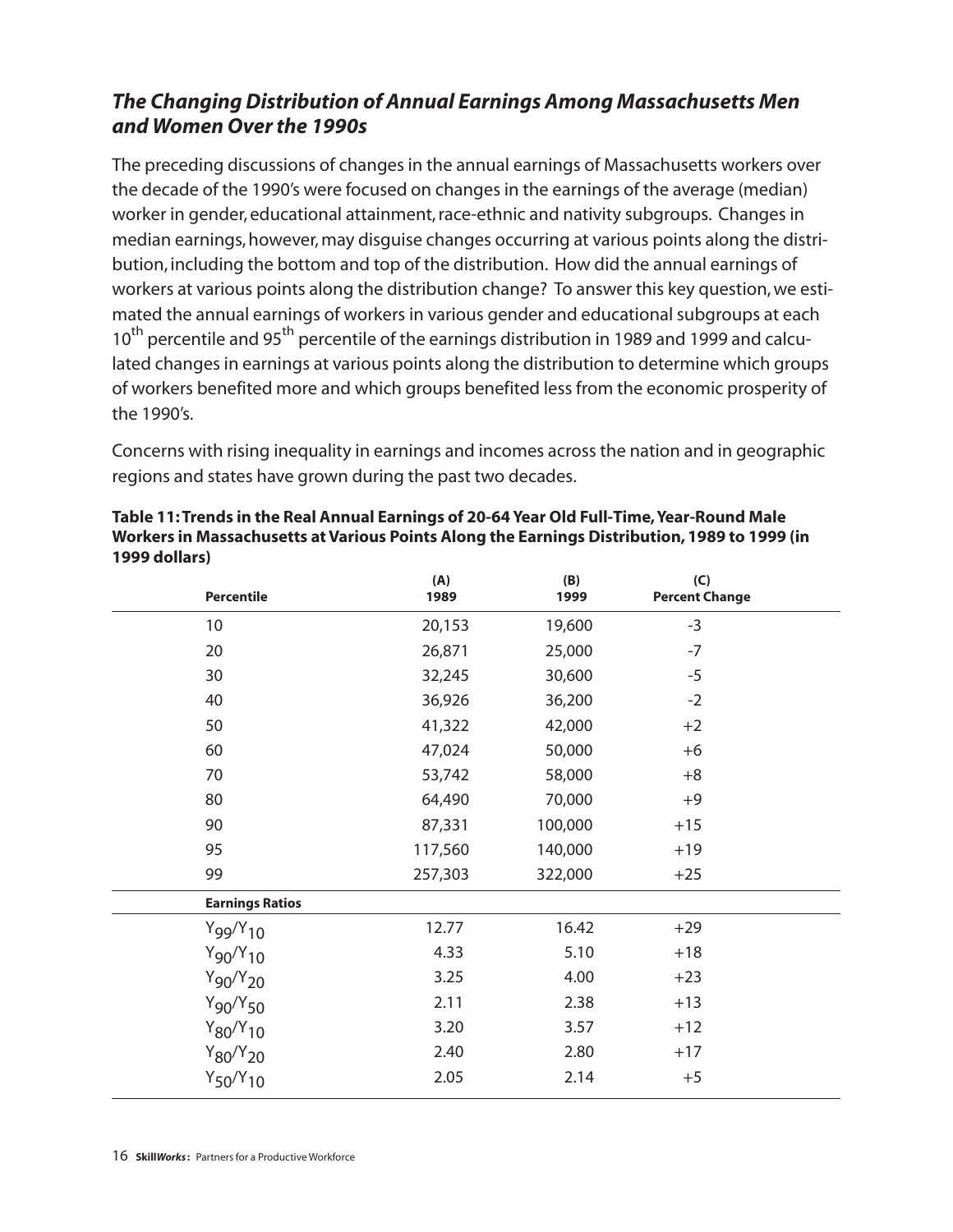During this time period, labor market analysts have paid increased attention to the rising degree of wage and annual earnings inequality among workers in the U.S. and other industrial countries.18 One method for analyzing changes in earnings inequality involves tracking changes in the weekly or annual earnings of workers at various points along the earnings distribution over time. In Table 11, we provide estimates of the annual earnings of year-round, full-time male workers in Massachusetts at selected percentiles of the annual earnings distribution in 1989 and 1999. These selected percentiles range from the tenth percentile from the bottom of the annual earnings distribution to the highest percentile, i.e., the 99<sup>th</sup> percentile. The growth rates of the real annual earnings of workers at each of these percentiles are displayed in column C of Table 11.

A careful review of the findings in Table 11 reveals that the growth rates of the annual earnings of male workers between 1989 and 1999 varied quite considerably along the earnings distribution. Males in the bottom 40 percent of the earnings distribution either experienced stagnant earnings or declines over the decade. From the 50<sup>th</sup> percentile on up, real earnings of male workers improved over the decade, but the relative size of these gains rose steadily with one's ranking in the distribution. Workers at the 50<sup>th</sup> percentile obtained a 2 percent gain while the annual earnings of those at the  $90<sup>th</sup>$  percentile rose by 15 percent and those at the 95<sup>th</sup> and 99<sup>th</sup> percentiles improved by 19 and 25 percent, respectively.

The much greater absolute and relative gains in real earnings among male workers at the top of the distribution widened earnings differentials sharply among Massachusetts men over the decade. In the bottom half of Table 11, a series of seven relative earnings measures are displayed. These relative earnings measures primarily reflect the size of the earnings of workers at the top of the distribution (the 99<sup>th</sup>, 90<sup>th</sup>, and 80<sup>th</sup> percentiles) relative to those of male workers at the bottom or middle of the distribution; e.g., the  $10^{th}$ ,  $20^{th}$ , and  $50^{th}$  percentiles. These relative earnings measures have been used in a wide variety of international, national, and regional studies of wage and earnings differentials over the past decade. Each of the seven relative earnings measures increased in size over the decade, with the largest increases in earnings differentials taking place between those at the top and bottom of the distribution. For example, the annual earnings of male workers at the 99<sup>th</sup> percentile increased from 12.8 times those of workers at the 90<sup>th</sup> percentile rose from 4.3 times those of workers at the tenth percentile in 1989 to 16.4 times as high in 1999, and the annual earnings of workers at the tenth percentile in 1989 to 5.1 times as high in 1999. The size of the relative earnings differential between workers in the middle of the distribution (50<sup>th</sup> percentile) and those at the 10<sup>th</sup> percentile rose more modestly over the decade from 2.05 to 2.14. The net effect of these rising earnings differentials across the entire earnings distribution was to considerably widen earnings inequality among male workers in Massachusetts over the decade.

Earlier, we revealed that the 1990's were characterized by rising earnings gaps between male bachelor degree recipients and high school graduates and those workers with even fewer years of schooling. One might infer from these findings that the rise in inequality in the overall male earnings distribution was primarily reflective of rising earnings differentials by years of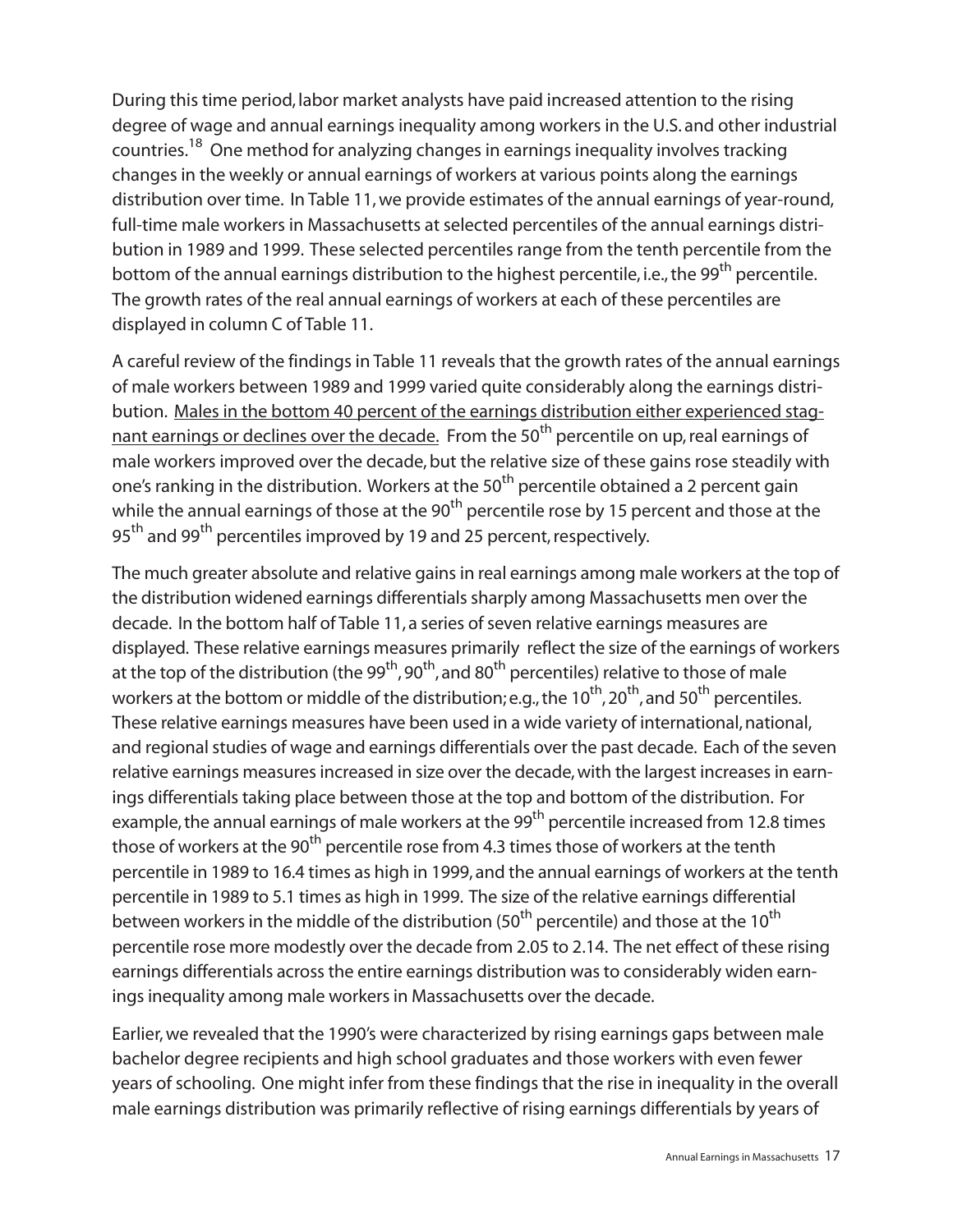schooling. Other factors also appear to be driving earnings inequality upward among male workers. To illustrate this, we examined 1989-99 changes in the real annual earnings of male workers at various points along the distribution for high school dropouts, high school graduates, and bachelor degree recipients. Did earnings inequality among men also widen within educational groups? Key findings of our analysis are displayed in Tables 13 through 15.

| Percentile | 1989<br><b>Earnings</b> | 1999<br><b>Earnings</b> | <b>Absolute</b><br>Change | <b>Percent</b><br>Change |
|------------|-------------------------|-------------------------|---------------------------|--------------------------|
| 10         | \$16,123                | \$13,700                | $-52,433$                 | $-15.0$                  |
| 20         | \$20,153                | \$18,000                | $-52,153$                 | $-10.7$                  |
| 30         | \$24,184                | \$20,900                | $-53,284$                 | $-13.6$                  |
| 40         | \$26,871                | \$25,000                | $-51,871$                 | $-7.0$                   |
| 50         | \$30,129                | \$28,000                | $-52,129$                 | $-7.0$                   |
| 60         | \$34,395                | \$31,000                | $-53,395$                 | $-9.9$                   |
| 70         | \$40,038                | \$36,000                | $-54,038$                 | $-10.1$                  |
| 80         | \$44,337                | \$42,000                | $-52,337$                 | $-5.3$                   |
| 90         | \$53,742                | \$50,500                | $-53,242$                 | $-6.0$                   |
| 95         | \$64,490                | \$62,000                | $-52,490$                 | $-3.9$                   |
|            |                         |                         |                           |                          |

**Table 13: Trends in the Median Real Annual Earnings of Male High School Dropouts Employed Full-Time,Year-Round in Massachusetts, 1989-1999**

#### **Table 14: Trends in the Median Real Annual Earnings of Male High School Graduates Employed Full-Time,Year-Round in Massachusetts, 1989-1999**

| Percentile | 1989<br><b>Earnings</b> | 1999<br><b>Earnings</b> | <b>Absolute</b><br>Change | <b>Percent</b><br>Change |
|------------|-------------------------|-------------------------|---------------------------|--------------------------|
| 10         | \$19,481                | \$17,000                | $-52,481$                 | $-12.7$                  |
| 20         | \$24,184                | \$22,000                | $-52,184$                 | $-9.0$                   |
| 30         | \$28,215                | \$26,000                | $-52,215$                 | $-7.8$                   |
| 40         | \$32,245                | \$30,000                | $-52,245$                 | $-7.0$                   |
| 50         | \$36,276                | \$34,700                | $-51,576$                 | $-4.3$                   |
| 60         | \$40,307                | \$38,900                | $-51,407$                 | $-3.5$                   |
| 70         | \$44,639                | \$43,000                | $-51,639$                 | $-3.7$                   |
| 80         | \$51,055                | \$50,000                | $-51,055$                 | $-2.1$                   |
| 90         | \$60,460                | \$60,000                | $-5460$                   | $-0.8$                   |
| 95         | \$71,208                | \$73,000                | 1,792                     | 2.5                      |

Among male high school dropouts, real annual earnings declined across the entire distribution between 1989 and 1999 (Table 13). The relative sizes of these declines were, however, greater for workers in the bottom third of the distribution than they were for those occupying the middle or top of the distribution. Male dropouts at the  $10^{th}$ ,  $20^{th}$ , and  $30^{th}$  percentiles incurred double digit declines in their annual earnings while those in the middle  $(40^{th}, 50^{th})$ percentiles) experienced 7 percent declines, and those at the 80<sup>th</sup>, 90<sup>th</sup> and 95<sup>th</sup> percentiles saw their real annual earnings decline by only 4 to 6 percent. Among male high school gradu-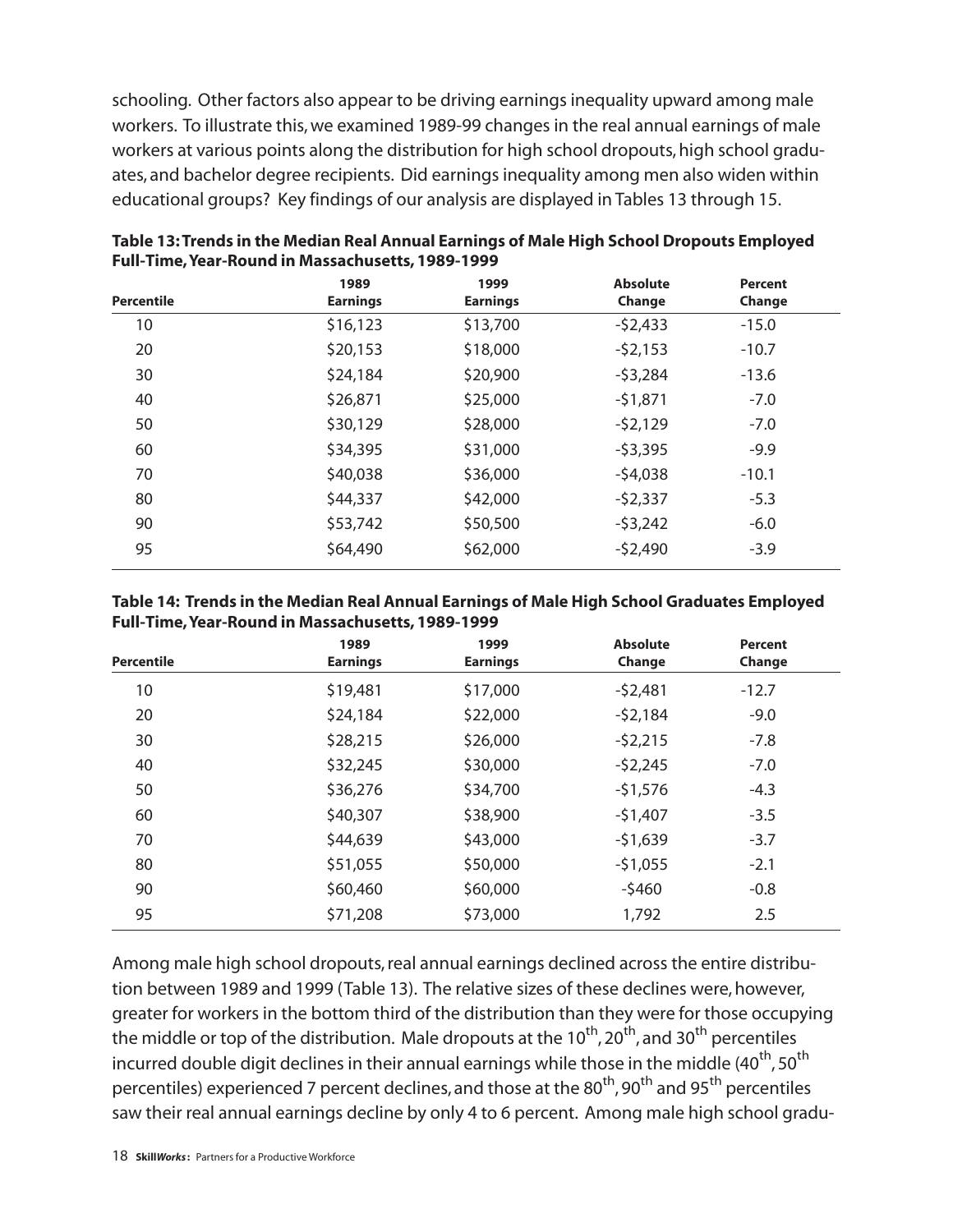ates, real annual earnings also declined nearly all along the distribution except at the very top (95<sup>th</sup> percentile) where annual earnings modestly increased (Table 14). Yet again, we find that the relative size of these declines were most severe among workers at the bottom of the distribution (10<sup>th</sup> and 20<sup>th</sup> percentiles) than at the middle and upper end of the distribution.

Among male bachelor degree recipients, real annual earnings declined for those in the bottom third of the distribution, rose by 6 to 8 percent for those at the  $50<sup>th</sup>$  to 70<sup>th</sup> percentiles, and grew by 17 and 49 percent, respectively, for workers at the 90<sup>th</sup> and 95<sup>th</sup> percentiles (Table 15). In each of the three male educational subgroups, earnings inequality widened over the decade, with particularly large increases in earnings inequality among the state's best educated male workers.<sup>19</sup>

| <b>Percentile</b> | 1989<br><b>Earnings</b> | 1999<br><b>Earnings</b> | <b>Absolute</b><br>Change | <b>Percent</b><br>Change |  |
|-------------------|-------------------------|-------------------------|---------------------------|--------------------------|--|
| 10                | \$26,165                | \$25,000                | $-51,165$                 | $-4.5$                   |  |
| 20                | \$33,589                | \$33,000                | $-5589$                   | $-1.8$                   |  |
| 30                | \$40,307                | \$40,000                | $-5307$                   | $-0.8$                   |  |
| 40                | \$44,337                | \$46,000                | \$1,663                   | 3.8                      |  |
| 50                | \$49,711                | \$53,000                | \$3,289                   | 6.6                      |  |
| 60                | \$56,429                | \$60,000                | \$3,571                   | 6.3                      |  |
| 70                | \$66,523                | \$72,000                | \$5,477                   | 8.2                      |  |
| 80                | \$78,676                | \$88,000                | \$9,324                   | 11.9                     |  |
| 90                | \$102,110               | \$120,000               | \$17,890                  | 17.5                     |  |
| 95                | \$134,355               | \$200,000               | \$65,645                  | 48.9                     |  |

**Table 15: Trends in the Median Real Annual Earnings of Male Four-Year College Graduates Employed Full-Time,Year-Round in Massachusetts, 1989-1999**

## *Comparisons of Male Earnings Inequality in Massachusetts with that in the U.S.and the Other 49 States*

The 2000 PUMS earnings data for male workers in the U.S. during 1999 also were analyzed, and estimates of relative earnings differentials were calculated for U.S. male workers. Comparisons of the degree of inequality in the male earnings distribution in the U.S. and Massachusetts are displayed in Table 16. Earnings inequality among men in Massachusetts in 1999 was typically below that of the U.S., with the single exception of the  $Y_{90}/Y_{50}$  measure where the Massachusetts ratio was 2% higher than the U.S. (Table 16). In five of the six cases where male earnings inequality in Massachusetts fell below that of the U.S., the Massachusetts measure was within 10 percentage points of the U.S. measure. A separate analysis of the 1989 male earnings inequality measures for our state and the nation revealed a narrowing of the gaps between these two areas as male earnings inequality rose more strongly in Massachusetts during the decade.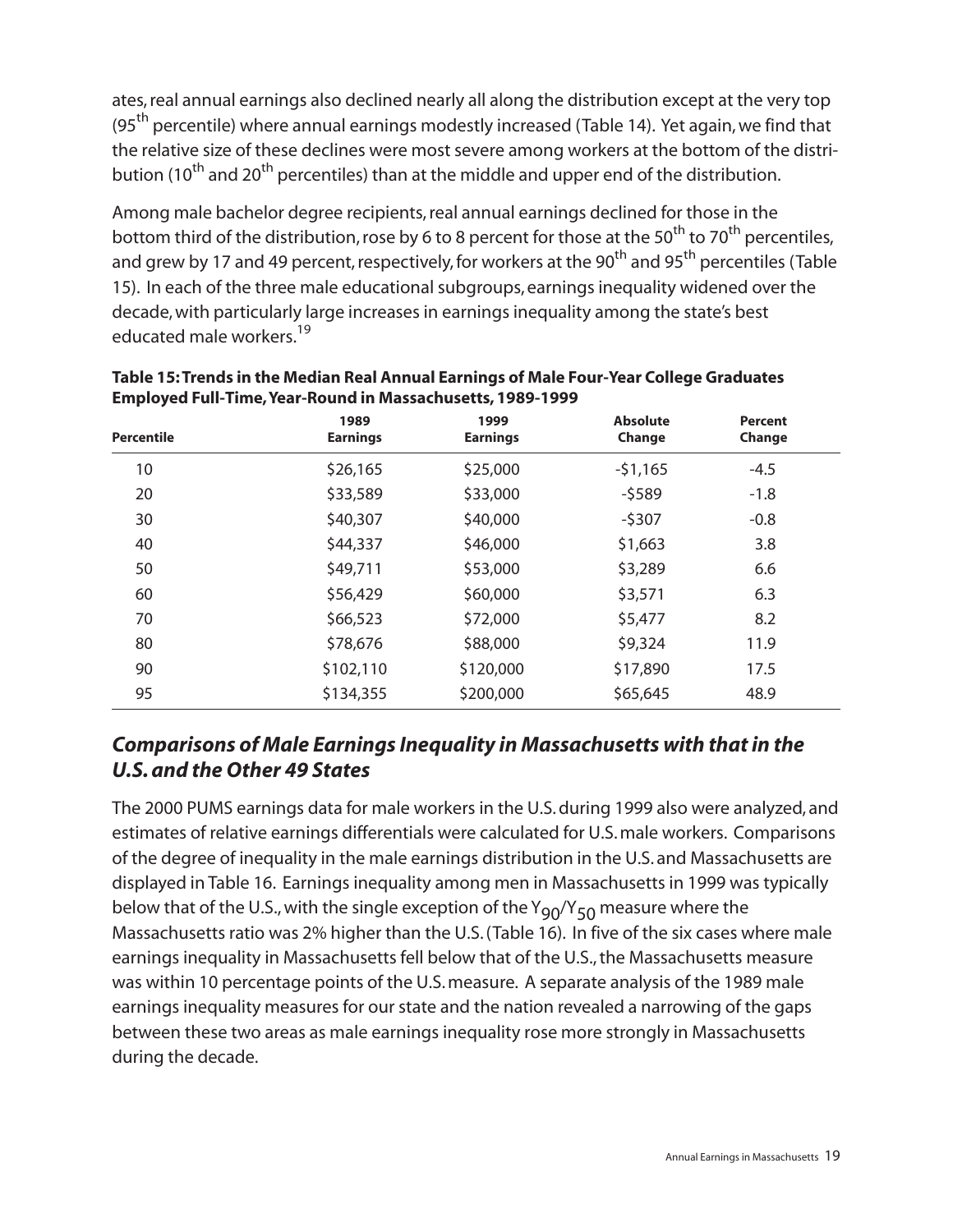| <b>Relative Earnings Measure</b> | (A)<br><b>MA</b> | (B)<br>U.S. | (C)<br>MA as $%$ of U.S. |
|----------------------------------|------------------|-------------|--------------------------|
| Y99/Y10                          | 16.42            | 21.40       | 77                       |
| Y90/Y10                          | 5.10             | 5.53        | 92                       |
| Y90/Y20                          | 4.00             | 4.09        | 98                       |
| Y90/Y50                          | 2.38             | 2.34        | 102                      |
| Y80/Y10                          | 3.57             | 4.00        | 89                       |
| Y80/Y20                          | 2.80             | 2.96        | 95                       |
| Y50/Y10                          | 2.14             | 2.36        | 91                       |

**Table 16: Comparisons of Relative Earnings Inequality for Men in Massachusetts and the U.S., 1999**

How did the size of the relative earnings differences among male workers in Massachusetts in 1999 compare to those of their counterparts in the other 49 states? To answer this question, we computed values for eight relative earnings measures for male workers in each of the 50 states and identified Massachusetts' ranking among the states on each of these inequality measures. For four of these measures, primarily those reflecting earnings gaps between those at the top (95<sup>th</sup> and 90<sup>th</sup> percentiles) and bottom of the distribution (10<sup>th</sup> and 20<sup>th</sup> percentiles), Massachusetts ranked among the top ten most unequal states. On two other measures  $(Y_{90}/Y_{10}, Y_{50}/Y_{20})$ , Massachusetts ranked in the top third. On the  $Y_{50}/Y_{10}$  measure, representing the relative earnings gap between workers in the middle and bottom of the distribution, Massachusetts ranked below average  $(33<sup>rd</sup>)$ . On six of these key male earnings inequality measures, Massachusetts ranked among the most inegalitarian states in the nation at the end of the 1990s.

| <b>Relative Earnings Ratio</b> | (A)<br><b>Value of Ratio</b> | (B)<br><b>MA Ranking Among 50 States</b> |
|--------------------------------|------------------------------|------------------------------------------|
| Y99/Y10                        | 7.29                         | 10th                                     |
| Y95/Y20                        | 5.60                         | 8th (tied)                               |
| Y90/Y10                        | 5.21                         | 15th                                     |
| Y90/Y20                        | 4.0                          | 9th (tied)                               |
| Y90/Y50                        | 2.38                         | 6th (tied)                               |
| Y80/Y10                        | 3.65                         | 32nd                                     |
| Y80/Y20                        | 2.80                         | 17th (tied)                              |
| Y50/Y10                        | 2.19                         | 33rd                                     |

**Table 17: Massachusetts' Rankings Among the 50 States on the Degree of Earnings Inequality Among Male Year-Round, Full-Time Workers in 1999**

### *Trends in Relative Earnings Inequality Among Women in Massachusetts*

An identical analysis of earnings inequality was undertaken for employed women in Massachusetts. Estimates of changes in the real annual earnings of Massachusetts women at various points along the earnings distribution in 1989 and 1999 were generated. Women in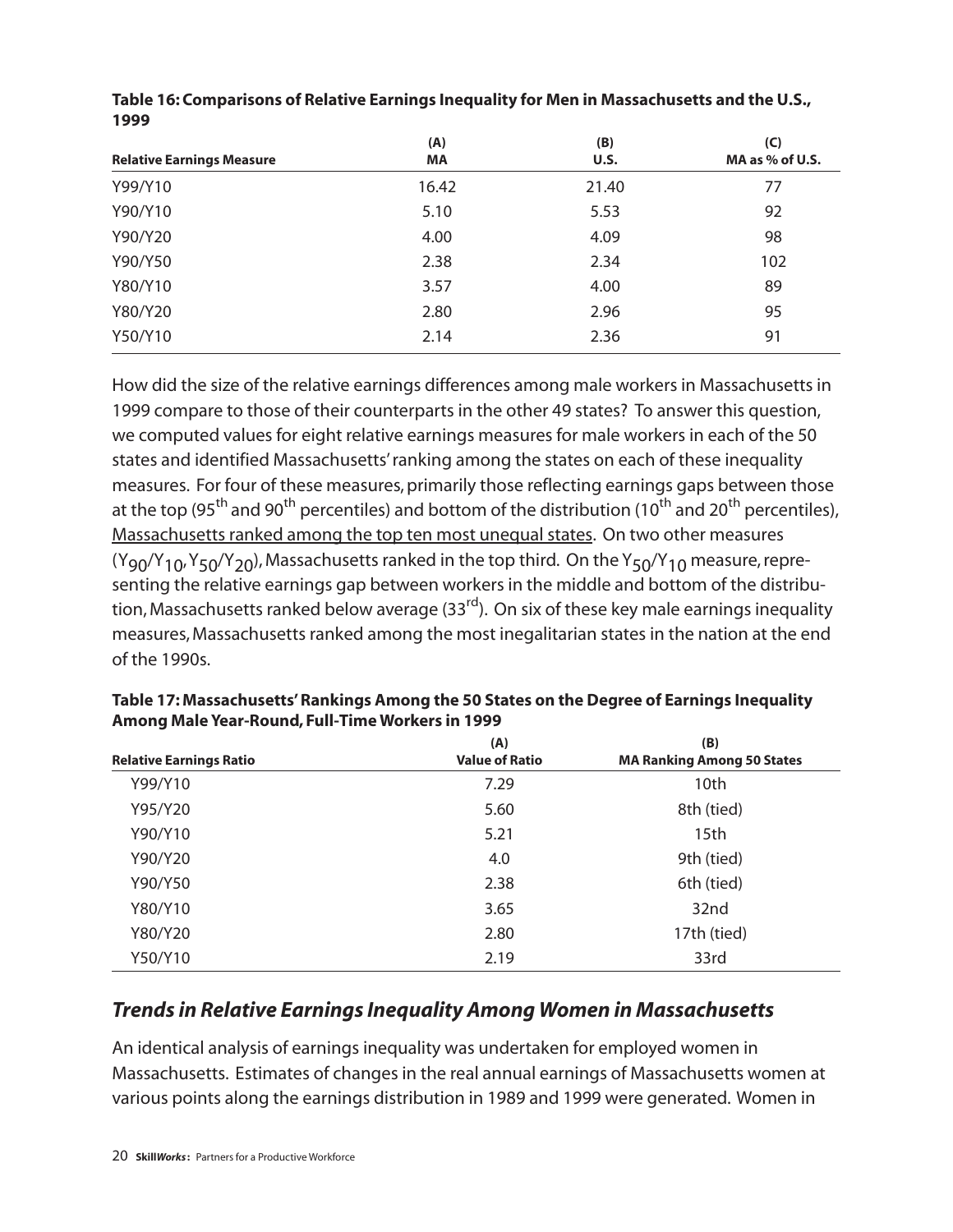the bottom 20 percent of annual earnings distribution lost ground over the decade, experiencing earnings' declines ranging from 1 to 3 percent (Table 18). Female workers from the 30<sup>th</sup> percentile on up increased their annual earnings over the decade; however, the absolute and relative size of these gains among women varied considerably across the earnings distribution, being far higher for the most well paid workers, especially those from the 80<sup>th</sup> percentile on up. The real annual earnings of women at the 30<sup>th</sup> and 40<sup>th</sup> percentiles rose by only 4 percent versus gains of 16 percent for those at the 80<sup>th</sup> percentile, 19 to 26 percent for those at the 90<sup>th</sup> and 95<sup>th</sup> percentiles, and 56 percent for those women at the 99<sup>th</sup> percentile. Clearly, among Massachusetts' women workers, the "rich got richer"(top 20 percent) and "the poor (bottom 20 percent) got poorer"over the 1990s. Earnings inequality between the most well paid and the least well paid women in Massachusetts rose considerably during the decade of the 1990s.

| <b>Percentile</b>      | (A)<br>1989 | (B)<br>1999 | (C)<br><b>Percent Change</b> |
|------------------------|-------------|-------------|------------------------------|
| 10                     | 16,123      | 15,600      | $-3$                         |
| 20                     | 20,153      | 20,000      | $-1$                         |
| 30                     | 24,016      | 25,000      | $+4$                         |
| 40                     | 26,871      | 28,000      | $+4$                         |
| 50                     | 29,558      | 32,000      | $+8$                         |
| 60                     | 33,589      | 36,000      | $+7$                         |
| 70                     | 37,619      | 42,000      | $+12$                        |
| 80                     | 42,994      | 50,000      | $+16$                        |
| 90                     | 53,742      | 64,000      | $+19$                        |
| 95                     | 64,490      | 81,000      | $+26$                        |
| 99                     | 100,766     | 157,000     | $+56$                        |
| <b>Earnings Ratios</b> |             |             |                              |
| Y99/Y10                | 6.25        | 10.06       | $+61$                        |
| Y90/Y10                | 3.33        | 4.10        | $+23$                        |
| Y90/Y20                | 2.67        | 3.20        | $+20$                        |
| Y90/Y50                | 1.82        | 2.00        | $+10$                        |
| Y80/Y10                | 2.67        | 3.20        | $+20$                        |
| Y80/Y20                | 2.13        | 2.50        | $+17$                        |
| Y50/Y10                | 1.83        | 2.05        | $+12$                        |

**Table 18: Trends in the Real Annual Earnings of 20-64 Year Old Full-Time,Year-Round Female Workers in Massachusetts at Various Points Along the Earnings Distribution, 1989 to 1999 (in 1999 dollars)**

As a consequence of these highly divergent gains in the real annual earnings of women, annual earnings differences among Massachusetts women increased sharply over the decade. The relative size of the earning gaps between women at the very top of the distribution (99<sup>th</sup>) percentile) and those at the lower end of the distribution (10<sup>th</sup> percentile) increased by more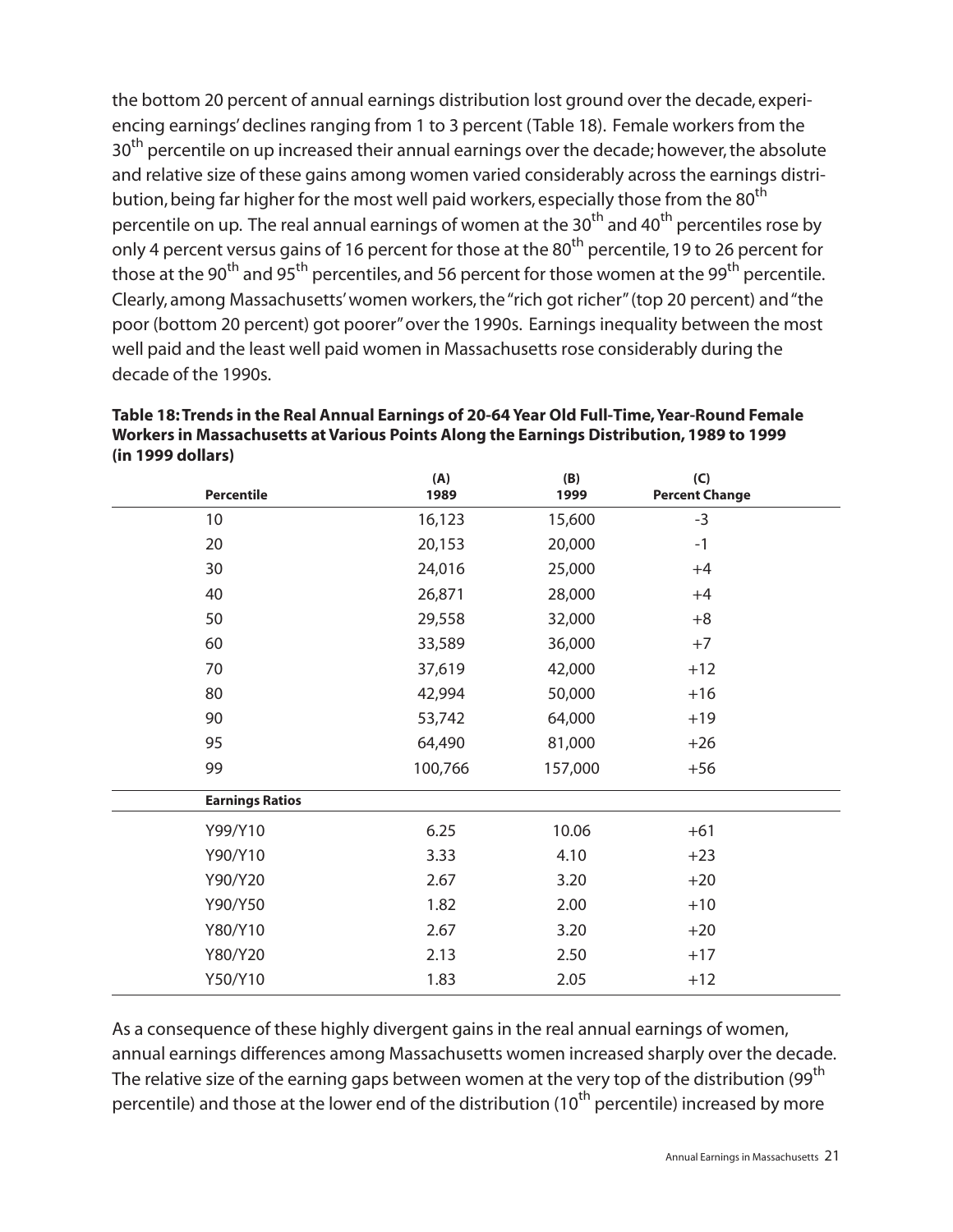than 60 percent over the decade. For example, in 1989, a woman at the 99<sup>th</sup> percentile obtained annual earnings that were 6.2 times as high as those of women at the 10<sup>th</sup> percentile while by 1999 this relative earnings multiple had increased to more than 10 times. The earnings gaps between women at the 90<sup>th</sup> percentile and those at the 10<sup>th</sup> and 20<sup>th</sup> percentiles rose by 23 and 20 percent, respectively, over the decade. Similar to the findings for men, the earnings gaps between women in the middle of the distribution  $(50<sup>th</sup>)$  and those at the bottom (10<sup>th</sup> percentile) increased more modestly; i.e., by 12 percent.

Our earlier analysis of changes in the real annual earnings of women by educational attainment during the 1990's had revealed the existence of growing disparties in the earnings of college educated women relative to their peers with only a high school education or less. These rising educational differentials clearly were a key factor contributing to the rising degree of earnings inequality among Massachusetts women over the past decade. Yet, other economic factors also played a role in generating rising earnings inequality among women, including rising inequality within educational groups. To illustrate this, we examined changes in annual earnings between 1989 and 1999 among white women with high school diplomas and bachelor degrees. How did the distribution of annual earnings change for these two groups of women in our state?

Findings in Table 19 reveal growing disparities in the annual earnings of White women with high school diplomas. During the 1990's, women in the bottom three deciles experienced declines of 4 to 5 percent in their annual earnings while women at the  $40<sup>th</sup>$  percentile maintained their 1989 earnings and those in the exact middle of the distribution achieved a modest 2 percent gain. All other groups of women experienced larger gains, with the absolute and relative size of these earnings improvements rising as we move up the earnings distribution from 5% to those at the 70<sup>th</sup> percentile to 9% at the 90<sup>th</sup> percentile and a high of 19% for those at the 99<sup>th</sup> percentile. Comparing the absolute changes in real earnings for women at the 10<sup>th</sup> and 99<sup>th</sup> percentiles yields a loss of \$779 for those at the bottom, versus a gain of nearly \$13,000 in annual earnings for those women at the top of the earnings distribution.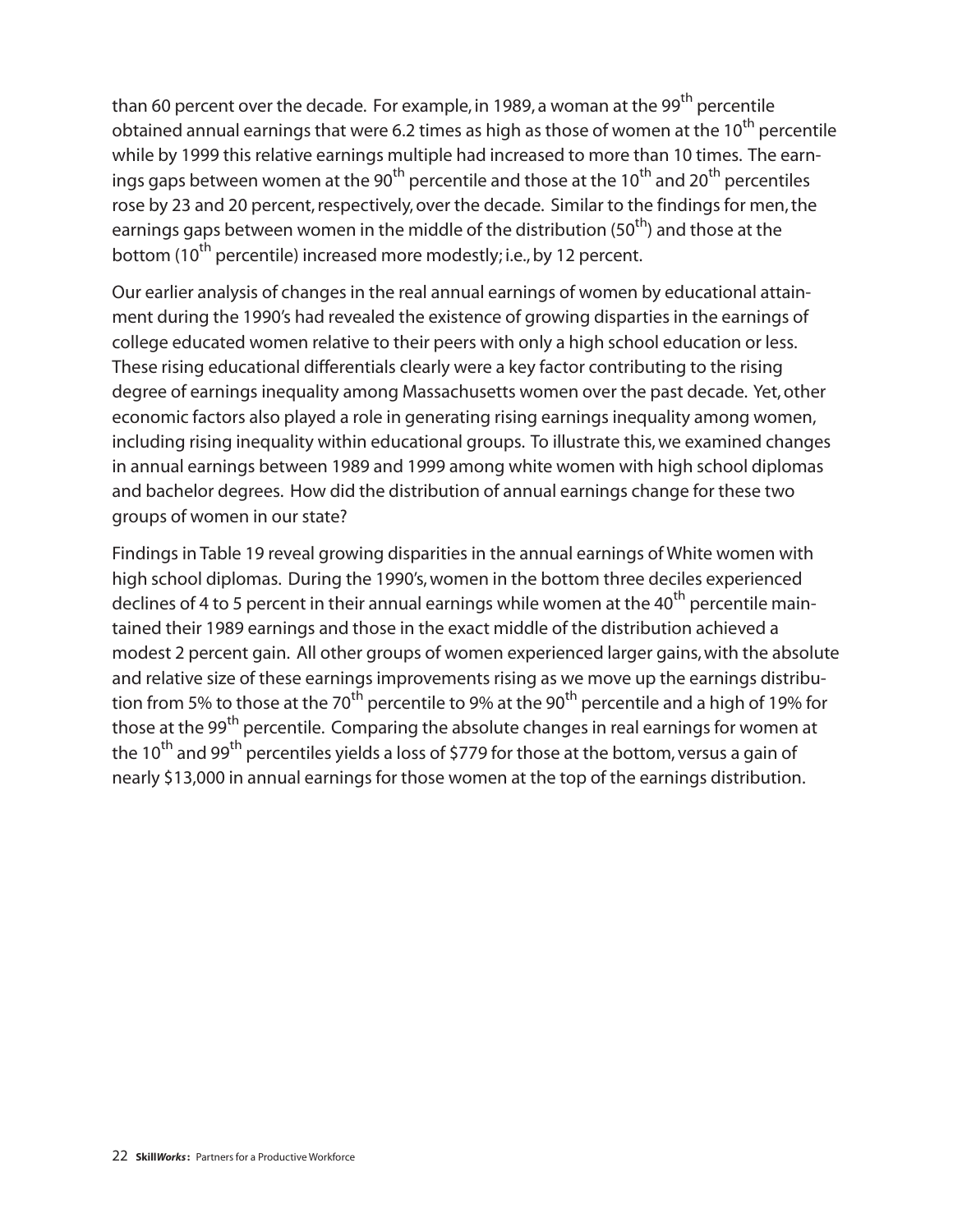|                   | (A)      | (B)      | (C)                       | (D)                      |  |
|-------------------|----------|----------|---------------------------|--------------------------|--|
| <b>Percentile</b> | 1989     | 1999     | <b>Absolute</b><br>Change | <b>Percent</b><br>Change |  |
| 10                | \$14,779 | \$14,000 | $$-779$                   | $-5$                     |  |
| 20                | 18,810   | 18,000   | $-810$                    | $-4$                     |  |
| 30                | 21,497   | 20,500   | $-997$                    | $-5$                     |  |
| 40                | 23,496   | 23,500   | $+4$                      | $\mathbf 0$              |  |
| 50                | 25,527   | 26,000   | $+473$                    | $+2$                     |  |
| 60                | 26,927   | 29,000   | $+2,073$                  | $+8$                     |  |
| 70                | 30,453   | 32,000   | $+1,547$                  | $+5$                     |  |
| 80                | 33,589   | 36,000   | $+2,411$                  | $+7$                     |  |
| 90                | 40,307   | 44,000   | $+3,693$                  | $+9$                     |  |
| 95                | 47,024   | 52,690   | $+5,666$                  | $+12$                    |  |
| 99                | 67,178   | 80,000   | $+12,822$                 | $+19$                    |  |

| Table 19: Trends in the Real Annual Earnings of 20-64 Year Old White Female High School   |
|-------------------------------------------------------------------------------------------|
| Graduates Employed 40 or More Weeks Full-Time in 1989 and 1999 (in Constant 1999 Dollars) |

Earnings gains for employed women with bachelor degrees also were quite varied (Table 20). While women all along the distribution obtained some improvement in their annual earnings over the decade, the absolute and relative size of these changes varied widely bottom to top. Women at the top percentile (99<sup>th</sup>) nearly tripled their annual earnings to \$322,000 by the end of the decade. A heightened degree of earnings inequality took place among collegeeducated women over the decade.

|                   | (A)      | (B)      | (C)<br><b>Absolute</b> | (D)<br>Percent |  |
|-------------------|----------|----------|------------------------|----------------|--|
| <b>Percentile</b> | 1989     | 1999     | Change                 | Change         |  |
| 10                | \$20,153 | \$21,000 | $+847$                 | $+4$           |  |
| 20                | 25,527   | 27,000   | $+1,473$               | $+6$           |  |
| 30                | 29,558   | 31,000   | $+1,442$               | $+5$           |  |
| 40                | 33,589   | 35,000   | $+1,411$               | $+4$           |  |
| 50                | 36,276   | 40,000   | $+3,724$               | $+10$          |  |
| 60                | 40,306   | 45,000   | $+4,694$               | $+11$          |  |
| 70                | 44,337   | 50,050   | $+5,713$               | $+13$          |  |
| 80                | 49,711   | 60,000   | $+10,289$              | $+21$          |  |
| 90                | 60,460   | 78,000   | $+17,540$              | $+29$          |  |
| 95                | 71,208   | 100,000  | $+28,792$              | $+40$          |  |
| 99                | 111,515  | 322,000  | $+210,485$             | $+179$         |  |

### **Table 20:Trends in the Real Annual Earnings of 20-64 Year Old White Female Bachelor Degree Holders Employed 40 or More Weeks Full-Time in 1989 and 1999 (in Constant 1999 Dollars)**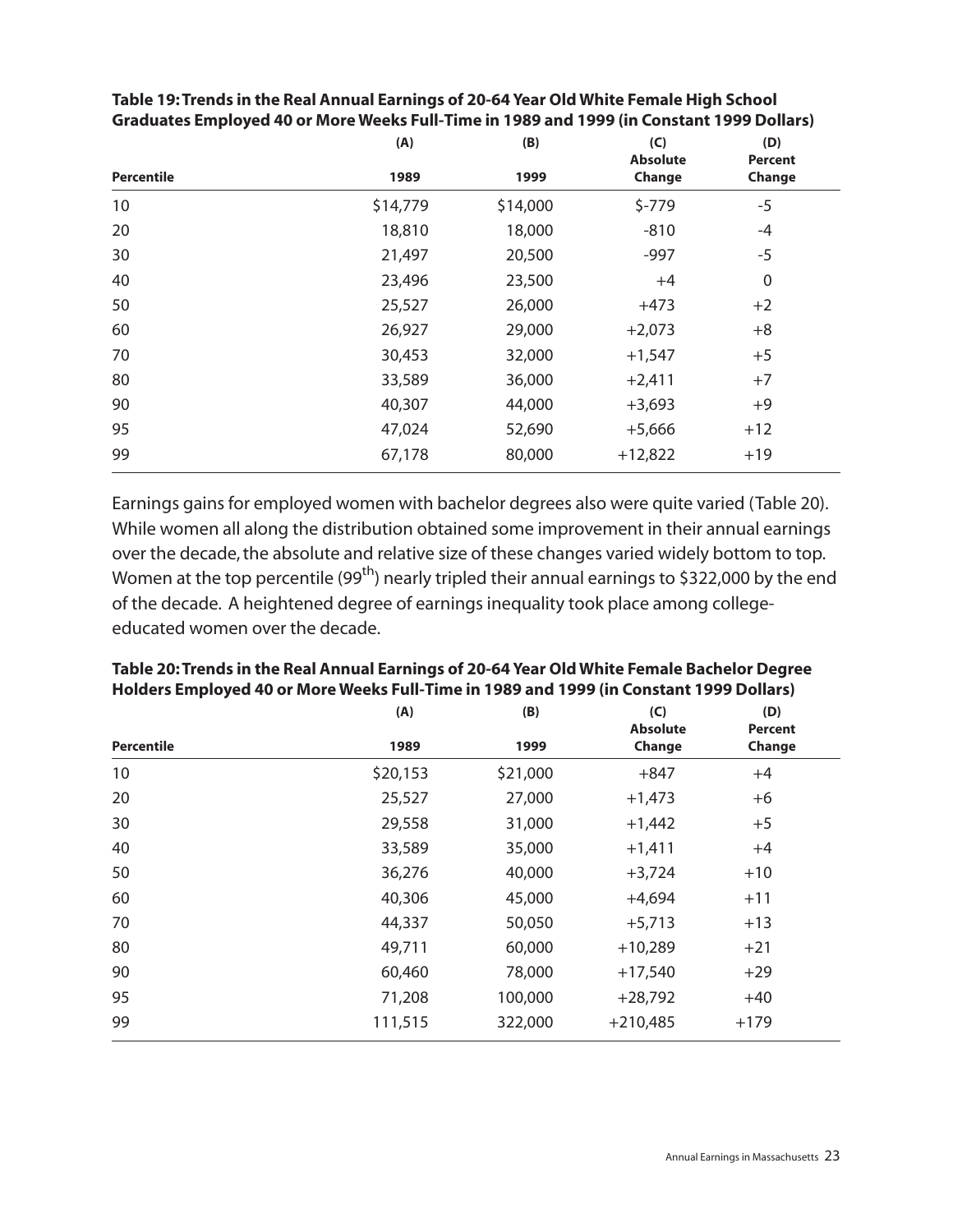How did the degree of earnings inequality among Massachusetts women at the end of the 1990s compare to that of their U.S. counterparts? To answer this question, we compared seven relative earnings inequality measures for women in the state and the nation in 1999 (Table 21). On all seven measures, inequality among Massachusetts women was modestly below that of their counterparts across the country, with each of the Massachusetts measures being equal to 90 to 97 percent of the corresponding U.S. values. Over the decade, however, as was the case for men, earnings inequality among Massachusetts women increased at a faster pace than it did for women across the nation. As a result, the inequality gaps between the state and nation narrowed over the decade.

| <b>Relative Earnings Measure</b> | (A)<br><b>MA</b> | (B)<br>U.S. | (C)<br>MA as $%$ of U.S. |
|----------------------------------|------------------|-------------|--------------------------|
| Y99/Y10                          | 10.06            | 10.42       | 97                       |
| Y90/Y10                          | 4.10             | 4.58        | 90                       |
| Y90/Y20                          | 3.20             | 3.44        | 93                       |
| Y90/Y50                          | 2.00             | 2.09        | 96                       |
| Y80/Y10                          | 3.20             | 3.50        | 91                       |
| Y80/Y20                          | 2.50             | 2.63        | 95                       |
| Y50/Y10                          | 2.05             | 2.19        | 94                       |

**Table 21: Comparisons of Relative Earnings Inequality for Women in Massachusetts and the U.S., 1999**

How did earnings inequality among Massachusetts women compare to that of their peers in the other 49 states during 1999? While earnings inequality among Massachusetts women clearly increased strongly over the decade, the state typically ranked only slightly above average or in the middle of the state distribution on the eight earnings inequality measures in 1999. On only two of the eight earnings inequality measures ( $Y_{90}/Y_{20}$  and  $Y_{90}/Y_{50}$ ) did the state rank in the top third of the distribution. On two others, the state ranked 19<sup>th</sup> and 22<sup>nd</sup>, slightly above the average, and on the four other measures it ranked right in the middle or slightly below the average. On not one of these eight earnings inequality measures, however, was the state among the most egalitarian in the nation. Similar to findings for men, a substantially heightened degree of earnings inequality has taken place among Massachusetts women over the past few decades, and this rise in earnings inequality has contributed in important ways to increasing income inequality among the state's families, especially given high assortative mating that results in high earnings women marrying men with high annual earnings.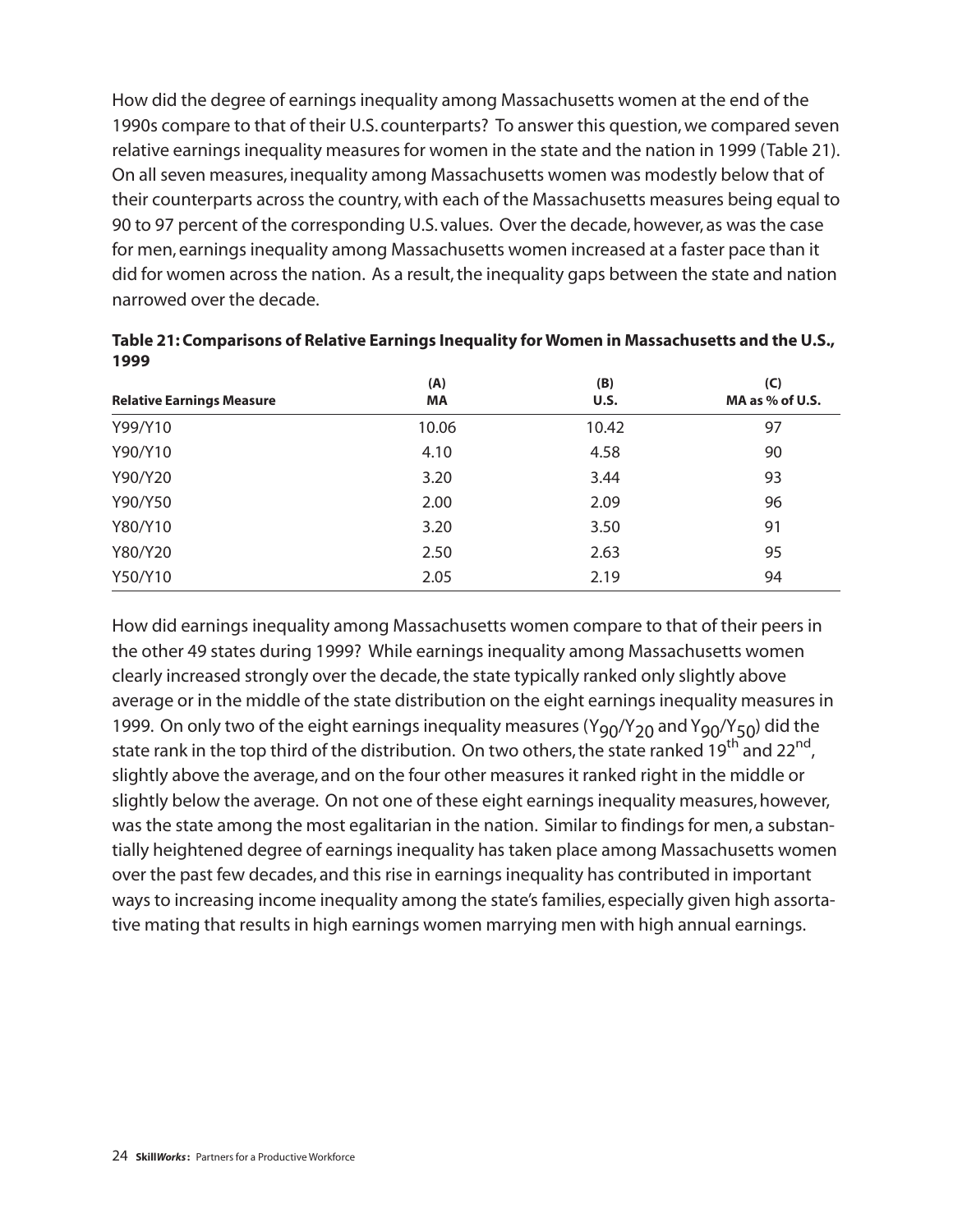| <b>Relative Earnings Ratio</b> | (A)<br><b>Value of Ratio</b> | (B)<br>Ranking |  |
|--------------------------------|------------------------------|----------------|--|
| Y95/Y10                        | 5.19                         | 26th           |  |
| Y95/Y20                        | 4.05                         | 19th           |  |
| Y90/Y10                        | 4.10                         | 28th           |  |
| Y90/Y20                        | 3.20                         | 16th           |  |
| Y90/Y50                        | 2.00                         | 17th           |  |
| Y80/Y10                        | 3.20                         | 28th           |  |
| Y80/Y20                        | 2.50                         | 22nd           |  |
| Y50/Y10                        | 2.05                         | 25th           |  |

**Table 22: Massachusetts' Rankings Among the 50 States on the Degree of Annual Earnings Inequality Among Female Year-Round, Full-Time Workers in 1999**

### *The Annual Earnings of Full-Time, Year-Round Workers Across Counties of the State: 1999*

All of our preceding analyses of the annual earnings experiences of Massachusetts workers in the 1990s and the 1980s were based on statewide findings. During the past two decades, there has been a growing geographic divide in the economic fortunes of workers and families across geographic regions, counties, and cities and towns of the state.<sup>20</sup> On a comparative basis, the western region of the state (Berkshire, Franklin, Hampden and Hampshire counties) performed quite poorly during recent decades, lagging far behind the Greater Boston and Southeast regions in job creation and in real wage growth in private sector wage and salary jobs. For example, between 1991 and 2000, wage and salary job growth varied across the four major geographic regions of the state from a low of 10.5% in the western region to highs of 20.5% in the Greater Boston region and 26.5% in the Southeast region, boosted by a 32% jobs growth rate in Barnstable County.<sup>21</sup> In fact, job growth (+27,800) in the western region of the state between 1991 and 2000 fell slightly short of the steep job losses (28,100) that were generated between 1989 and 1991.

The growth of mean real annual wages and salaries of private sector jobs also varied considerably across regions and counties of the state over the past decade. These growth rates ranged from a low of 6% in the western region to a high of 27% in the Greater Boston region.<sup>22</sup> Across counties, growth rate of mean annual wages and salaries on private sector jobs varied from a low of under 1% in Hampshire County to highs of 36 to 39 percent in Middlesex and Suffolk Counties, respectively. The findings for Suffolk County need to be interpreted with some caution for several reasons. First, a high share of the jobs in Suffolk County, especially in the city of Boston, are held by in-commuters rather than by county residents. City residents' earnings did not improve nearly that well in the 1990s. Second, there was a very large gap between the mean and median annual earnings of Suffolk County workers in 1999, implying a very high degree of inequality in the earnings distribution of the county, especially among males.<sup>23</sup> This earnings inequality has exacerbated income inequality in Suffolk and many other counties of the state during the past decade.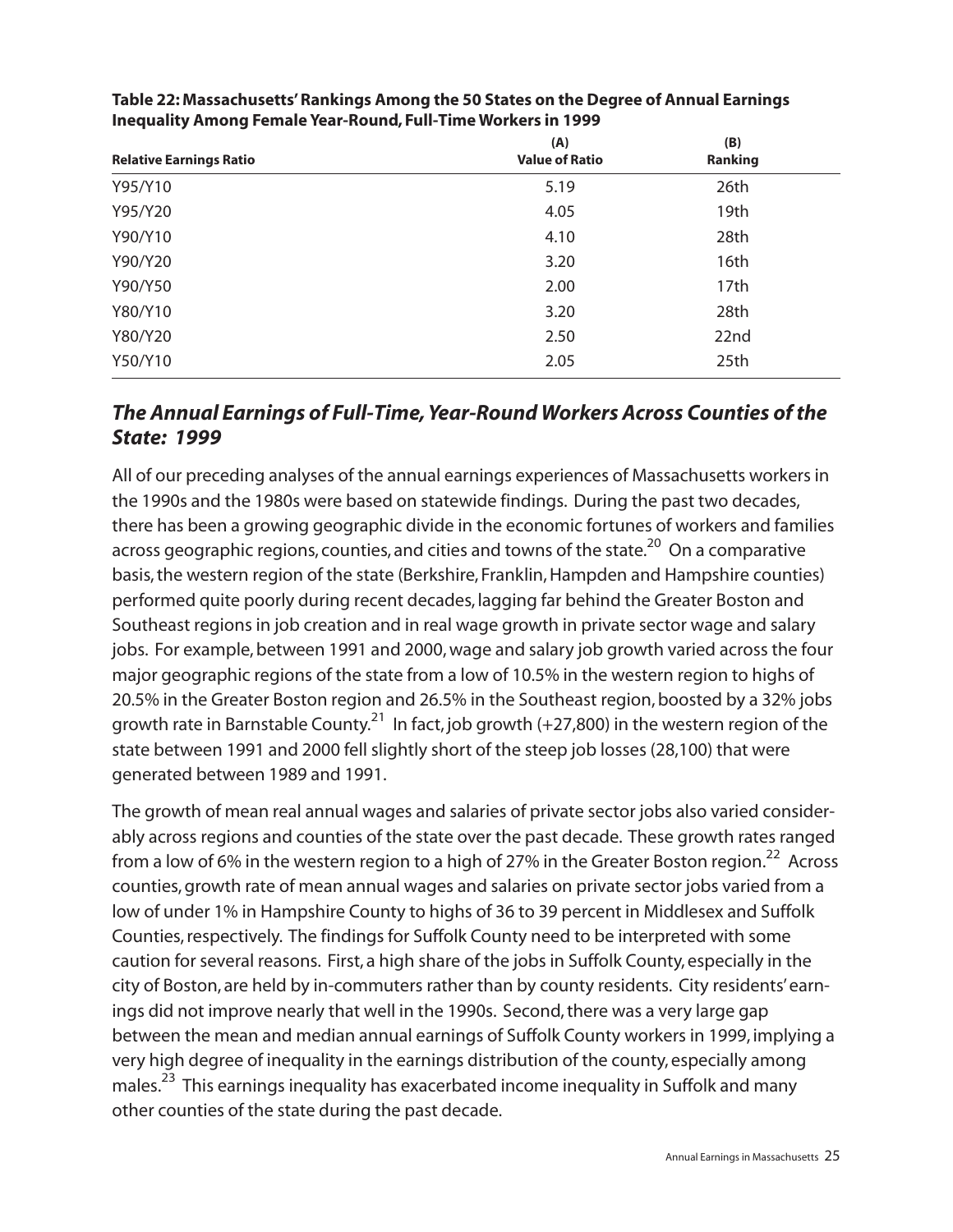Differences in job growth rates and in real annual earnings per worker across counties of the state led to differences in the growth rates of median real family incomes across counties.<sup>24</sup> During the decade of the 1990s, median family incomes declined in Hampden (-1.6%) and Suffolk Counties (-5.3%) while they increased by 6 to 7 percent in Norfolk, Middlesex, and Barnstable Counties.

How much did the average annual earnings of full-time, year-round workers vary across counties of the state at the end of the 1990s? To answer this key question, we estimated the 1999 median annual earnings of those workers who were employed full-time for 40 or more weeks in each county of the state. Estimates were generated for all such workers and for men and women separately. During 1999, the median annual earnings of workers employed full-time for 40 or more weeks ranged from lows of \$30,000 in Berkshire and Hampshire counties to highs of \$40,000 and \$42,000 in Middlesex and Norfolk Counties, respectively. The relative size of the difference in annual earnings between the top and bottom of the county earnings distribution for all workers was a rather large 40 percent.

| (A)<br>(B)<br><b>All Workers</b><br><b>Male Workers</b> |                           |                   | (C)<br><b>Female Workers</b> |                   |                           |
|---------------------------------------------------------|---------------------------|-------------------|------------------------------|-------------------|---------------------------|
| County                                                  | Annual<br><b>Earnings</b> | County            | Annual<br><b>Earnings</b>    | County            | Annual<br><b>Earnings</b> |
| <b>Norfolk</b>                                          | \$42,000                  | <b>Norfolk</b>    | \$50,000                     | <b>Norfolk</b>    | \$35,500                  |
| Middlesex                                               | \$40,000                  | Middlesex         | \$46,000                     | Middlesex         | \$35,000                  |
| Essex                                                   | \$38,000                  | Essex             | \$43,000                     | Essex             | \$32,000                  |
| Worcester                                               | \$36,000                  | Worcester         | \$42,000                     | Suffolk           | \$31,700                  |
| <b>Barnstable</b>                                       | \$35,000                  | <b>Barnstable</b> | \$40,000                     | Franklin          | \$31,200                  |
| <b>Bristol</b>                                          | \$35,000                  | <b>Bristol</b>    | \$40,000                     | <b>Barnstable</b> | \$30,000                  |
| <b>Franklin</b>                                         | \$35,000                  | Plymouth          | \$40,000                     | Worcester         | \$30,000                  |
| Plymouth                                                | \$34,400                  | Franklin          | \$39,000                     | <b>Bristol</b>    | \$29,000                  |
| Hampden                                                 | \$33,300                  | Hampden           | \$38,900                     | Plymouth          | \$28,500                  |
| Suffolk                                                 | \$33,100                  | <b>Berkshire</b>  | \$35,000                     | Hampden           | \$28,000                  |
| Hampshire                                               | \$30,000                  | Hampshire         | \$35,000                     | <b>Berkshire</b>  | \$26,000                  |
| <b>Berkshire</b>                                        | \$30,000                  | Suffolk           | \$35,000                     | Hampshire         | \$26,000                  |
| Top/Bottom                                              | 1.40                      |                   | 1.43                         |                   | 1.36                      |

#### **Table 23:Rankings of Massachusetts Counties by the Median Annual Earnings of Workers Employed 40 or More Weeks Full-Time in 1999,Total and by Gender**

The geographic pattern of annual earnings levels for employed men by county was quite similar to that for all workers. These median annual earnings levels of men ranged from lows of \$35,000 in Berkshire, Hampshire and Suffolk Counties to highs of \$46,000 in Middlesex and \$50,000 in Norfolk County. The highest median annual earnings exceeded the lowest by \$15,000 or 43%.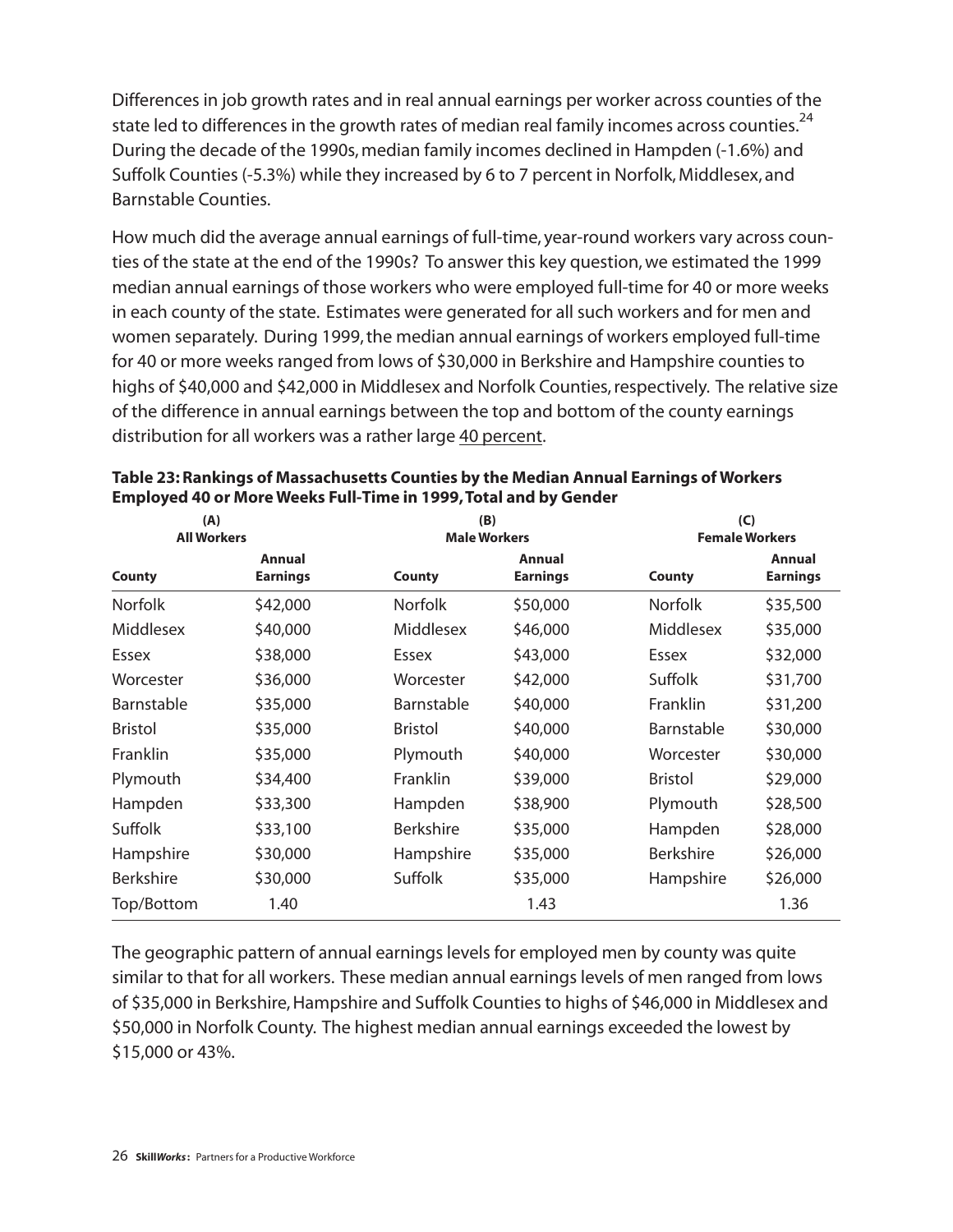Among women, median annual earnings also were lowest in Berkshire and Hampshire counties at \$26,000, and they again were highest in Middlesex and Norfolk Counties with earnings levels of \$35,000 and \$35,500, respectively. The highest median earnings level for women exceeded the lowest by \$9,500 or 36%. The absolute and relative sizes of these annual earnings differences by county have widened over the past two decades, contributing to the widening gaps in per capita incomes and median incomes across counties. These widening income differences in turn have been responsible for growing geographic differences in the incidence of poverty and low income problems across the state and the high degree of geographic variability in the share of families that were unable to achieve Economic Self-Sufficiency at the end of the 1990s. $25$ 

### **Annual Earnings of Workers by Major Industrial Sector, 1999**

The wages and annual earnings of workers are influenced not only by their own human capital characteristics, such as cumulative years of work experience, formal education, literacy and numeracy proficiencies, and occupational training, but also by the characteristics of the firms in which they are employed. Among the firm characteristics that have been found to independently influence the earnings of workers are the industries of the firms, their number of employees, their profitability, and their unionization status.<sup>26</sup> The 2000 Census captured some information on the firms in which employees worked at the time of the Census. The information on the type of products or services produced by the firm on the job held at the time of the Census was used by the U.S. Census Bureau to assign an industry code. We combined all of these industries into 20 industrial sectors and calculated the median and mean 1999 annual earnings of all 20-64 year old Massachusetts workers who were employed full-time for 40 or more weeks during that year. These estimates of median earnings were generated for all workers meeting the above age and employment criteria and for workers in five educational categories. Findings for all workers combined are displayed in Table 24 and for a selected number of industries for workers with a high school diploma and a Bachelor's degree in Table 25.

During 1999,the median annual earnings of all 20-64 year old workers who were employed 40 or more weeks full-time were \$37,500. The median annual earnings of these workers varied quite widely across major industrial sectors of the state, ranging from lows of \$22,000 in the accommodation and food services industries and \$29 to \$30 thousand in other services, administrative support and waste management, and agriculture/forestry/fishing industries to highs of \$51,000 in the utilities industries (gas, electric) and \$52,000 in professional, scientific, and technical services. The relative differences in median annual earnings between the top two paying industries and the bottom four industries were quite substantial, ranging from 70 to nearly 140 percent. Annual earnings of resident workers clearly varied widely by the industrial sector of their job attachment.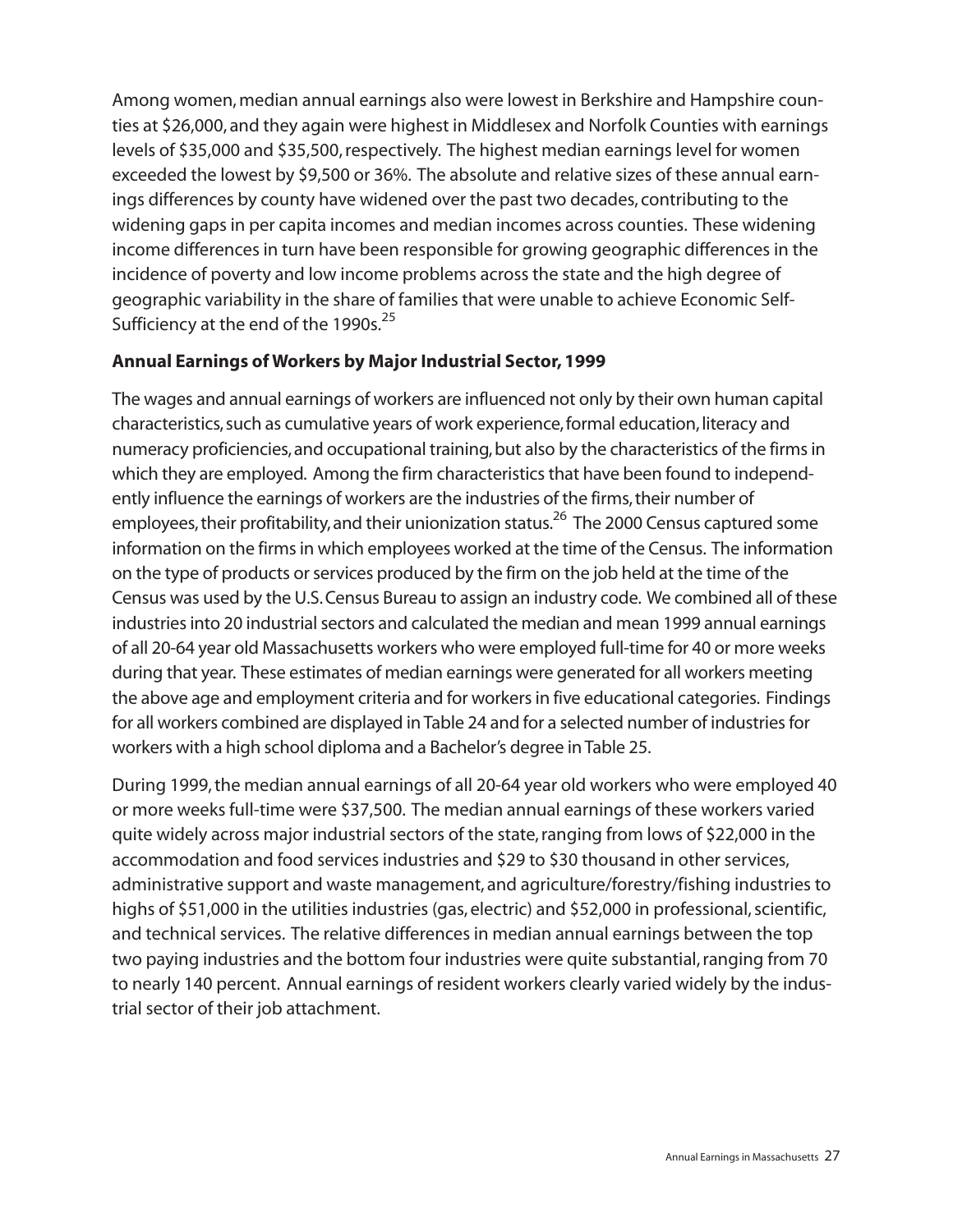| <b>Sector</b>                                | <b>Median</b><br><b>Earnings</b> |
|----------------------------------------------|----------------------------------|
| Professional, scientific, technical services | \$52,000                         |
| Utilities                                    | \$51,000                         |
| Information services                         | \$45,000                         |
| Public administration                        | \$43,000                         |
| <b>Financial and insurance</b>               | \$42,000                         |
| Durable manufacturing                        | \$40,000                         |
| Transportation and warehousing               | \$39,500                         |
| Construction                                 | \$39,000                         |
| <b>Educational services</b>                  | \$38,300                         |
| Wholesale trade                              | \$38,000                         |
| Real estate, rental and leasing              | \$35,500                         |
| Nondurable manufacturing                     | \$34,000                         |
| Health care and social assistance            | \$33,000                         |
| <b>Retail trade</b>                          | \$31,600                         |
| Arts, entertainment, recreation              | \$31,000                         |
| Other services                               | \$30,000                         |
| Administrative support and waste management  | \$30,000                         |
| Agriculture, forestry, fishing               | \$29,100                         |
| Accommodation and food services              | \$22,300                         |
| All                                          | \$37,500                         |

#### **Table 24: Median Annual Earnings of 20-64 Year Old Full-Time,Year-Round Workers in Massachusetts by Major Industrial Sector of Employment, 1999**

The median earnings of workers in a given industry reflect both a combination of the human capital traits of these workers and other factors related to firm characteristics (capital intensity, level of technology, management quality, profitability) that influence their productivity and earnings power. For example, the high median earnings of workers in professional, scientific, and technical services industries and information services are partly the result of the relatively high share of college graduates employed in those industries. Yet, the median annual earnings of Massachusetts workers with the same level of educational attainment vary quite sharply across major industrial sectors.<sup>27</sup> To illustrate this, we estimated the 1999 median annual earnings of high school graduates and Bachelor degree recipients in each major industrial sector and ranked them from highest paying to lowest paying. The top six paying industries and the bottom five paying industries for both groups of workers are displayed in Table 25.

The median annual earnings of 20-64 year old high school graduates in Massachusetts was \$30,000. The median earnings of these high school graduates, however, ranged considerably across major industrial sectors from lows of \$20 to \$25 thousand in accommodation and food services and health and social assistance industries to highs of \$36 to \$37 thousand in construction, public administration, transportation, and utilities industries. Among workers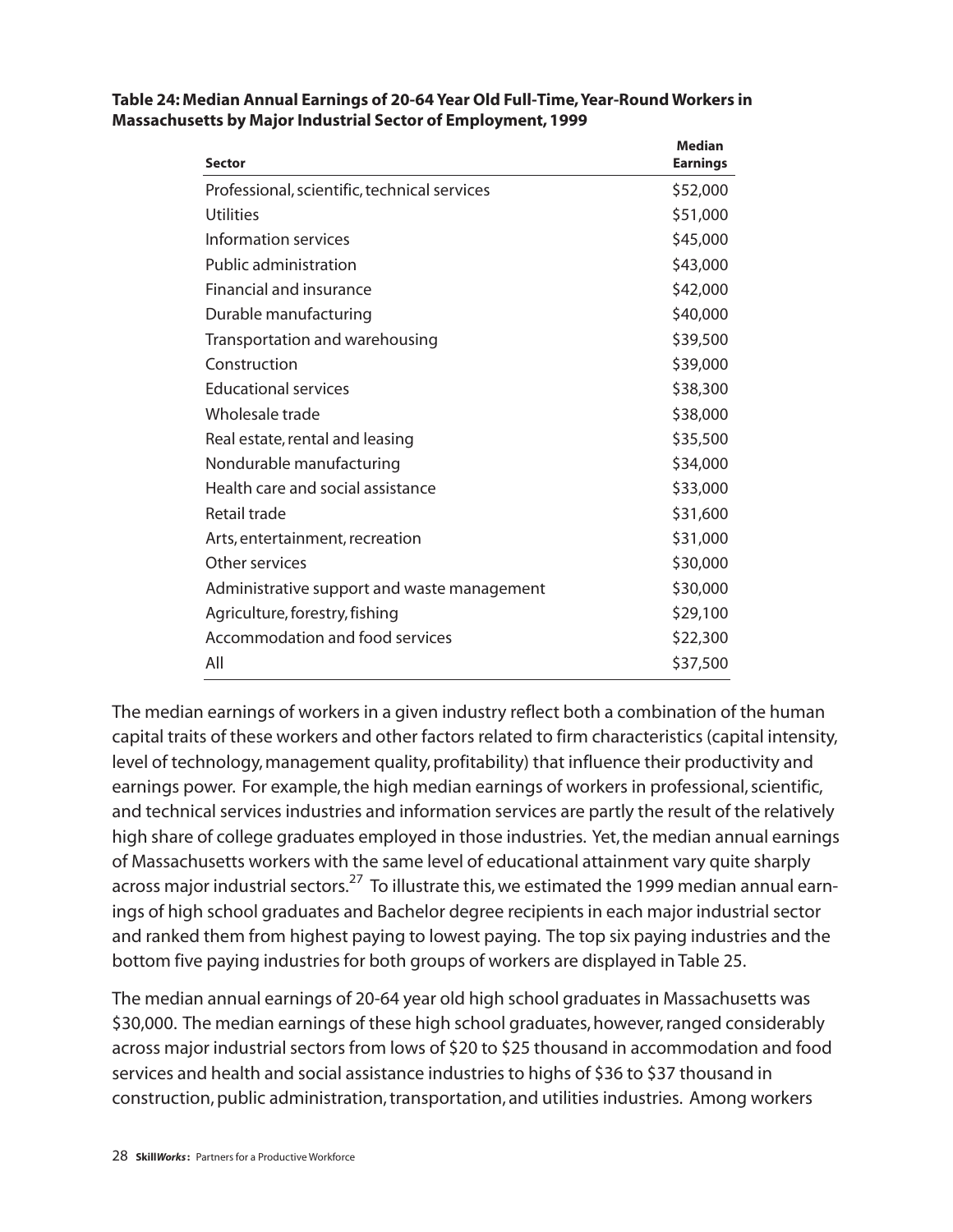with bachelor degrees, median annual earnings in 1999 were \$45,000, but they also varied widely across major industrial sectors. Four year college graduates employed in arts/entertainment/ recreation/accommodation/food services, and educational services only obtained median annual earnings in the \$30 to \$34,000 range versus highs of \$60,000 for workers in durable manufacturing and utilities industries. Relative earnings differences of 100% prevailed from top to bottom of the interindustry earnings distribution for bachelor degree holders. These are extraordinarily large differences. The industry of one's employer clearly has a marked impact on one's expected earnings both among high school graduates and college graduates.

| <b>High School Graduates</b>                       |                        | <b>Bachelor Degree Holders</b>    |                        |  |
|----------------------------------------------------|------------------------|-----------------------------------|------------------------|--|
| (A)<br><b>Industrial Sector</b>                    | (B)<br><b>Earnings</b> | (A)<br><b>Industrial Sector</b>   | (B)<br><b>Earnings</b> |  |
| <b>Utilities</b>                                   | \$45,000               | <b>Utilities</b>                  | \$60,000               |  |
| Transportation/Warehousing                         | \$37,000               | Durable manufacturing             | \$60,000               |  |
| <b>Public Administration</b>                       | \$37,000               | Wholesale Trade                   | \$55,000               |  |
| Construction                                       | \$36,000               | Professional, scientific services | \$52,000               |  |
| Information services                               | \$35,000               | Information services              | \$50,000               |  |
| Durable manufacturing                              | \$32,000               | Finance & insurance               | \$50,000               |  |
| Retail trade                                       | \$27,000               | Agriculture, forestry, fishing    | \$35,000               |  |
| Other services                                     | \$27,000               | Other services                    | \$35,000               |  |
| Administrative and support and<br>waste management | \$27,000               | Educational services              | \$34,000               |  |
| Health care and social assistance                  | \$25,000               | Accommodation and food services   | \$33,000               |  |
| Accommodation and food services                    | \$20,000               | Arts, entertainment, recreation   | \$30,000               |  |
| Total                                              | \$30,000               | Total                             | \$45,000               |  |

#### **Table 25: Median Annual Earnings of 20-64 Year Old Full-Time,Year Round Employed High School Graduates and College Graduates in Massachusetts in Selected Major Industrial Sectors, 1999**

A review of recent projected employment developments by major industry in Massachusetts should raise concerns about their potential earnings impacts. Since 2000, major job losses have taken place in the state's manufacturing, information services, and key utilities industries. Little employment growth or actual job declines over the remainder of the decade is projected for manufacturing, utilities, and public administration, all of which pay above average wages.<sup>28</sup> Job growth will be concentrated in retail trade and private service industries, many of which pay below average annual salaries. Efforts to sharply raise productivity in these latter industries will be required to boost real annual earnings of many workers over the remainder of the current decade.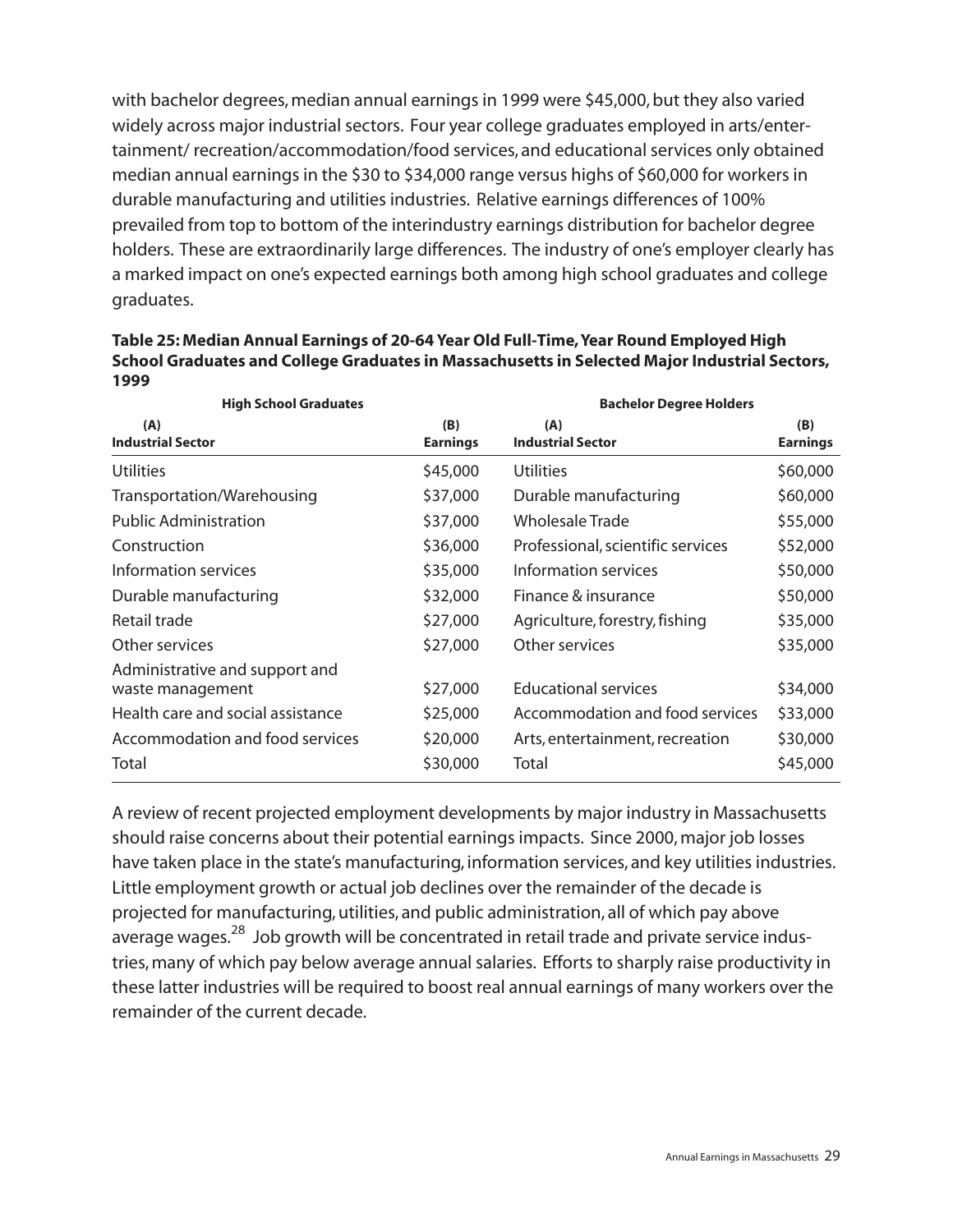# *Estimating the Shares of Massachusetts Workers with Annual Earnings Above the Low Income Threshold During 1999*

In addition to estimating the median annual earnings levels of a wide array of demographic and socioeconomic subgroups of Massachusetts workers in recent years, we also are interested in identifying how many workers were able to achieve an "adequate level of earnings". There are a variety of earnings standards that can be used to measure "adequacy", each of which will yield quite different estimates of the share of Massachusetts workers that are able to obtain adequate earnings during a given calendar year. The earnings standard that we have adopted to represent "adequacy"in this paper is the following:

"…a worker obtaining annual earnings that would allow him/her to support a family of four with an income at least twice the poverty line for such a family is considered to have adequate earnings."

During calendar year 1999, a Massachusetts worker with annual earnings of \$34,060 would have been able to support the average four person family with an income above twice the federal poverty line for such a family.<sup>29</sup> The family income level representing twice the poverty line is referred to as the low income threshold. We will apply this earnings standard only to those 20-64 year old workers who were employed full-time for 40 or more weeks during calendar year 1999.

An annual earnings level of \$34,060 in calendar year 1999 would have been sufficient to raise every family of two, three, and four persons in Massachusetts above the low income threshold for that year. Unlike the Family Economic Self-Sufficiency Standards, the poverty and low income thresholds are not adjusted for cost-of-living differences across substate areas.<sup>30</sup> An earnings level of \$34,060 also would have been sufficiently high to raise a fairly large number of families above the economic self-sufficiency standards of the Women's Educational and Industrial Union. A listing of such families is displayed in Table 26. For example, all families in the state with two adults and no children under 18 would have achieved economic self-sufficiency in 1999 with an annual earnings above \$34,060. If there were three adults present in the household, only families in 5 of the state's 12 counties (Bristol, Hampden, Hampshire, Franklin, Berkshire) would have been able to achieve self-sufficiency with an income of at least  $$34,060.<sup>31</sup>$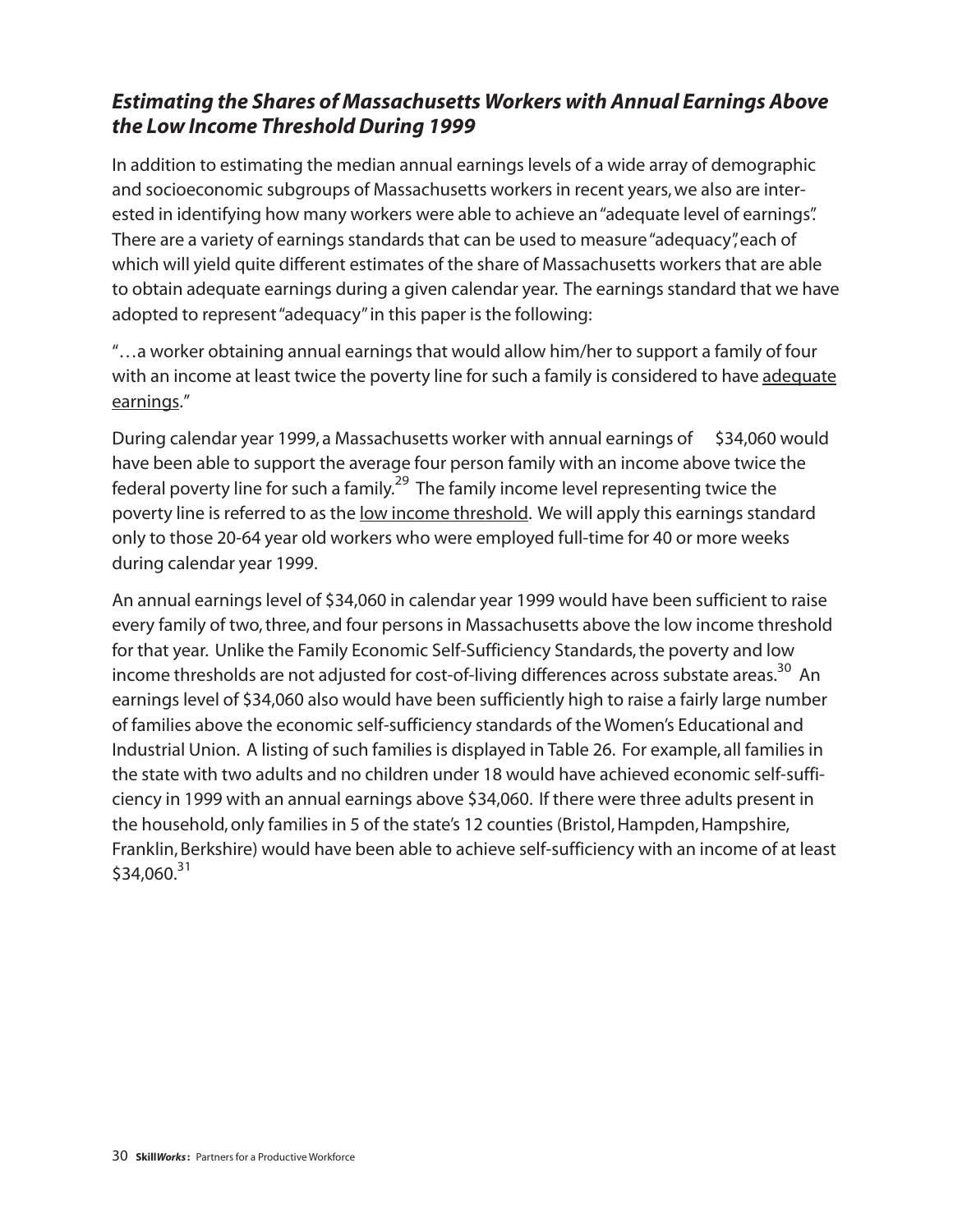#### **Table 26: Massachusetts Families Who Would Have Been Raised Above the Low Income Threshold or the FESS Budget Standard in 1999 with Annual Earnings Above \$34,060**

| <b>Type of Family</b>                               | <b>Income Standard</b><br><b>Above Which Raised</b> |
|-----------------------------------------------------|-----------------------------------------------------|
| <b>Families with 2 Persons</b>                      | Low Income in All Counties                          |
| <b>Families with 3 Persons</b>                      | Low Income in All Counties                          |
| <b>Families with 4 Persons</b>                      | Low Income in All Counties                          |
| Families with 2 Adults and No Children Under 18     | <b>FESS Budget Standard in All Counties</b>         |
| Families with 3 Adults No Children                  | FESS Budget Standard in 5 Counties                  |
| Single Parent Families with One Child Under 6       | FESS Budget Standard in 8 Counties                  |
| Single Parent Families with One Child Over 6        | <b>FESS Budget Standard in All Counties</b>         |
| Single Parent Families, 2 Children Over 6           | <b>FESS Budget Standard in All Counties</b>         |
| Married Couple, One Child Under 6                   | <b>FESS Budget Standard in 5 Counties</b>           |
| Married Couple, One Child Over 6, One Child Under 6 | None of the Counties                                |

Among the state's single parent families, those with only 1 child under 6 would have been able to achieve the FESS budget standard with annual earnings of \$34,060 in 5 counties in 1999; however, if the child was older than 6, an income of \$34,060 would have been sufficient to raise all such families above the FESS standard in 1999. Lower child care costs for children over the age of six make this possible. Among married couple families with one child under 6, an annual income of \$34,060 would have been sufficient to raise them above the FESS budget standard in 1999 in five counties. If there were two children present in such families (one child under 6, one child over 6), however, an income of \$34,060 would not have been sufficient to raise such families above the FESS budget standard in any county of the state. Additional income from the earnings of other family members or property income equal to \$2,700 in Berkshire County and up to \$17,600 in Middlesex County would have been needed to raise these married couple families above the FESS budget standard during 1999.

# *Estimates of the Share of Massachusetts Workers with Annual Earnings Above the Low Income Threshold for a Four Person Family*

Estimates of the percent of full-time, year-round Massachusetts workers with annual earnings above the low income threshold in 1999 and 1989 are displayed in Table  $27.^{32}$  These estimates were generated for 20-64 year old workers by educational attainment and by gender. During 1999, nearly 57 percent of such Massachusetts workers were able to achieve adequate earnings; i.e., earnings of at least \$34,060. The fraction of workers doing so, however, varied widely by educational attainment and gender during that year. For all workers (both genders combined), the fraction that were able to achieve adequate earnings ranged from a low of 27 percent for those lacking a high school diploma to 40 percent for those with a diploma to highs of 72 percent for those with a Bachelor's degree and 83 percent for those with a Master's or higher degree. Males were nearly twenty percentage points more likely than women (65 vs. 45 percent) to obtain adequate annual earnings in 1999, with the gender gaps typically being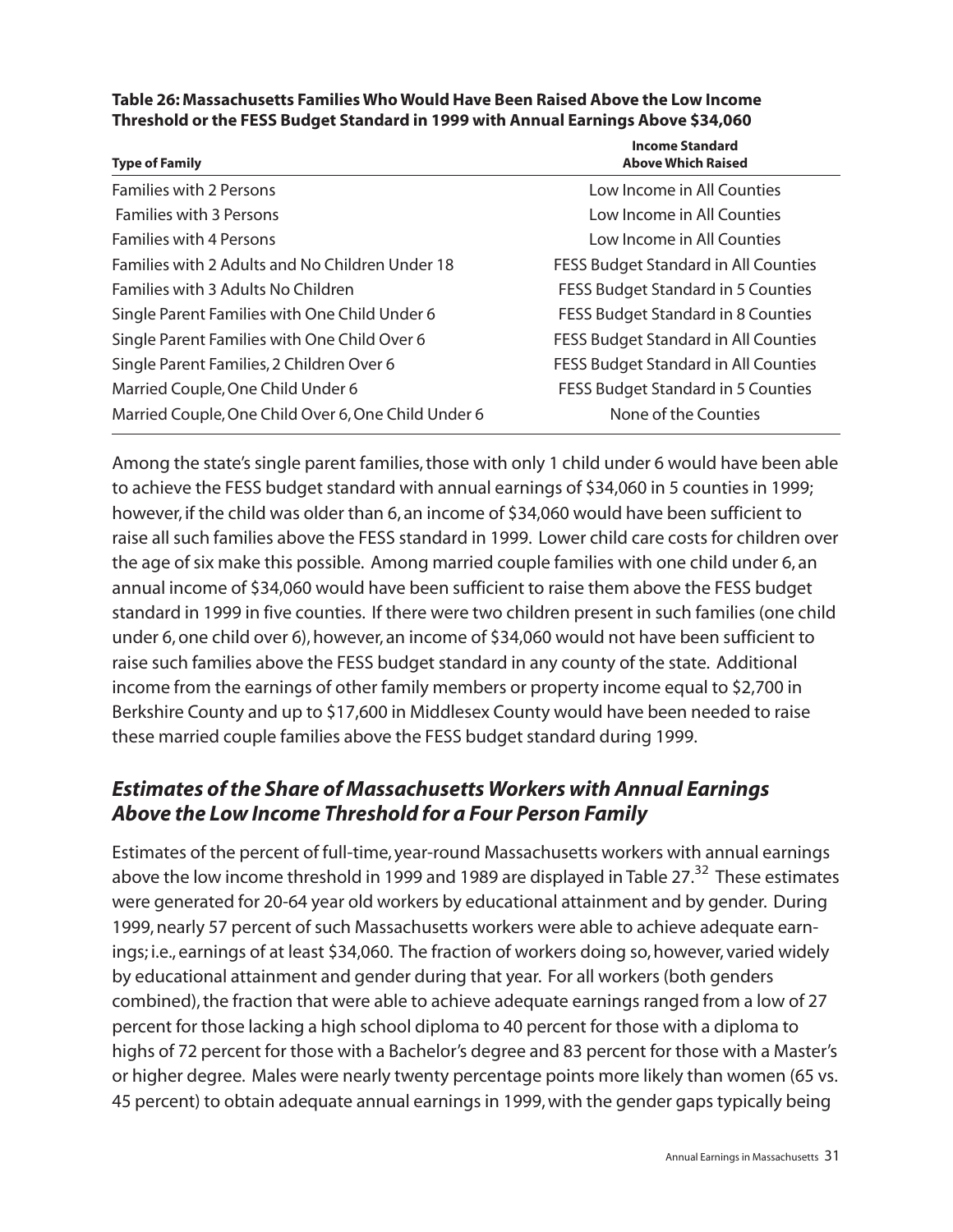largest for those workers lacking a four year college degree. Among both groups, but especially among women, the share of workers obtaining adequate annual earnings rose uniformly and strongly with their years of formal schooling. Among women, only 14 percent of those workers lacking a high school diploma and 23 percent of high school graduates were able to secure adequate annual earnings versus 62 of every 100 women with a Bachelor's degree and nearly 78 percent of those with a Master's or higher degree (Table 27).

Between 1989 and 1999, the share of year-round, full-time workers in Massachusetts who were able to obtain earnings in excess of the low income threshold improved by nearly four percentage points from 53% to just under 57% (Table 27). Almost all of the improvement in this ratio, however, took place among women, whose share rose by 9.3 percentage points. The fraction of male workers with adequate annual earnings rose by only one percentage point over the decade, reflecting the far weaker gains in the real annual earnings of men during the 1990s. Among employed males, only those with a bachelor's degree increased their likelihood of securing adequate annual earnings over the decade. Less educated males experienced declines in their ability to obtain annual earnings above the low income threshold.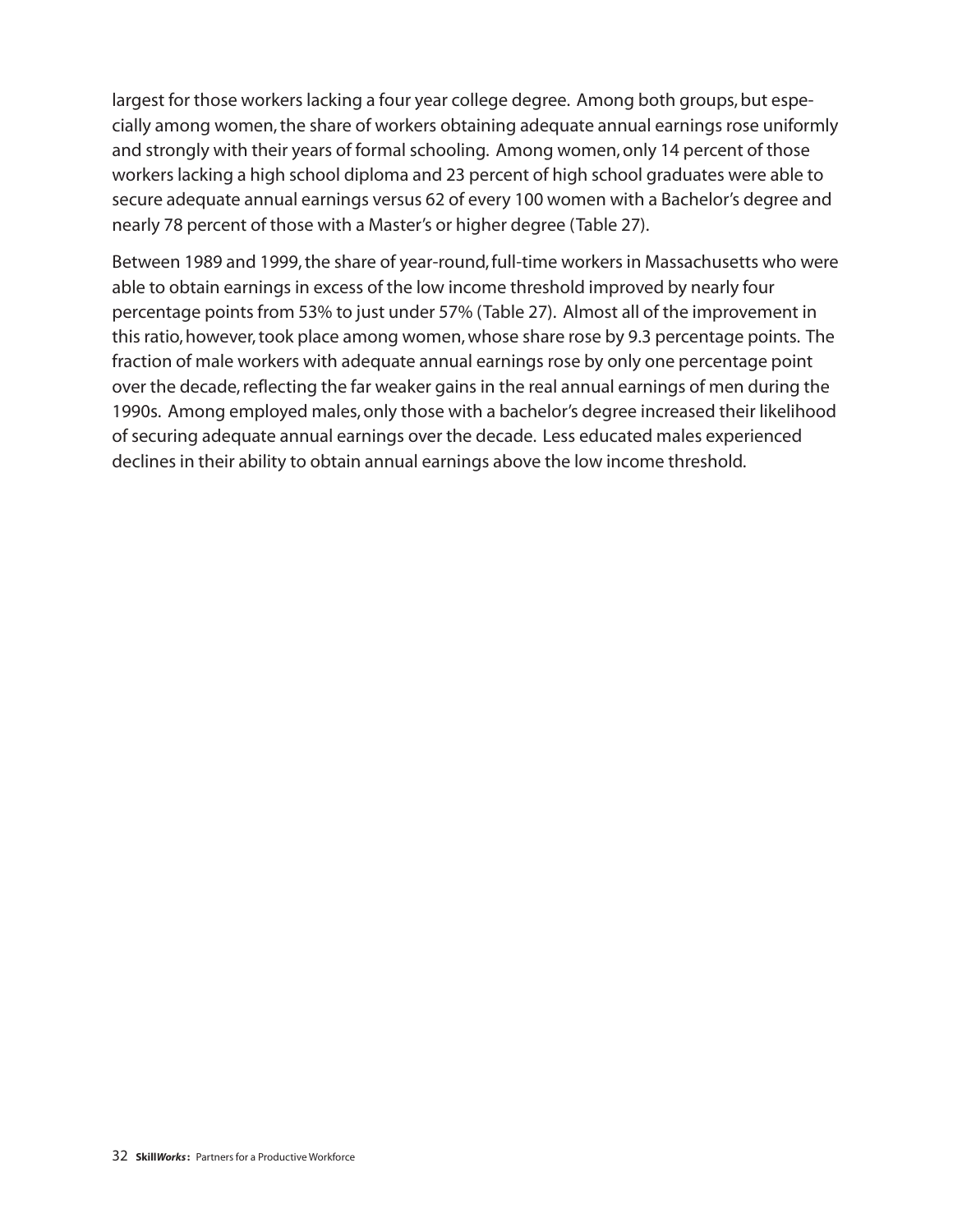| <b>Gender and Educational Attainment</b> | (A)<br>1989 | (B)<br>1999 | (C)<br><b>Absolute</b><br>Change<br>1989-99 |
|------------------------------------------|-------------|-------------|---------------------------------------------|
| <b>Male</b>                              |             |             |                                             |
| Less than 12 or 12, no diploma           | 38.7        | 33.9        | $-4.8$                                      |
| HS Diploma or GED                        | 52.7        | 51.0        | $-1.7$                                      |
| Some College, No Degree                  | 61.3        | 61.0        | $-0.3$                                      |
|                                          | 69.6        | 68.7        | $-0.8$                                      |
| Associate Degree                         |             |             |                                             |
| <b>Bachelor's Degree</b>                 | 77.0        | 79.1        | 2.1                                         |
| Master's or Higher Degree                | 88.6        | 86.6        | $-1.9$                                      |
| Total                                    | 63.8        | 64.7        | 1.0                                         |
| <b>Female</b>                            |             |             |                                             |
| Less than 12 or 12, no diploma           | 9.5         | 13.9        | 4.3                                         |
| HS Diploma or GED                        | 18.2        | 23.1        | 5.0                                         |
| Some College, No Degree                  | 30.2        | 36.1        | 5.9                                         |
| <b>Associate Degree</b>                  | 39.4        | 45.4        | 6.0                                         |
| <b>Bachelor's Degree</b>                 | 55.4        | 61.7        | 6.2                                         |
| Master's or Higher Degree                | 74.1        | 77.7        | 3.6                                         |
| Total                                    | 36.1        | 45.3        | 9.3                                         |
| <b>Total</b>                             |             |             |                                             |
| Less than 12 or 12, no diploma           | 28.5        | 26.7        | $-1.8$                                      |
| HS Diploma or GED                        | 38.8        | 40.3        | 1.5                                         |
| Some College, No Degree                  | 48.6        | 50.1        | 1.5                                         |
| Associate Degree                         | 55.0        | 57.0        | 1.9                                         |
| <b>Bachelor's Degree</b>                 | 68.2        | 71.7        | 3.5                                         |
| Master's or Higher Degree                | 83.5        | 83.0        | $-0.6$                                      |
| <b>Total</b>                             | 52.8        | 56.7        | 3.9                                         |

**Table 27: Percent of 20-64 Year Old Full-Time,Year-Round Employed in Massachusetts With Annual Earnings Above Two Times the Poverty Line for a Four Person Family, by Gender and Educational Attainment, 1989 and 1999**

Earlier, we revealed that growth in the median real annual earnings of Massachusetts workers was considerably higher in the 1980s than it was during the 1990s. One would expect that such higher earnings growth over the 1980s would have been more effective in boosting workers earnings above the low income threshold for a four person family. Such indeed was the case (Chart 3). Between 1979 and 1989, the share of year-round, full-time workers with annual earnings above the low income threshold increased from 44 to 53 percent, a gain of 9 full percentage points versus a gain of only 4 percentage points during the 1990s. During the 1980s, both men and women experienced a substantive increase in the share of workers with annual earnings above the low income threshold; however, the gain for women was three times higher than that of men (18 versus 6 percentage points). $^{33}$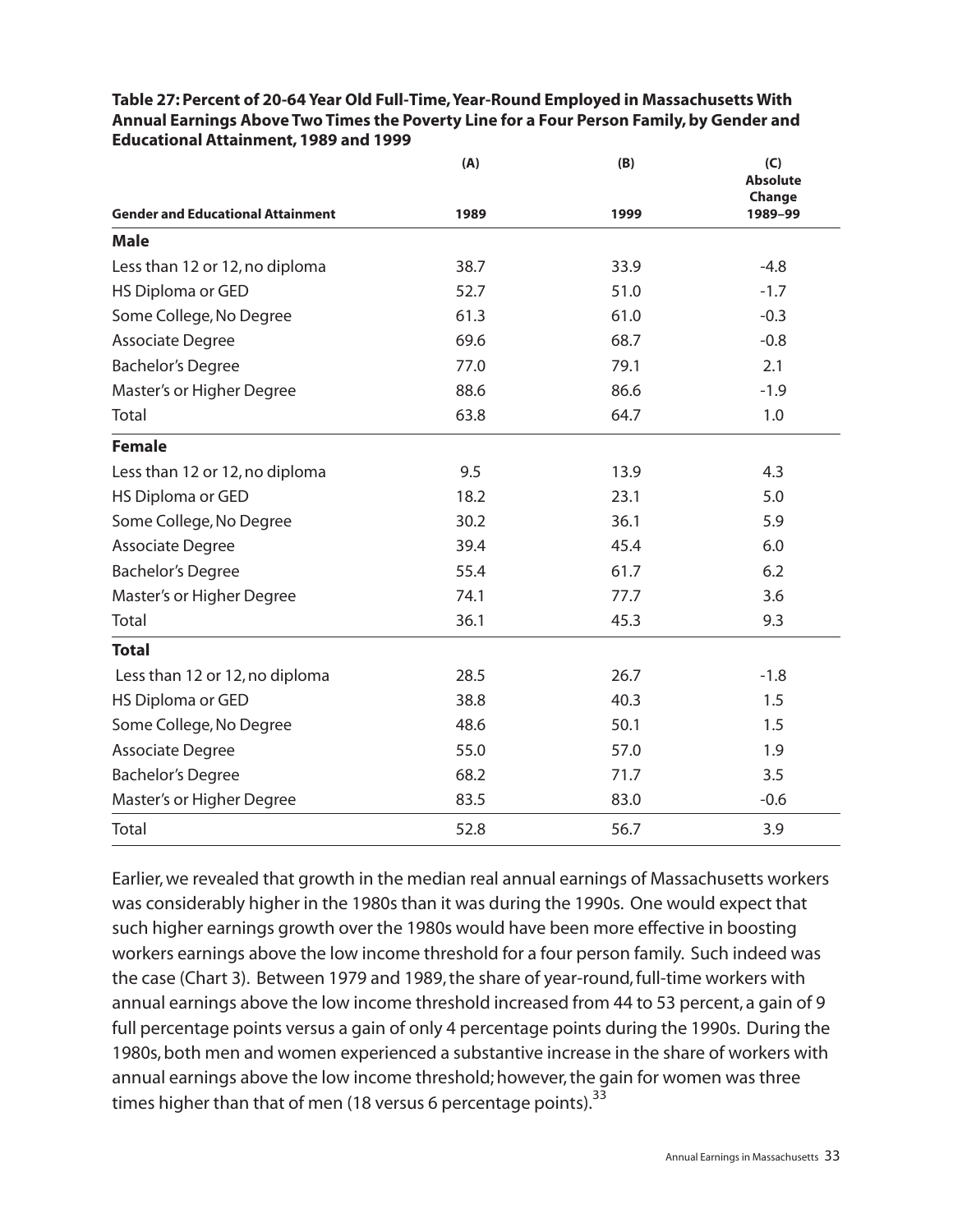**Chart 3: Percent of 20-64 Year Old Persons Employed 40 or More Weeks Full-Time with Annual**



**Earnings Two or More Times the Poverty Line; All and by Gender: 1979, 1989, and 1999**

How successful were Massachusetts workers in obtaining adequate annual earnings in 1999 relative to their U.S. counterparts? Comparisons of the shares of U.S. and Massachusetts yearround, full-time workers with adequate annual earnings during 1999 are displayed in Table 28 and Chart 4. Results are displayed for all workers and for those in gender and educational attainment groups. Overall, Massachusetts workers were more successful than their U.S. counterparts in securing adequate annual earnings (57% vs. 45%). Substantive earnings advantages existed for both men (11.2 percentage points) and women (11.9 percentage points) and for workers in each of the educational attainment subgroups. The absolute size of these advantages, however, were higher for less educated workers than for those Massachusetts workers with Bachelor or higher degrees. A careful analysis of the findings in Table 28 also reveals that a substantive part of the overall Massachusetts advantage is attributable to the higher educational attainment of full-time, year-round workers in our state.<sup>34</sup>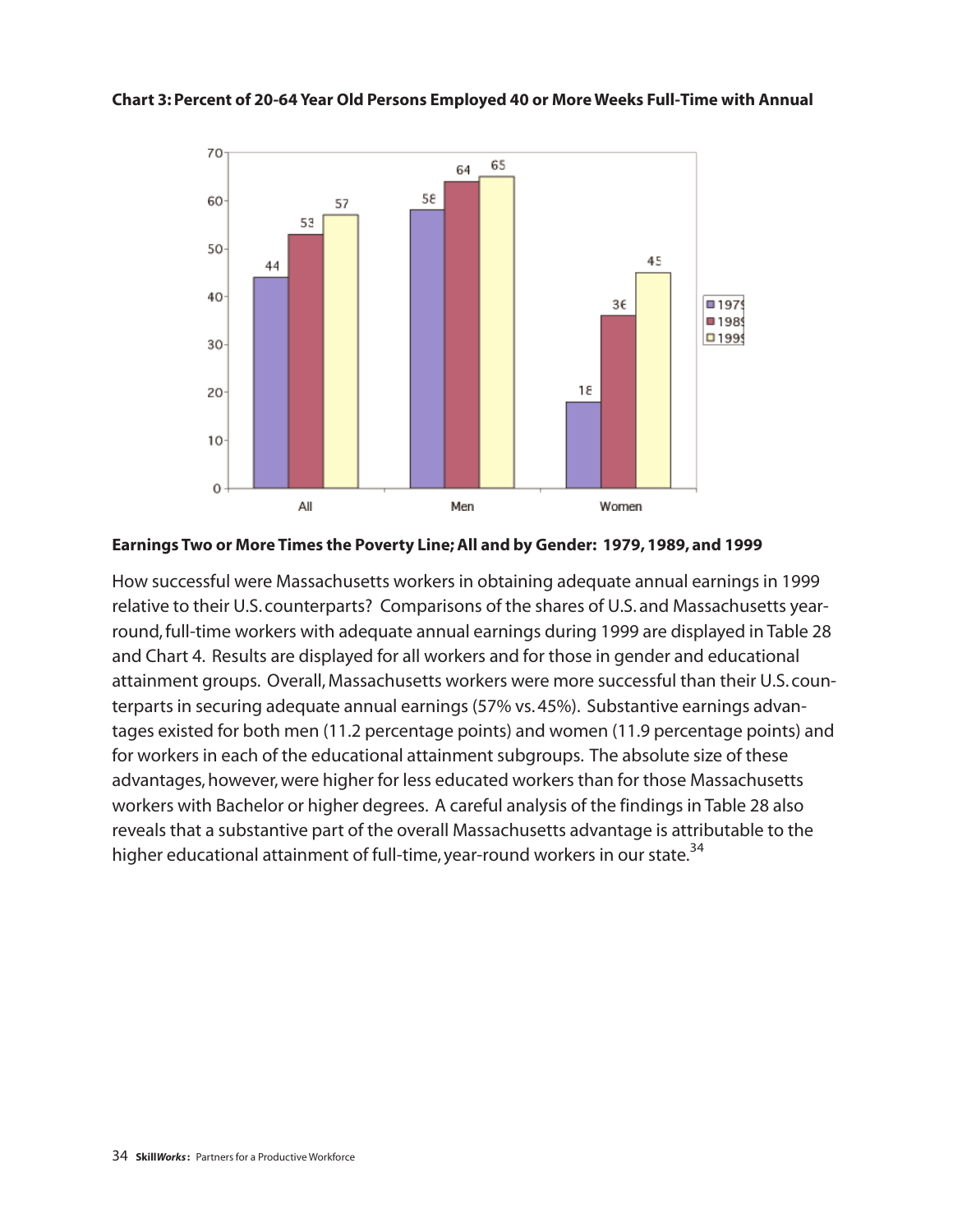**Table 28: Percent of 20-64 Year Old Adults Employed Full-Time for 40 or More Weeks with Annual Earnings Above Two Times the Poverty Line in 1999 by Gender and Educational Attainment, U.S. and Massachusetts**Gender/Educational Attainment (A)

| <b>Gender and Educational Attainment</b> | (A)<br><b>U.S.</b> | (B)<br><b>Massachusetts</b> | (C)<br><b>Absolute</b><br>Change<br>Massachusetts - U.S. |
|------------------------------------------|--------------------|-----------------------------|----------------------------------------------------------|
|                                          |                    |                             |                                                          |
| <b>Both Sexes, All</b>                   | 45.3               | 56.7                        | $+11.4$                                                  |
| Less than 12 or 12 no diploma            | 19.5               | 26.7                        | $+7.2$                                                   |
| H.S. graduate/GED                        | 31.6               | 40.3                        | $+8.7$                                                   |
| 1-3 years college, no degree             | 41.6               | 50.1                        | $+8.5$                                                   |
| Associate's degree                       | 49.2               | 57.0                        | $+7.8$                                                   |
| Bachelor's degree                        | 66.2               | 71.7                        | $+5.5$                                                   |
| Master's or higher degree                | 80.4               | 83.0                        | $+2.6$                                                   |
| Men, All                                 | 53.5               | 64.7                        | $+11.2$                                                  |
| Less than 12 or 12 no diploma            | 24.3               | 33.9                        | $+9.6$                                                   |
| H.S. graduate/GED                        | 41.5               | 51.0                        | $+9.5$                                                   |
| 1-3 years college, no degree             | 52.9               | 61.0                        | $+8.1$                                                   |
| Associate's degree                       | 60.0               | 68.7                        | $+8.7$                                                   |
| Bachelor's degree                        | 74.6               | 79.1                        | $+4.5$                                                   |
| Master's or higher degree                | 84.6               | 86.6                        | $+2.0$                                                   |
| <b>Women, All</b>                        | 33.4               | 45.3                        | $+11.9$                                                  |
| Less than 12 or 12 no diploma            | 9.2                | 13.9                        | $+4.7$                                                   |
| H.S. graduate/GED                        | 17.0               | 23.1                        | $+6.1$                                                   |
| 1-3 years college, no degree             | 27.3               | 36.1                        | $+8.8$                                                   |
| Associate's degree                       | 37.2               | 45.4                        | $+8.2$                                                   |
| Bachelor's degree                        | 54.5               | 61.7                        | $+7.2$                                                   |
| Master's or higher degree                | 73.9               | 77.7                        | $+3.8$                                                   |
|                                          |                    |                             |                                                          |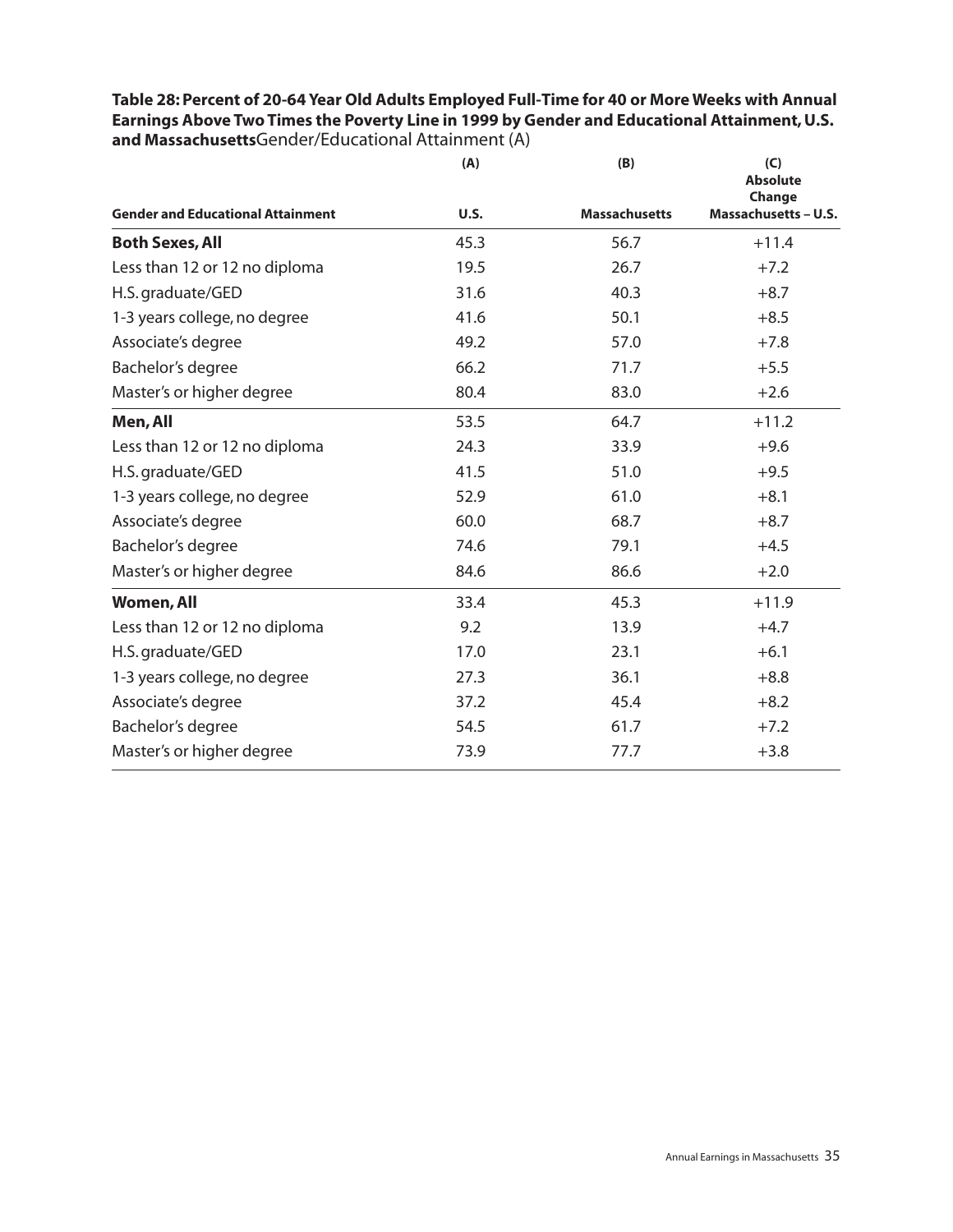**Chart 4 : Percent of 20-64 Year Old Persons Employed 40 or More Weeks Full-Time In 1999 with Annual Earnings Above Two Times the Poverty Line, All and Gender: U.S. and Massachusetts**



The shares of Massachusetts workers with adequate annual earnings in 1989 and 1999 by race-ethnic group are presented in Table 29. There was considerable variation in the success rates of workers in achieving adequate annual earnings across these four race-ethnic groups. The percent of workers with adequate annual earnings during 1989 ranged from a low of 26 percent among Hispanic workers, to 39 percent among Black workers, to nearly 53 percent among Asian workers, and to a high of 60 percent among White, non-Hispanics.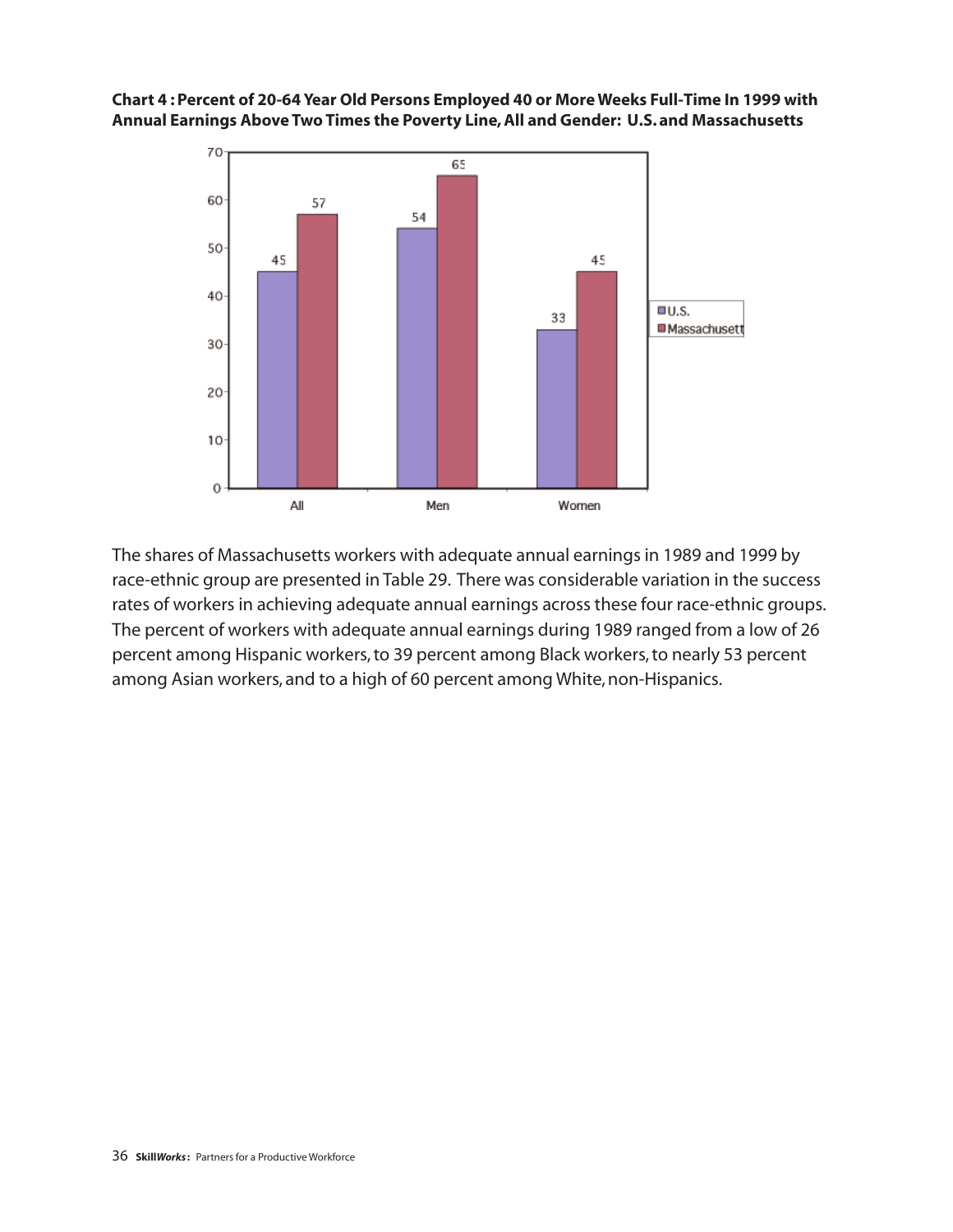|                                     | (A)  | (B)  | (C)                       |
|-------------------------------------|------|------|---------------------------|
|                                     |      |      | <b>Absolute</b><br>Change |
| <b>Gender and Race/Ethnic Group</b> | 1989 | 1999 | 1989-99                   |
| <b>Male</b>                         |      |      |                           |
| White                               | 66.0 | 68.4 | 2.4                       |
| <b>Black</b>                        | 44.4 | 44.2 | $-0.1$                    |
| Asian                               | 51.3 | 59.2 | 8.0                       |
| Hispanic                            | 29.6 | 30.2 | 0.6                       |
| Total                               | 63.8 | 64.8 | 1.0                       |
| <b>Female</b>                       |      |      |                           |
| White                               | 37.2 | 48.1 | 10.9                      |
| <b>Black</b>                        | 29.8 | 34.3 | 4.5                       |
| Asian                               | 33.7 | 43.7 | 10.0                      |
| Hispanic                            | 16.6 | 21.1 | 4.4                       |
| Total                               | 36.1 | 45.3 | 9.3                       |
| <b>Total</b>                        |      |      |                           |
| White                               | 54.7 | 60.1 | 5.4                       |
| <b>Black</b>                        | 37.5 | 39.3 | 1.8                       |
| Asian                               | 44.0 | 52.7 | 8.7                       |
| Hispanic                            | 24.4 | 26.2 | 1.8                       |
| Total                               | 52.8 | 56.7 | 4.0                       |

**Table 29: Percent of 20-64 Year Old Persons Employed Full-Time for 40 or More Weeks in Massachusetts With Annual Earnings Above Two Times the Poverty Line For a Four Person Family, by Gender by Race/Ethnic Group, 1989 and 1999**

The race-ethnic patterns of earnings adequacy rates were quite similar for both men and women. Within both gender groups, Hispanic workers were the least likely to achieve earnings adequacy while White workers were the most likely to do so. Over the decade, workers in each race-ethnic group made some progress in obtaining adequate annual earnings; however, the size of these percentage increases varied markedly by race-ethnic group, being lowest for Hispanics at 1.8 percentage points and highest for Asian workers (8.7 percentage points). The higher gains for Asian workers were strongly associated with the more substantial improvements in their educational attainment over the decade.

The success rates of Massachusetts workers in achieving adequate earnings in each raceethnic group were positively linked to their levels of formal schooling in both 1989 and 1999 (Table 30). In the latter year, the share of Asian workers with adequate annual earnings varied from a low of slightly under 14 percent for those workers lacking a high school diploma/GED to 33 percent for those completing 1-3 years of college to a high of 81% for those with a Master's or higher degree. Among Hispanics, the share of workers with adequate annual earnings ranged from a low of 15 percent for those lacking a high school diploma to a high of 70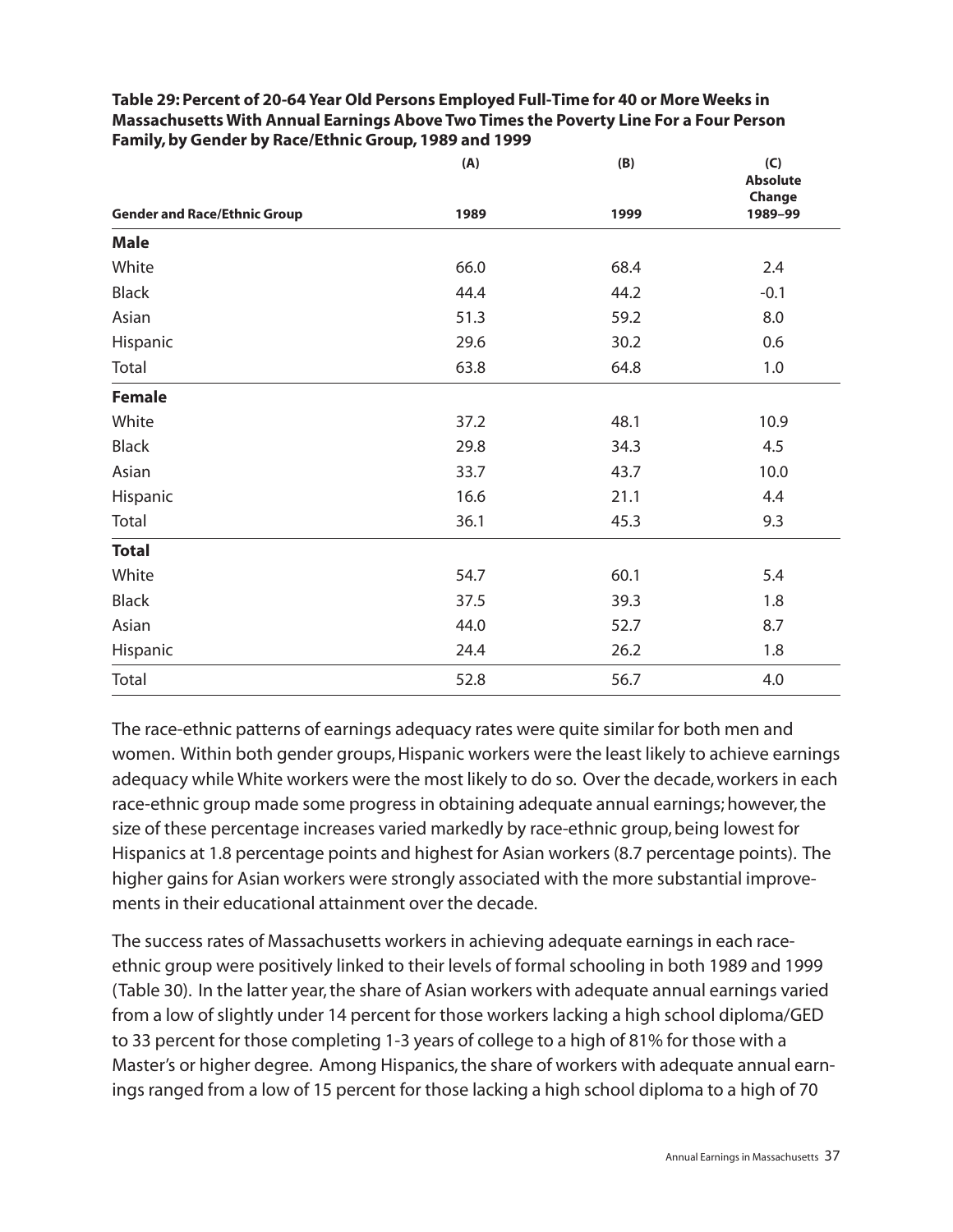percent for those with a Master's or higher degree. Gains in the rates of achieving adequate earnings over the decade were very modest among high school dropouts in each of the four race-ethnic groups, and both Black and Hispanic high school graduates failed to achieve any improvements in their ability to secure adequate earnings over the decade. During 1999, only 18 percent of employed Hispanic high school graduates and 26 percent of Black high school graduates were able to obtain annual earnings above twice the poverty line. Given projected changes in the state's occupational skills mix over the current decade, these groups of workers are likely to find it increasingly difficult to obtain adequate annual earnings in the years ahead.

|                                |      | (A)<br>1989 | (B)<br>1999 | (C)<br>Change |
|--------------------------------|------|-------------|-------------|---------------|
| <b>White</b>                   |      |             |             |               |
| Less than 12 or 12, No Diploma | 32.0 | 32.5        | 0.6         |               |
| High School Diploma or GED     | 40.3 | 43.5        | 3.2         |               |
| Some College, No Degree        | 50.3 | 53.4        | 3.1         |               |
| Associate's Degree             | 56.3 | 60.0        | 3.6         |               |
| <b>Bachelor's Degree</b>       | 69.1 | 72.9        | 3.8         |               |
| Master's or Higher Degree      | 84.0 | 83.8        | $-0.2$      |               |
| Total                          | 54.7 | 60.1        | 5.4         |               |
| <b>Black</b>                   |      |             |             |               |
| Less than 12 or 12, No Diploma | 20.2 | 20.4        | 0.2         |               |
| High School Diploma or GED     | 26.4 | 26.1        | $-0.3$      |               |
| Some College, No Degree        | 34.8 | 35.0        | 0.2         |               |
| Associate's Degree             | 42.7 | 39.1        | $-3.6$      |               |
| <b>Bachelor's Degree</b>       | 60.3 | 62.2        | 1.8         |               |
| Master's or Higher Degree      | 79.5 | 77.6        | $-1.9$      |               |
| Total                          | 37.5 | 39.3        | 1.8         |               |
| <b>Asian</b>                   |      |             |             |               |
| Less than 12 or 12, no diploma | 12.4 | 13.8        | 1.5         |               |
| High School Diploma or GED     | 20.1 | 23.7        | 3.6         |               |
| Some College, No Degree        | 30.0 | 32.9        | 2.9         |               |
| Associate's Degree             | 41.5 | 32.2        | $-9.4$      |               |
| <b>Bachelor's Degree</b>       | 53.9 | 66.7        | 12.8        |               |
| Master's or Higher Degree      | 80.5 | 80.6        | 0.1         |               |
| Total                          | 44.0 | 52.7        | 8.7         |               |

**Table 30: Percent of 20-64 Year Old Persons Employed Full-Time for 40 or More Weeks with Annual Earnings Above Two Times the Poverty Line by Race-Ethnic Origin and Educational Attainment, 1999**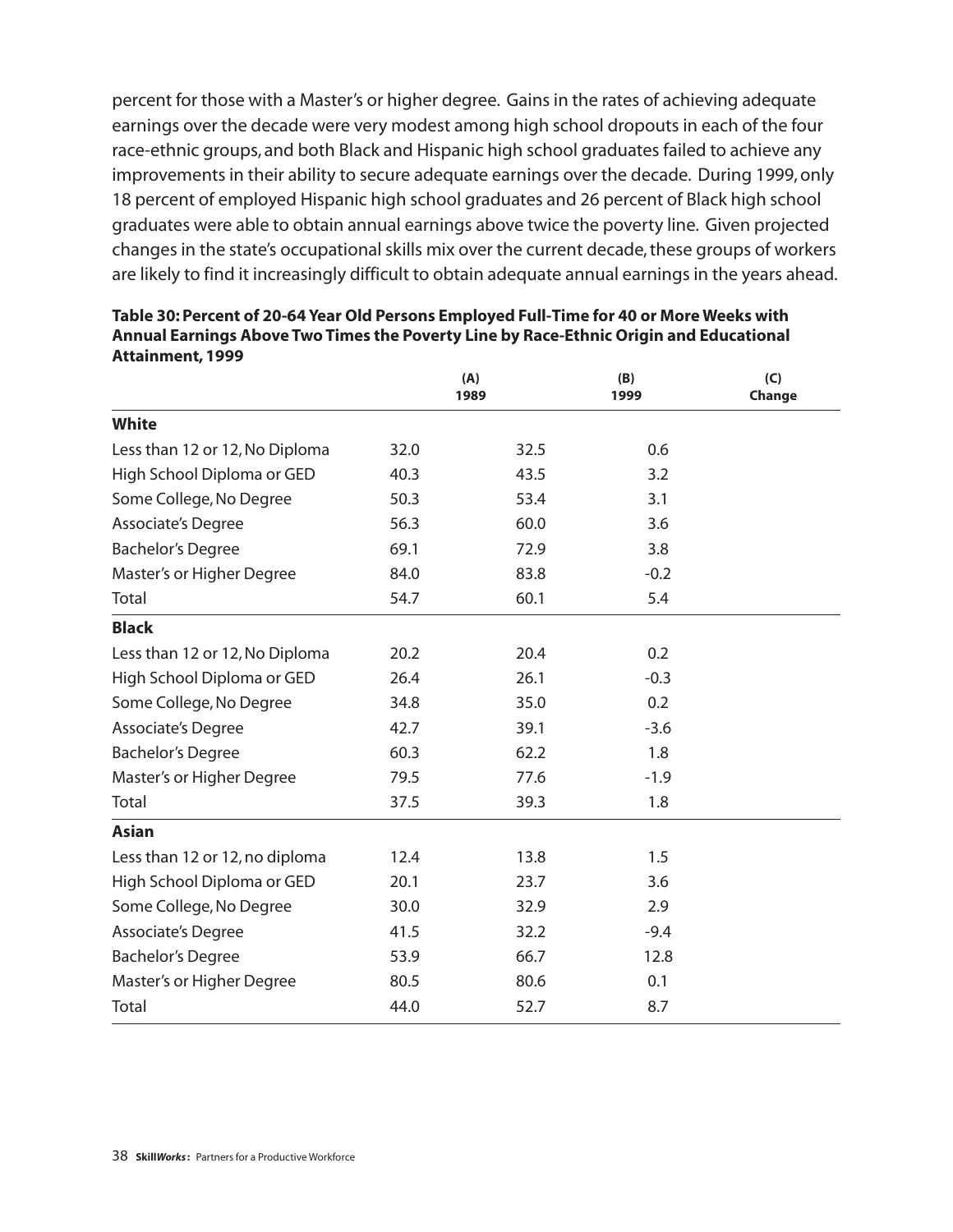| <b>Hispanic</b>                |      |      |        |
|--------------------------------|------|------|--------|
| Less than 12 or 12, no diploma | 13.4 | 15.1 | 1.7    |
| High School Diploma or GED     | 17.8 | 18.2 | 0.5    |
| Some College, No Degree        | 25.4 | 24.3 | $-1.1$ |
| <b>Associate's Degree</b>      | 32.9 | 28.2 | $-4.7$ |
| <b>Bachelor's Degree</b>       | 47.9 | 56.3 | 8.4    |
| Master's or Higher Degree      | 70.6 | 69.8 | $-0.8$ |
| Total                          | 24.4 | 26.2 | 1.8    |
|                                |      |      |        |

# *The Adequacy of the Annual Earnings of Massachusetts Workers by Major Industrial Sector and Occupational Group*

Earlier in this report, we identified fairly substantial variations in the median annual earnings of Massachusetts workers by the industrial sector of their jobs and their occupational areas of employment. One would, thus, anticipate that the ability of workers to achieve adequate annual earnings also would be influenced by the industrial and occupational characteristics of their jobs. We classified the jobs held by Massachusetts workers into 17 major industrial sectors and 22 occupational clusters. Findings of our analysis of the relationships between earnings adequacy and sector of employment are displayed in Tables 31 and 32.

Overall, nearly 57 percent of 20-64 year old Massachusetts workers were able to obtain adequate annual earnings during 1999. The fraction doing so, however, varied quite considerably across major industrial sectors (Table 31). Only 27 percent of those workers employed in arts/entertainment/recreation industries and 38 percent of those working in personal/other service industries were able to achieve adequate annual earnings versus highs of 68 percent in professional and related services, 69 percent of those in the federal government, and 71 percent of those in information services.

The higher shares of workers obtaining earnings in excess of the low income threshold during 1999 in the professional services and information services industries were attributable in large part to the higher fraction of workers with college degrees in those sectors. To identify whether these links between the industrial sector of one's job and the ability to obtain adequate annual earnings also existed for workers with a given level of schooling, we computed the shares of workers with adequate earnings by industrial sector for six educational subgroups.

For workers in most of these educational subgroups, there were substantial variations in the share of workers with adequate annual earnings across industrial sectors. For example, among high school graduates with no post-secondary schooling, the share of workers with adequate annual earnings in 1999 ranged from lows of 18 percent in the arts/entertainment/ recreation industries and 21 percent in educational/health/social services to highs of 54 percent in information services, 56 percent in the construction and transportation/communications sectors, and 61 percent in the federal government (Table 31 and Chart 5). Among workers with an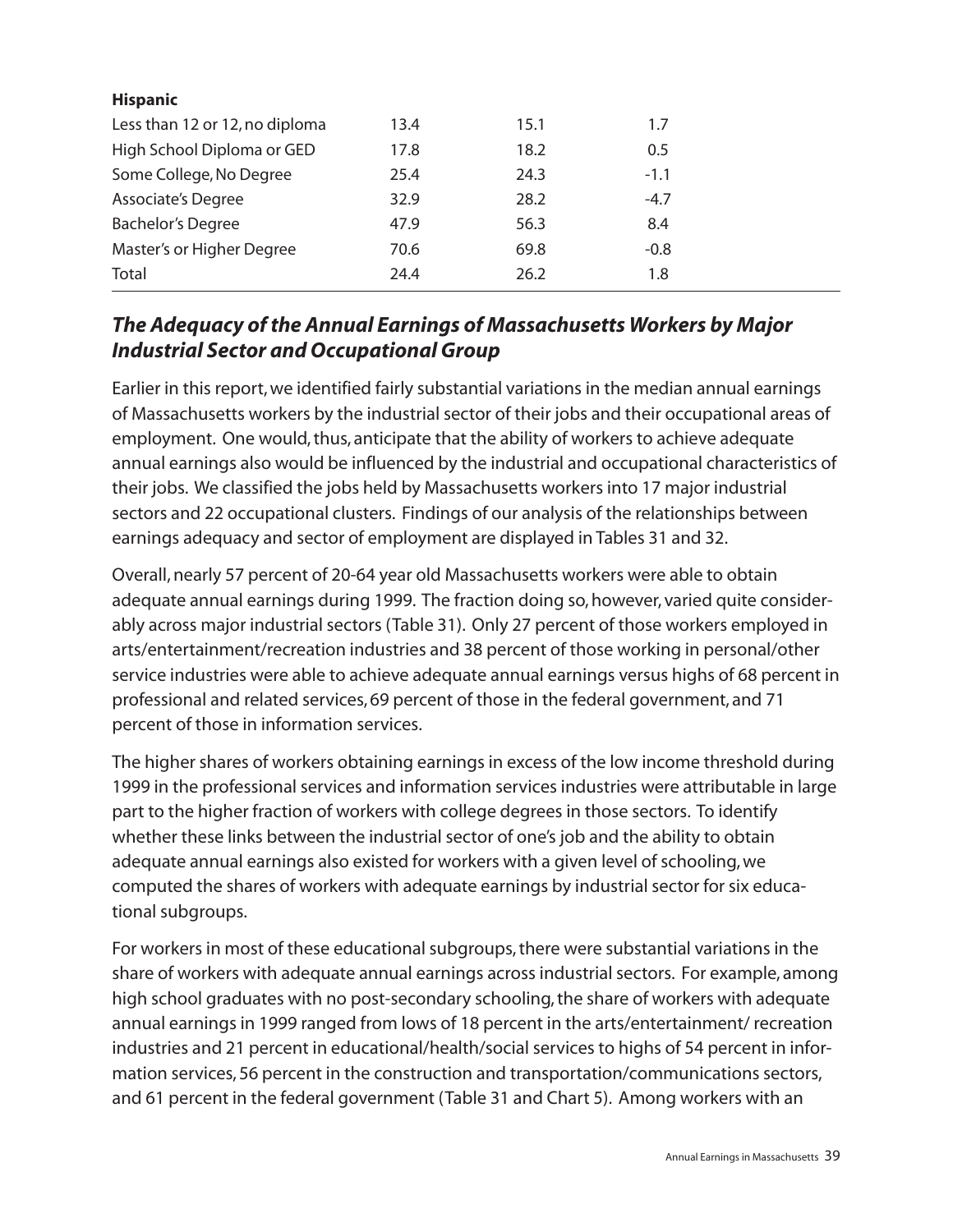**Table 31: Percent of 20-64 Year Old Persons Employed Full-Time for 40 or More Weeks With Annual Earnings Above Two Times the Poverty Line by Major Industry and Educational Attainment, 1999**

| <b>Industry</b>                                            | (A)<br>Less than 12<br>or 12, no<br>diploma | (B)<br><b>High School</b><br><b>Graduate</b> | (C)<br>Some<br>College,<br><b>No Degree</b> | (D)<br>Associate's<br><b>Degree</b> | (E)<br><b>Bachelor's</b><br><b>Degree</b> | (F)<br><b>Master's</b><br>or Higher<br><b>Degree</b> | (G)<br><b>Total</b> |
|------------------------------------------------------------|---------------------------------------------|----------------------------------------------|---------------------------------------------|-------------------------------------|-------------------------------------------|------------------------------------------------------|---------------------|
| Agriculture, Forestry, and<br><b>Fisheries</b>             | 30.9                                        | 38.1                                         | 32.8                                        | 52.9                                | 43.7                                      | 51.4                                                 | 38.2                |
| Mining                                                     | 66.0                                        | 75.1                                         | 58.1                                        | 89.5                                | 100.0                                     | 0.0                                                  | 72.8                |
| Construction                                               | 48.3                                        | 56.3                                         | 58.8                                        | 65.9                                | 75.2                                      | 83.8                                                 | 59.1                |
| Manufacturing,<br>Nondurable                               | 22.1                                        | 41.9                                         | 55.0                                        | 59.2                                | 79.6                                      | 87.9                                                 | 49.8                |
| Manufacturing, Durable                                     | 28.0                                        | 45.3                                         | 63.7                                        | 70.6                                | 86.0                                      | 91.8                                                 | 62.0                |
| <b>Wholesale Trade</b>                                     | 29.8                                        | 45.2                                         | 54.8                                        | 63.4                                | 82.4                                      | 84.9                                                 | 58.6                |
| <b>Retail Trade</b>                                        | 23.3                                        | 32.4                                         | 42.9                                        | 46.4                                | 66.9                                      | 74.2                                                 | 44.8                |
| Transportation,<br>Communications, and<br><b>Utilities</b> | 41.1                                        | 56.2                                         | 59.8                                        | 66.6                                | 77.2                                      | 79.4                                                 | 60.2                |
| <b>Information Services</b>                                | 44.5                                        | 53.7                                         | 68.4                                        | 66.5                                | 76.4                                      | 83.6                                                 | 70.7                |
| Finance, Insurance, and<br><b>Real Estate</b>              | 32.5                                        | 36.2                                         | 49.2                                        | 53.7                                | 78.0                                      | 88.3                                                 | 63.1                |
| Professional and Related<br><b>Services</b>                | 22.4                                        | 37.8                                         | 52.9                                        | 60.7                                | 77.7                                      | 87.4                                                 | 68.2                |
| Educational, Health, and<br><b>Social Services</b>         | 17.5                                        | 21.5                                         | 34.0                                        | 48.4                                | 55.7                                      | 77.9                                                 | 50.1                |
| Arts, entertainment and<br>recreation                      | 11.3                                        | 18.0                                         | 29.2                                        | 37.9                                | 47.0                                      | 58.0                                                 | 27.2                |
| Other Services, including<br>Personal                      | 24.8                                        | 31.9                                         | 35.8                                        | 40.9                                | 51.8                                      | 60.0                                                 | 38.3                |
| Local Government                                           | 31.6                                        | 47.4                                         | 59.0                                        | 63.8                                | 65.8                                      | 85.4                                                 | 65.9                |
| <b>State Government</b>                                    | 31.4                                        | 49.7                                         | 50.2                                        | 65.7                                | 67.1                                      | 84.0                                                 | 63.5                |
| <b>Federal Government</b>                                  | 36.5                                        | 60.7                                         | 63.6                                        | 70.4                                | 79.9                                      | 87.8                                                 | 69.3                |
| Total                                                      | 26.7                                        | 40.3                                         | 50.1                                        | 57.0                                | 71.7                                      | 83.0                                                 | 56.7                |

Source: PUMS, 5%, Census of Population and Housing 2000, U.S. Census Bureau.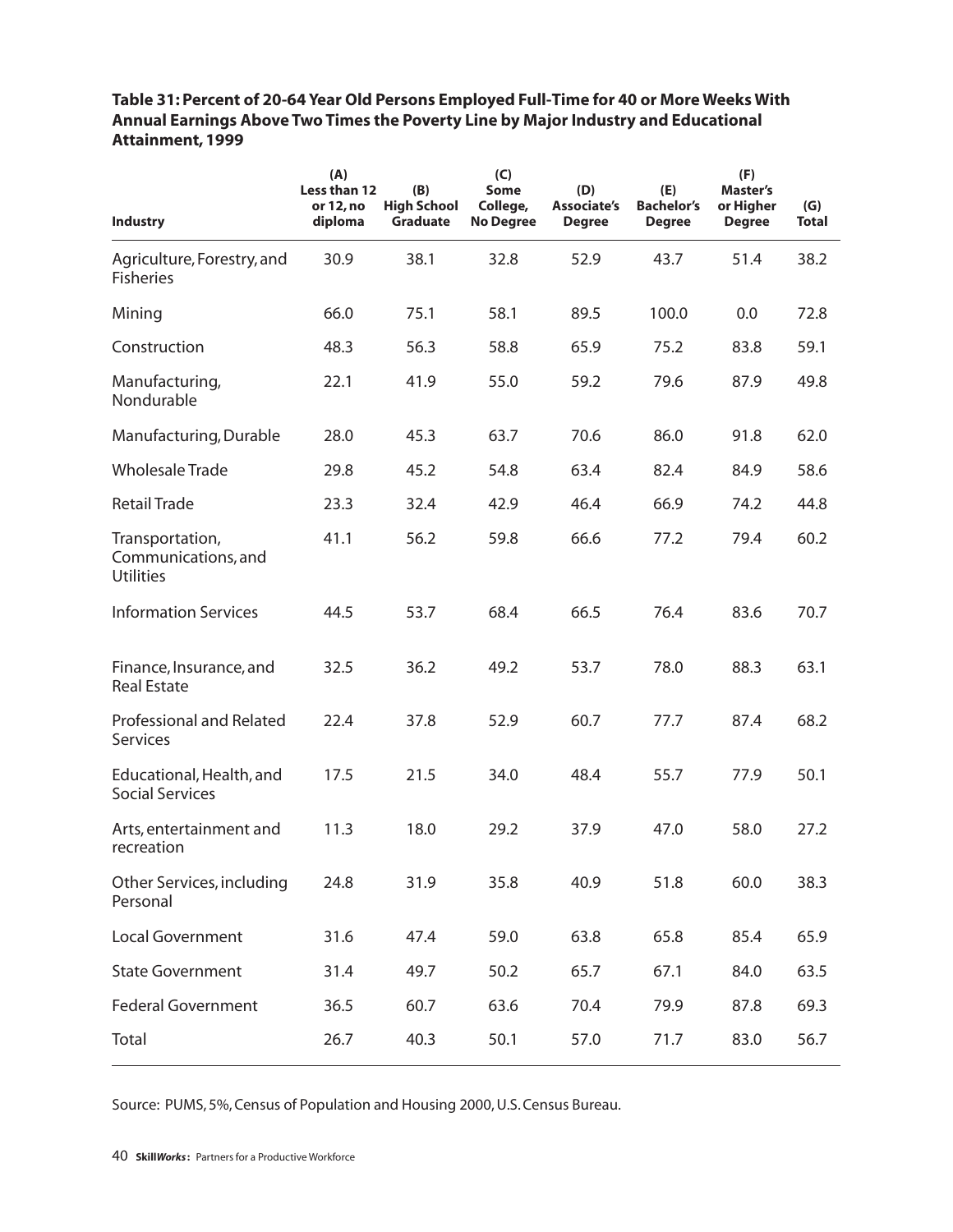Associate's degree, the percent with adequate annual earnings varied from lows of 38 to 46 percent in arts/entertainment/recreation, other services, and retail trade industries to highs of 66 to 71 percent in construction, information services, transportation/communications/utilities, durable manufacturing, and the federal government (Chart 6).



### **Chart 5:The Percent of 20-64 Year Old Employed Full-Time,Year-Round High School Graduates with Adequate Annual Earnings During 1999 in Selected Industrial Sectors**

**Chart 6:The Percent of 20-64 Year Old Employed Full-Time,Year-Round Associate Degree Holders with Adequate Annual Earnings During 1999 in Selected Industrial Sectors**

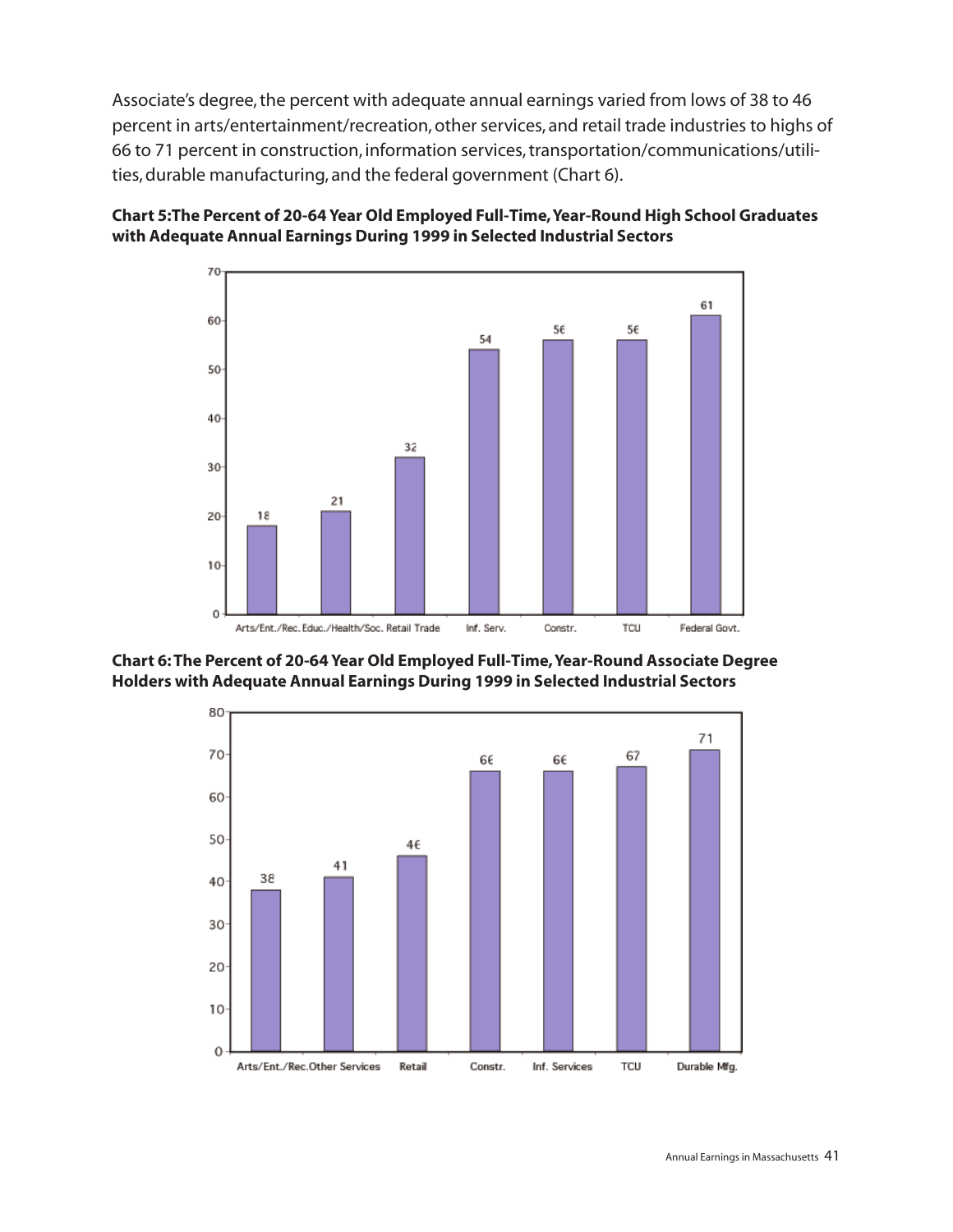Within every major industrial sector of the Massachusetts economy, the ability of full-time, year-round workers to obtain adequate annual earnings increased markedly with their years of formal schooling. In durable manufacturing industries, the share of workers with adequate annual earnings varied from a low of 28 percent among those lacking a high school diploma, to 45 percent among high school graduates, 71 percent among Associate degree holders, and to a high of 92 percent among Master's degree holders (Table 31). Within the professional and related services industries, a major job growth sector in the 1980s and 1990s, 68 percent of all year-round, full-time workers in 1999 obtained annual earnings in excess of the low income threshold. The ability of workers in this sector to achieve adequate annual earnings again varied considerably across educational subgroups, ranging from a low of 22% among those lacking a high school diploma to 38% among high school graduates, 61% among Associate degree holders, and 87% among those with a Master's or higher degree. In nearly every major industrial sector of the state, upgrading opportunities (both on and off the job) for front line workers lacking post-secondary credentials will be needed in coming years to boost their productivity and their ability to obtain adequate annual earnings.

Data on the ability of Massachusetts workers in major occupational groups to obtain adequate annual earnings in 1999 are displayed in Table 32. The occupations of the jobs held by workers at the time of the 2000 Census were assigned to 22 mutually exclusive, occupational categories. As anticipated, the percent of workers obtaining adequate annual earnings varied substantially across these 22 occupational groups. At the bottom of the distribution were workers in food preparation and serving (15%), healthcare support (17 percent), and personal care and services (19%). Workers in many of these service occupations were the focus of Barbara Ehrenreich's recent examination of the economic plight of America's working poor in Nickel and Dimed: On (Not) Getting By in America.<sup>35</sup> At the upper end of the occupational distribution, 80 to 90 percent of the employed in legal, management-related, architecture and engineering, and computer/mathematical science occupations were able to achieve annual earnings above the low income threshold. The vast majority of the workers in the latter set of occupations held bachelor's and advanced academic degrees.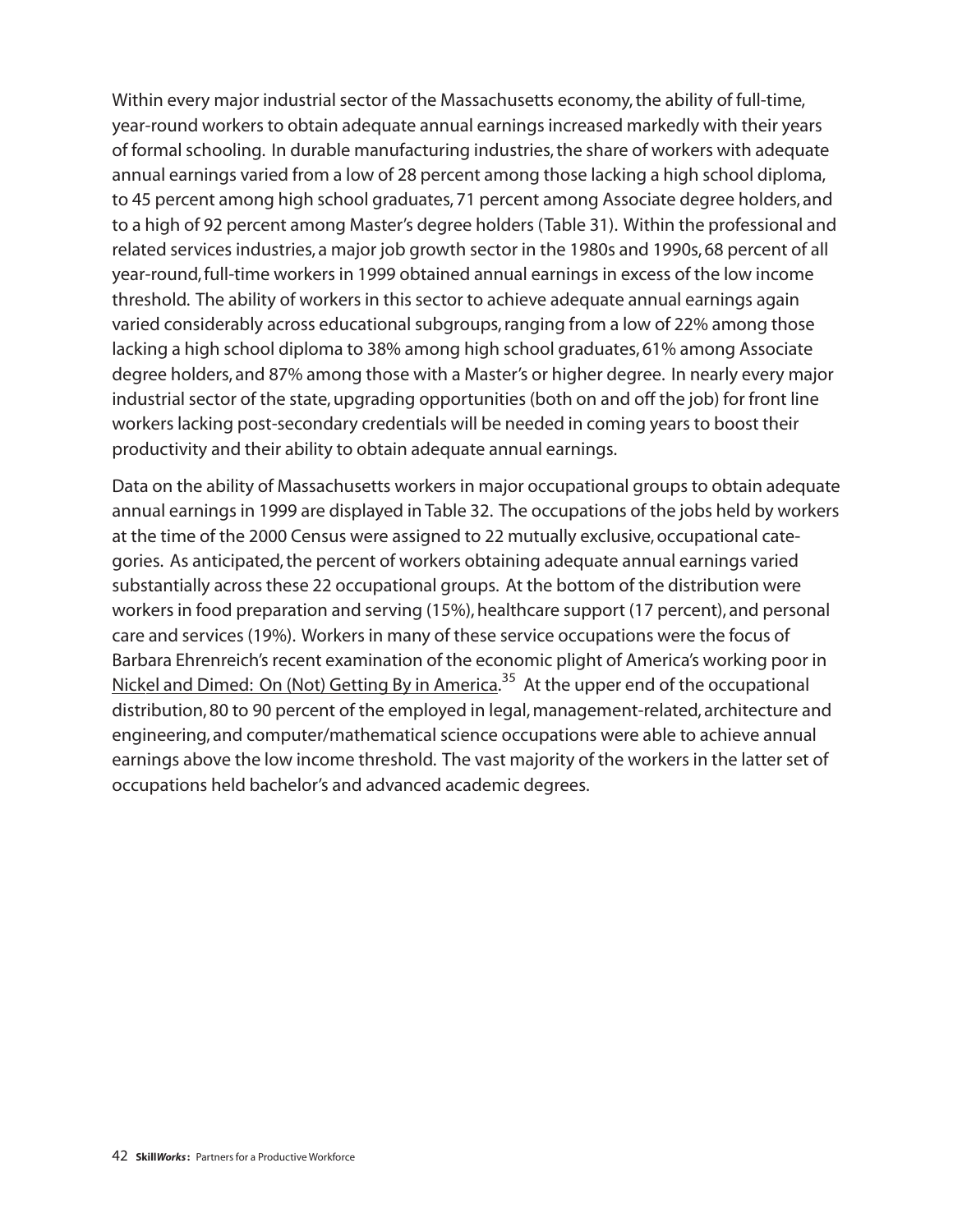**Table 32: Percent of 20-64 Year Old Persons Employed Full-Time for 40 or More Weeks With Annual Earnings Above Two Times the Poverty Line by Major Occupation and Educational Attainment, 1999**

| <b>Occupation</b>                              | (A)<br>Less than 12<br>or 12, no<br>diploma | (B)<br><b>High School</b><br><b>Graduate</b> | (C)<br><b>Some</b><br>College,<br><b>No Degree</b> | (D)<br><b>Associate's</b><br><b>Degree</b> | (E)<br><b>Bachelor's</b><br><b>Degree</b> | (F)<br><b>Master's</b><br>or Higher<br><b>Degree</b> | (G)<br><b>Total</b> |
|------------------------------------------------|---------------------------------------------|----------------------------------------------|----------------------------------------------------|--------------------------------------------|-------------------------------------------|------------------------------------------------------|---------------------|
| Management-Related                             | 56.4                                        | 63.0                                         | 72.0                                               | 75.4                                       | 84.7                                      | 91.0                                                 | 80.2                |
| <b>Business and Financial</b><br>Operations    | 42.2                                        | 49.3                                         | 57.4                                               | 60.2                                       | 78.6                                      | 87.6                                                 | 72.6                |
| Computer &<br><b>Mathematical Sciences</b>     | 69.4                                        | 71.7                                         | 82.7                                               | 84.2                                       | 89.5                                      | 93.7                                                 | 88.0                |
| Architecture &<br>Engineering                  | 59.7                                        | 66.8                                         | 75.6                                               | 83.2                                       | 89.0                                      | 92.5                                                 | 84.8                |
| Life, Physical, and Social<br><b>Services</b>  | 28.4                                        | 54.3                                         | 62.9                                               | 59.5                                       | 61.6                                      | 73.4                                                 | 68.2                |
| Community & Social<br><b>Services</b>          | 24.6                                        | 21.9                                         | 27.9                                               | 23.6                                       | 44.7                                      | 65.0                                                 | 47.9                |
| Legal Occupation                               | 36.2                                        | 47.5                                         | 51.7                                               | 59.9                                       | 62.8                                      | 87.4                                                 | 79.5                |
| Education, Training, &<br>Library              | 29.7                                        | 18.7                                         | 24.4                                               | 20.7                                       | 47.5                                      | 79.2                                                 | 61.8                |
| Arts, Design, Entertain-<br>ment and Media     | 38.1                                        | 39.7                                         | 56.9                                               | 58.7                                       | 66.3                                      | 70.9                                                 | 62.5                |
| <b>Healthcare Practitioner</b><br>& Technician | 43.7                                        | 35.0                                         | 60.6                                               | 71.3                                       | 77.6                                      | 88.8                                                 | 75.9                |
| <b>Healthcare Support</b>                      | 12.1                                        | 13.6                                         | 13.6                                               | 21.5                                       | 31.1                                      | 43.7                                                 | 16.9                |
| <b>Protective Services</b>                     | 33.1                                        | 64.4                                         | 71.7                                               | 84.1                                       | 81.9                                      | 92.9                                                 | 73.7                |
| Food Preparation &<br>Serving Related          | 8.5                                         | 10.8                                         | 19.2                                               | 30.2                                       | 27.2                                      | 42.2                                                 | 15.4                |
| Building, Ground<br>cleaning & Maintenance     | 13.6                                        | 23.7                                         | 31.9                                               | 38.5                                       | 35.6                                      | 25.6                                                 | 23.2                |
| Personal Care &<br><b>Services</b>             | 14.4                                        | 14.4                                         | 18.7                                               | 22.1                                       | 27.3                                      | 38.5                                                 | 18.8                |
| Sales and Related                              | 27.7                                        | 38.0                                         | 51.1                                               | 58.4                                       | 74.9                                      | 78.3                                                 | 57.2                |
| Office & Administrative<br>Support             | 21.9                                        | 29.2                                         | 35.5                                               | 39.2                                       | 50.8                                      | 60.9                                                 | 36.4                |
| Farming, Forestry, &<br>Fishing                | 19.7                                        | 34.4                                         | 39.2                                               | 33.9                                       | 34.5                                      | 43.5                                                 | 30.8                |
| Construction &<br>Extraction                   | 47.2                                        | 57.9                                         | 60.7                                               | 65.7                                       | 64.9                                      | 69.2                                                 | 57.8                |
| Installation, Repair &<br>Maintenance          | 43.1                                        | 56.5                                         | 66.6                                               | 65.5                                       | 67.1                                      | 73.5                                                 | 58.8                |
| Production                                     | 21.6                                        | 40.4                                         | 47.2                                               | 49.2                                       | 54.8                                      | 63.4                                                 | 37.9                |
| <b>Material Moving</b>                         | 31.8                                        | 44.7                                         | 44.9                                               | 49.4                                       | 62.6                                      | 62.8                                                 | 43.4                |
| Total                                          | 26.8                                        | 40.4                                         | 50.1                                               | 57.0                                       | 71.7                                      | 83.0                                                 | 56.7                |

Source: PUMS, 5%, Census of Population and Housing 2000, U.S. Census Bureau.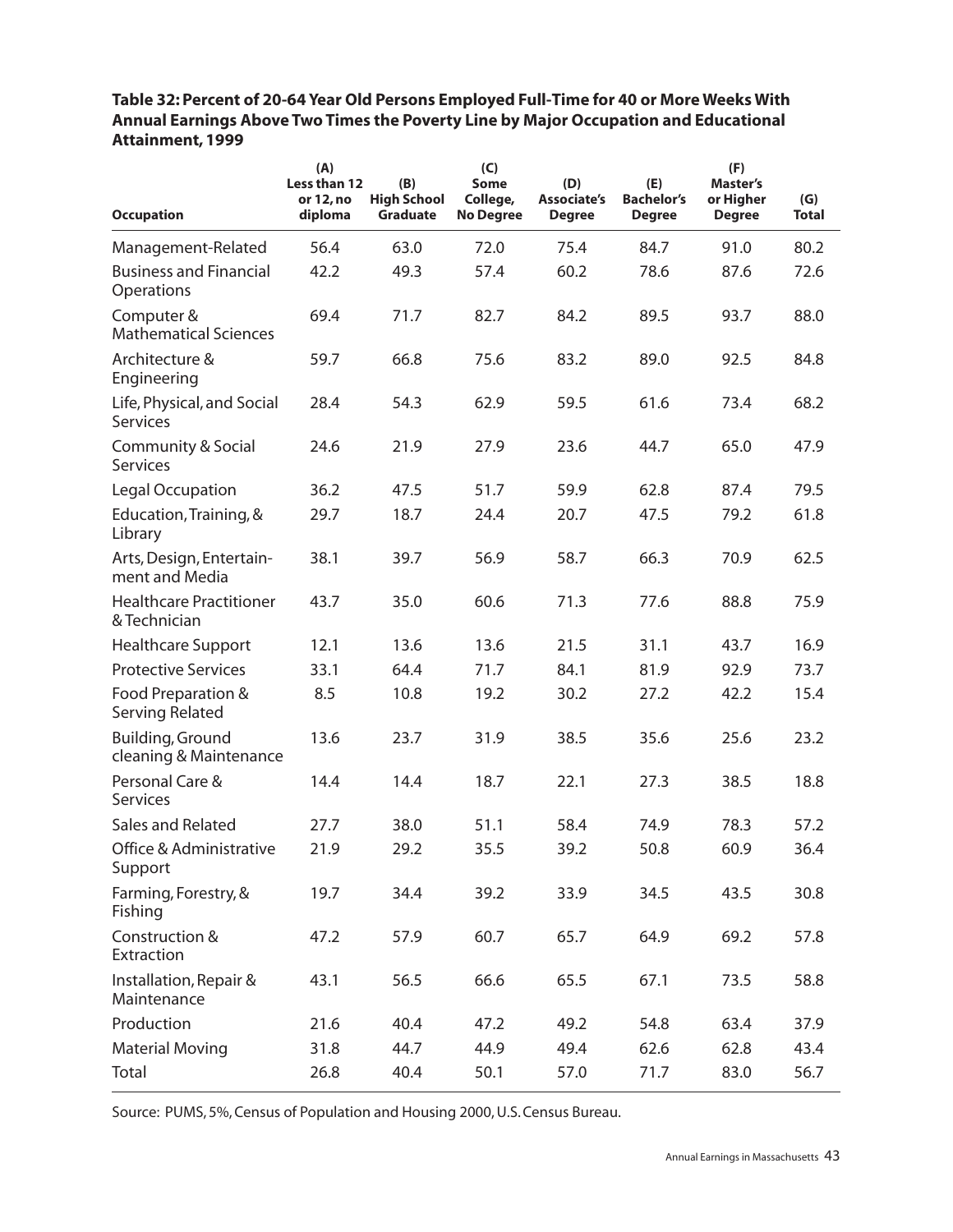**Chart 7: The Percent of 20-64 Year Old High School Graduates Employed Full-Time For 40 or More Weeks in Selected Occupations with Annual Earnings Above The Low Income Threshold, 1999**



**Chart 8: The Percent of 20-64 Year Old Bachelor Degree Holders Employed Full-Time for 40 or More Weeks in Selected Occupations with Annual Earnings Above the Low Income Threshold, 1999**



A more disaggregated analysis of the ability of workers in educational/occupational clusters to obtain adequate annual earnings in 1999 also was undertaken. Within each of the six educational subgroups, including those workers holding a Master's or higher degree, the share of workers achieving adequate annual earnings varied quite markedly across the occupational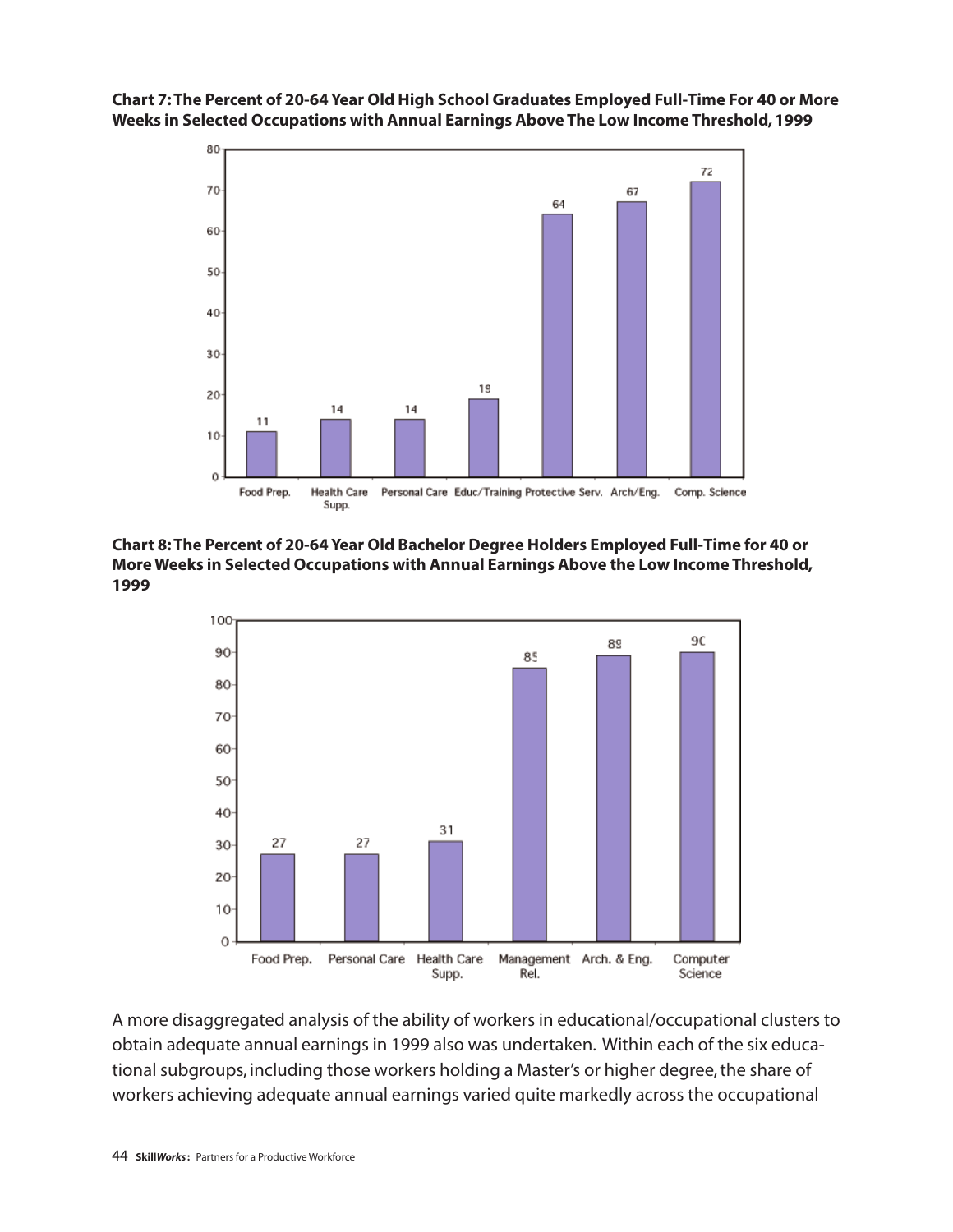subgroups (Table 31). Among high school graduates with no post-secondary schooling, the fraction of workers with adequate annual earnings in 1999 varied from lows of 11 to 14 percent in food preparation/serving, health care support, and personal care occupations to highs of 63 to 72 percent in management-related, protective service, architecture/engineering, and computer science occupations (Chart 7). Among bachelor degree holders, the share of the employed with adequate annual earnings ranged from lows of 27 to 31 percent in food preparation/service, personal care, and health care support occupations to highs of 85 to 89 percent in management-related, architecture and engineering, and computer/mathematical science occupations (Chart 8). Clearly, in Massachusetts labor markets in 1999, the likelihood of a worker securing adequate annual earnings depended not only on his/her level of educational attainment but also on the industrial sector and occupational characteristics of their jobs. We will provide a more rigorous statistical test of the independent influence of industrial sector of job attachment on the probability of securing adequate annual earnings in a following section of this paper.

## *The Ability of Employed Family Heads in Massachusetts to Achieve Adequate Annual Earnings*

All of the preceding analyses of the annual earnings experiences of Massachusetts workers were focused on 20-64 year olds who were employed full-time for 40 or more weeks irregardless of their family membership status. Many of these earners were heads of families, but others were spouses, young adults living with their parents, and persons living on their own or with others to whom they were not related. A separate analysis of the annual earnings experiences of family heads seemed desirable. How many employed family heads in our state were able to achieve annual earnings above the low income threshold in 1999? How did these success rates of family heads vary by gender, educational attainment, type of family, and the presence of children (under 18) in the family? As was the case for all workers, our findings are confined to those family heads who were 20-64 years old at the time of the 2000 Census and who worked full-time for 40 or more weeks during calendar year 1999.

Overall,one would expect family heads to be somewhat more successful than all employed 20-64 year olds in obtaining annual earnings above the low income threshold. Family heads to be somewhat older and thus more experienced than their other counterparts, especially among men, and they also are somewhat better educated.<sup>36</sup> Thus, they are more likely to be able to achieve annual earnings above the low income threshold. Findings in Table 33 clearly reveal that family heads in the aggregate (69%) were more likely than all workers (57%) to obtain adequate annual earnings. All of the difference, however, was attributable to the higher annual earnings of married men.<sup>37</sup> Three-fourths of the male family heads had achieved adequate annual earnings versus only 65 percent of all 20-64 year old male, full-time, yearround workers.<sup>38</sup> In contrast, female family heads were no more likely than all female workers to have obtained adequate annual earnings during calendar year 1999.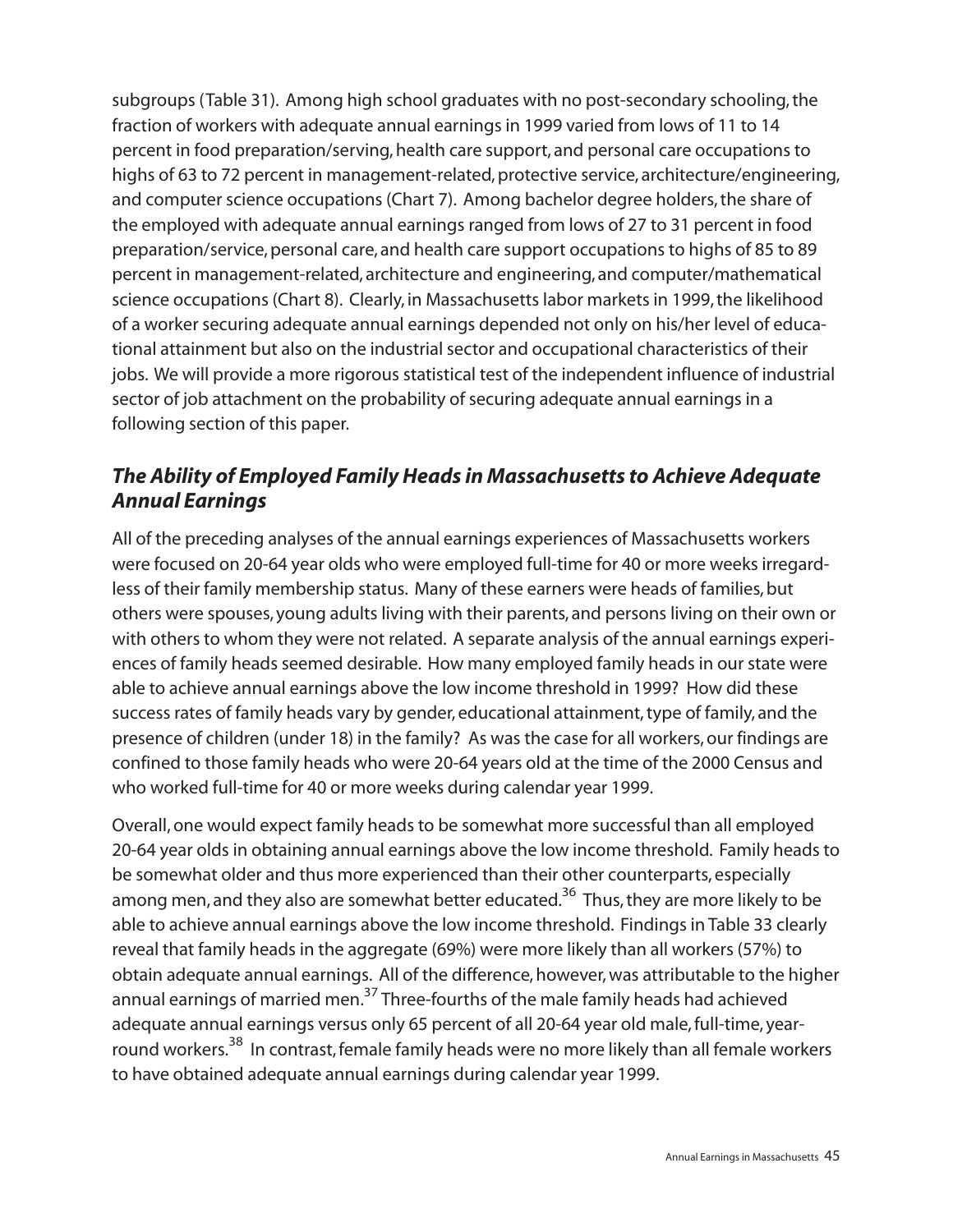The associations between the educational attainment of family heads and their ability to achieve adequate annual earnings were quite strong. The percent of family heads with annual earnings above the low income threshold ranged from a low of 36 percent among high school dropouts, to nearly 66 percent among those completing one to three years of college, and to a high of 89 percent among Masters' degree holders (Table 33). The links between the educational attainment of family heads and their success in achieving adequate annual earnings were quite strong for both men and women. Among female family heads, these links were particularly strong. Only 15 percent of female family heads lacking a high school diploma/GED were able to achieve adequate annual earnings as were only 23 percent of high school graduates. In contrast, two-thirds of female family heads with a bachelor's degree were able to achieve adequate earnings.

**Table 33: Percent of 20-64 Year Old Family Heads Employed, Full-Time for 40 or More Weeks in 1999 with Annual Earnings Above Two Times the Poverty Line by Educational Attainment and Gender**

| <b>Educational Attainment</b>                      | (A)<br>All | (B)<br>Men | (C)<br>Women |
|----------------------------------------------------|------------|------------|--------------|
| Less than 12 or 12, no diploma                     | 36.4       | 43.0       | 14.9         |
| High school graduate/GED holder                    | 54.6       | 63.4       | 22.6         |
| 1-3 years of college, including Associate's degree | 65.6       | 74.8       | 39.3         |
| Bachelor's degree                                  | 83.1       | 86.9       | 66.8         |
| Master's or higher degree                          | 89.2       | 90.7       | 82.0         |
| All                                                | 68.7       | 75.3       | 44.8         |

With the available Census data, families can be categorized into the following three groups: married couple families, male headed families with no female spouse present, and female headed families with no male spouse present. Not all such families have children present in the home. Estimates of the share of family heads with 1999 annual earnings above the low income threshold in each family type/educational attainment category are displayed in Table 34. Nearly three of every four employed heads of married couple families in the state were able to achieve earnings adequacy during 1999 versus 55 percent of male family heads (no wife present) and only 37 percent of female family heads (no husband present). In each of these family groups, the likelihood that the head obtained adequate annual earnings varied strongly with his/her educational attainment. These links again were particularly strong for female headed families. The share of female family heads with annual earnings above the low income threshold ranged from a low of 13 percent among high school dropouts to 37 percent for those with 1-3 years of college to a high of nearly 81 percent for those with a Master's or higher degree. Those unmarried women with no post-secondary schooling who headed families were at a substantial risk of earnings inadequacy even when they worked full-time for 80 percent or more of available weeks during the year. Low hourly earnings are the major underlying cause of their limited annual earnings.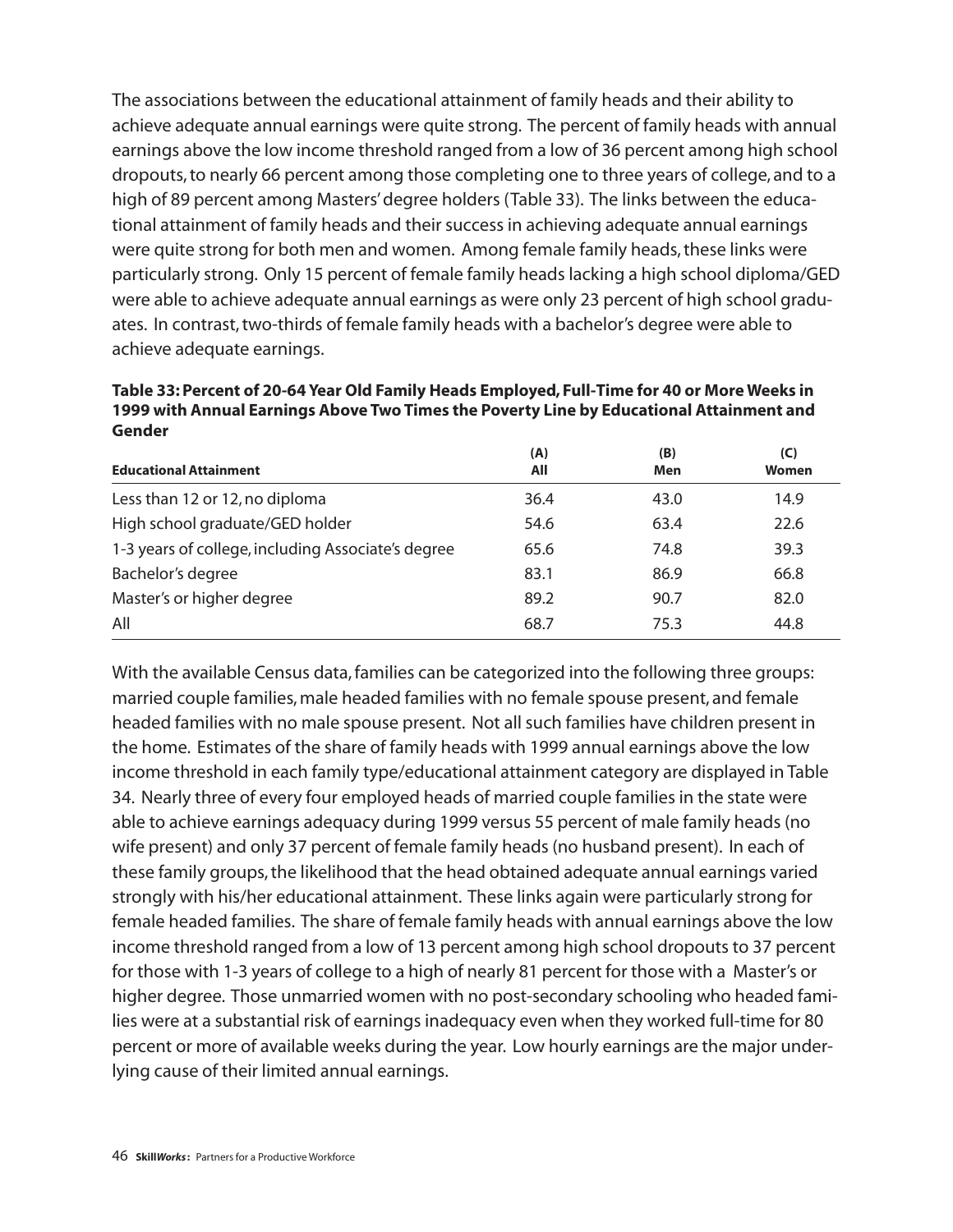| <b>Educational Attainment</b>                      | (A)<br><b>Married</b><br>Couple | (B)<br><b>Female Householder,</b><br><b>No Male</b><br><b>Spouse Present</b> | (C)<br>Male Householder,<br><b>No Female</b><br><b>Spouse Present</b> |
|----------------------------------------------------|---------------------------------|------------------------------------------------------------------------------|-----------------------------------------------------------------------|
| Less than 12 or 12, no diploma                     | 42.2                            | 12.8                                                                         | 34.4                                                                  |
| High school graduate/GED holder                    | 62.5                            | 20.3                                                                         | 44.8                                                                  |
| 1-3 years of college, including Associate's Degree | 72.4                            | 36.8                                                                         | 61.2                                                                  |
| Bachelor's degree                                  | 85.7                            | 60.4                                                                         | 73.0                                                                  |
| Master's or higher degree                          | 90.1                            | 80.7                                                                         | 83.1                                                                  |
| Total                                              | 74.7                            | 37.2                                                                         | 55.4                                                                  |

**Table 34: Percent of 20-64 Year Old Family Heads Employed Full-Time for 40 or More Weeks in 1999 with Annual Earnings Two or More Times the Poverty Line by Educational Attainment and Type of Family**

How successful were the employed heads of families with two or more children present in the home in obtaining adequate annual earnings during 1999? Estimates of earnings adequacy rates for the heads of such families by family type and educational attainment are presented in Table 35. The employed heads of married couple families were the most successful in achieving earnings adequacy. Seventy-seven percent of these married family heads obtained earnings adequacy during 1999 versus only one-half of unmarried male family heads<sup>39</sup> and only 31 percent of single mothers. Within each of these three family groups, the ability of the family head to achieve adequate annual earnings improved consistently and strongly with his/her educational attainment. Among the heads of married couple families, the share with adequate annual earnings varied from a low of 41 percent for those lacking a high school diploma to 63 percent for high school graduates and to highs of 89 to 29 percent for those with a Bachelor's or more advanced academic degree (Table 35). Across all family types and educational attainment categories, the success rates of achieving adequate annual earnings ranged from a low of 8 percent for unmarried female family heads to a high of 92 percent for married couple family heads with a Master's or higher degree.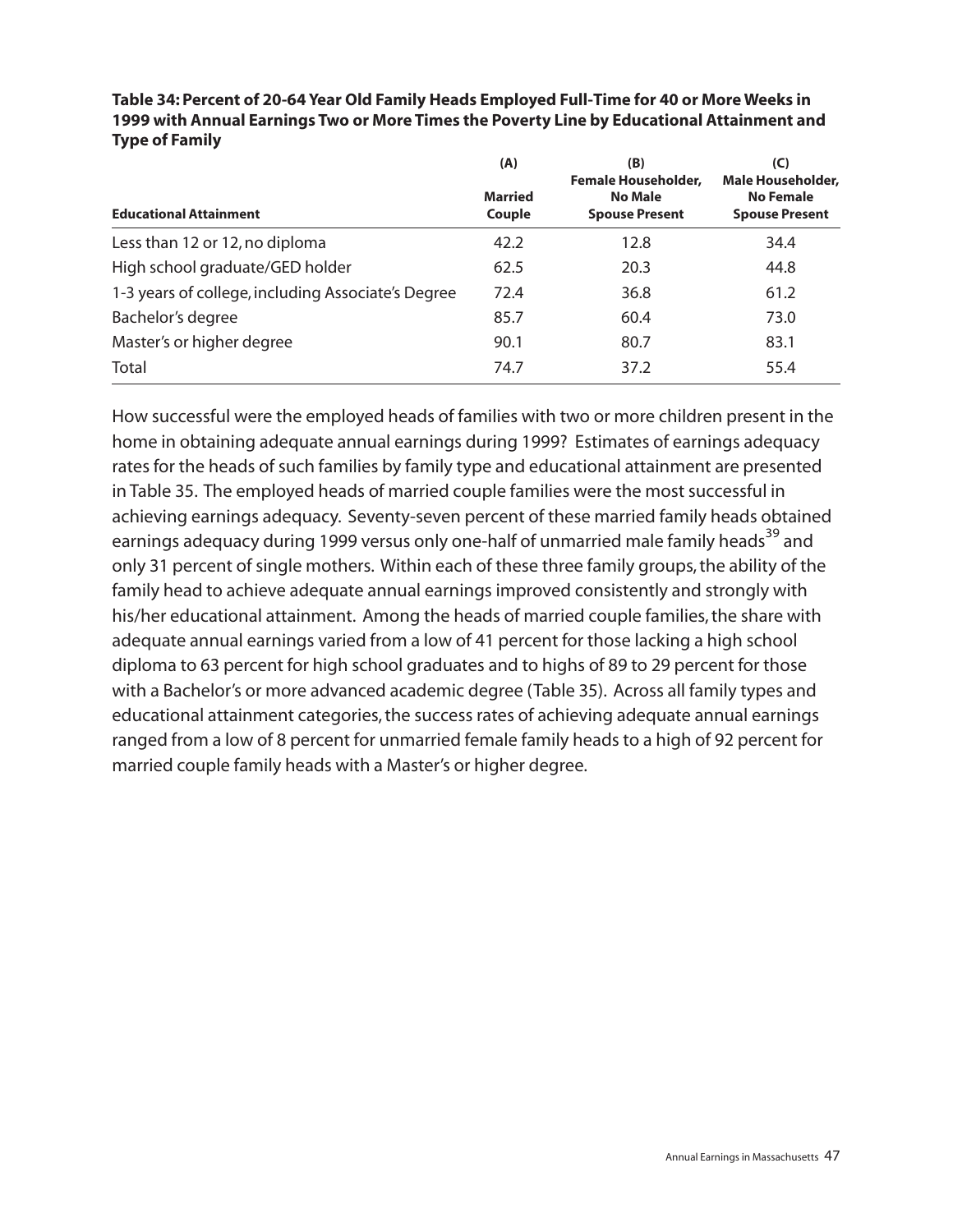| <b>Educational Attainment</b>                      | (A)<br><b>Married</b><br>Couple | (B)<br>Male Householder,<br>No female<br><b>Spouse Present</b> | (C)<br><b>Female Householder,</b><br>No male<br><b>Spouse Present</b> |
|----------------------------------------------------|---------------------------------|----------------------------------------------------------------|-----------------------------------------------------------------------|
| Less than 12 years or 12 years, no diploma         | 40.8                            | 34.5                                                           | 8.3                                                                   |
| High school graduate, GED holder                   | 63.4                            | 43.3                                                           | 16.1                                                                  |
| 1-3 years of college, including Associate's degree | 74.7                            | 53.7                                                           | 33.4                                                                  |
| Bachelor's degree                                  | 89.1                            | 60.0                                                           | 59.1                                                                  |
| Master's or higher degree                          | 92.2                            | 91.4                                                           | 76.2                                                                  |
| All                                                | 77.0                            | 50.6                                                           | 31.4                                                                  |

**Table 35: Percent of 20-64 Year Old Family Heads Employed Full-Time for 40 or More Weeks in 1999 with Annual Earnings Two or More Times the Poverty Line by Educational Attainment and Type of Family (2 or More Children Under 18 in Home)**

### **Chart 9: Percent of Female Family Heads (No Male Spouse Present) With Annual Earnings Above the Low Income Threshold by Educational Attainment, 1999**



In this section, we present the findings of a multivariate statistical analysis of the ability of 20- 64 year old full-time, year-round Massachusetts' workers during 1999 to earn more than two times the poverty income line for a four- person family.The predictor variables in the logit model include their age, gender, race-ethnicity, their educational attainment, their industry of work, and their place of residence.These multivariate statistical models were constructed for all workers, male workers, female workers, and for those workers with an Associate's degree or lower level of educational attainment.The dependent variable in the model is a dichotomous variable (1 or 0) representing whether a worker was able to obtain annual earnings in 1999 more than two times the poverty line for a four person family. A complete listing of the predictor variables and their definitions is presented in Table 36.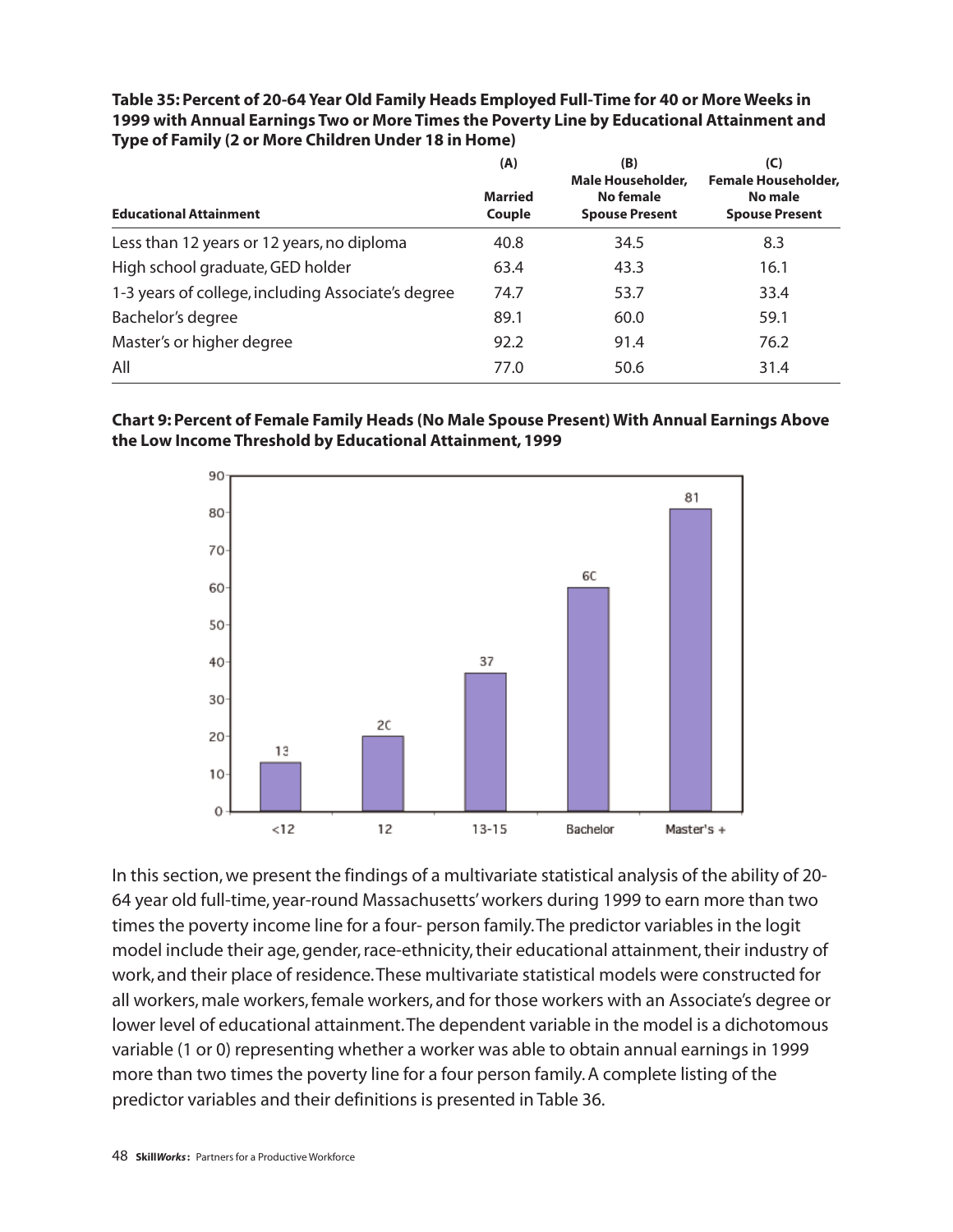| <b>Definition</b>                                                            |
|------------------------------------------------------------------------------|
| A dummy variable representing whether a person in 1999 had an annual earning |
| above two times the poverty line for 4 person family.                        |
| $=$ 1 if full-time worker had earnings above 2 times poverty                 |
| $= 0$ if full-time worker had earnings below 2 times poverty                 |
| A dummy variable representing the gender of the full-time worker             |
| $= 1$ if male                                                                |
| $= 0$ if female                                                              |
| A dummy variable representing an Asian worker                                |
| $=1$ if Asian                                                                |
| $= 0$ if other                                                               |
| A dummy variable representing a Black worker                                 |
| $=1$ if Black                                                                |
| $= 0$ if other                                                               |
| A dummy variable representing an Hispanic worker                             |
| $=1$ if Hispanic                                                             |
| $= 0$ if other                                                               |
| A dummy variable representing a Mixed race worker                            |
| $=$ 1 if mixed race                                                          |
| $= 0$ if other                                                               |
| A dummy variable representing some other race                                |
| $=1$ if other race                                                           |
| $= 0$ if other                                                               |
| A dummy variable representing the nativity status of a worker                |
| $=1$ if native born                                                          |
| $= 0$ if foreign born                                                        |
| A dummy variable representing age of a worker                                |
| $=1$ if 20-34 years old                                                      |
| $= 0$ if other                                                               |
| A dummy variable representing age of a worker                                |
| $=$ 1 if 45-54 years old                                                     |
| $= 0$ if other                                                               |
| A dummy variable representing age of a worker                                |
| $=1$ if 55-64 years old                                                      |
| $= 0$ if other                                                               |
| A dummy variable representing the education of a worker                      |
| $=$ 1 if 1-8 years of school                                                 |
| $= 0$ if other                                                               |
|                                                                              |

### **Table 36: Definitions of Variables Appearing in the Logit Probability Models on the Ability of 20- 64 Years Old Full-Time Year-Round Workers to Earn Two Times Poverty in Massachusetts**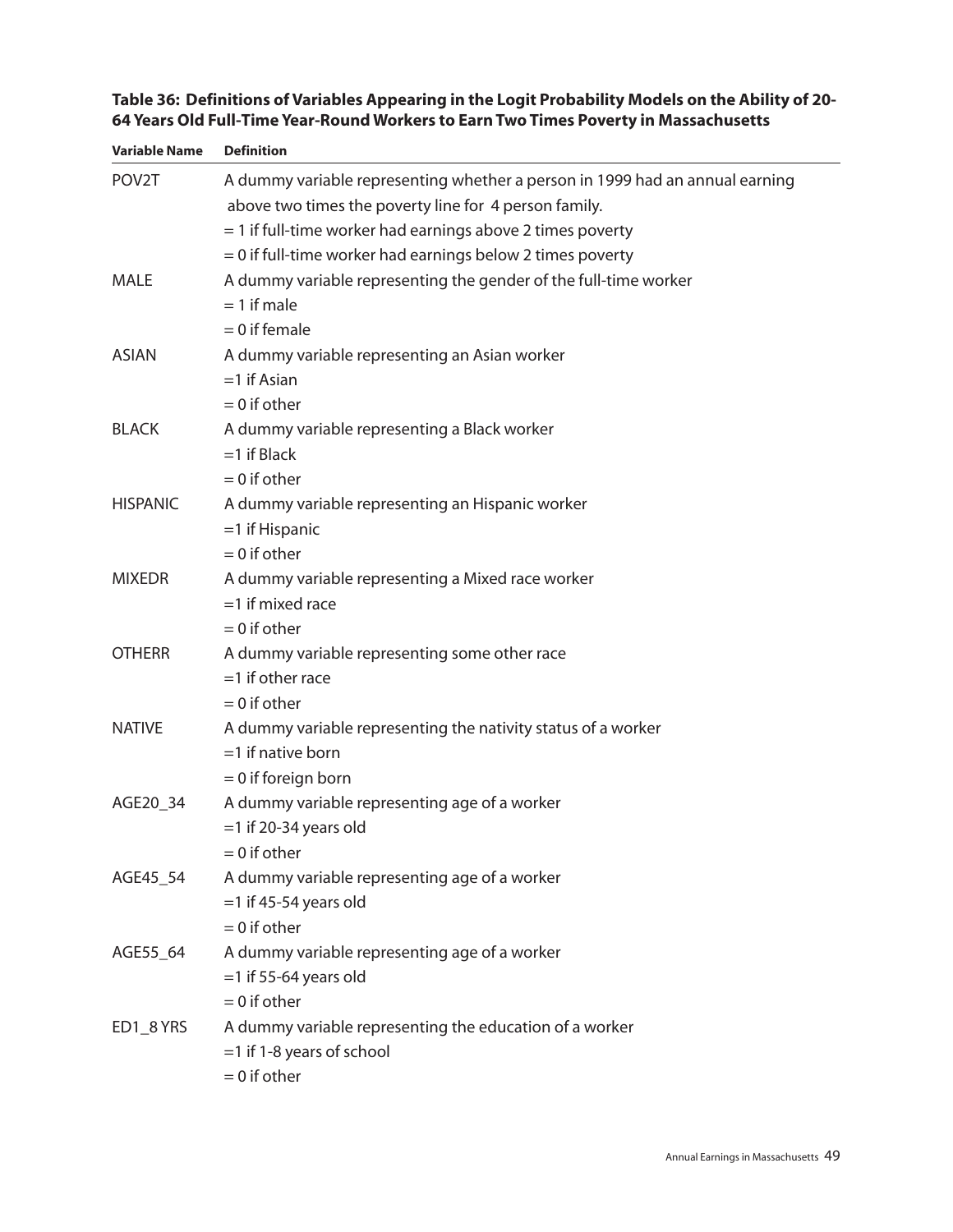| ED_HSDO         | A dummy variable representing the education of a worker<br>=1 if a high school dropout, no GED<br>$= 0$ if other                   |
|-----------------|------------------------------------------------------------------------------------------------------------------------------------|
| EDCOL1_3        | A dummy variable representing the education of a worker<br>=1 if 1-3 years of college, no degree<br>$= 0$ if other                 |
| ED ASSOC        | A dummy variable representing the education of a worker<br>$=1$ if Associate Degree<br>$= 0$ if other                              |
| ED_BACH         | A dummy variable representing the education of a worker<br>$=1$ if Bachelor's degree<br>$= 0$ if other                             |
| ED_MAST         | A dummy variable representing the education of a worker<br>=1 if Master's degree or higher<br>$= 0$ if other                       |
| <b>AGFF</b>     | A dummy variable representing the industry of a worker<br>$=$ 1 if agriculture, forestry, and fishing<br>$= 0$ if other            |
| <b>MINING</b>   | A dummy variable representing the industry of a worker<br>$=1$ if mining industry<br>$= 0$ if other                                |
| <b>CONSTRUC</b> | A dummy variable representing the industry of a worker<br>$=$ 1 if construction industry<br>$= 0$ if other                         |
| <b>NONDURMF</b> | A dummy variable representing the industry of a worker<br>=1 if non-durable goods manufacturing<br>$= 0$ if other                  |
| <b>DURBLEMF</b> | A dummy variable representing the industry of a worker<br>=1 if durable goods manufacturing<br>$= 0$ if other                      |
| <b>WHOLESAL</b> | A dummy variable representing the industry of a worker<br>$=$ 1 if wholesale industry<br>$= 0$ if other                            |
| <b>TCU</b>      | A dummy variable representing the industry of a worker<br>$=$ 1 if transportation, communications, and utilities<br>$= 0$ if other |
| <b>INFORMAT</b> | A dummy variable representing the industry of a worker<br>$=$ 1 if information industry<br>$= 0$ if other                          |
| <b>FIRE</b>     | A dummy variable representing the industry of a worker<br>$=$ 1 if finance, insurance, and real estate<br>$= 0$ if other           |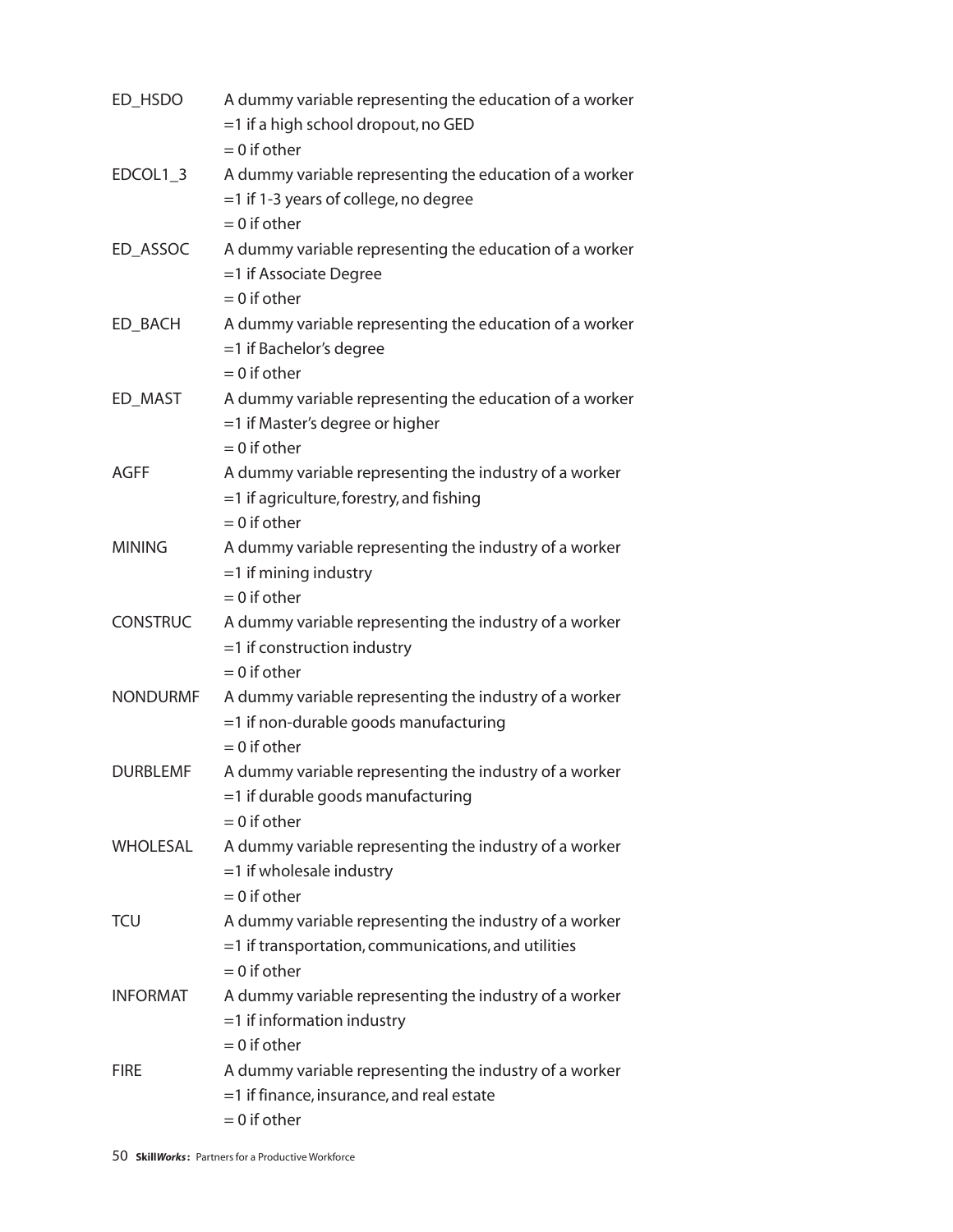| <b>PROFSERV</b> | A dummy variable representing the industry of a worker<br>$=$ 1 if professional service industry<br>$= 0$ if other             |
|-----------------|--------------------------------------------------------------------------------------------------------------------------------|
| <b>EDHSOCS</b>  | A dummy variable representing the industry of a worker<br>=1 if education, health and social services<br>$= 0$ if other        |
| <b>ARTSEREC</b> | A dummy variable representing the industry of a worker<br>=1 if arts, entertainment, and recreation industry<br>$= 0$ if other |
| <b>OTHERSER</b> | A dummy variable representing the industry of a worker<br>$=$ 1 if other service industry<br>$= 0$ if other                    |
| <b>GVTSERV</b>  | A dummy variable representing the industry of a worker<br>=1 if government service sector<br>$= 0$ if other                    |
| <b>BERKSHIR</b> | A dummy variable representing the WIB area of a worker<br>$=1$ if Berkshire<br>$= 0$ if other                                  |
| <b>BRISTOL</b>  | A dummy variable representing the WIB area of a worker<br>$=1$ if Bristol<br>$= 0$ if other                                    |
| <b>BROCTON</b>  | A dummy variable representing the WIB area of a worker<br>$=1$ if Brockton<br>$= 0$ if other                                   |
| CAPECOD         | A dummy variable representing the WIB area of a worker<br>$=1$ if Cape Cod<br>$= 0$ if other                                   |
| <b>CENTRMA</b>  | A dummy variable representing the WIB area of a worker<br>$=1$ if Central Massachusetts<br>$= 0$ if other                      |
| <b>FRNKHAMP</b> | A dummy variable representing the WIB area of a worker<br>$=$ 1 if Franklin and Hampshire<br>$= 0$ if other                    |
| <b>GLOWELL</b>  | A dummy variable representing the WIB area of a worker<br>$=1$ if Greater Lowell<br>$= 0$ if other                             |
| <b>GNEWBEDF</b> | A dummy variable representing the WIB area of a worker<br>$=$ 1 if Greater New Bedford<br>$= 0$ if other                       |
| <b>HAMPDEN</b>  | A dummy variable representing the WIB area of a worker<br>$=1$ if Hampden<br>$= 0$ if other                                    |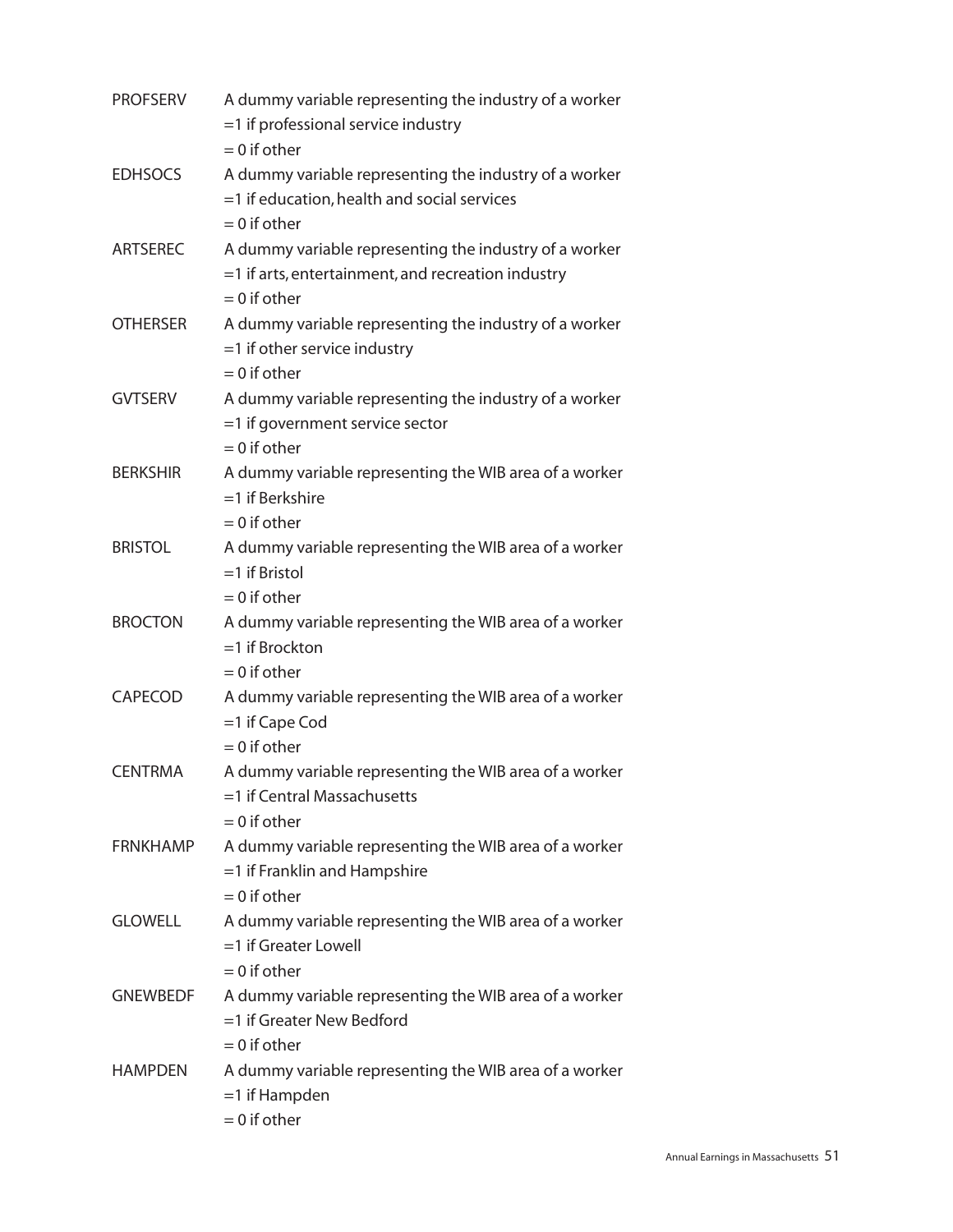| <b>LMERRIMC</b> | A dummy variable representing the WIB area of a worker<br>=1 if Lower Merrimack Valley<br>$= 0$ if other |
|-----------------|----------------------------------------------------------------------------------------------------------|
| <b>METRONOR</b> | A dummy variable representing the WIB area of a worker<br>$=$ 1 if Metro North<br>$= 0$ if other         |
| <b>METROSW</b>  | A dummy variable representing the WIB area of a worker<br>$=$ 1 if Metro South/West<br>$= 0$ if other    |
| <b>NCENTRAL</b> | A dummy variable representing the WIB area of a worker<br>$=$ 1 if North Central<br>$= 0$ if other       |
| <b>SCOASTAL</b> | A dummy variable representing the WIB area of a worker<br>$=$ 1 if South Coastal<br>$= 0$ if other       |
| <b>SESSEX</b>   | A dummy variable representing the WIB area of a worker<br>$=$ 1 if South Essex<br>$= 0$ if other         |

Findings from the multivariate statistical model for all workers revealed that their ability to earn more than two times the poverty threshold income was significantly influenced by their gender and age, their educational attainments, their industry of employment, and their place of residence in Massachusetts. Holding all other variables constant, male full-time workers were nearly 23 percentage points more likely than their comparable female counterparts to earn more than two times the poverty income level. (See Tables 37 and 38 for estimates of the marginal probabilities of these variables on the probability of achieving adequate earnings). Among race-ethnic groups, the likelihood of earning more than two times the poverty income for each of the non-White groups was significantly lower than that of comparable White workers, with the size of these probabilities ranging from 6 percentage points for Asians to 11 percentage points for Hispanics and to 14 percentage points for "other"race ethnic-groups. All of these demographic coefficients were statistically significant at the .01 percent level. (Table 36 and Chart 10).Young workers, ages 20-34, were 22 percentage points less likely than their older cohorts (35-44 years old) to earn more than two times the poverty income in Massachusetts. Older workers, 55-64 year old, were moderately less likely to earn more than two times the poverty income in comparison to their younger 35-44 year old counterparts.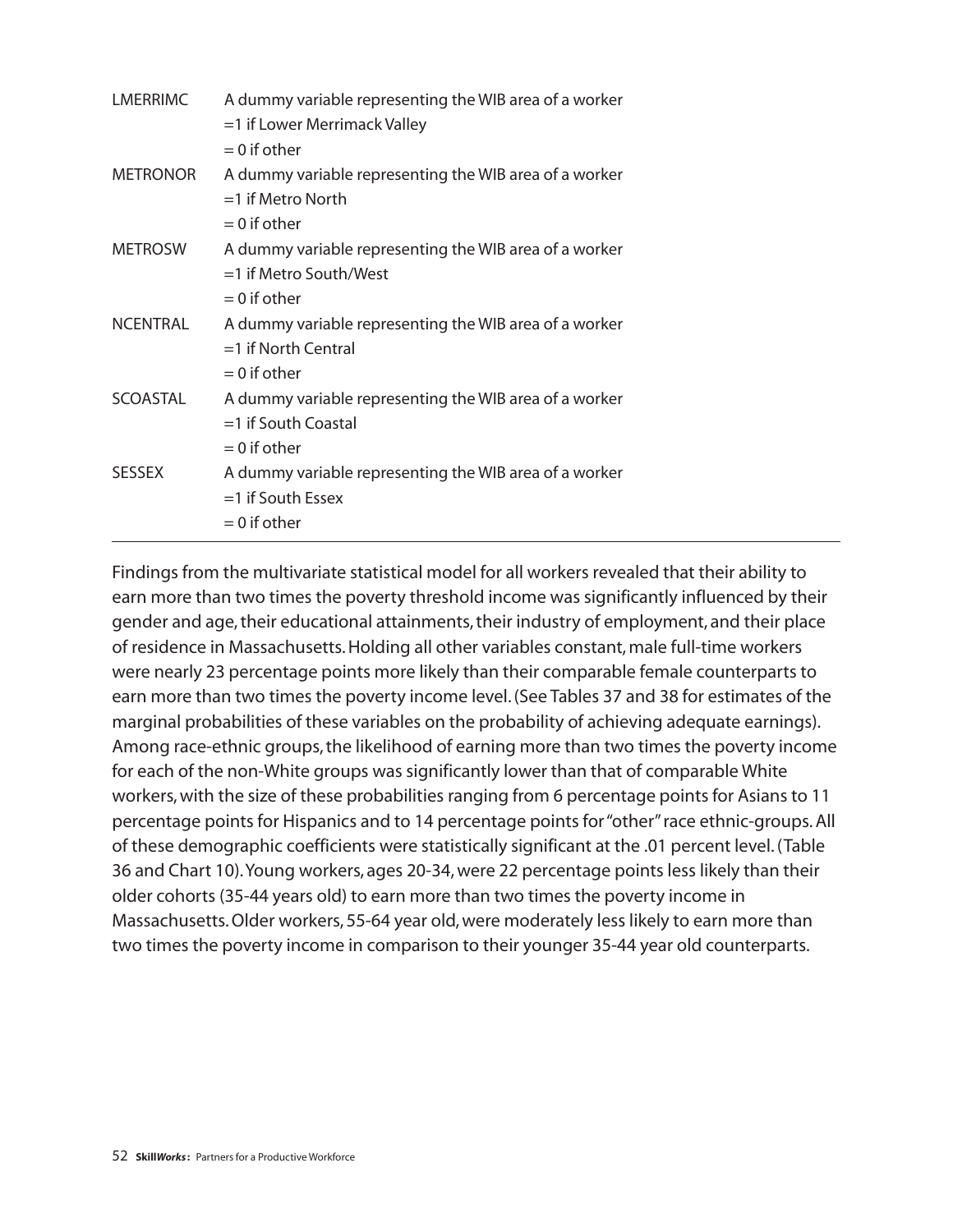| <b>Variables</b> | All         | Men         | Women       |
|------------------|-------------|-------------|-------------|
| <b>MALE</b>      | $0.227***$  |             |             |
| <b>ASIAN</b>     | $-0.062***$ | $-0.079***$ | $-0.021$    |
| <b>BLACK</b>     | $-0.121***$ | $-0.171***$ | $-0.050***$ |
| <b>HISPANIC</b>  | $-0.109***$ | $-0.120***$ | $-0.080***$ |
| <b>MIXEDR</b>    | $-0.117***$ | $-0.126***$ | $-0.090***$ |
| <b>OTHERR</b>    | $-0.141***$ | $-0.129***$ | $-0.148***$ |
| <b>NATIVE</b>    | $0.056***$  | $0.045***$  | $0.057***$  |
| AGE20_34         | $-0.219***$ | $-0.221***$ | $-0.200***$ |
| AGE45 54         | $0.007*$    | $0.011*$    | 0.008       |
| AGE55 64         | $-0.016**$  | $-0.010$    | $-0.012$    |
| ED1_8YRS         | $-0.152***$ | $-0.157***$ | $-0.135***$ |
| ED_HSDO          | $-0.102*$   | $-0.105***$ | $-0.090***$ |
| EDCOL1 3         | $0.121***$  | $0.098***$  | $0.160***$  |
| ED ASSOC         | $0.202***$  | $0.158***$  | $0.256***$  |
| ED_BACH          | $0.379***$  | $0.304***$  | $0.454***$  |
| ED_MAST          | $0.542***$  | $0.434***$  | $0.637***$  |
| <b>AGFF</b>      | $-0.141***$ | $-0.148***$ | $-0.175**$  |
| <b>MINING</b>    | $0.306***$  | $0.285***$  | 0.117       |
| <b>CONSTRUC</b>  | $0.142***$  | $0.105***$  | $0.150***$  |
| <b>NONDURMF</b>  | $0.070***$  | $0.063**$   | $0.053***$  |
| <b>DURBLEMF</b>  | $0.142***$  | $0.121***$  | $0.157***$  |
| <b>WHOLESAL</b>  | $0.108***$  | $0.096***$  | $0.096***$  |
| <b>TCU</b>       | $0.203***$  | $0.163***$  | $0.240***$  |
| <b>INFORMAT</b>  | $0.184***$  | $0.148***$  | $0.220***$  |
| <b>FIRE</b>      | $0.134***$  | $0.094***$  | $0.179***$  |
| <b>PROFSERV</b>  | $0.122***$  | $0.085***$  | $0.173***$  |
| <b>EDHSOCS</b>   | $-0.017**$  | $-0.057***$ | $0.016*$    |
| <b>ARTSEREC</b>  | $-0.150***$ | $-0.163***$ | $-0.106***$ |
| <b>OTHERSER</b>  | $-0.073***$ | $-0.073***$ | $-0.082***$ |
| <b>GVTSERV</b>   | $0.201***$  | $0.232***$  | $0.151***$  |
| Constant         | $-1.156***$ | 0.002       | $-1.499***$ |

**Table 37: Estimated Marginal Probabilities of Traits of 20-64 Year Old Full-Time,Year-Round Workers in Massachusetts with an Ability to Earn Above Two Times the Poverty Line, 1999**

\*\*\* significant at .01 percent level

\*\* significant at .05 percent level

\* ignificant at .1 percent level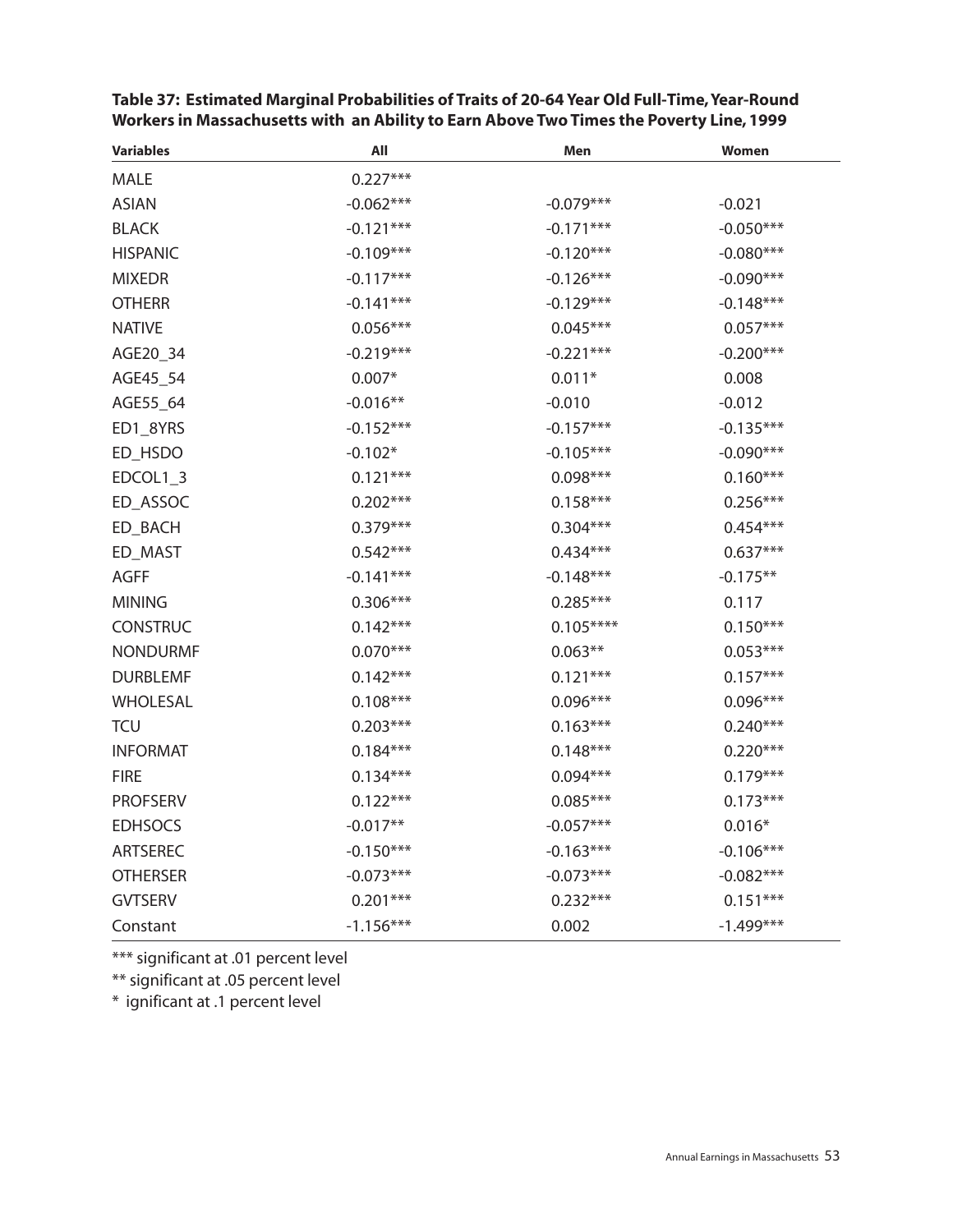**Chart 10: Marginal Probabilities of the Effects of Race-Ethnic Traits of 20-64 Year Old Full-Time Workers in Massachusetts Earning an Income More than Two Times the Poverty Line, 1999 (Base Group is White non-Hispanic, Numbers in Percentage Points)**



The ability of full-time, year-round workers in Massachusetts to obtain an annual earnings level more than two times the poverty line was also powerfully influenced by their formal educational attainment. Earlier sections of this report revealed the strong links between educational attainment and the annual earnings of Massachusetts workers. Findings from our multivariate statistical models revealed that workers with only 1-8 years of education and those without a high school diploma were 15 and 10 percentage points, respectively, less likely than their peers with high school diplomas to earn more than two times the poverty income, holding all other variables constant. All workers with some college education were substantially more likely than their counterparts with only a high school diploma to earn more than two times the poverty income.The increased probabilities of achieving the desired earnings threshold ranged from 12 percentage points for those workers with 1-3 years of college, to 20 percentage points for those with an Associate's degree, 38 percentage points for those with a bachelor's degree, and 54 percentage points for those with a Master's or higher degree. (Table 38 and Chart 11). Native born workers, ceteris paribus, were nearly 6 percentage points more likely than their foreign born counterparts to have been earning more than two times the poverty level in 1999.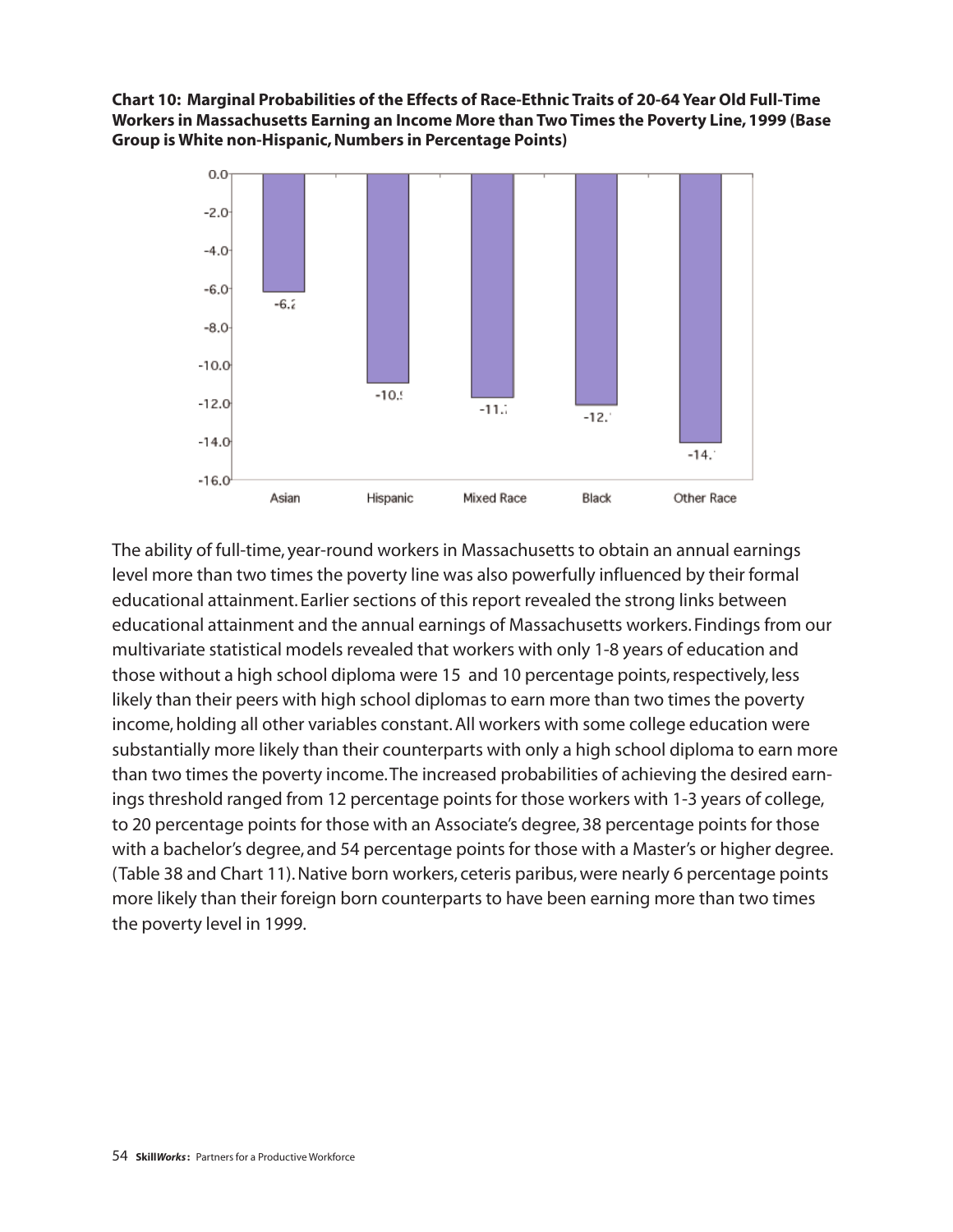| <b>Variables</b> | All         | Men         | Women       |
|------------------|-------------|-------------|-------------|
| <b>MALE</b>      | $0.230***$  |             |             |
| <b>ASIAN</b>     | $-0.074***$ | $-0.086***$ | $-0.042**$  |
| <b>BLACK</b>     | $-0.123***$ | $-0.157***$ | $-0.075***$ |
| <b>HISPANIC</b>  | $-0.111***$ | $-0.118***$ | $-0.083***$ |
| <b>MIXEDR</b>    | $-0.119***$ | $-0.122***$ | $-0.100***$ |
| <b>OTHERR</b>    | $-0.136***$ | $-0.122***$ | $-0.148***$ |
| <b>NATIVE</b>    | $0.069***$  | $0.053***$  | $0.073***$  |
| AGE20_34         | $-0.223***$ | $-0.221***$ | $-0.213***$ |
| AGE45_54         | $0.009**$   | $0.013**$   | $0.009*$    |
| AGE55_64         | $-0.018**$  | $-0.009$    | $-0.017*$   |
| ED1_8YRS         | $-0.148***$ | $-0.153***$ | $-0.131***$ |
| ED_HSDO          | $-0.100***$ | $-0.104***$ | $-0.088***$ |
| EDCOL1_3         | $0.118***$  | $0.095***$  | $0.161***$  |
| ED_ASSOC         | $0.201***$  | $0.155***$  | $0.259***$  |
| ED BACH          | $0.367***$  | $0.295***$  | $0.442***$  |
| ED_MAST          | $0.526***$  | $0.421***$  | $0.621***$  |
| <b>BERKSHIR</b>  | $-0.146***$ | $-0.078***$ | $-0.229***$ |
| <b>BRISTOL</b>   | $-0.031***$ | $0.038***$  | $-0.121***$ |
| <b>BROKTON</b>   | $0.029**$   | $0.080***$  | $-0.038**$  |
| <b>CAPECOD</b>   | $-0.074***$ | $-0.021**$  | $-0.135***$ |
| <b>CENTRMA</b>   | $-0.014*$   | $0.046***$  | $-0.090***$ |
| <b>FRNKHAMP</b>  | $-0.133***$ | $-0.067***$ | $-0.214***$ |
| <b>GLOWELL</b>   | $0.024**$   | $0.059***$  | $-0.013$    |
| <b>GNEWBEDF</b>  | $-0.072***$ | $-0.019$    | $-0.136***$ |
| <b>HAMPDEN</b>   | $-0.080***$ | $-0.019*$   | $-0.159***$ |
| <b>LMERRIMC</b>  | 0.014       | $0.061***$  | $-0.040**$  |
| <b>METRONOR</b>  | $0.036***$  | $0.059***$  | 0.005       |
| <b>METROSW</b>   | $0.081***$  | $0.125***$  | $0.023**$   |
| <b>NCENTRAL</b>  | $-0.043***$ | 0.023       | $-0.134***$ |
| <b>SCOASTAL</b>  | $0.055***$  | $0.092***$  | 0.008       |
| <b>SESSEX</b>    | $0.015*$    | $0.048***$  | $-0.025*$   |
| <b>AGFF</b>      | $-0.097***$ | $-0.111***$ | $-0.114*$   |
| <b>MINING</b>    | $0.332***$  | $0.310***$  | 0.069       |
| <b>CONSTRUC</b>  | $0.145***$  | $0.107***$  | $0.148***$  |
| <b>NONDURMF</b>  | $0.087***$  | $0.075***$  | $0.075***$  |
| <b>DURBLEMF</b>  | $0.146***$  | $0.122***$  | $0.161***$  |

**Table 38: Estimated Marginal Probabilities of the Effects of Traits of 20-64 Year Old Full-Time Year-Round Workers in Massachusetts to Earn Above Two Times the Poverty Line, 1999**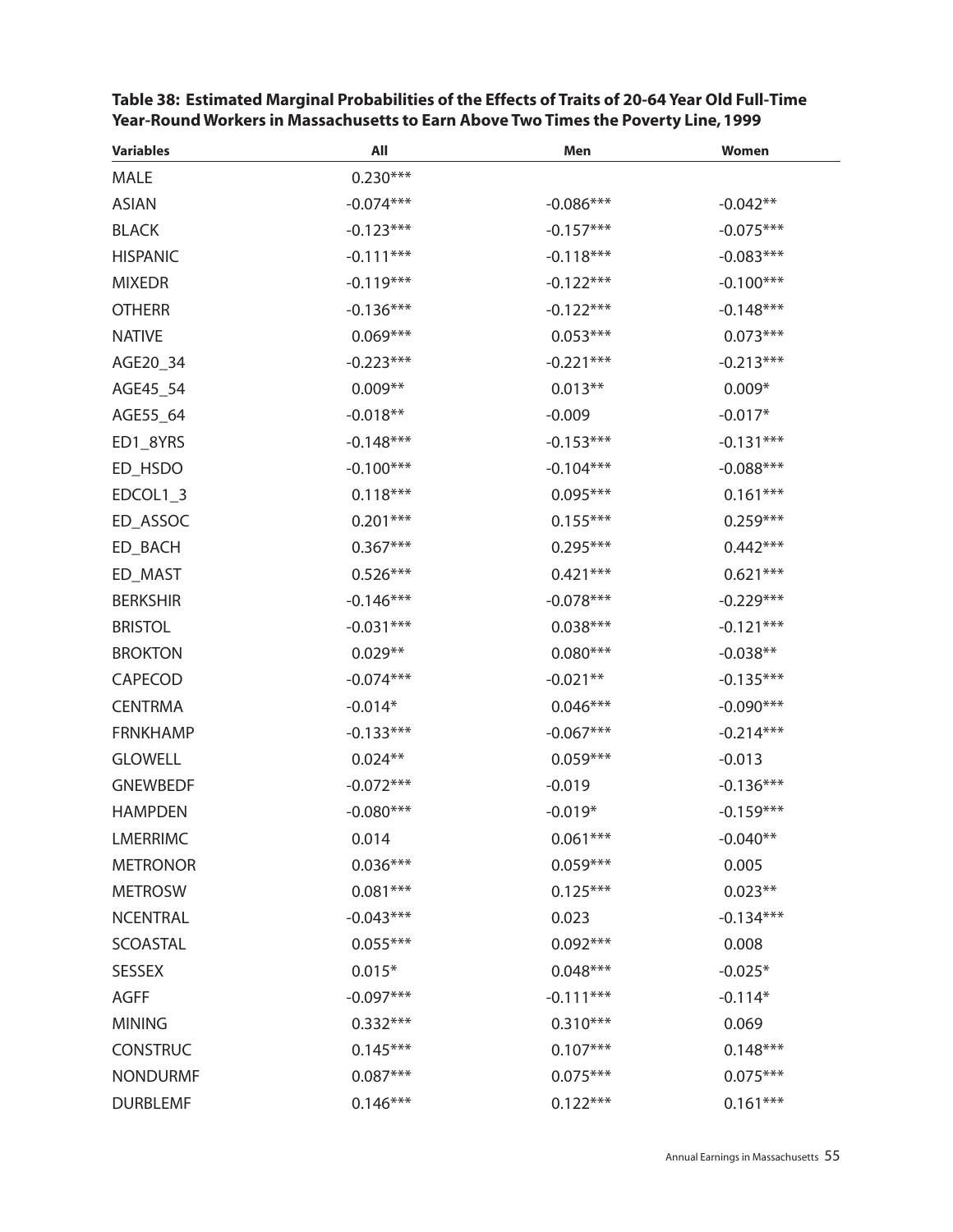#### **Table 38 continued**

| <b>Variables</b> | All         | Men         | Women       |
|------------------|-------------|-------------|-------------|
| <b>WHOLESAL</b>  | $0.106***$  | $0.095***$  | $0.089***$  |
| <b>TCU</b>       | $0.203***$  | $0.165***$  | $0.238***$  |
| <b>INFORMAT</b>  | $0.177***$  | $0.143***$  | $0.211***$  |
| <b>FIRE</b>      | $0.126***$  | $0.088***$  | $0.172***$  |
| <b>PROFSERV</b>  | $0.114***$  | $0.081***$  | $0.158***$  |
| <b>EDHSOCS</b>   | $-0.009$    | $-0.048***$ | $0.024**$   |
| ARTSEREC         | $-0.146***$ | $-0.157***$ | $-0.102***$ |
| <b>OTHERSER</b>  | $-0.073***$ | $-0.073***$ | $-0.083***$ |
| <b>GVTSERV</b>   | $0.206***$  | $0.238***$  | $0.155***$  |
| Constant         | $-1.180***$ | $-0.199***$ | $-1.306***$ |

### **Chart 11: Marginal Probabilities of the Effects of Educational Traits of 20-64 Year Old Full-Time Workers in Massachusetts of Obtaining Annual Earnings More than Two Times the Poverty Line , 1999** (Base Group is High School Graduates, Numbers in Percentage Points)



The decade of the 1990s witnessed a fundamental change in the industrial structure of the jobs held by workers in the state, with a steep decline in overall manufacturing employment offset by strong growth in many private service industries, retail trade, and construction. Workers without a college education in earlier decades who were employed in manufacturing, construction, transportation, communications and public utilities industries were able to earn good wages. However, jobs in many of these sectors have been declining, thus, workers without a college education are at a greater risk of failing to achieve adequate annual earn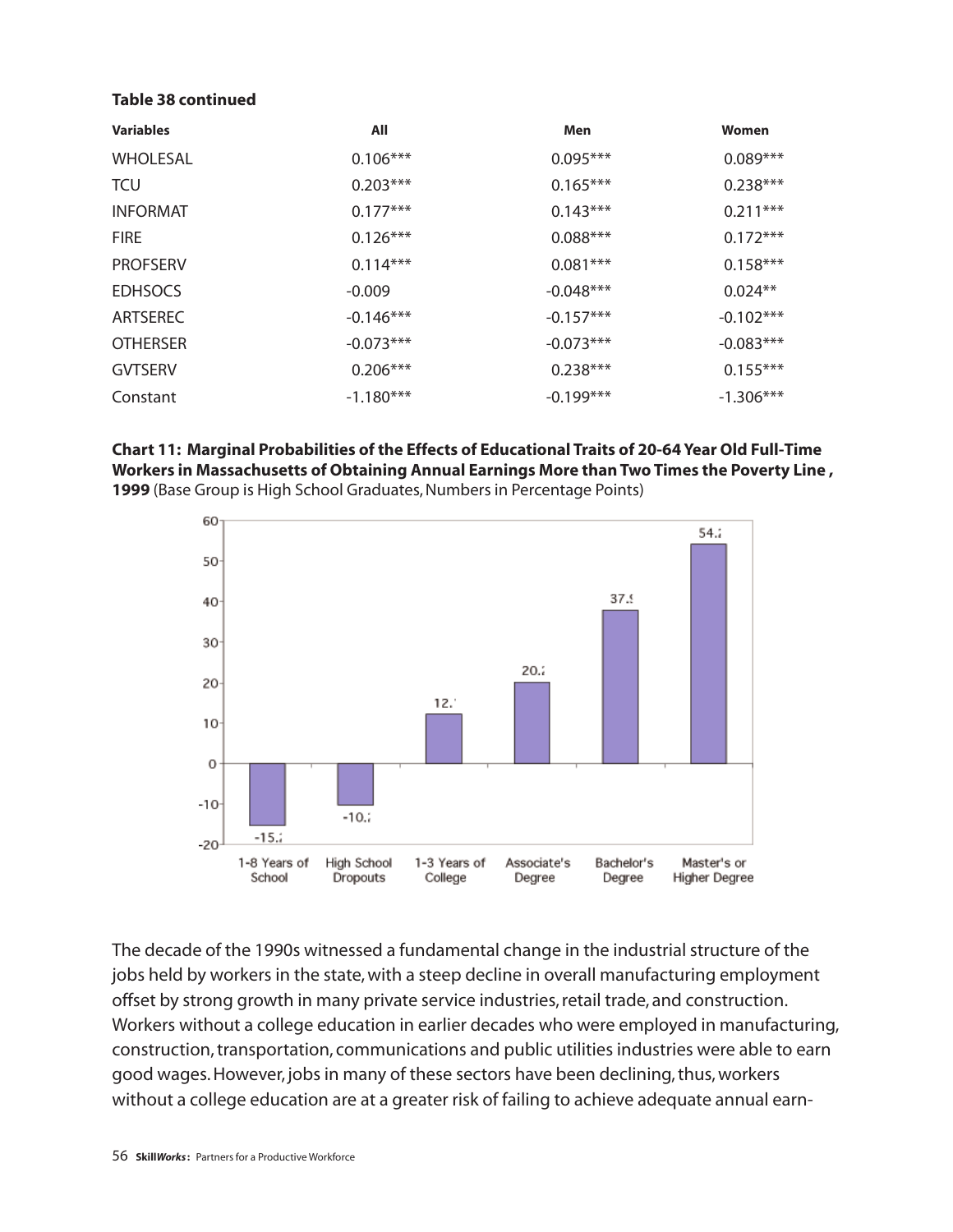ings. Future job projections for these industrial sectors in Massachusetts and the nation as a whole are rather bleak.

Other findings of our statistical analysis revealed that the likelihood of full-time, year-round workers earning above two times the poverty income level varied considerably by their industry of employment.Those workers in arts and recreation, agricultural, forestry and fishing, other personal services, and education, health and social services industries were 15, 14, 7, and 2 percentage points, respectively, less likely than their peers in the retail trade industry (the base group) to earn an income more than two times the poverty income level. (Table 39). At the other end of the spectrum were workers in industries with earnings above those of retail trade.Workers in industries with significantly higher marginal probabilities of earning an income more than the two times the poverty level included transportation (20 percentage points), communications and utilities and government services (20 percentage points), information services (18 percentage points), construction and durable-manufacturing (14 percentage points), finance, insurance, and real estate (13 percentage points), professional services (12 percentage points), wholesale trade (11 percentage points), and non-durable manufacturing (7 percentage points). All of these industry impacts were statistically significant at the .01 percent level.



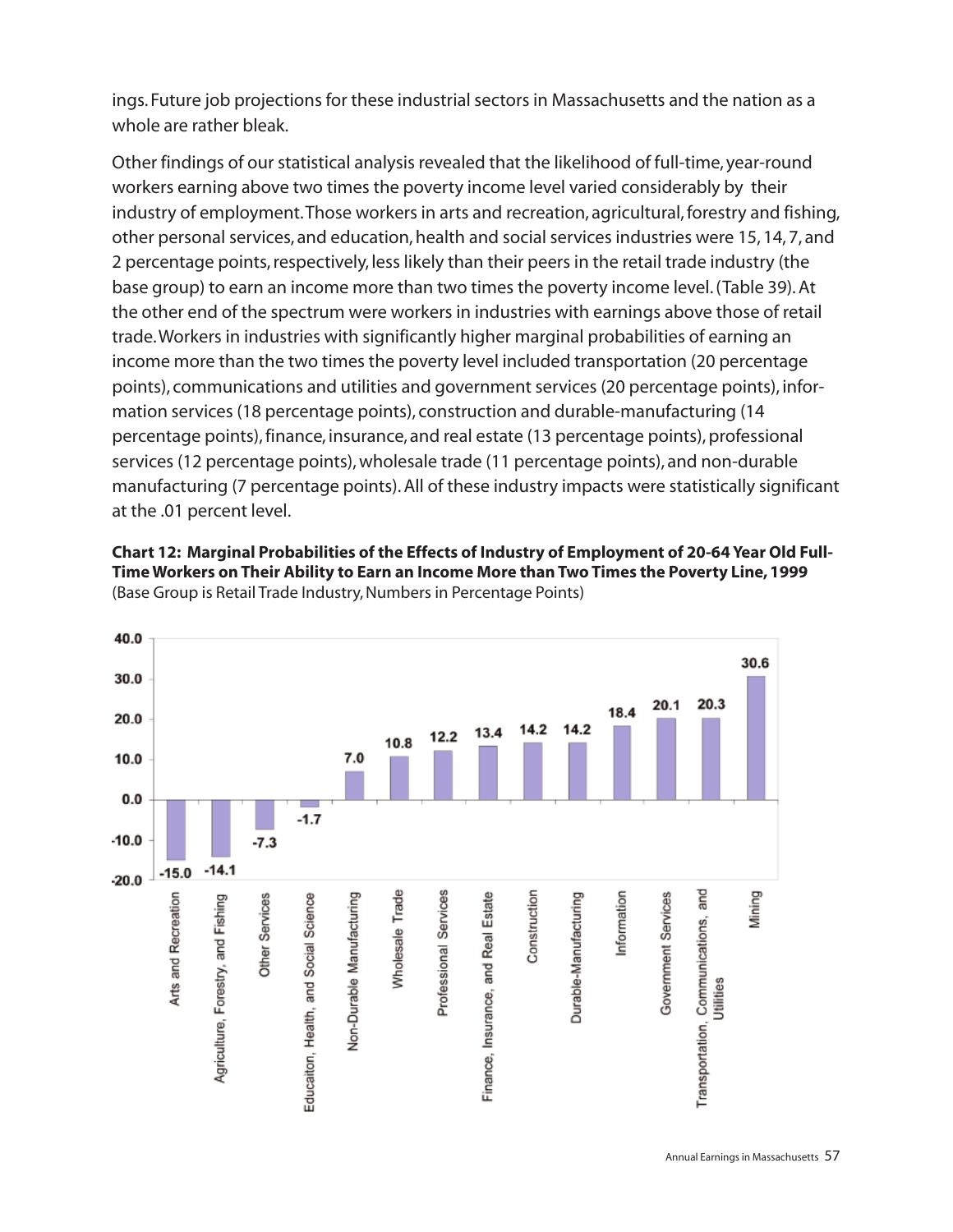As noted above, the multivariate statistical models designed to predict the likelihood of 20-64 year old full-time workers earning more than two times a poverty income also were estimated for men and women separately.The results for both male and female full-time workers are quite similar to those for all full-time workers in Massachusetts. Findings for men and women in both models revealed that age, education, and industry of employment were key determining factors in influencing the likelihood of a worker earning an income more than two times the poverty income level.The higher the formal educational attainment of a full-time worker, the higher was his/her ability to earn an income more than two times the poverty threshold. For example, a male worker with an Associate's degree was 15 percentage points more likely than his peers with only a high school diploma to earn an income more than two times the poverty line. Similarly, women with a Master's or higher degree were 62 percentage points more likely than their peers with only a high school diploma to earn an income more than two times poverty.

We further tested whether the region of residence within Massachusetts significantly determined the ability of a full-time worker to earn an annual income above two times the poverty line.Workers were classified by the local Workforce Investment Board area (WIB) in which they resided at the time of the 2000 Census. Findings from the statistical models revealed that place of residence of a worker had a substantive influence on his/her ability to earn an income more than two times the poverty line. Out of 16 WIB areas in Massachusetts, workers in eight WIB areas were significantly less likely than Suffolk County workers to earn an income above two times the poverty line.WIB areas with a lower marginal probability of earning an income more than two times poverty were Central Massachusetts (1.4 percentage points), Bristol (3.1 percentage points), North Central (4.3 percentage points), Greater New Bedford (7.2 percentage points), Cape Cod (7.4 percentage points), Hampden (8.0 percentage points), Franklin/Hampshire (13 percentage points), and Berkshire (15 percentage points). At the other end of the spectrum, workers in seven WIB areas were significantly more likely than comparable workers from Suffolk County to earn more than two times the poverty income level. These higher marginal probabilities ranged from 1.4 percentage points in Lower Merrimack to a high of 8.1 percentage points in the Metro/South West area.These results were similar for both men and women. All of the coefficients on the WIB area variables were statistically significant either at the .01 level or at the.05 level.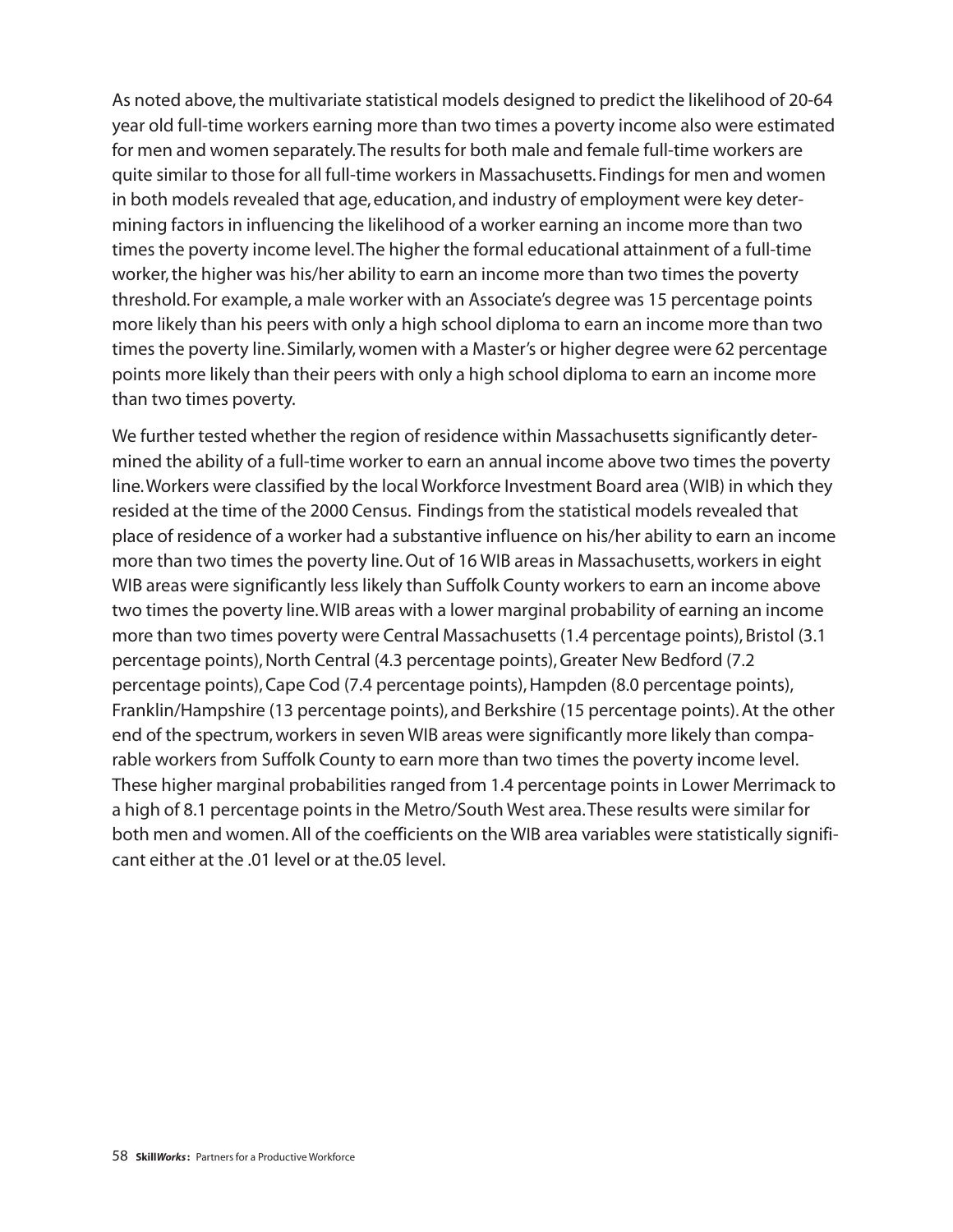



The bulk of the training activities under the Boston Workforce Development Initiative will be targeted upon workers who have no formal college degree. Sixty-two percent of all 20-64 year old workers who were not enrolled in school at the time of the 2000 Census in Massachusetts had an Associate's degree or less education. Since the training initiative will primarily focus on workers without a college diploma, we re-estimated our multivariate statistical models for those workers whose education was no higher than an Associate's degree.The findings for such workers are consistent with earlier findings for all workers. Male workers were 27 percentage points more likely than their female peers to earn an income more than two times the poverty level.Younger workers, ages 20 to 34 years, were 23 percentage points less likely than their 35 to 44 years old peers to earn an income above two times the poverty level. Holding all other variables constant, native born workers were 5.4 percentage points more likely than their foreign born counterparts to earn an income more than two times the poverty threshold. Again, the educational attainment of a worker was a strong predictor of their ability to earn an income above two times the poverty line. For example, workers with only 1-8 years of schooling were 15 percentage points less likely than their peers with a high school diploma to earn an income more than twice the poverty level whereas workers with an Associate's degree were 21 percentage points more likely then their peers with a high school diploma to earn an income more than two times the poverty level. All these educational variables were statistically significant at the .01 percent level.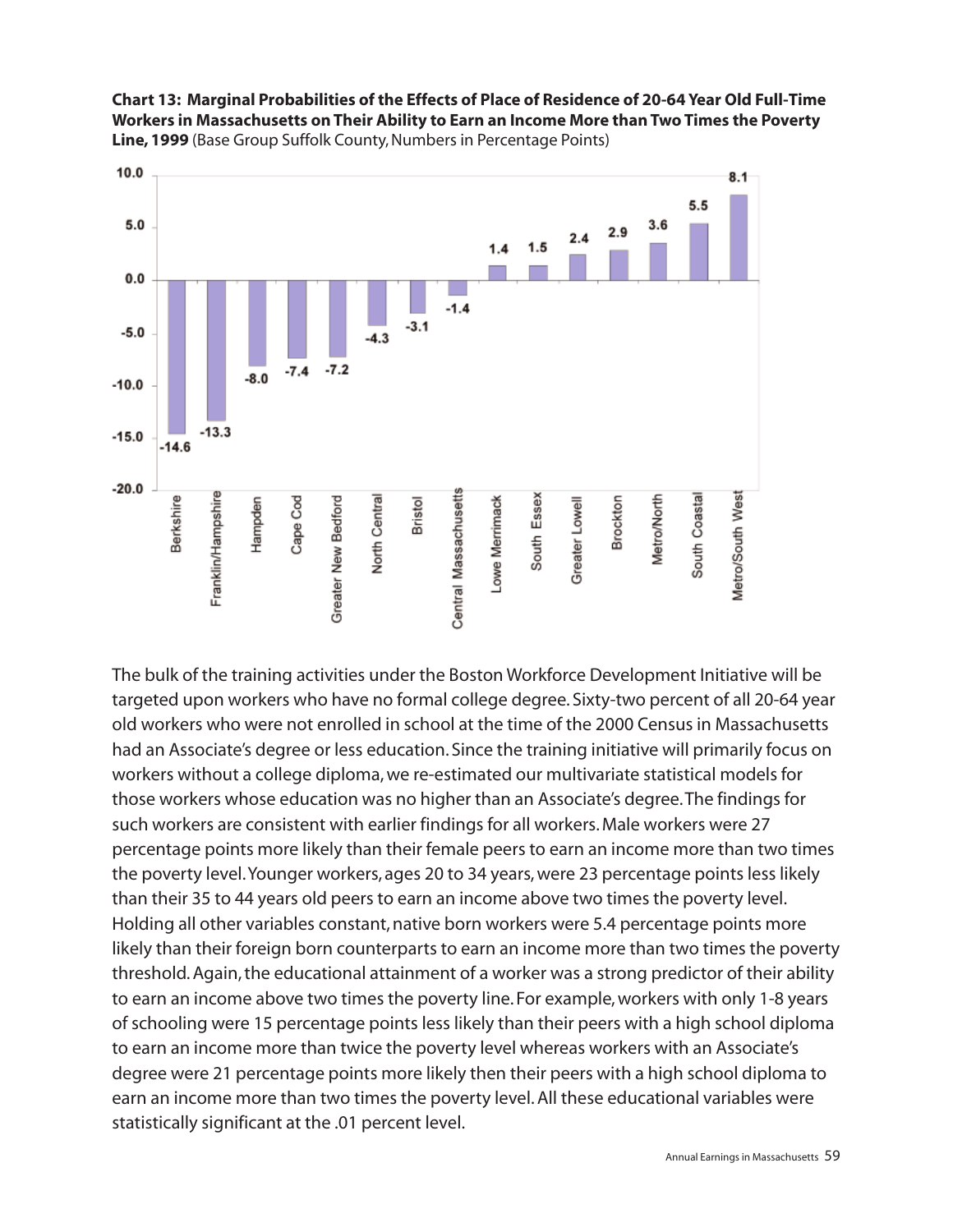| <b>Variables</b> | All         | Men         | Women       |
|------------------|-------------|-------------|-------------|
| <b>MALE</b>      | $0.271***$  |             |             |
| <b>ASIAN</b>     | $-0.158***$ | $-0.187***$ | $-0.091***$ |
| <b>BLACK</b>     | $-0.145***$ | $-0.203***$ | $-0.060***$ |
| <b>HISPANIC</b>  | $-0.125***$ | $-0.134***$ | $-0.092***$ |
| <b>MIXEDR</b>    | $-0.112***$ | $-0.130***$ | $-0.067**$  |
| <b>OTHERR</b>    | $-0.136***$ | $-0.139***$ | $-0.116***$ |
| <b>NATIVE</b>    | $0.054***$  | $0.055***$  | $0.039***$  |
| AGE20 34         | $-0.227***$ | $-0.249***$ | $-0.160***$ |
| AGE45_54         | $0.018***$  | $0.019**$   | $0.019**$   |
| AGE55_64         | $-0.002$    | 0.001       | 0.003       |
| ED1 8YRS         | $-0.149***$ | $-0.165***$ | $-0.102***$ |
| ED_HSDO          | $-0.102***$ | $-0.112***$ | $-0.071***$ |
| EDCOL1 3         | $0.128***$  | $0.110***$  | $0.134***$  |
| ED ASSOC         | $0.214***$  | $0.178***$  | $0.216***$  |
| <b>AGFF</b>      | $-0.098***$ | $-0.122***$ | $-0.072$    |
| <b>MINING</b>    | $0.284***$  | $0.301***$  | 0.026       |
| <b>CONSTRUC</b>  | $0.146***$  | $0.124***$  | $0.159***$  |
| <b>NONDURMF</b>  | $0.060***$  | $0.060***$  | $0.031***$  |
| <b>DURBLEMF</b>  | $0.124***$  | $0.112***$  | $0.121***$  |
| <b>WHOLESAL</b>  | $0.095***$  | $0.094***$  | $0.064***$  |
| <b>TCU</b>       | $0.215***$  | $0.189***$  | $0.229***$  |
| <b>INFORMAT</b>  | $0.235***$  | $0.190***$  | $0.254***$  |
| <b>FIRE</b>      | $0.121***$  | $0.073***$  | $0.143***$  |
| <b>PROFSERV</b>  | $0.098**$   | $0.050***$  | $0.142***$  |
| <b>EDHSOCS</b>   | $-0.015*$   | $-0.078***$ | $0.027**$   |
| <b>ARTSEREC</b>  | $-0.126***$ | $-0.153***$ | $-0.060***$ |
| <b>OTHERSER</b>  | $-0.032**$  | $-0.035**$  | $-0.040**$  |
| <b>GVTSERV</b>   | $0.236***$  | $0.278***$  | $0.171***$  |
| Constant         | $-1.270***$ | $-0.011$    | $-1.519***$ |

**Table 39: Estimated Marginal Probabilities of the Effects of Selected Worker Traits on Their Ability to Earn an Income Above Two Times the Poverty Line in Massachusetts, 1999**

\*\*\* significant at .01 percent level

\*\* significant at .05 percent level

\* significant at .1 percent level

Workers in the above group who were employed in non-service related industries had a significantly higher probability than comparable workers in retail trade industries to earn an income more than two times the poverty line.The predicted ability of full-time workers to earn an income more than two times the poverty level compared to their peers in retail trade industries varied by industry, ranging from lows of 6 percentage points in non-durable manufac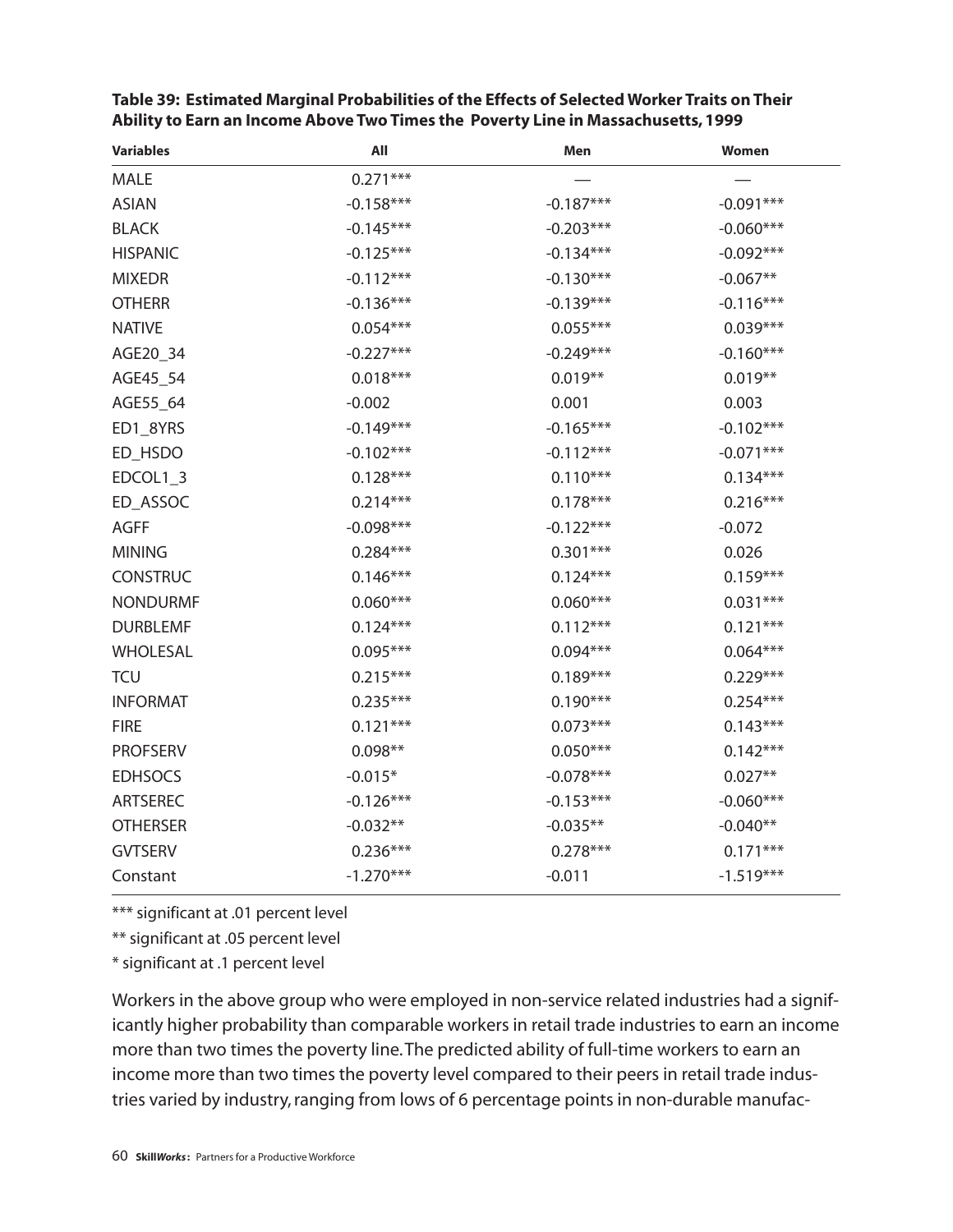turing and 9 percentage points in wholesale trade industries to highs of 24 percentage points in government services and 28 percentage points in mining, holding all other variables constant. (Chart 14). All of the coefficients of these industry variables were statistically significant at the .01 percent level. (Table 39).The pattern of findings was quite similar for both male and female full-time workers in Massachusetts.

| <b>Variables</b> | All         | Men         | Women       |
|------------------|-------------|-------------|-------------|
| <b>MALE</b>      | $0.275***$  |             |             |
| <b>ASIAN</b>     | $-0.172***$ | $-0.191***$ | $-0.121***$ |
| <b>BLACK</b>     | $-0.145***$ | $-0.185***$ | $-0.087***$ |
| <b>HISPANIC</b>  | $-0.128***$ | $-0.132***$ | $-0.100***$ |
| <b>MIXEDR</b>    | $-0.115***$ | $-0.127***$ | $-0.080***$ |
| <b>OTHERR</b>    | $-0.129***$ | $-0.131***$ | $-0.114***$ |
| <b>NATIVE</b>    | $0.067***$  | $0.064***$  | $0.055***$  |
| AGE20 34         | $-0.229***$ | $-0.250***$ | $-0.166***$ |
| AGE45_54         | $0.017**$   | $0.020**$   | $0.016**$   |
| AGE55_64         | $-0.006$    | $-0.001$    | $-0.006$    |
| ED1_8YRS         | $-0.141***$ | $-0.160***$ | $-0.093***$ |
| ED_HSDO          | $-0.099***$ | $-0.110***$ | $-0.067***$ |
| EDCOL1 3         | $0.125***$  | $0.107***$  | $0.134***$  |
| ED_ASSOC         | $0.213***$  | $0.175***$  | $0.218***$  |
| <b>BERKSHIR</b>  | $-0.135***$ | $-0.073***$ | $-0.200***$ |
| <b>BRISTOL</b>   | $-0.025**$  | $0.051***$  | $-0.120***$ |
| <b>BROKTON</b>   | $0.040***$  | $0.101***$  | $-0.039**$  |
| CAPECOD          | $-0.053***$ | $-0.015$    | $-0.091***$ |
| <b>CENTRMA</b>   | $-0.014$    | $0.051***$  | $-0.094***$ |
| <b>FRNKHAMP</b>  | $-0.098***$ | $-0.033**$  | $-0.176***$ |
| <b>GLOWELL</b>   | 0.019       | $0.057**$   | $-0.026$    |
| <b>GNEWBEDF</b>  | $-0.068***$ | $-0.006$    | $-0.141***$ |
| <b>HAMPDEN</b>   | $-0.071***$ | $-0.009**$  | $-0.146***$ |
| <b>LMERRIMC</b>  | 0.008       | $0.059*$    | $-0.052**$  |
| <b>METRONOR</b>  | $0.066***$  | $0.091*$    | $0.027**$   |
| <b>METROSW</b>   | $0.081***$  | 0.126       | 0.016       |
| <b>NCENTRAL</b>  | $-0.034**$  | $0.036**$   | $-0.124***$ |
| <b>SCOASTAL</b>  | $0.055***$  | $0.105*$    | $-0.012$    |
| <b>SESSEX</b>    | $0.024**$   | $0.059*$    | $-0.022$    |
| <b>AGFF</b>      | $-0.065**$  | $-0.092*$   | $-0.045$    |

**Table 40: Estimated Marginal Probabilities of the Effects of Selected Traits of Workers with Associate's Degree or Less on Their Ability to Earn an Income Above Two Times the Poverty Line in Massachusetts, 1999**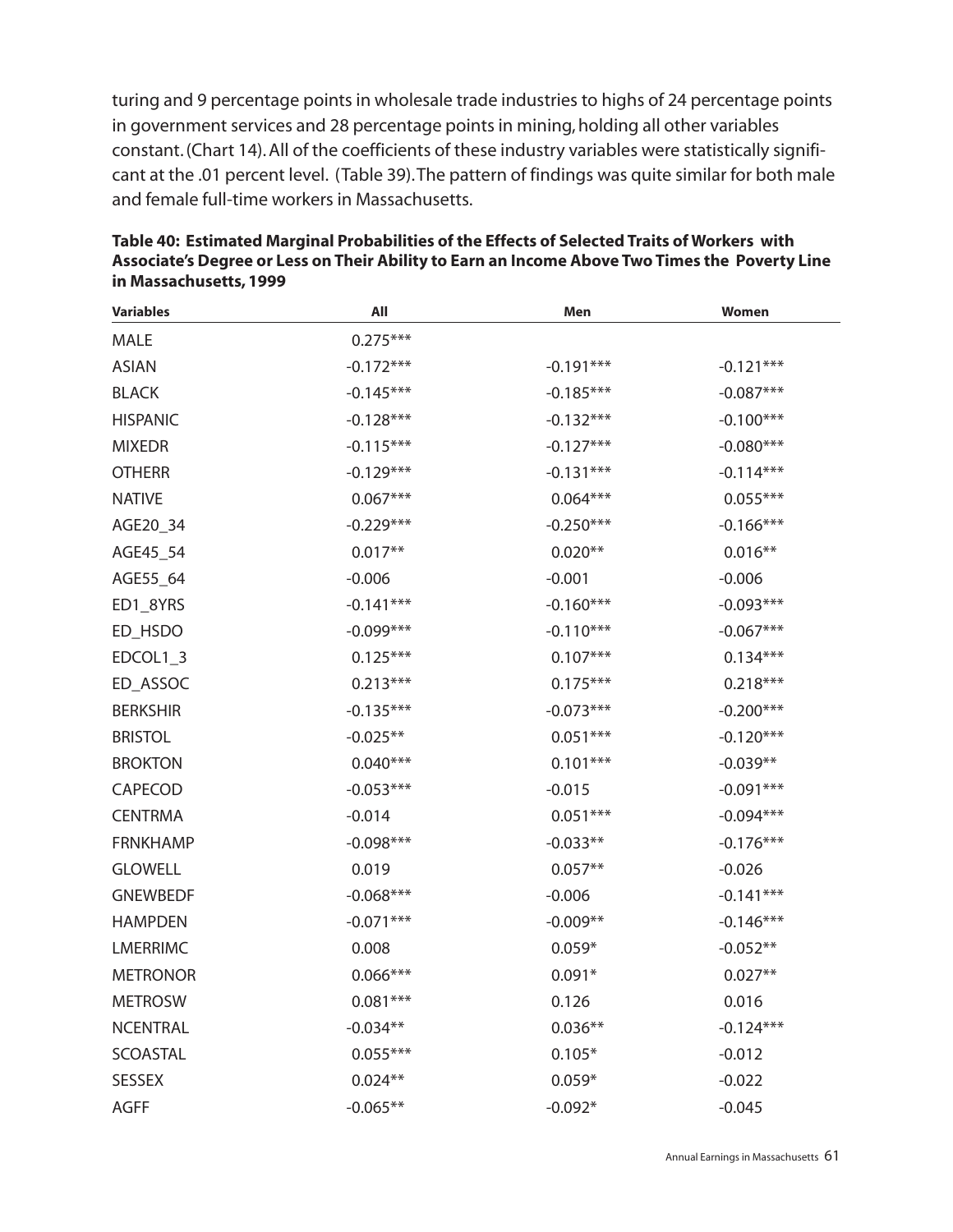#### **Table 40 continued**

| <b>Variables</b> | All         | Men         | Women       |
|------------------|-------------|-------------|-------------|
| <b>MINING</b>    | $0.307***$  | 0.323       | $-0.012$    |
| <b>CONSTRUC</b>  | $0.147***$  | 0.125       | $0.154***$  |
| <b>NONDURMF</b>  | $0.077***$  | $0.072*$    | $0.055***$  |
| <b>DURBLEMF</b>  | $0.130***$  | 0.115       | $0.129***$  |
| <b>WHOLESAL</b>  | $0.093***$  | $0.093*$    | $0.060***$  |
| <b>TCU</b>       | $0.214***$  | 0.189       | $0.225***$  |
| <b>INFORMAT</b>  | $0.230***$  | 0.184       | $0.248***$  |
| <b>FIRE</b>      | $0.114***$  | $0.066*$    | $0.137***$  |
| <b>PROFSERV</b>  | $0.089***$  | $0.045**$   | $0.127***$  |
| <b>EDHSOCS</b>   | $-0.010$    | $-0.073*$   | $0.032**$   |
| <b>ARTSEREC</b>  | $-0.127***$ | $-0.150$    | $-0.061***$ |
| <b>OTHERSER</b>  | $-0.036**$  | $-0.037**$  | $-0.046**$  |
| <b>GVTSERV</b>   | $0.239***$  | 0.281       | $0.170***$  |
| Constant         | $-1.328***$ | $-0.241***$ | $-1.303***$ |

**Chart 14: Marginal Probabilities of the Effects of Industry of Employment on the Ability of 20-64 Year Old Full-Time Workers with an Associate's Degree or Less in Massachusetts to Earn an Income More than Two Times the Poverty Line, 1999** (Base Group is Retail Trade Industry, Numbers in Percentage Points)

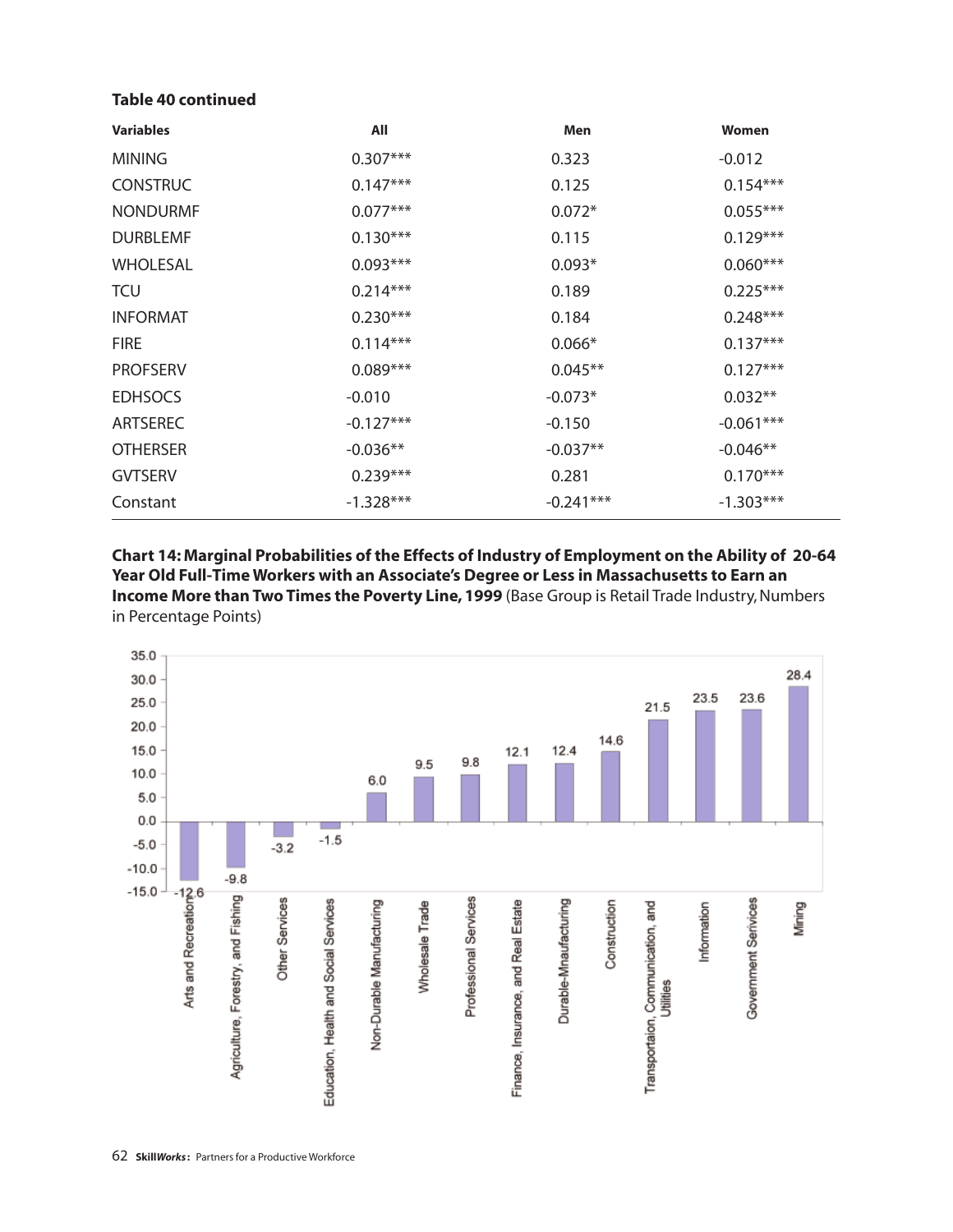## *Predicted Probabilities of Earning An Income More Than Two Times the Poverty Line for Selected Groups of Full-Time, Year-Round Workers in Massachusetts, 1999*

The findings of the logit regression model also can be used to predict the probability of earning an income more than two times the poverty line for Massachusetts workers with given demographic, schooling, place of residence and industry of employment characteristics. We have selected four hypothetical, full-time year-round workers in Massachusetts to illustrate the range in the expected probabilities of earning an income more than two times the poverty line in 1999.These four hypothetical graduates have varying combinations of educational attainment, age, place of residence, and industry of employment.The traits of these four hypothetical male and female workers and their predicted probabilities of earning an income more than two times the poverty line are displayed in Table 41.

The predicted probabilities of earning an income more than two times the poverty line for these four full-time year-round workers varied considerably, ranging from a low of 11.3% to a high of 81% for men and from 3% to 75% for women, respectively. Our first worker was a relatively young 20-34 years old native born, high school dropout who was living in Berkshire County and was working in "other services"industries. Such a person had predicted probability of only 11% for men and 3% for women, respectively, in earning an income more than two times the poverty line.The second hypothetical worker is a native born 35-44 year old high school graduate who lived in Suffolk County and worked in the retail trade industry. Such a person had predicted probability of 45% for men and 21% for women, respectively, in earning an income more than two times the poverty level.The third hypothetical worker was a native born 35-44 years old with an Associate's degree who lived in Norfolk County and worked in the professional services industries.This person had a predicted probability of 70% for men and 59% for women, respectively, in earning an income more than two times the poverty line. Similarly, the last hypothetical worker, a 35-44 year old native born worker with a Bachelor's degree who lived in Suffolk County and worked in information services had a marginal probability of 81% for men and 75% for women, respectively, in earning an income more than two times the poverty line.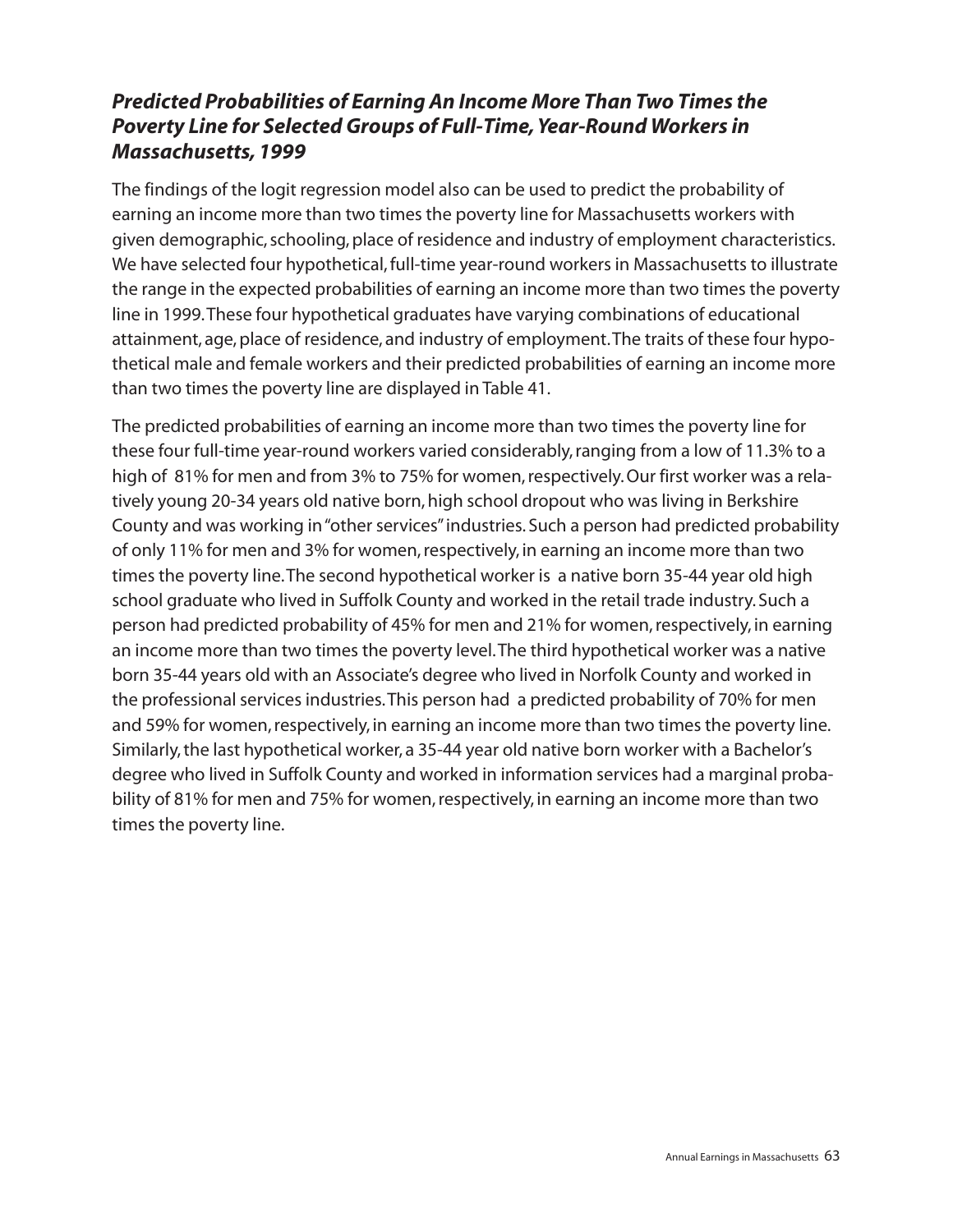**Table 41: Predicted Probability of Earning an Income More Than Two Times the Poverty Line for a Selected Hypothetical Set of 20-64 Year Old Full-Time Year-Round Workers in Massachusetts, 1999**

|                                                                                                                                            | <b>Predicted Probability</b> |         |
|--------------------------------------------------------------------------------------------------------------------------------------------|------------------------------|---------|
| <b>Worker Characteristics</b>                                                                                                              | Men                          | Women   |
| Native Born, 20-34 Years Old, HS Dropout Lived in<br>Berkshire County and Worked in Other services Industry                                | 11.3%                        | $3.0\%$ |
| Native Born, 35-44 Years Old, HS Graduate Lived in<br>Suffolk County and Worked in Retail Trade                                            | 45.0%                        | 21.3%   |
| Native Born, 35-44 Years Old, HS Graduate Lived in<br>Suffolk County and Worked in Construction                                            | 56.8%                        | 33.0%   |
| Native Born, 35-44 Years Old, with an Associates<br>Degree Lived in Norfolk County and Works in<br><b>Professional Services Industries</b> | 69.9%                        | 59.3%   |
| Native Born, 35-44 Years Old, with a Bachelor's<br>Degree Lived in Suffolk County and Works in<br><b>Information Services Industry</b>     | 81.1%                        | 75.3%   |

## *Trends in Annual Earnings Adequacy for Employed 20-64 Year Old Adults in Massachusetts, 1999-2002/03*

The above findings on the success rates of Massachusetts adult workers in obtaining adequate annual earnings were based on the results of the 2000 Census and those for earlier decades (1990 and 1980). At the time of the 2000 Census,the Massachusetts economy and its labor market were performing quite strongly. High levels of net new job creation were taking place, and the state unemployment rate during that year would reach a historical low (2.6%). From early 2001 through 2003, however, the state experienced substantial losses in wage and salary jobs, and the unemployment rate doubled from 2000 to 2003. From a level of 3.372 million jobs in January-February 2001, the number of nonfarm wage and salary jobs declined to 3.171 million in November-December 2003, a loss of 201,000 jobs over this three year period.<sup>40</sup> The state unemployment rate rose sharply over this period, climbing from 2.6% in 2000 to 5.8% in the late fall of 2003 (November-December). During 2004, the unemployment rate has declined due to a combination of job growth and a declining labor force.

Given the deterioration in state labor market conditions over the 2001-2003 period, how well did Massachusetts workers' fare in terms of their ability to achieve annual earnings in excess of the low income threshold? To answer this question, we examined the findings of the March 2003 and March 2004 CPS surveys which contain a supplement that captures information on the employment and earnings experiences of working-age respondents in the prior calendar year. Two year averages for 2002-2003 were used to reduce sampling error associated with the estimates. The findings pertain to 20-64 year olds who were employed full-time for 40 or more weeks during calendar years 2002 or 2003. Findings for these two years are compared to those for 1999, which were based on the data from the much larger 2000 Census PUMS files.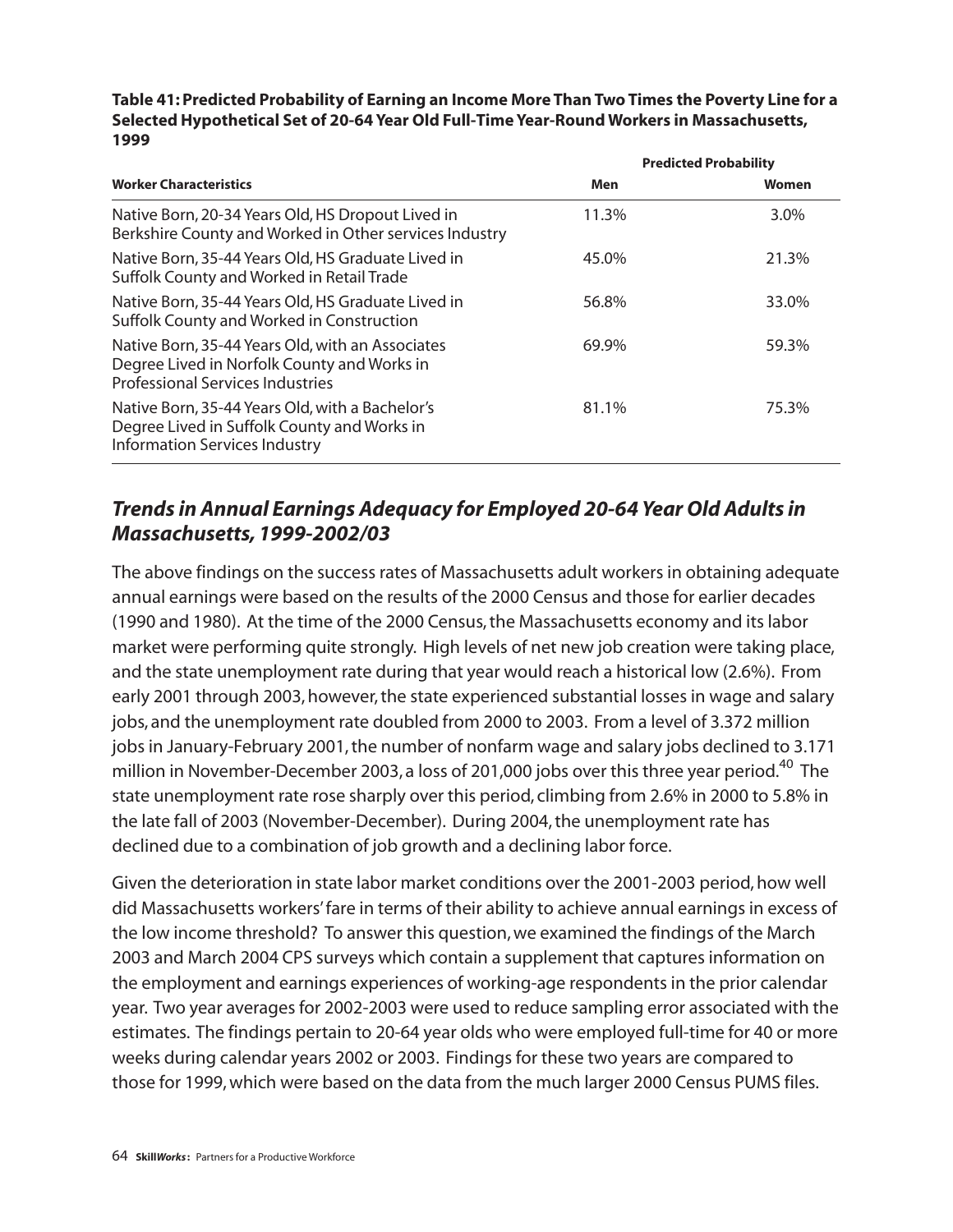During 2002-03, only 55% of Massachusetts workers in our designated group were able to obtain adequate annual earnings (Table 42). This ratio was 1.5 percentage points below the share of such workers with adequate annual earnings in 1999. The results are even more disturbing given the fact that the share of 20-64 year old adults who were able to obtain fulltime, year-round employment over the past two years was below that in 1999.

|                          | (A)  | (B)     | (C)<br><b>Percentage Point</b> |
|--------------------------|------|---------|--------------------------------|
| <b>Demographic Group</b> | 1999 | 2002-03 | Change, 1999-2002/03           |
| All                      | 56.7 | 55.2    | $-1.5$                         |
| Men                      | 64.7 | 64.0    | $-.7$                          |
| Women                    | 45.3 | 45.3    | $\mathbf 0$                    |
| Asian                    | 52.7 | 59.3    | $+6.6$                         |
| <b>Black</b>             | 39.3 | 36.8    | $-2.5$                         |
| Hispanic                 | 26.2 | 18.7    | $-7.5$                         |
| White                    | 60.1 | 58.7    | $-1.4$                         |

### **Table 42: Comparisons of the Percent of 20-64 Year Old Persons Employed Full-Time For 40 or More Weeks With Annual Earnings Above the Low Income Threshold by Gender and Race-Ethnic Origin, 1999 and 2002-2003: Massachusetts**

Source: 2000 Census, 5-100 PUMS files; March 2003 and March 2004 CPS Annual Social and Economic Supplement, tabulations by authors.

The share of 20-64 year old employed men with adequate annual earnings during calendar years 2002-2003 was only modestly below that of 1999 while women were just as likely to have obtained adequate annual earnings in 2002-03 as they were in 1999.

The higher rate of decline in earnings adequacy for all 20-64 year old workers than for men and women separately is explained by the shift in the gender composition of full-time, yearround workers toward women.

Since adult women are less likely than men to obtain adequate annual earnings, a shift in the gender composition of employment in favor of women will, ceteris paribus, reduce the share of Massachusetts workers with adequate annual earnings.

Findings by race-ethnic group reveal that Massachusetts workers in each race-ethnic group, with the exception of Asians, were less likely to obtain adequate annual earnings in 2002-2003 than they were in 1999. This race-ethnic pattern for our state was quite similar to that for the entire nation over the same time period. In our state, Hispanic workers were considerably less likely to have obtained adequate annual earnings in 2002-2003 than they were in 1999. Fewer than 19 percent of full-time, year-round Hispanic workers obtained annual earnings above the low income threshold in 2002-2003. Continued high levels of immigration among Hispanic workers are likely to have played a key role in generating this particular result. Asian workers were the only race-ethnic group that was more likely to have obtained annual earnings above the low income threshold in 2002-03 than they did in 1999. By 2002-2003, Asian workers were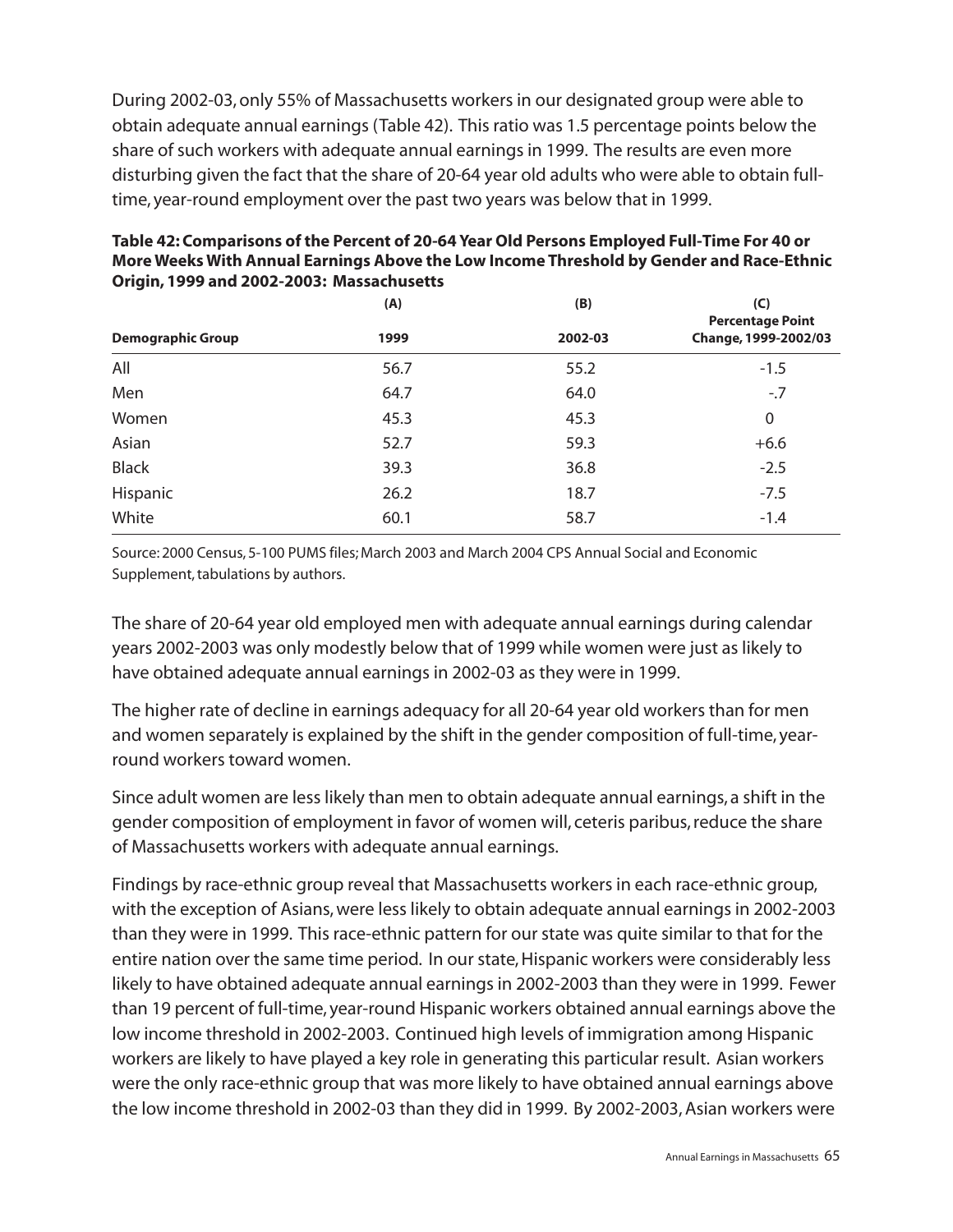just as likely as White workers to have obtained adequate annual earnings. In sharp contrast, Black workers were less than one-half as likely as Asian and White workers to have secured adequate annual earnings, and Hispanic workers were only one-third as likely to have done so in comparison to both Asian and White workers.

The ability of adult workers in Massachusetts to obtain adequate annual earnings in 2002- 2003 varied dramatically by educational attainment group (See Table 43 and Chart 15). The gaps in earnings adequacy among educational groups widened further over the past few years as workers with formal schooling below the bachelor's degree experienced declines in their ability to obtain adequate annual earnings while their peers with a Bachelor's or higher degree posted modest gains over the past few years. The decline in earnings adequacy was particularly pronounced among workers lacking a high school diploma/GED certificate. By 2002-2003,fewer than 10 percent of employed high school dropouts reported annual earnings in excess of the low income threshold, a share only one-fourth as high as that of high school graduates and one ninth as high as that of workers with a Master's or higher degree. The role of rising immigration among workers without a high school diploma in contributing to this problem of sharply reduced earnings adequacy needs to be more carefully examined.

|                               | (A)  | (B)     | (C)<br><b>Percentage Point</b> |
|-------------------------------|------|---------|--------------------------------|
| <b>Educational Attainment</b> | 1999 | 2002-03 | Change, 1999-2002/03           |
| 0-12 years, no diploma        | 26.7 | 9.4     | $-17.3$                        |
| High school graduate/GED      | 40.3 | 38.3    | $-2.0$                         |
| Some college, no degree       | 50.1 | 44.3    | $-5.8$                         |
| Associate degree              | 57.0 | 51.1    | $-5.9$                         |
| Bachelor's degree             | 71.7 | 72.9    | $+1.2$                         |
| Master's or higher degree     | 83.0 | 83.7    | $+.7$                          |

**Table 43: Comparisons of the Percent of 20-64 Year Old Persons Employed Full-Time for 40 or More Weeks with Annual Earnings Above the Low Income Threshold by Educational Attainment, 1999 and 2002-2003: Massachusetts**

Source: 2000 Census, 5-100 PUMS files; March 2003 and March 2004 CPS Annual Social and Economic Supplement, tabulations by authors.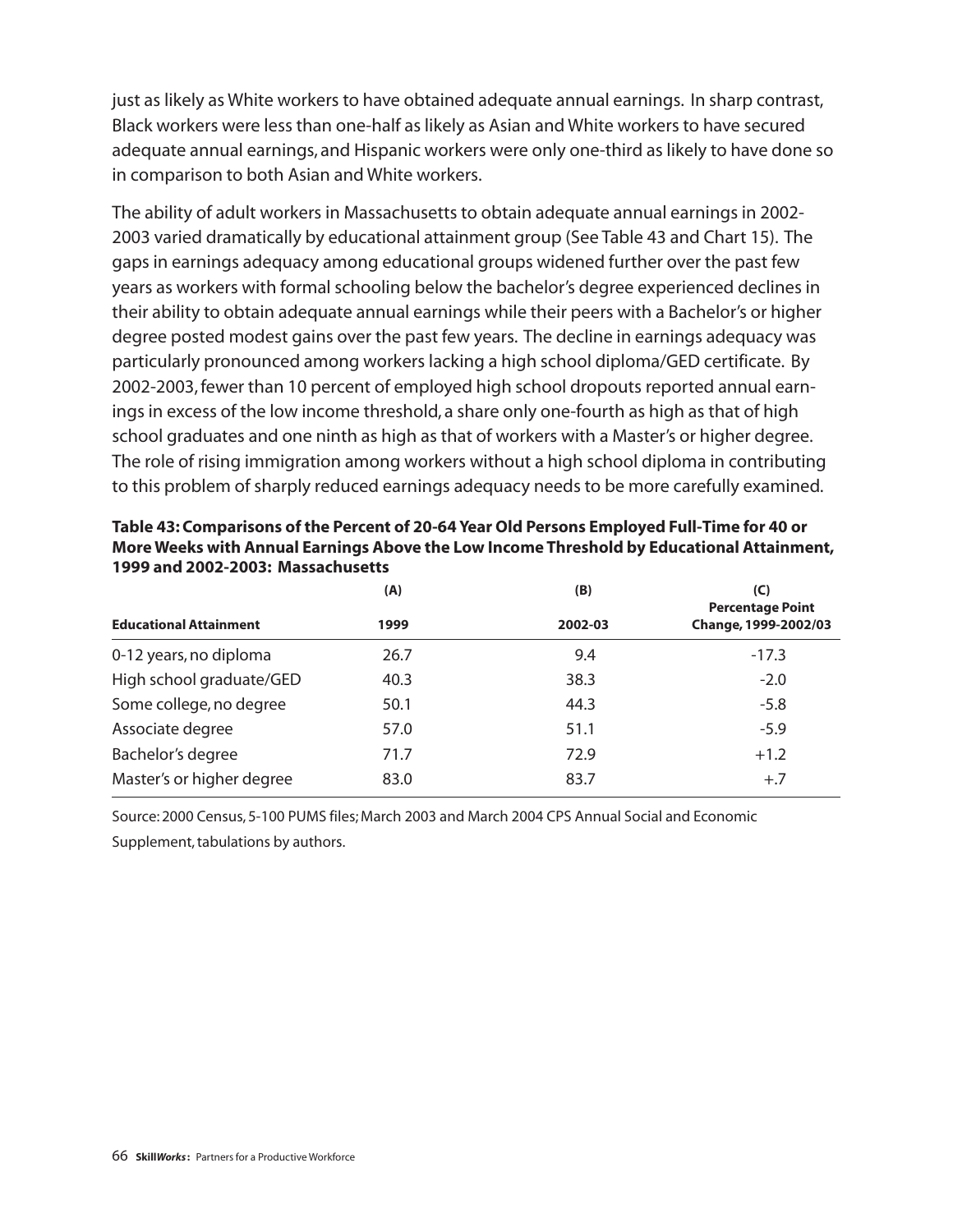**Chart 15: Percent of 20-64 Year Old Full-Time Employed Persons in Massachusetts Who Worked 40 or More Weeks with Annual Earnings Above the Low Income Threshold by Educational Attainment, 2002-2003 Averages**



Reduced employment opportunities, lower real earnings for wage and salary workers, and a reduction in the share of full-time, year-round workers with annual earnings above our low income threshold have contributed to the rising incidence of low income problems among all Massachusetts families over the past three years.<sup>41</sup> Between 1999 and 2002, the share of state families with annual money incomes below two times the federal government's poverty lines rose from 17 to 19 percent. Family income inadequacy problems clearly have been exacerbated by the deterioration in the economic fortunes of the state over the 2001-2003 period.

# *Summary of Key Research Findings and Their Workforce Development Implications*

This research report was designed to estimate and assess the real annual earnings experiences of Massachusetts full-time, year-round workers in recent years, to track changes in the real annual earnings of these full-time, year-round workers in Massachusetts during the decade of 1990s and the 1980s, to identify changes in the distribution of those earnings over time, and to estimate the share of workers in a wide array of demographic and socioeconomic subgroups who were able to obtain adequate annual earnings. Among the key research findings are the following:

(i) Despite strong job growth from 1993 through 2000 and record low unemployment at the end of the decade, the median real annual earnings of the typical 20-64 year old, full-time, year-round worker in Massachusetts rose only modestly over the decade, increasing by only 4%. The median annual earnings of women in Massachusetts over the 1990s increased more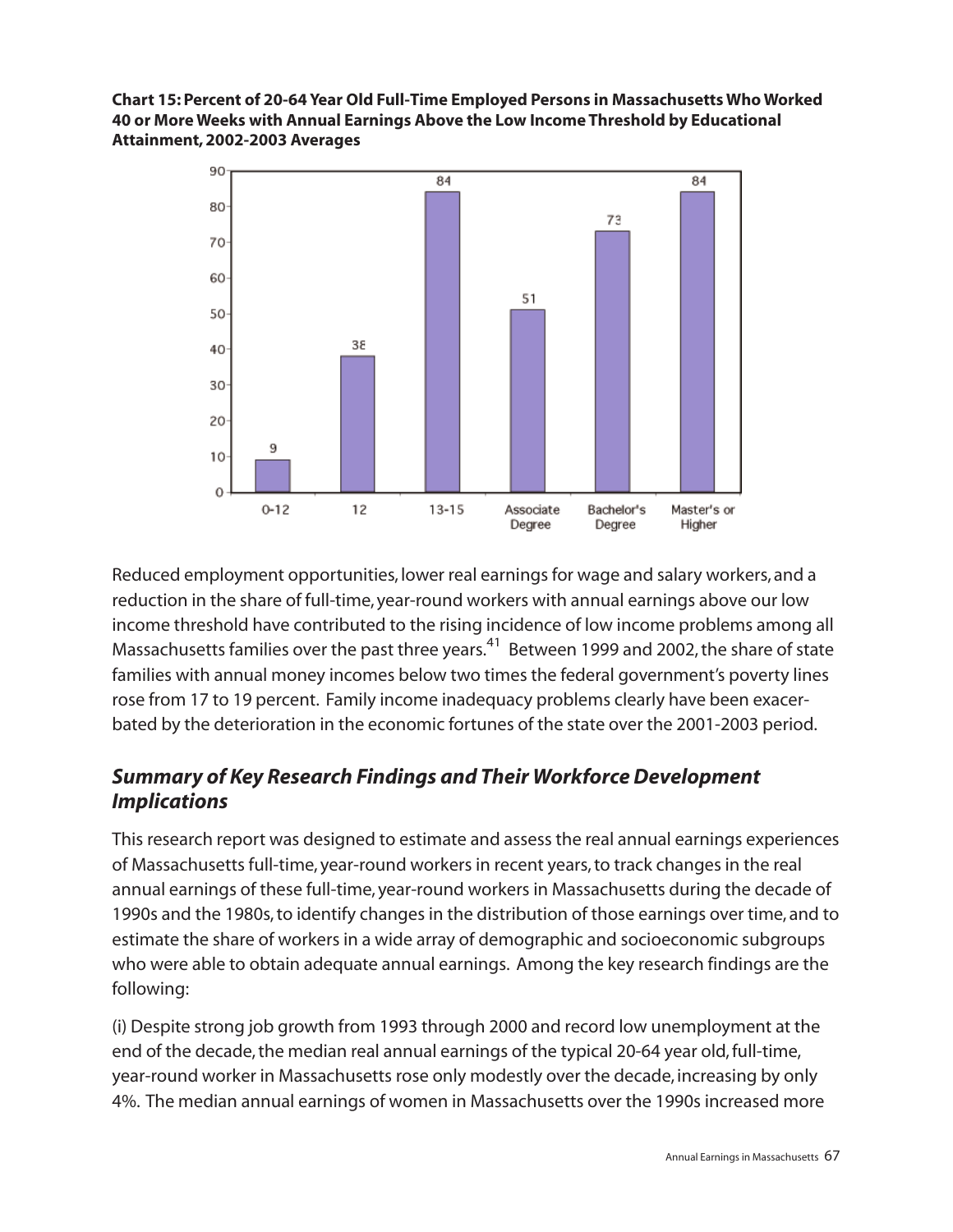strongly than among men (8% vs. 2%), a pattern similar to that for the nation and the region. The gains in the median annual earnings of Massachusetts' workers in the 1980s were far more substantial than those in the 1990s in every gender and educational attainment subgroup.

(ii) Among both men and women, the gains in median real annual earnings during the 1990s were heavily concentrated among those holding a bachelor's or higher degree. Median real annual earnings of males declined in all educational subgroups lacking a bachelor's degree, with the steepest declines experienced by male high school dropouts. Among women, there were declines in the median annual earnings of those workers with no post-secondary schooling while women with bachelor degrees fared the best. The gaps in annual earnings between college graduates and high school graduates widened sharply over the 1990s for both men and women.

(iii) Earnings gains of adult male and female workers in Massachusetts during the 1990s varied quite widely across race-ethnic groups. Among males, the median real annual earnings of Black and Hispanic workers declined during the past decade while those of Whites (+5) and Asians (+17%) increased. Among women, median annual earnings of workers increased in each race-ethnic group; however, the relative size of these gains varied from a low of 2 percent among Hispanic women to a high of nearly 12 percent among White women. In nearly every race-ethnic group,workers with no post-secondary schooling either experienced real earnings declines or only maintained their real annual earnings over the decade while bachelor degree recipients typically experienced the highest relative gains. Gaps between the annual earnings of college and high school graduates widened across the demographic spectrum.

(iv) Native born male and female workers in the aggregate obtained earnings gains modestly above those of their foreign born counterparts over the past decade; however, among both native born and foreign born male workers, those workers lacking a bachelor's degree lost economic ground over the decade, with sizable declines taking place among high school dropouts and graduates. Among native and foreign-born women, increases in median annual earnings were highest among those holding a bachelor's or more advanced academic degree. Women without any post-secondary schooling generally failed to improve their real earnings position.

(v) At the end of the 1990s, there were substantial variations in the median annual earnings of full-time, year-round workers in Massachusetts across both counties and major industrial sectors. Workers in Norfolk and Middlesex Counties obtained the highest median annual earnings (\$42,000 and \$40,000, respectively) while workers in Hampden, Suffolk, Hampshire, and Berkshire Counties fared the worst (with median earnings of \$30,000 to \$33,000). The relative size of the gap in median annual earnings between the top and bottom counties was equivalent to 40%. Similar geographic patterns prevailed among men and women, with somewhat greater geographic variability in earnings among men. There were extraordinarily large differences in the median annual earnings of workers across major industrial sectors of the state. Median annual earnings in 1999 ranged from highs of \$51,000-\$52,000 in utilities and profes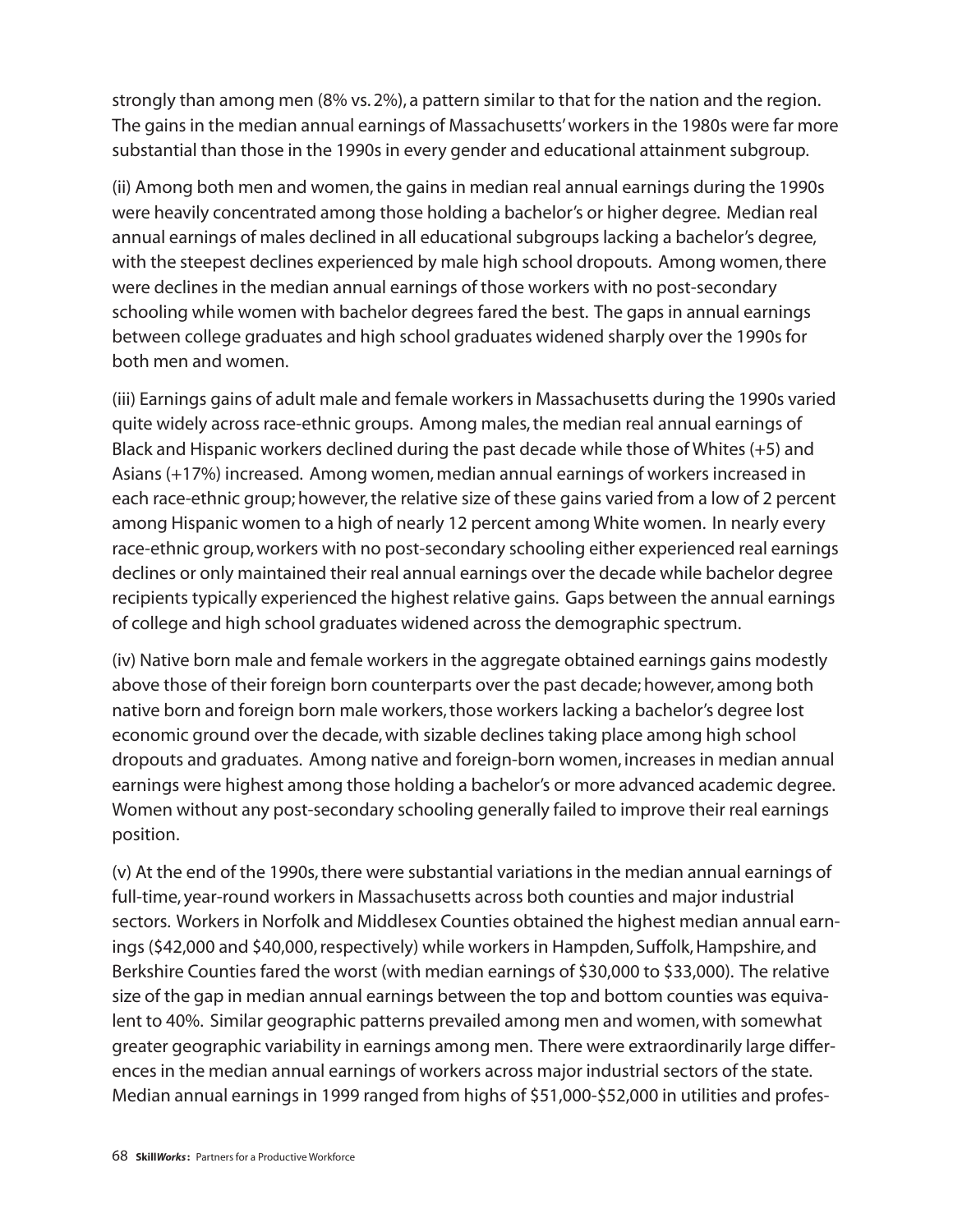sional/scientific/technical services industries to a low of \$22,300 for workers in accommodation and food services. Even among workers with identical levels of formal schooling, median annual earnings differences between the top paying and lowest paying industries were typically two to one.

(vi) The absolute and relative sizes of the annual earnings changes among both men and women between 1989 and 1999 varied considerably by their position in the annual earnings distribution. Among men, those in the bottom forty percent of the distribution experienced declines in their real annual earnings while very large absolute and relative gains took place among men in the top decile of the earnings distribution. Among women, only those in the bottom twenty percent failed to boost their real annual earnings; however, only very modest gains were experienced by most women up to the  $70<sup>th</sup>$  percentile of the distribution. Annual earnings gains were quite strong among women in the upper two deciles of the earnings distribution (16 to 56 percent gains).

(vii) Relative earnings differences among both men and women in Massachusetts widened across the board over the decade of the 1990s.The increases in these relative earnings differentials were far greater between those workers at the top and bottom of the earnings distribution and between those at the top and middle of the distribution than between those in the middle and bottom of the earnings distribution. Similar inequality patterns prevailed for both men and women.

(viii) The distribution of annual earnings among both adult men and women in Massachusetts became much more unequal during the decade of the 1990s, with the top quintile of earners in both distributions substantially increasing their share of annual earnings over the decade. Among men, the top quintile of earners conservatively obtained between 47 and 48 percent of total pre-tax earnings during 1999,the largest share of earnings ever obtained by the top quintile of male earners in Massachusetts since the end of World War II. The male earnings distribution in Massachusetts by 1999 had become one of the most inegalitarian in the country. A substantial rise in the share of earnings obtained by the top quintile of female earners also took place in Massachusetts during the 1990s, with their share exceeding that of the nation's and also being the highest in the state since the end of World War II.

(ix) The ability of 20-64 year old, full-time, year-round workers in Massachusetts to achieve an annual earnings level equal to or greater than the low income threshold for a family of four persons (\$34,060 in 1999) also was examined. In 1999, just under 57 percent of Massachusetts workers in the above target group achieved annual earnings above the adequacy threshold, a rise of 4 percentage points over the 1989 performance. Men (65%) were substantially more likely than women (45%) to have obtained earnings adequacy in 1999; however, nearly all of the gains in earnings adequacy over the decade took place among female workers. Among men, the only group of workers to experience a rise in the share of the employed with adequate annual earnings were bachelor degree holders.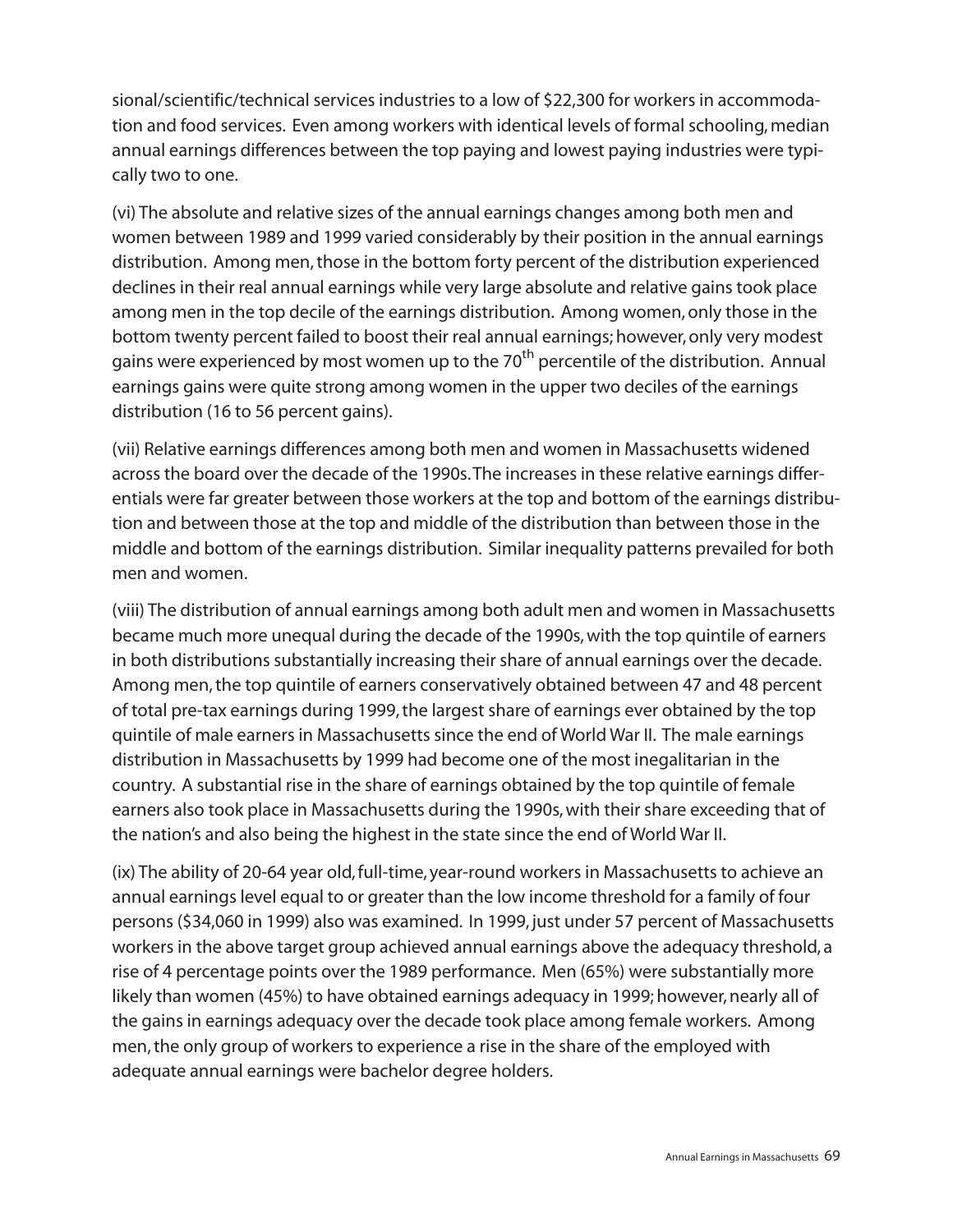(x) The success rates of workers in achieving adequate annual earnings varied quite considerably across educational attainment and race-ethnic groups. Overall, only 27 percent of the adult workers lacking a high school diploma/GED certificate were able to achieve earnings adequacy versus 40 percent of high school graduates, 57 percent of Associate degree holders, and 83 percent of Master's or advanced degree holders. Links between educational attainment and earnings adequacy were quite strong among both men and women and workers in each of four major race-ethnic groups. Rates of annual earnings adequacy in 1999 varied from a low of 26 percent among Hispanic workers to a high of 60 percent among White workers.

(xi) There were very substantial differences in the earnings adequacy rates of Massachusetts' workers across major industrial sectors and occupations in 1999. Across industries, these earnings adequacy rates ranged from lows of 27 to 44 percent in arts/entertainment/recreation, personal and other services, and retail trade industries to highs of 68 to 71 percent in the federal government, professional and related services, and information services. Large interindustry differences in earnings adequacy rates also prevailed among workers in each educational attainment subgroup. Across major occupational groups, earnings adequacy rates ranged from lows of 15 to 19 percent in food services, health care support, and personal services occupations to highs of 80 to 88 percent in management-related, architecture and engineering, and computer/mathematical science occupations. Unfortunately, many jobs in the mid-level to above average range of earnings adequacy, especially for workers with no post-secondary schooling, are projected to decline or experience no net job growth during the current decade.

(xii) We also designed a set of multivariate statistical models to predict the ability of 20-64 year old full-time, year-round Massachusetts' workers during 1999 to earn more than two times the poverty income line for a four- person family. Our findings revealed that the ability of workers to obtain annual earnings more than two times the poverty line was significantly influenced by their gender, age, education, and industry of employment. For example, male full-time workers were nearly 23 percentage points more likely than their comparable female counterparts to earn more than two times the poverty income level. Among race-ethnic groups, the likelihood of earning more than two times the poverty income for each of the non-White groups was significantly lower than that of comparable White workers, with the size of these probabilities ranging from 6 percentage points for Asians to 11 percentage points for Hispanics and to 14 percentage points for "members of the other" race ethnic-group. Young workers, ages 20-34, were 22 percentage points less likely than their older cohorts (35-44 years old) to earn more than two times the poverty income in Massachusetts.

(xiii) Our analysis of more recent annual earnings data from the March 2003 and March 2004 CPS surveys for Massachusetts revealed modest declines in the overall earnings adequacy rate between 1999 and 2002/2003. Declines were quite severe, however, for Hispanics, Blacks, and workers with no post-secondary schooling, especially high school dropouts. Asian workers were estimated to have improved their earning adequacy rate while workers with a Bachelor's or higher degree experienced a slight one percentage point gain.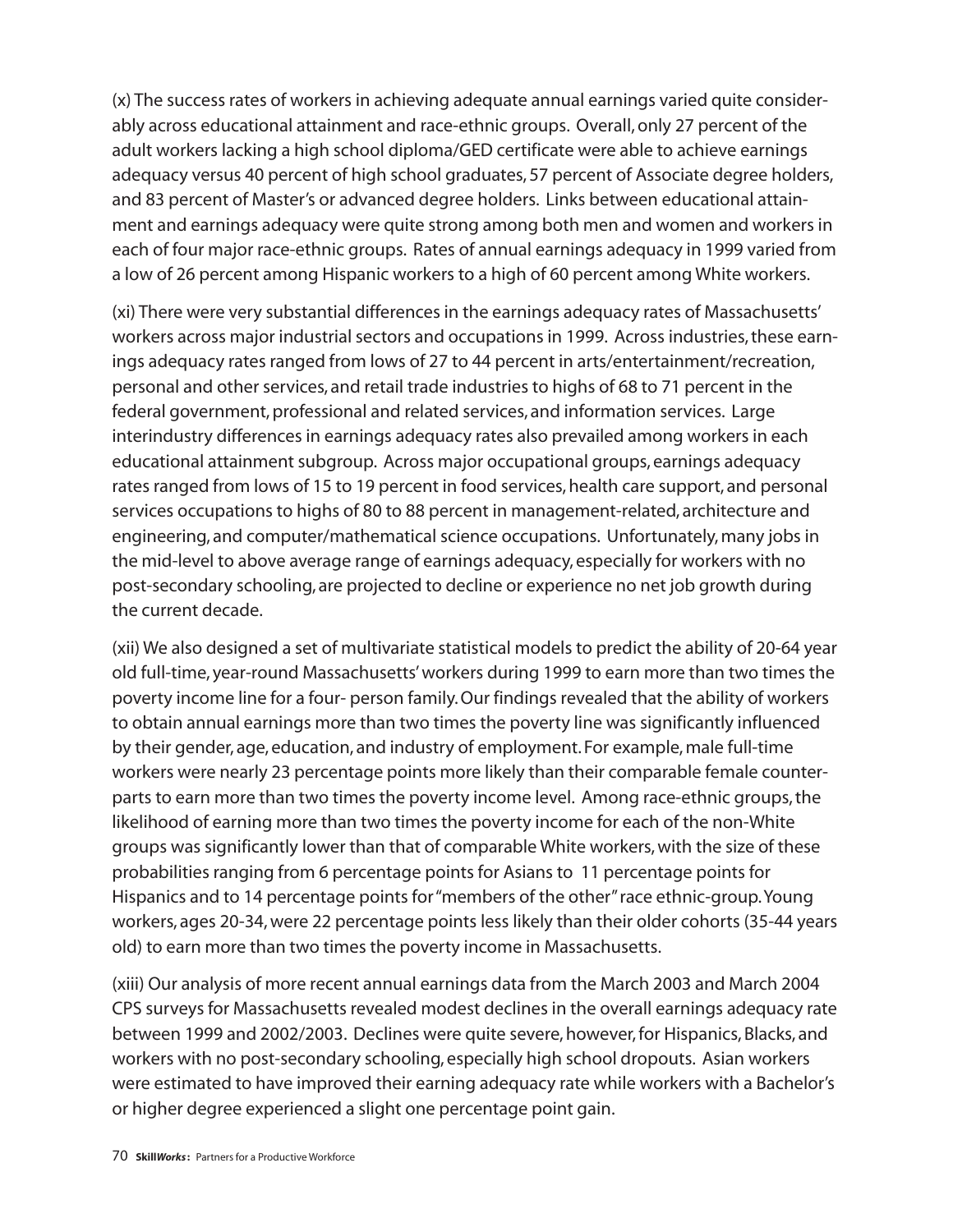Workers with only 1-8 years of education and those without a high school diploma were 15 and 10 percentage points, respectively, less likely than their peers with high school diplomas to earn more than two times the poverty income level. The increased probabilities of achieving the desired earnings threshold ranged from 12 percentage points for those workers with 1-3 years of college, to 20 percentage points for those with an Associate's degree, 38 percentage points for those with a bachelor's degree, and 54 percentage points for those with a Master's or higher degree.

Those workers in arts and recreation/other personal services, and education, health and social services industries were less likely than their peers in the retail trade industry (the base group) to earn an income more than two times the poverty income level.Workers in industries with significantly higher probabilities of earning an income more than the two times the poverty level included transportation, communications and utilities, government services, information services, construction and durable-manufacturing, finance, insurance, and real estate, professional services, wholesale trade, and non-durable manufacturing.

What are the implications of the above findings on recent trends in the levels and distribution of annual earnings among Massachusetts' workers for the Boston Workforce Development Initiative? First, a careful assessment of the above findings strongly indicates that strong job growth and economic growth are clearly necessary but not sufficient for improving the real annual earnings position of many of the state's frontline workers, especially those lacking any post-secondary schooling. Despite strong job growth from 1993 to 2000, both male and female workers in Massachusetts with no formal schooling beyond high school failed to experience any gains in their median real annual earnings over the past decade. In fact, their median real earnings declined by anywhere from 2 to 7 percent depending on gender and years of schooling attainment, with high school dropouts faring the worst. As state labor market conditions deteriorated from 2000 to 2003, these workers found it increasingly more difficult to obtain jobs that would provide them with annual earnings above the low income threshold. Future workforce development initiatives should be supportive of state economic development goals and vice versa. The success of workforce training initiatives is clearly dependent on the ability of state employers to generate additional high quality job opportunities for resident workers.

Second, participants in workforce training programs should be strongly encouraged to complete additional years of post-secondary schooling, especially in courses closely tied to their occupations. There are substantive gains in median annual earnings and in annual earnings adequacy for workers who complete some post-secondary schooling and obtain Associate degrees. Employers who finance the post-secondary educational costs of their front line workers should be provided tax credits by state government.

Third, the annual earnings of workers in each educational category (including high school dropouts, graduates, and those with one or more years of college) were found to vary widely across major industries and occupations in the state during 1999. The selection of occupa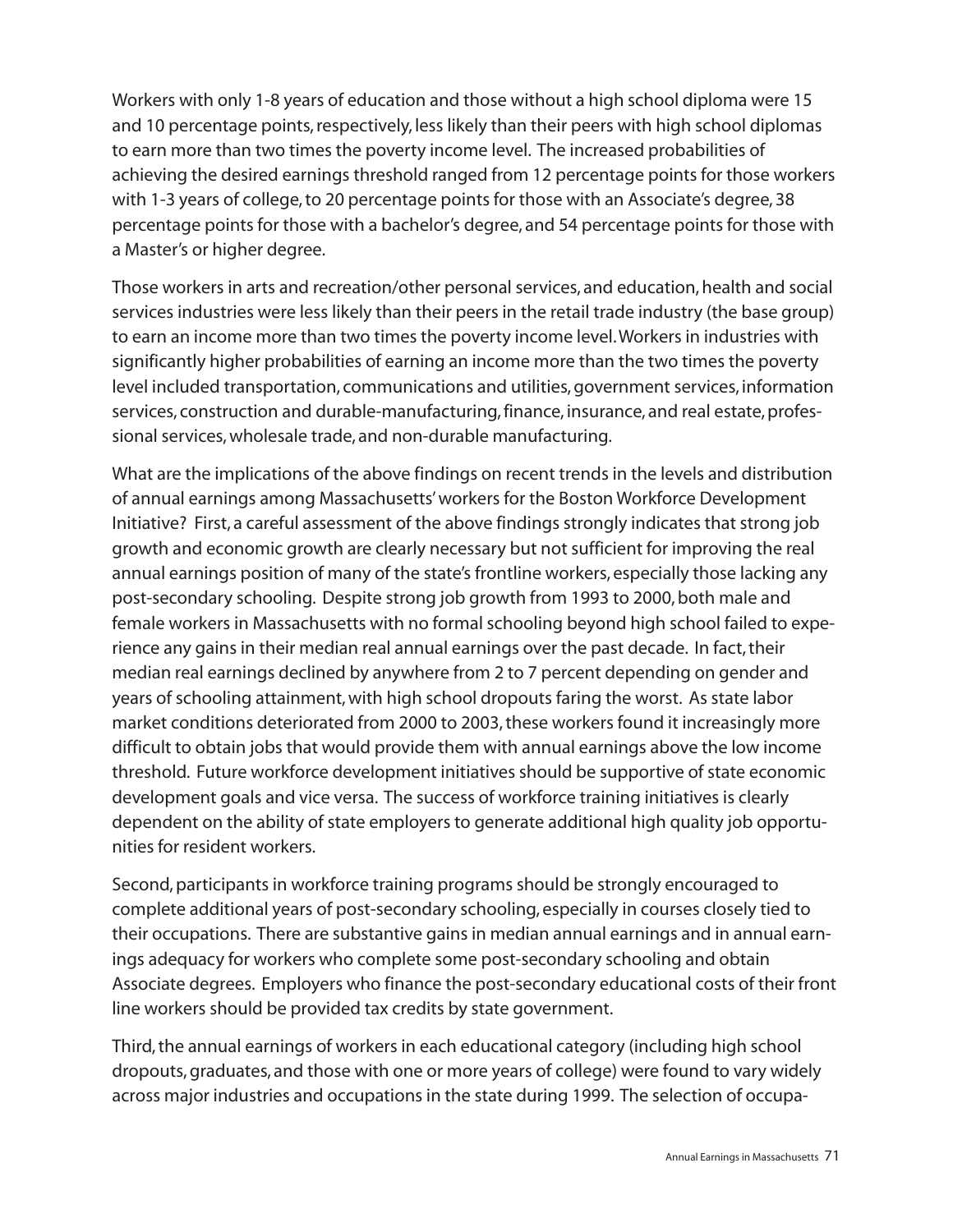tional areas for future training should be based on their ability to provide an adequate stream of earnings over the work life of individuals not simply on the availability of current job openings in the occupation. Starting wages and earnings growth for employment in occupations should be among the criteria for targetting occupations for training.

Fourth, there is a need to more systematically analyze available job vacancy data by industry, occupation, and geographic area across the state. The Massachusetts Department of Employment and Training has been undertaking job vacancy surveys on a bi-annual basis for the past two years, with the most recent survey results for the second quarter of 2004 due for release in early December. The job vacancy data should be analyzed over time to identify occupational areas of shortage and surplus across the state and to assess starting wages, hours of work, employee benefits and educational requirements. The analysis of the job vacancy data should be supplemented with an analysis of the existing industry and occupational employment projections data for the state through 2010. Are current job vacancy patterns consistent with projections of employment growth by industry and occupation over the remainder of the current decade?

Fifth, many existing frontline workers lacking post-secondary degrees are finding it increasingly difficult to improve their real annual earnings and to secure adequate annual earnings; i.e., earnings above the low income threshold for a family of four. Further investments in their education and training will be needed to boost their productivity and their ability to obtain future higher earnings. Workforce training initiatives also should target such incumbent frontline workers, working with employers who are willing to invest the time and resources needed for in upgrading the skills of their frontline workers. Programs funded under the state's current Workforce Training Investment Fund should be carefully evaluated to gain knowledge of their past success in boosting worker productivity, earnings, and occupational mobility. Our existing knowledge base on the effectiveness of many publicly-funded employment and training programs is quite thin.<sup>42</sup> Longer-term tracking of the employment and earnings experiences of education and training program participants is clearly needed at this point in time to help formulate future workforce development policy.

The absence of any sustained growth in the real annual earnings of Massachusetts workers with no post-secondary schooling and the rising tide of earnings inequality in the state will not be turned around any time soon by any one single economic development, workforce development, or educational strategy. A comprehensive and closely coordinated set of short and long-term strategies will be needed to upgrade the educational qualifications and occupational skills of the state's work force, to create more high skilled and high wage jobs, and redesign work and on-the-job training opportunities so that future workers can be more productive and better compensated. Job creation, job training, and job matching will have to go hand in hand to boost future real annual earnings and successfully combat rising earnings inequality across the Commonwealth.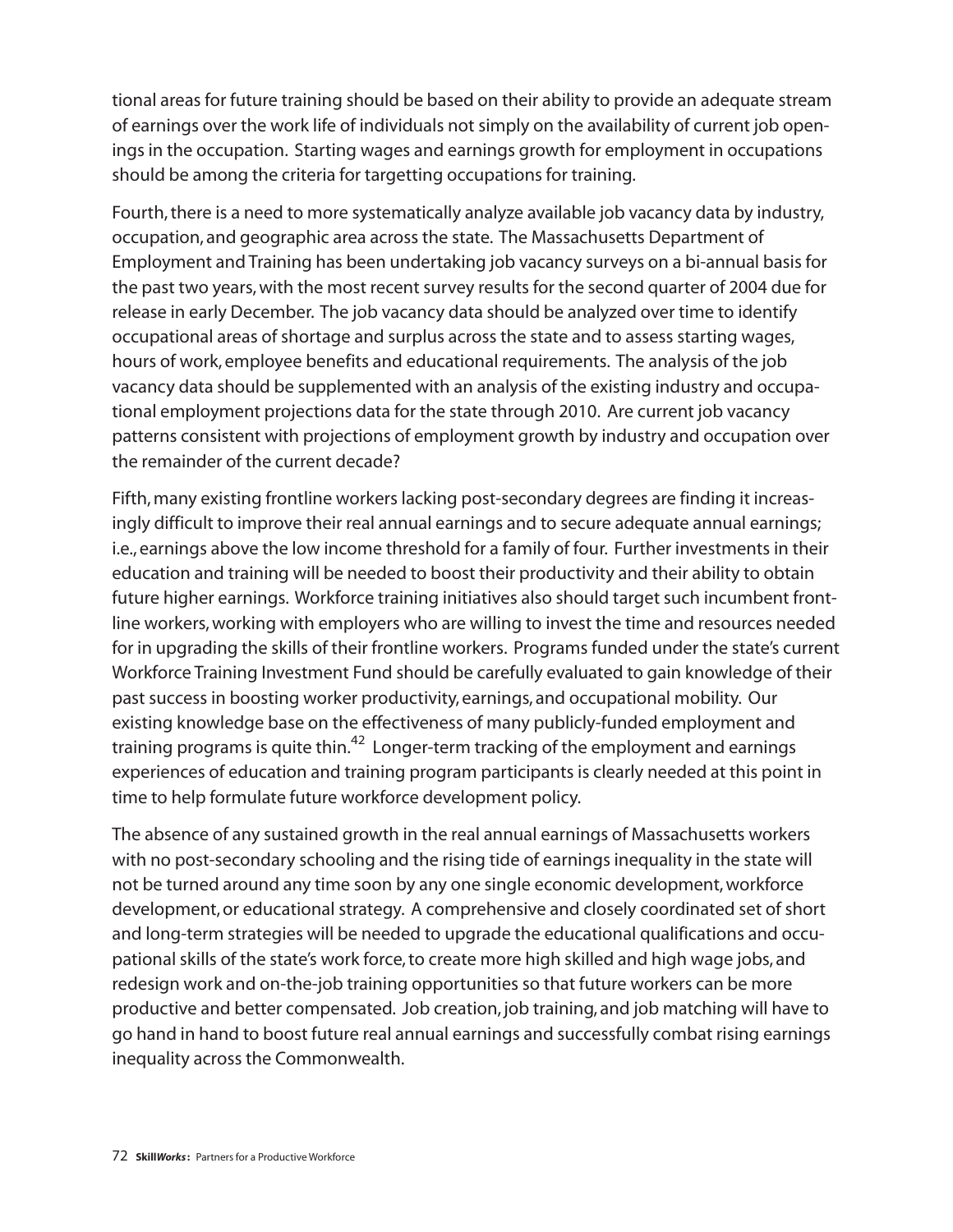# **Appendix A:**

| <b>Variable</b>      | Odds<br>Ratio | <b>Marginal</b><br><b>Probability</b> | <b>Standard</b><br><b>Error</b> | Wald<br><b>Statistice</b> | Significance |
|----------------------|---------------|---------------------------------------|---------------------------------|---------------------------|--------------|
| <b>MALE</b>          | 0.925         | 0.227                                 | 0.015                           | 3,854.4                   | 0.000        |
| <b>ASIAN</b>         | $-0.251$      | $-0.062$                              | 0.043                           | 33.6                      | 0.000        |
| <b>BLACK</b>         | $-0.493$      | $-0.121$                              | 0.034                           | 203.9                     | 0.000        |
| <b>HISPANIC</b>      | $-0.446$      | $-0.109$                              | 0.044                           | 104.7                     | 0.000        |
| <b>MIXEDR</b>        | $-0.476$      | $-0.117$                              | 0.053                           | 81.2                      | 0.000        |
| <b>OTHERR</b>        | $-0.573$      | $-0.141$                              | 0.055                           | 110.4                     | 0.000        |
| <b>NATIVE</b>        | 0.229         | 0.056                                 | 0.024                           | 88.1                      | 0.000        |
| AGE20_34             | $-0.891$      | $-0.219$                              | 0.017                           | 2,607.3                   | 0.000        |
| AGE45_54             | 0.030         | 0.007                                 | 0.019                           | 2.6                       | 0.110        |
| AGE55_64             | $-0.065$      | $-0.016$                              | 0.024                           | 7.6                       | 0.006        |
| ED1_8YRS             | $-0.621$      | $-0.152$                              | 0.051                           | 150.9                     | 0.000        |
| ED_HSDO              | $-0.415$      | $-0.102$                              | 0.032                           | 169.4                     | 0.000        |
| EDCOL1_3             | 0.495         | 0.121                                 | 0.020                           | 626.8                     | 0.000        |
| ED_ASSOC             | 0.822         | 0.202                                 | 0.026                           | 970.0                     | 0.000        |
| ED_BACH              | 1.544         | 0.379                                 | 0.021                           | 5,673.7                   | 0.000        |
| ED_MAST              | 2.208         | 0.542                                 | 0.026                           | 7,153.4                   | 0.000        |
| <b>AGFF</b>          | $-0.576$      | $-0.141$                              | 0.112                           | 26.5                      | 0.000        |
| <b>MINING</b>        | 1.248         | 0.306                                 | 0.258                           | 23.3                      | 0.000        |
| <b>CONSTRUC</b>      | 0.578         | 0.142                                 | 0.033                           | 301.8                     | 0.000        |
| <b>NONDURMF</b>      | 0.287         | 0.070                                 | 0.034                           | 69.6                      | 0.000        |
| <b>DURBLEMF</b>      | 0.580         | 0.142                                 | 0.029                           | 398.7                     | 0.000        |
| <b>WHOLESAL</b>      | 0.441         | 0.108                                 | 0.040                           | 119.2                     | 0.000        |
| <b>TCU</b>           | 0.829         | 0.203                                 | 0.038                           | 486.0                     | 0.000        |
| <b>INFORMAT</b>      | 0.751         | 0.184                                 | 0.042                           | 323.7                     | 0.000        |
| <b>FIRE</b>          | 0.544         | 0.134                                 | 0.031                           | 304.5                     | 0.000        |
| <b>PROFSERV</b>      | 0.499         | 0.122                                 | 0.030                           | 280.1                     | 0.000        |
| <b>EDHSOCS</b>       | $-0.068$      | $-0.017$                              | 0.027                           | 6.4                       | 0.011        |
| <b>ARTSEREC</b>      | $-0.610$      | $-0.150$                              | 0.039                           | 246.5                     | 0.000        |
| <b>OTHERSER</b>      | $-0.297$      | $-0.073$                              | 0.040                           | 54.6                      | 0.000        |
| <b>GVTSERV</b>       | 0.819         | 0.201                                 | 0.039                           | 451.5                     | 0.000        |
| Constant             | $-1.156$      |                                       | 0.036                           | 1,039.4                   | 0.000        |
| <b>Model Summary</b> |               |                                       |                                 |                           |              |
| Mean of Dep Var      | 0.568         |                                       |                                 |                           |              |
| -2 Log likelihood    | 127,257       |                                       |                                 |                           |              |
| Cox & Snell R Square | 0.230         |                                       |                                 |                           |              |
| Nagelkerke R Square  | 0.308         |                                       |                                 |                           |              |
| Chi-square           | 30,031        |                                       |                                 |                           |              |
| DF                   | 30            |                                       |                                 |                           |              |
| N                    | 115,014       |                                       |                                 |                           |              |

**Table 1: Marginal Probabilities of All 20-64 Years Old Full-Time,Year-Round Workers in Massachusetts With an Ability to Earn an Income More than Two Times the Poverty Line, 1999**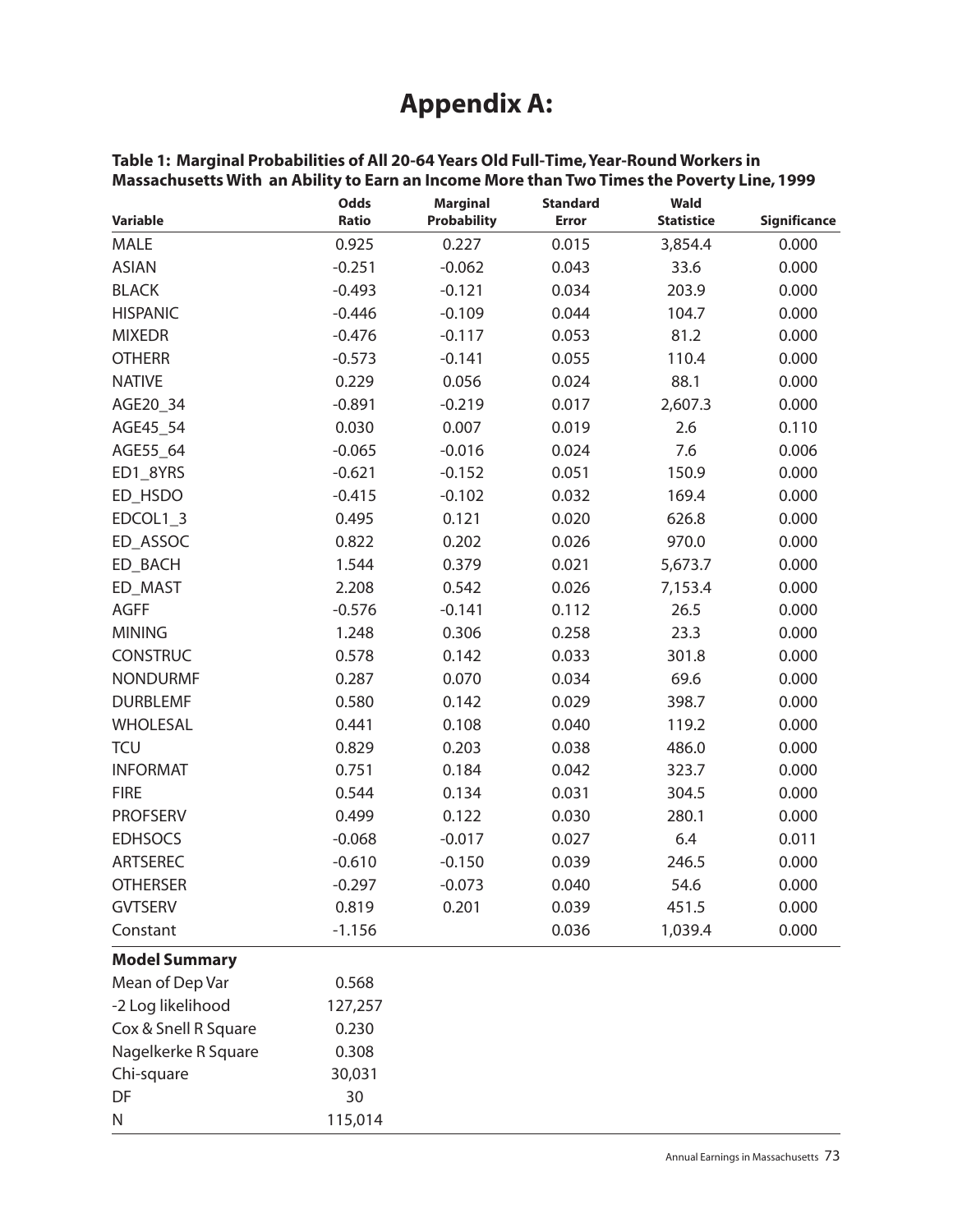| <b>Variable</b>      | Odds<br>Ratio | <b>Marginal</b><br><b>Probability</b> | <b>Standard</b><br><b>Error</b> | Wald<br><b>Statistice</b> | Significance |
|----------------------|---------------|---------------------------------------|---------------------------------|---------------------------|--------------|
| <b>ASIAN</b>         | $-0.350$      | $-0.079$                              | 0.056                           | 39.1                      | 0.000        |
| <b>BLACK</b>         | $-0.753$      | $-0.171$                              | 0.047                           | 254.3                     | 0.000        |
| <b>HISPANIC</b>      | $-0.527$      | $-0.120$                              | 0.056                           | 89.8                      | 0.000        |
| <b>MIXEDR</b>        | $-0.552$      | $-0.126$                              | 0.067                           | 67.1                      | 0.000        |
| <b>OTHERR</b>        | $-0.570$      | $-0.129$                              | 0.069                           | 68.8                      | 0.000        |
| <b>NATIVE</b>        | 0.198         | 0.045                                 | 0.031                           | 39.6                      | 0.000        |
| AGE20_34             | $-0.973$      | $-0.221$                              | 0.023                           | 1,815.7                   | 0.000        |
| AGE45_54             | 0.046         | 0.011                                 | 0.025                           | 3.4                       | 0.067        |
| AGE55_64             | $-0.042$      | $-0.010$                              | 0.032                           | 1.8                       | 0.185        |
| ED1_8YRS             | $-0.693$      | $-0.157$                              | 0.060                           | 135.7                     | 0.000        |
| ED_HSDO              | $-0.463$      | $-0.105$                              | 0.037                           | 152.2                     | 0.000        |
| EDCOL1_3             | 0.432         | 0.098                                 | 0.026                           | 283.2                     | 0.000        |
| ED_ASSOC             | 0.697         | 0.158                                 | 0.038                           | 344.3                     | 0.000        |
| ED_BACH              | 1.338         | 0.304                                 | 0.028                           | 2,353.6                   | 0.000        |
| ED_MAST              | 1.912         | 0.434                                 | 0.037                           | 2,724.7                   | 0.000        |
| <b>AGFF</b>          | $-0.650$      | $-0.148$                              | 0.123                           | 28.2                      | 0.000        |
| <b>MINING</b>        | 1.253         | 0.285                                 | 0.285                           | 19.4                      | 0.000        |
| <b>CONSTRUC</b>      | 0.461         | 0.105                                 | 0.038                           | 149.5                     | 0.000        |
| <b>NONDURMF</b>      | 0.278         | 0.063                                 | 0.042                           | 44.0                      | 0.000        |
| <b>DURBLEMF</b>      | 0.532         | 0.121                                 | 0.036                           | 220.2                     | 0.000        |
| <b>WHOLESAL</b>      | 0.422         | 0.096                                 | 0.049                           | 74.4                      | 0.000        |
| <b>TCU</b>           | 0.719         | 0.163                                 | 0.045                           | 253.3                     | 0.000        |
| <b>INFORMAT</b>      | 0.654         | 0.148                                 | 0.056                           | 133.9                     | 0.000        |
| <b>FIRE</b>          | 0.414         | 0.094                                 | 0.045                           | 84.4                      | 0.000        |
| <b>PROFSERV</b>      | 0.375         | 0.085                                 | 0.039                           | 91.9                      | 0.000        |
| <b>EDHSOCS</b>       | $-0.251$      | $-0.057$                              | 0.039                           | 40.8                      | 0.000        |
| <b>ARTSEREC</b>      | $-0.716$      | $-0.163$                              | 0.048                           | 221.4                     | 0.000        |
| <b>OTHERSER</b>      | $-0.321$      | $-0.073$                              | 0.051                           | 40.1                      | 0.000        |
| <b>GVTSERV</b>       | 1.023         | 0.232                                 | 0.053                           | 369.8                     | 0.000        |
| Constant             | 0.002         |                                       | 0.044                           | 0.0                       | 0.957        |
| <b>Model Summary</b> |               |                                       |                                 |                           |              |
| Mean of Dep Var      | 0.651         |                                       |                                 |                           |              |
| -2 Log likelihood    | 72,211        |                                       |                                 |                           |              |
| Cox & Snell R Square | 0.193         |                                       |                                 |                           |              |
| Nagelkerke R Square  | 0.266         |                                       |                                 |                           |              |
| Chi-square           | 14,358        |                                       |                                 |                           |              |
| DF                   | 29            |                                       |                                 |                           |              |
| N                    | 66,925        |                                       |                                 |                           |              |

**Table 2: Marginal Probabilities of 20-64 Years Old Full-Time,Year-Round Male Workers in Massachusetts With an Ability to Earn an Income More than Two Times the Poverty Line, 1999**

74 **Skill***Works* **:** Partners for a Productive Workforce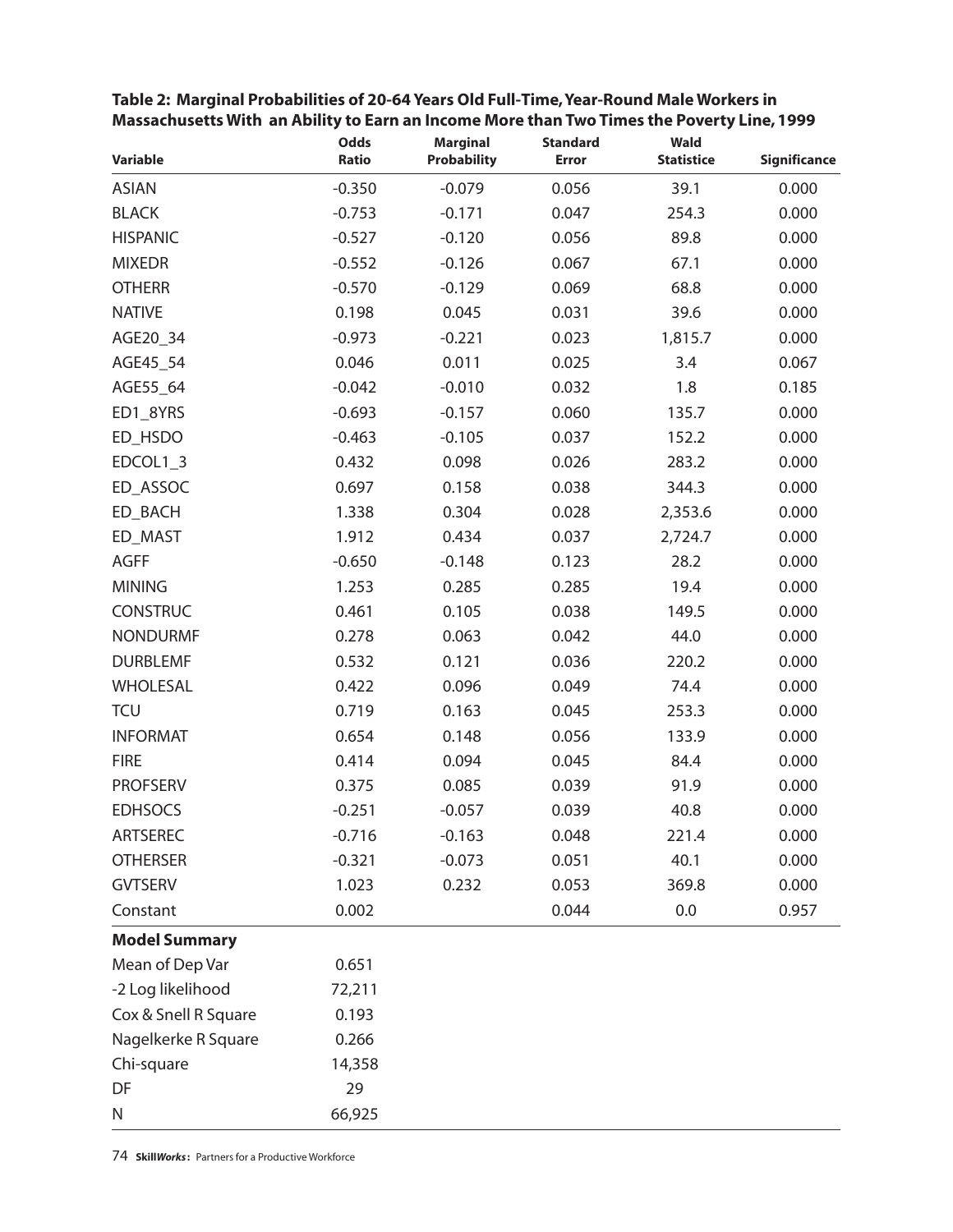| <b>Variable</b>      | Odds<br><b>Ratio</b> | <b>Marginal</b><br><b>Probability</b> | <b>Standard</b><br><b>Error</b> | Wald<br><b>Statistice</b> | Significance |
|----------------------|----------------------|---------------------------------------|---------------------------------|---------------------------|--------------|
| <b>ASIAN</b>         | $-0.086$             | $-0.021$                              | 0.067                           | 1.6                       | 0.202        |
| <b>BLACK</b>         | $-0.201$             | $-0.050$                              | 0.050                           | 16.2                      | 0.000        |
| <b>HISPANIC</b>      | $-0.324$             | $-0.080$                              | 0.070                           | 21.4                      | 0.000        |
| <b>MIXEDR</b>        | $-0.362$             | $-0.090$                              | 0.085                           | 18.3                      | 0.000        |
| <b>OTHERR</b>        | $-0.599$             | $-0.148$                              | 0.090                           | 43.9                      | 0.000        |
| <b>NATIVE</b>        | 0.230                | 0.057                                 | 0.039                           | 34.7                      | 0.000        |
| AGE20_34             | $-0.808$             | $-0.200$                              | 0.027                           | 876.6                     | 0.000        |
| AGE45_54             | 0.034                | 0.008                                 | 0.028                           | 1.4                       | 0.230        |
| AGE55_64             | $-0.047$             | $-0.012$                              | 0.036                           | 1.7                       | 0.192        |
| ED1_8YRS             | $-0.544$             | $-0.135$                              | 0.101                           | 28.9                      | 0.000        |
| ED_HSDO              | $-0.365$             | $-0.090$                              | 0.065                           | 31.9                      | 0.000        |
| EDCOL1_3             | 0.647                | 0.160                                 | 0.033                           | 395.9                     | 0.000        |
| ED_ASSOC             | 1.034                | 0.256                                 | 0.039                           | 710.9                     | 0.000        |
| ED_BACH              | 1.831                | 0.454                                 | 0.032                           | 3,248.7                   | 0.000        |
| ED_MAST              | 2.569                | 0.637                                 | 0.038                           | 4,479.4                   | 0.000        |
| <b>AGFF</b>          | $-0.708$             | $-0.175$                              | 0.281                           | 6.3                       | 0.012        |
| <b>MINING</b>        | 0.472                | 0.117                                 | 0.748                           | 0.4                       | 0.528        |
| <b>CONSTRUC</b>      | 0.605                | 0.150                                 | 0.098                           | 38.0                      | 0.000        |
| <b>NONDURMF</b>      | 0.214                | 0.053                                 | 0.063                           | 11.3                      | 0.001        |
| <b>DURBLEMF</b>      | 0.635                | 0.157                                 | 0.051                           | 153.7                     | 0.000        |
| <b>WHOLESAL</b>      | 0.388                | 0.096                                 | 0.075                           | 26.8                      | 0.000        |
| <b>TCU</b>           | 0.967                | 0.240                                 | 0.070                           | 188.8                     | 0.000        |
| <b>INFORMAT</b>      | 0.888                | 0.220                                 | 0.063                           | 199.3                     | 0.000        |
| <b>FIRE</b>          | 0.722                | 0.179                                 | 0.046                           | 249.8                     | 0.000        |
| <b>PROFSERV</b>      | 0.698                | 0.173                                 | 0.047                           | 221.3                     | 0.000        |
| <b>EDHSOCS</b>       | 0.065                | 0.016                                 | 0.040                           | 2.6                       | 0.105        |
| ARTSEREC             | $-0.427$             | $-0.106$                              | 0.066                           | 41.8                      | 0.000        |
| <b>OTHERSER</b>      | $-0.329$             | $-0.082$                              | 0.068                           | 23.4                      | 0.000        |
| <b>GVTSERV</b>       | 0.609                | 0.151                                 | 0.060                           | 103.4                     | 0.000        |
| Constant             | $-1.499$             |                                       | 0.0568                          | 697.28                    | 0.000        |
| <b>Model Summary</b> |                      |                                       |                                 |                           |              |
| Mean of Dep Var      | 0.453                |                                       |                                 |                           |              |
| -2 Log likelihood    | 54,398               |                                       |                                 |                           |              |
| Cox & Snell R Square | 0.218                |                                       |                                 |                           |              |
| Nagelkerke R Square  | 0.292                |                                       |                                 |                           |              |
| Chi-square           | 11,845               |                                       |                                 |                           |              |
| DF                   | 29                   |                                       |                                 |                           |              |
| N                    | 48,089               |                                       |                                 |                           |              |

**Table 3: Marginal Probabilities of 20-64 Years Old Full-Time,Year-Round Female Workers in Massachusetts With an Ability to Earn an Income More than Two Times the Poverty Line, 1999**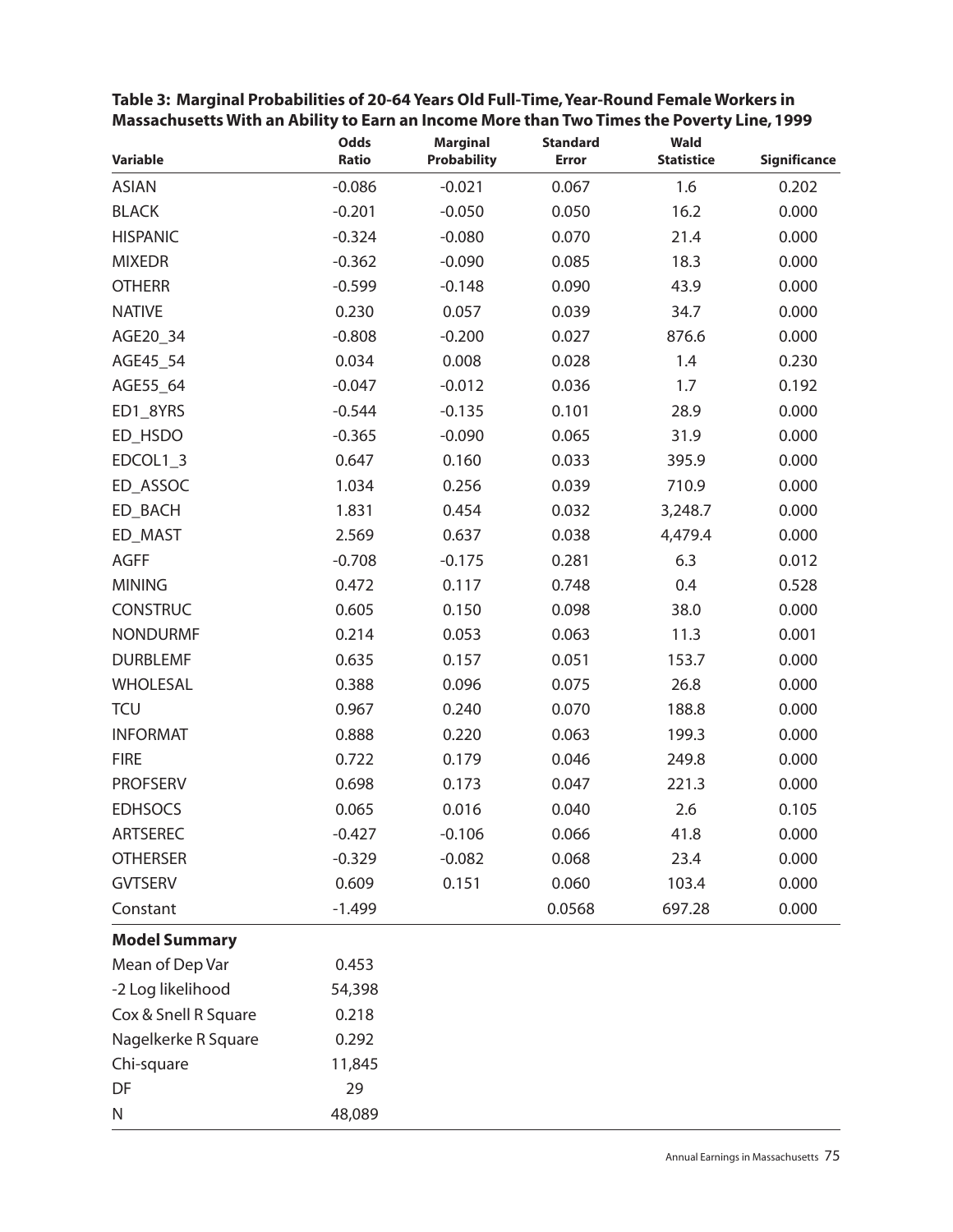**Table 4: Marginal Probabilities of All 20-64 Years Old Full-Time,Year-Round Workers in Massachusetts With an Ability to Earn an Income More than Two Times the Poverty Line, 1999** (Geography Variable Included)

| Variable        | Odds<br><b>Ratio</b> | <b>Marginal</b><br><b>Probability</b> | <b>Standard</b><br><b>Error</b> | <b>Wald</b><br><b>Statistice</b> | <b>Significance</b> |
|-----------------|----------------------|---------------------------------------|---------------------------------|----------------------------------|---------------------|
| <b>MALE</b>     | 0.939                | 0.230                                 | 0.015                           | 3917.5                           | 0.000               |
| <b>ASIAN</b>    | $-0.301$             | $-0.074$                              | 0.044                           | 47.9                             | 0.000               |
| <b>BLACK</b>    | $-0.500$             | $-0.123$                              | 0.036                           | 195.0                            | 0.000               |
| <b>HISPANIC</b> | $-0.451$             | $-0.111$                              | 0.044                           | 106.2                            | 0.000               |
| <b>MIXEDR</b>   | $-0.484$             | $-0.119$                              | 0.053                           | 83.2                             | 0.000               |
| <b>OTHERR</b>   | $-0.553$             | $-0.136$                              | 0.055                           | 102.4                            | 0.000               |
| <b>NATIVE</b>   | 0.279                | 0.069                                 | 0.025                           | 127.9                            | 0.000               |
| AGE20_34        | $-0.910$             | $-0.223$                              | 0.018                           | 2652.3                           | 0.000               |
| AGE45_54        | 0.037                | 0.009                                 | 0.019                           | 3.9                              | 0.050               |
| AGE55_64        | $-0.071$             | $-0.018$                              | 0.024                           | 9.1                              | 0.003               |
| ED1_8YRS        | $-0.602$             | $-0.148$                              | 0.051                           | 140.2                            | 0.000               |
| ED_HSDO         | $-0.407$             | $-0.100$                              | 0.032                           | 160.7                            | 0.000               |
| EDCOL1_3        | 0.483                | 0.118                                 | 0.020                           | 587.6                            | 0.000               |
| ED_ASSOC        | 0.818                | 0.201                                 | 0.027                           | 946.3                            | 0.000               |
| ED_BACH         | 1.495                | 0.367                                 | 0.021                           | 5194.4                           | 0.000               |
| ED_MAST         | 2.145                | 0.526                                 | 0.026                           | 6561.4                           | 0.000               |
| <b>BERKSHIR</b> | $-0.597$             | $-0.146$                              | 0.053                           | 125.4                            | 0.000               |
| <b>BRISTOL</b>  | $-0.126$             | $-0.031$                              | 0.039                           | 10.6                             | 0.001               |
| <b>BROKTON</b>  | 0.118                | 0.029                                 | 0.041                           | 8.2                              | 0.004               |
| CAPECOD         | $-0.300$             | $-0.074$                              | 0.043                           | 48.8                             | 0.000               |
| <b>CENTRMA</b>  | $-0.056$             | $-0.014$                              | 0.034                           | 2.7                              | 0.097               |
| <b>FRNKHAMP</b> | $-0.542$             | $-0.133$                              | 0.038                           | 199.5                            | 0.000               |
| <b>GLOWELL</b>  | 0.099                | 0.024                                 | 0.040                           | 6.1                              | 0.013               |
| <b>GNEWBEDF</b> | $-0.296$             | $-0.072$                              | 0.049                           | 36.4                             | 0.000               |
| <b>HAMPDEN</b>  | $-0.327$             | $-0.080$                              | 0.036                           | 84.4                             | 0.000               |
| <b>LMERRIMC</b> | 0.059                | 0.014                                 | 0.043                           | 1.9                              | 0.173               |
| <b>METRONOR</b> | 0.145                | 0.036                                 | 0.031                           | 22.4                             | 0.000               |
| <b>METROSW</b>  | 0.330                | 0.081                                 | 0.032                           | 109.6                            | 0.000               |
| <b>NCENTRAL</b> | $-0.177$             | $-0.043$                              | 0.051                           | 11.9                             | 0.001               |
| <b>SCOASTAL</b> | 0.225                | 0.055                                 | 0.034                           | 43.6                             | 0.000               |
| <b>SESSEX</b>   | 0.061                | 0.015                                 | 0.036                           | 2.9                              | 0.088               |
| <b>AGFF</b>     | $-0.394$             | $-0.097$                              | 0.112                           | 12.3                             | 0.000               |
| <b>MINING</b>   | 1.353                | 0.332                                 | 0.260                           | 27.1                             | 0.000               |
| <b>CONSTRUC</b> | 0.591                | 0.145                                 | 0.034                           | 310.6                            | 0.000               |
| <b>NONDURMF</b> | 0.356                | 0.087                                 | 0.035                           | 105.2                            | 0.000               |
| <b>DURBLEMF</b> | 0.594                | 0.146                                 | 0.029                           | 407.9                            | 0.000               |
| <b>WHOLESAL</b> | 0.434                | 0.106                                 | 0.041                           | 113.8                            | 0.000               |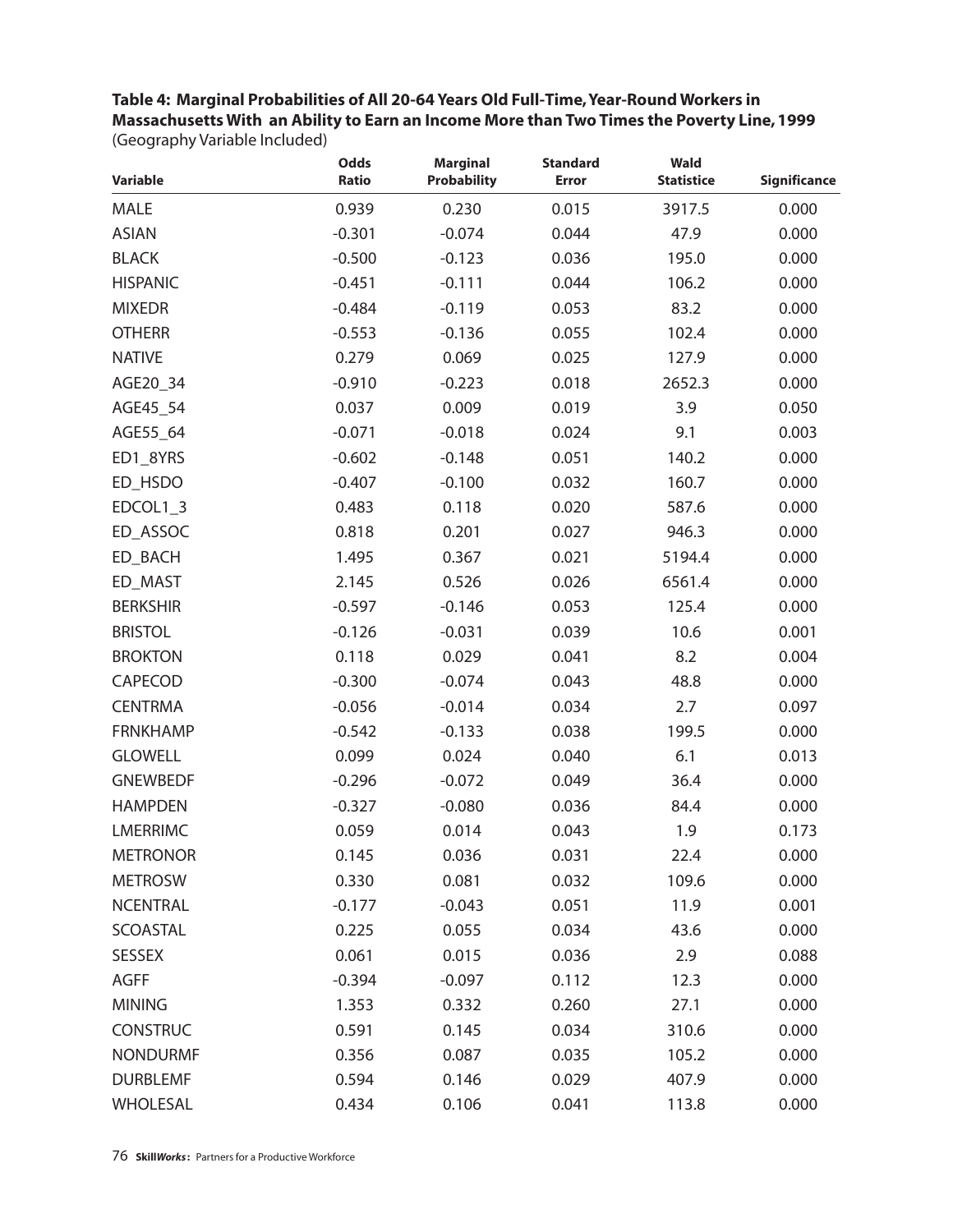#### **Table 4 continued**

| <b>Variable</b>      | Odds<br>Ratio | <b>Marginal</b><br><b>Probability</b> | <b>Standard</b><br><b>Error</b> | <b>Wald</b><br><b>Statistice</b> | <b>Significance</b> |
|----------------------|---------------|---------------------------------------|---------------------------------|----------------------------------|---------------------|
| TCU                  | 0.829         | 0.203                                 | 0.038                           | 480.0                            | 0.000               |
| <b>INFORMAT</b>      | 0.723         | 0.177                                 | 0.042                           | 294.8                            | 0.000               |
| <b>FIRE</b>          | 0.515         | 0.126                                 | 0.031                           | 268.0                            | 0.000               |
| <b>PROFSERV</b>      | 0.463         | 0.114                                 | 0.030                           | 236.8                            | 0.000               |
| <b>EDHSOCS</b>       | $-0.038$      | $-0.009$                              | 0.027                           | 1.9                              | 0.165               |
| <b>ARTSEREC</b>      | $-0.595$      | $-0.146$                              | 0.039                           | 232.0                            | 0.000               |
| <b>OTHERSER</b>      | $-0.298$      | $-0.073$                              | 0.040                           | 54.2                             | 0.000               |
| <b>GVTSERV</b>       | 0.841         | 0.206                                 | 0.039                           | 470.3                            | 0.000               |
| Constant             | $-1.180$      |                                       | 0.043                           | 745.0                            | 0.000               |
| <b>Model Summary</b> |               |                                       |                                 |                                  |                     |
| Mean of Dep Var      | 0.568         |                                       |                                 |                                  |                     |
| -2 Log likelihood    | 126,002       |                                       |                                 |                                  |                     |
| Cox & Snell R Square | 0.238         |                                       |                                 |                                  |                     |
| Nagelkerke R Square  | 0.3196        |                                       |                                 |                                  |                     |
| Chi-square           | 31,286        |                                       |                                 |                                  |                     |
| DF                   | 45            |                                       |                                 |                                  |                     |
| N                    | 115,014       |                                       |                                 |                                  |                     |

#### **Table 5: Marginal Probabilities of 20-64 Years Old Full-Time,Year-Round Male Workers in Massachusetts With an Ability to Earn an Income More than Two Times the Poverty Line, 1999** (Geography Variable Included)

| <b>Variable</b> | <b>Odds</b><br>Ratio | <b>Marginal</b><br><b>Probability</b> | <b>Standard</b><br><b>Error</b> | <b>Wald</b><br><b>Statistice</b> | <b>Significance</b> |
|-----------------|----------------------|---------------------------------------|---------------------------------|----------------------------------|---------------------|
| <b>ASIAN</b>    | $-0.379$             | $-0.086$                              | 0.056                           | 45.1                             | 0.000               |
| <b>BLACK</b>    | $-0.693$             | $-0.157$                              | 0.049                           | 203.5                            | 0.000               |
| <b>HISPANIC</b> | $-0.519$             | $-0.118$                              | 0.056                           | 86.0                             | 0.000               |
| <b>MIXEDR</b>   | $-0.538$             | $-0.122$                              | 0.068                           | 63.0                             | 0.000               |
| <b>OTHERR</b>   | $-0.539$             | $-0.122$                              | 0.069                           | 61.2                             | 0.000               |
| <b>NATIVE</b>   | 0.231                | 0.053                                 | 0.032                           | 52.9                             | 0.000               |
| AGE20 34        | $-0.973$             | $-0.221$                              | 0.023                           | 1781.0                           | 0.000               |
| AGE45 54        | 0.057                | 0.013                                 | 0.025                           | 5.0                              | 0.026               |
| AGE55 64        | $-0.040$             | $-0.009$                              | 0.032                           | 1.5                              | 0.214               |
| ED1_8YRS        | $-0.675$             | $-0.153$                              | 0.060                           | 126.6                            | 0.000               |
| ED HSDO         | $-0.457$             | $-0.104$                              | 0.038                           | 146.7                            | 0.000               |
| EDCOL1 3        | 0.416                | 0.095                                 | 0.026                           | 259.9                            | 0.000               |
| ED ASSOC        | 0.684                | 0.155                                 | 0.038                           | 328.3                            | 0.000               |
| ED BACH         | 1.297                | 0.295                                 | 0.028                           | 2157.4                           | 0.000               |
| ED MAST         | 1.851                | 0.421                                 | 0.037                           | 2485.1                           | 0.000               |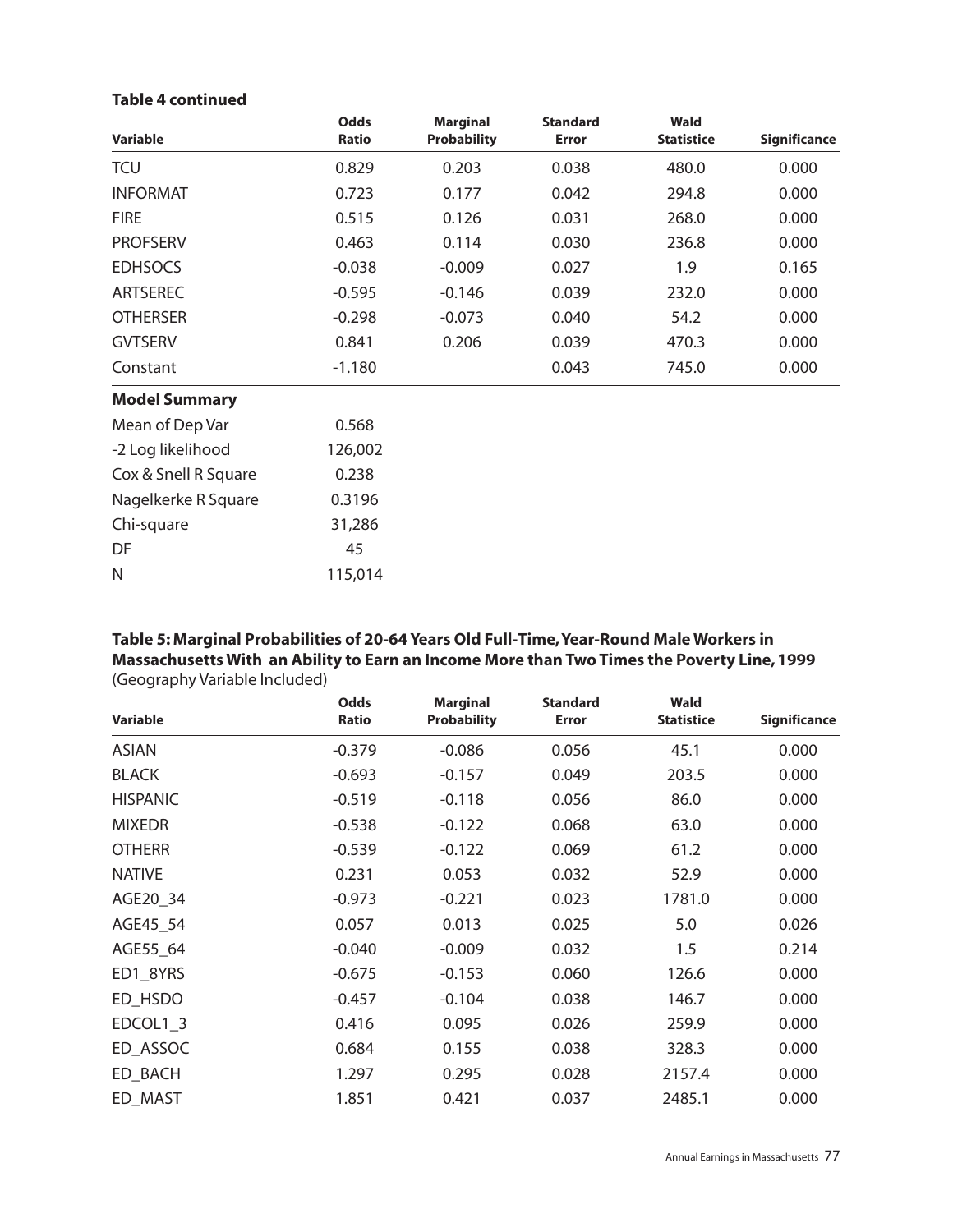## **Table 5 continued**

| Variable             | <b>Odds</b><br>Ratio | <b>Marginal</b><br><b>Probability</b> | <b>Standard</b><br><b>Error</b> | <b>Wald</b><br><b>Statistice</b> | Significance |
|----------------------|----------------------|---------------------------------------|---------------------------------|----------------------------------|--------------|
| <b>BERKSHIR</b>      | $-0.342$             | $-0.078$                              | 0.069                           | 24.9                             | 0.000        |
| <b>BRISTOL</b>       | 0.168                | 0.038                                 | 0.051                           | 10.8                             | 0.001        |
| <b>BROKTON</b>       | 0.352                | 0.080                                 | 0.055                           | 40.7                             | 0.000        |
| CAPECOD              | $-0.094$             | $-0.021$                              | 0.057                           | 2.8                              | 0.097        |
| <b>CENTRMA</b>       | 0.204                | 0.046                                 | 0.045                           | 20.3                             | 0.000        |
| <b>FRNKHAMP</b>      | $-0.293$             | $-0.067$                              | 0.050                           | 34.0                             | 0.000        |
| <b>GLOWELL</b>       | 0.259                | 0.059                                 | 0.053                           | 23.7                             | 0.000        |
| <b>GNEWBEDF</b>      | $-0.082$             | $-0.019$                              | 0.064                           | 1.7                              | 0.199        |
| <b>HAMPDEN</b>       | $-0.085$             | $-0.019$                              | 0.047                           | 3.3                              | 0.069        |
| <b>LMERRIMC</b>      | 0.269                | 0.061                                 | 0.058                           | 21.5                             | 0.000        |
| <b>METRONOR</b>      | 0.259                | 0.059                                 | 0.041                           | 39.4                             | 0.000        |
| <b>METROSW</b>       | 0.551                | 0.125                                 | 0.043                           | 164.4                            | 0.000        |
| <b>NCENTRAL</b>      | 0.103                | 0.023                                 | 0.067                           | 2.4                              | 0.122        |
| <b>SCOASTAL</b>      | 0.405                | 0.092                                 | 0.046                           | 76.7                             | 0.000        |
| <b>SESSEX</b>        | 0.211                | 0.048                                 | 0.048                           | 19.2                             | 0.000        |
| <b>AGFF</b>          | $-0.490$             | $-0.111$                              | 0.123                           | 15.8                             | 0.000        |
| <b>MINING</b>        | 1.365                | 0.310                                 | 0.286                           | 22.8                             | 0.000        |
| <b>CONSTRUC</b>      | 0.472                | 0.107                                 | 0.038                           | 154.5                            | 0.000        |
| <b>NONDURMF</b>      | 0.330                | 0.075                                 | 0.042                           | 61.0                             | 0.000        |
| <b>DURBLEMF</b>      | 0.537                | 0.122                                 | 0.036                           | 219.7                            | 0.000        |
| <b>WHOLESAL</b>      | 0.418                | 0.095                                 | 0.049                           | 71.8                             | 0.000        |
| <b>TCU</b>           | 0.727                | 0.165                                 | 0.045                           | 255.8                            | 0.000        |
| <b>INFORMAT</b>      | 0.630                | 0.143                                 | 0.057                           | 122.6                            | 0.000        |
| <b>FIRE</b>          | 0.389                | 0.088                                 | 0.045                           | 73.0                             | 0.000        |
| <b>PROFSERV</b>      | 0.355                | 0.081                                 | 0.039                           | 81.3                             | 0.000        |
| <b>EDHSOCS</b>       | $-0.213$             | $-0.048$                              | 0.040                           | 29.0                             | 0.000        |
| ARTSEREC             | $-0.690$             | $-0.157$                              | 0.048                           | 203.2                            | 0.000        |
| <b>OTHERSER</b>      | $-0.321$             | $-0.073$                              | 0.051                           | 39.6                             | 0.000        |
| <b>GVTSERV</b>       | 1.047                | 0.238                                 | 0.053                           | 383.6                            | 0.000        |
| Constant             | $-0.199$             |                                       | 0.055                           | 13.2                             | 0.000        |
| <b>Model Summary</b> |                      |                                       |                                 |                                  |              |
| Mean of Dep Var      | 0.6511               |                                       |                                 |                                  |              |
| -2 Log likelihood    | 71,560               |                                       |                                 |                                  |              |
| Cox & Snell R Square | 0.201                |                                       |                                 |                                  |              |
| Nagelkerke R Square  | 0.277                |                                       |                                 |                                  |              |
| Chi-square           | 15,008               |                                       |                                 |                                  |              |
| DF                   | 44                   |                                       |                                 |                                  |              |
| N                    | 66,925               |                                       |                                 |                                  |              |

78 **Skill***Works* **:** Partners for a Productive Workforce

 $\overline{\phantom{a}}$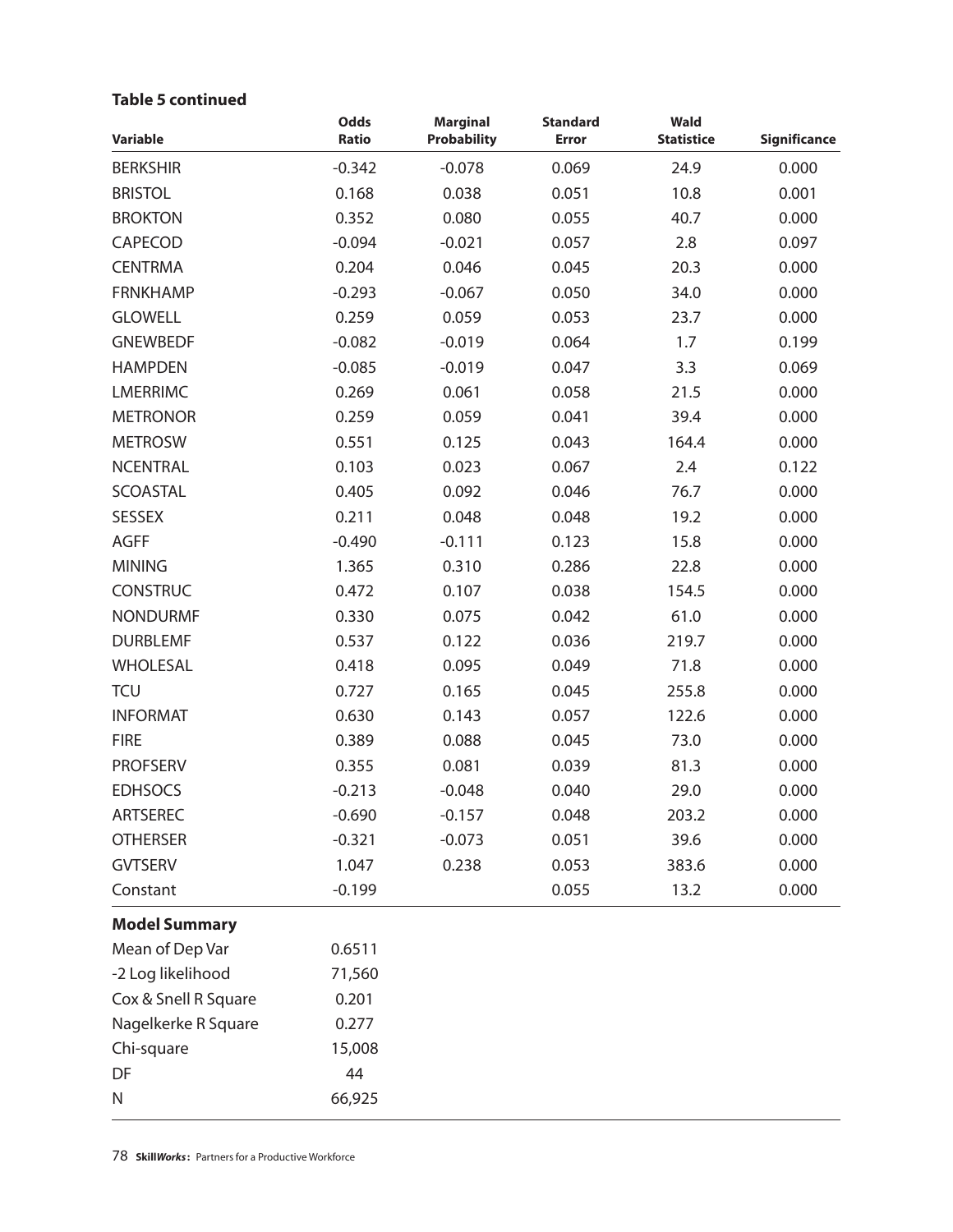**Table 6: Marginal Probabilities of 20-64 Years Old Full-Time,Year-Round Female Workers in Massachusetts With an Ability to Earn an Income More than Two Times the Poverty Line, 1999** (Geography Variable Included) **Odds Marginal Standard Wald**

| Variable        | Odds<br>Ratio | Marginal<br><b>Probability</b> | <b>Standard</b><br><b>Error</b> | Wald<br><b>Statistice</b> | <b>Significance</b> |
|-----------------|---------------|--------------------------------|---------------------------------|---------------------------|---------------------|
| <b>ASIAN</b>    | $-0.168$      | $-0.042$                       | 0.067                           | 6.238                     | 0.013               |
| <b>BLACK</b>    | $-0.303$      | $-0.075$                       | 0.052                           | 33.307                    | 0.000               |
| <b>HISPANIC</b> | $-0.334$      | $-0.083$                       | 0.070                           | 22.505                    | 0.000               |
| <b>MIXEDR</b>   | $-0.404$      | $-0.100$                       | 0.085                           | 22.537                    | 0.000               |
| <b>OTHERR</b>   | $-0.596$      | $-0.148$                       | 0.091                           | 43.099                    | 0.000               |
| <b>NATIVE</b>   | 0.297         | 0.073                          | 0.040                           | 56.281                    | 0.000               |
| AGE20_34        | $-0.860$      | $-0.213$                       | 0.028                           | 957.697                   | 0.000               |
| AGE45_54        | 0.037         | 0.009                          | 0.028                           | 1.684                     | 0.194               |
| AGE55_64        | $-0.067$      | $-0.017$                       | 0.036                           | 3.384                     | 0.066               |
| ED1_8YRS        | $-0.529$      | $-0.131$                       | 0.102                           | 27.049                    | 0.000               |
| ED_HSDO         | $-0.354$      | $-0.088$                       | 0.065                           | 29.608                    | 0.000               |
| EDCOL1_3        | 0.648         | 0.161                          | 0.033                           | 389.450                   | 0.000               |
| ED_ASSOC        | 1.046         | 0.259                          | 0.039                           | 712.174                   | 0.000               |
| ED_BACH         | 1.783         | 0.442                          | 0.033                           | 3001.826                  | 0.000               |
| ED_MAST         | 2.507         | 0.621                          | 0.039                           | 4130.800                  | 0.000               |
| <b>BERKSHIR</b> | $-0.923$      | $-0.229$                       | 0.087                           | 112.857                   | 0.000               |
| <b>BRISTOL</b>  | $-0.490$      | $-0.121$                       | 0.060                           | 67.569                    | 0.000               |
| <b>BROKTON</b>  | $-0.154$      | $-0.038$                       | 0.063                           | 6.060                     | 0.014               |
| CAPECOD         | $-0.545$      | $-0.135$                       | 0.066                           | 67.984                    | 0.000               |
| <b>CENTRMA</b>  | $-0.365$      | $-0.090$                       | 0.051                           | 50.229                    | 0.000               |
| <b>FRNKHAMP</b> | $-0.865$      | $-0.214$                       | 0.060                           | 208.292                   | 0.000               |
| <b>GLOWELL</b>  | $-0.053$      | $-0.013$                       | 0.061                           | 0.742                     | 0.389               |
| <b>GNEWBEDF</b> | $-0.550$      | $-0.136$                       | 0.079                           | 49.026                    | 0.000               |
| <b>HAMPDEN</b>  | $-0.640$      | $-0.159$                       | 0.055                           | 134.186                   | 0.000               |
| <b>LMERRIMC</b> | $-0.159$      | $-0.040$                       | 0.065                           | 5.991                     | 0.014               |
| <b>METRONOR</b> | 0.021         | 0.005                          | 0.045                           | 0.217                     | 0.641               |
| <b>METROSW</b>  | 0.091         | 0.023                          | 0.046                           | 3.891                     | 0.049               |
| <b>NCENTRAL</b> | $-0.542$      | $-0.134$                       | 0.082                           | 43.996                    | 0.000               |
| <b>SCOASTAL</b> | 0.031         | 0.008                          | 0.050                           | 0.382                     | 0.537               |
| <b>SESSEX</b>   | $-0.102$      | $-0.025$                       | 0.053                           | 3.607                     | 0.058               |
| <b>AGFF</b>     | $-0.461$      | $-0.114$                       | 0.280                           | 2.716                     | 0.099               |
| <b>MINING</b>   | 0.278         | 0.069                          | 0.756                           | 0.135                     | 0.713               |
| <b>CONSTRUC</b> | 0.596         | 0.148                          | 0.099                           | 36.272                    | 0.000               |
| <b>NONDURMF</b> | 0.303         | 0.075                          | 0.064                           | 22.170                    | 0.000               |
| <b>DURBLEMF</b> | 0.651         | 0.161                          | 0.052                           | 156.210                   | 0.000               |
| <b>WHOLESAL</b> | 0.358         | 0.089                          | 0.076                           | 22.393                    | 0.000               |
| <b>TCU</b>      | 0.959         | 0.238                          | 0.071                           | 182.792                   | 0.000               |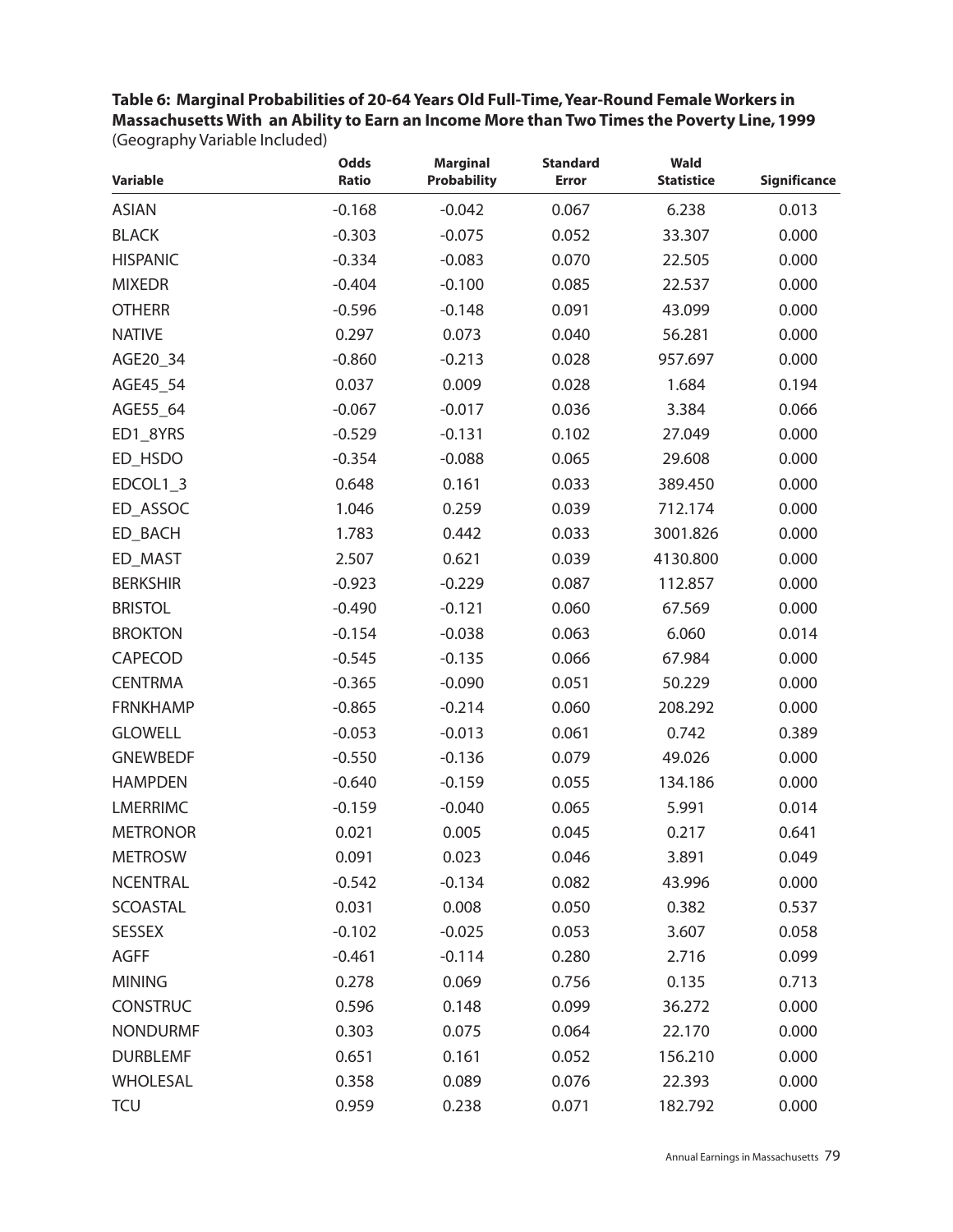#### **Table 6 continued**

| <b>Variable</b>      | <b>Odds</b><br>Ratio | <b>Marginal</b><br><b>Probability</b> | <b>Standard</b><br><b>Error</b> | <b>Wald</b><br><b>Statistice</b> | <b>Significance</b> |
|----------------------|----------------------|---------------------------------------|---------------------------------|----------------------------------|---------------------|
| <b>INFORMAT</b>      | 0.851                | 0.211                                 | 0.064                           | 178.808                          | 0.000               |
| <b>FIRE</b>          | 0.694                | 0.172                                 | 0.046                           | 225.321                          | 0.000               |
| <b>PROFSERV</b>      | 0.636                | 0.158                                 | 0.047                           | 179.754                          | 0.000               |
| <b>EDHSOCS</b>       | 0.095                | 0.024                                 | 0.041                           | 5.491                            | 0.019               |
| ARTSEREC             | $-0.411$             | $-0.102$                              | 0.067                           | 37.983                           | 0.000               |
| <b>OTHERSER</b>      | $-0.333$             | $-0.083$                              | 0.068                           | 23.691                           | 0.000               |
| <b>GVTSERV</b>       | 0.626                | 0.155                                 | 0.060                           | 107.502                          | 0.000               |
| Constant             | $-1.306$             |                                       | 0.067                           | 379.753                          | 0.000               |
| <b>Model Summary</b> |                      |                                       |                                 |                                  |                     |
| Mean of Dep Var      | 0.453                |                                       |                                 |                                  |                     |
| -2 Log likelihood    | 53,624               |                                       |                                 |                                  |                     |
| Cox & Snell R Square | 0.231                |                                       |                                 |                                  |                     |
| Nagelkerke R Square  | 0.309                |                                       |                                 |                                  |                     |
| Chi-square           | 12,619               |                                       |                                 |                                  |                     |
| DF                   | 43                   |                                       |                                 |                                  |                     |
| N                    | 48,049               |                                       |                                 |                                  |                     |

#### **Table 7: Marginal Probabilities of All 20-64 Years Old Full-Time,Year-Round Workers in Massachusetts With Associate's Degree or Less with an Ability to Earn an Income More than Two Times the Poverty Line, 1999**

| <b>Variable</b> | Odds<br><b>Ratio</b> | <b>Marginal</b><br><b>Probability</b> | <b>Standard</b><br><b>Error</b> | Wald<br><b>Statistice</b> | <b>Significance</b> |
|-----------------|----------------------|---------------------------------------|---------------------------------|---------------------------|---------------------|
| <b>MALE</b>     | 1.101                | 0.271                                 | 0.019                           | 3295.6                    | 0.000               |
| <b>ASIAN</b>    | $-0.640$             | $-0.158$                              | 0.068                           | 89.2                      | 0.000               |
| <b>BLACK</b>    | $-0.589$             | $-0.145$                              | 0.041                           | 203.3                     | 0.000               |
| <b>HISPANIC</b> | $-0.508$             | $-0.125$                              | 0.052                           | 97.2                      | 0.000               |
| <b>MIXEDR</b>   | $-0.454$             | $-0.112$                              | 0.063                           | 52.4                      | 0.000               |
| <b>OTHERR</b>   | $-0.550$             | $-0.136$                              | 0.062                           | 78.2                      | 0.000               |
| <b>NATIVE</b>   | 0.219                | 0.054                                 | 0.030                           | 52.3                      | 0.000               |
| AGE20_34        | $-0.920$             | $-0.227$                              | 0.022                           | 1748.9                    | 0.000               |
| AGE45_54        | 0.073                | 0.018                                 | 0.023                           | 10.5                      | 0.001               |
| AGE55_64        | $-0.007$             | $-0.002$                              | 0.028                           | 0.1                       | 0.790               |
| ED1_8YRS        | $-0.605$             | $-0.149$                              | 0.052                           | 136.0                     | 0.000               |
| ED_HSDO         | $-0.415$             | $-0.102$                              | 0.032                           | 164.6                     | 0.000               |
| EDCOL1_3        | 0.518                | 0.128                                 | 0.020                           | 663.6                     | 0.000               |
| ED_ASSOC        | 0.868                | 0.214                                 | 0.027                           | 1035.2                    | 0.000               |
| <b>AGFF</b>     | $-0.396$             | $-0.098$                              | 0.124                           | 10.2                      | 0.001               |
| <b>MINING</b>   | 1.154                | 0.284                                 | 0.263                           | 19.3                      | 0.000               |
| <b>CONSTRUC</b> | 0.593                | 0.146                                 | 0.037                           | 262.6                     | 0.000               |
| <b>NONDURMF</b> | 0.242                | 0.060                                 | 0.039                           | 39.5                      | 0.000               |

80 **Skill***Works* **:** Partners for a Productive Workforce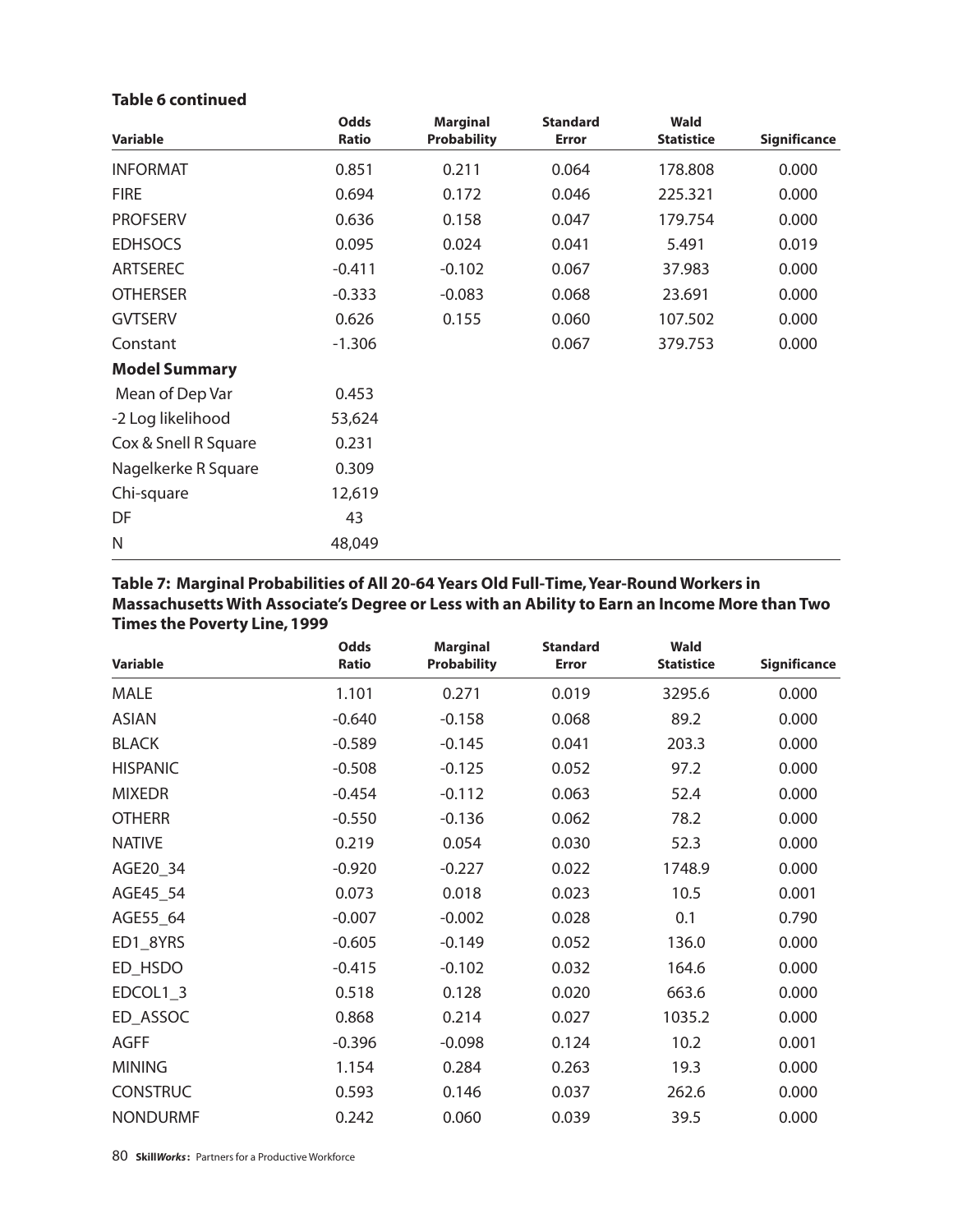## **Table 7 continued**

| Variable             | Odds<br>Ratio | <b>Marginal</b><br><b>Probability</b> | <b>Standard</b><br>Error | Wald<br><b>Statistice</b> | <b>Significance</b> |
|----------------------|---------------|---------------------------------------|--------------------------|---------------------------|---------------------|
| <b>DURBLEMF</b>      | 0.502         | 0.124                                 | 0.033                    | 227.7                     | 0.000               |
| <b>WHOLESAL</b>      | 0.384         | 0.095                                 | 0.046                    | 68.6                      | 0.000               |
| TCU                  | 0.874         | 0.215                                 | 0.041                    | 445.3                     | 0.000               |
| <b>INFORMAT</b>      | 0.955         | 0.235                                 | 0.055                    | 304.0                     | 0.000               |
| <b>FIRE</b>          | 0.491         | 0.121                                 | 0.039                    | 156.4                     | 0.000               |
| <b>PROFSERV</b>      | 0.399         | 0.098                                 | 0.039                    | 105.8                     | 0.000               |
| <b>EDHSOCS</b>       | $-0.063$      | $-0.015$                              | 0.034                    | 3.4                       | 0.066               |
| <b>ARTSEREC</b>      | $-0.510$      | $-0.126$                              | 0.045                    | 125.9                     | 0.000               |
| <b>OTHERSER</b>      | $-0.131$      | $-0.032$                              | 0.047                    | 7.9                       | 0.005               |
| <b>GVTSERV</b>       | 0.958         | 0.236                                 | 0.046                    | 429.0                     | 0.000               |
| Constant             | $-1.270$      |                                       | 0.043                    | 877.8                     | 0.000               |
| <b>Model Summary</b> |               |                                       |                          |                           |                     |
| Mean of Dep Var      | 0.440         |                                       |                          |                           |                     |
| -2 Log likelihood    | 81,214        |                                       |                          |                           |                     |
| Cox & Snell R Square | 0.179         |                                       |                          |                           |                     |
| Nagelkerke R Square  | 0.240         |                                       |                          |                           |                     |
| Chi-square           | 13,656        |                                       |                          |                           |                     |
| DF                   | 28            |                                       |                          |                           |                     |
| N                    | 69,151        |                                       |                          |                           |                     |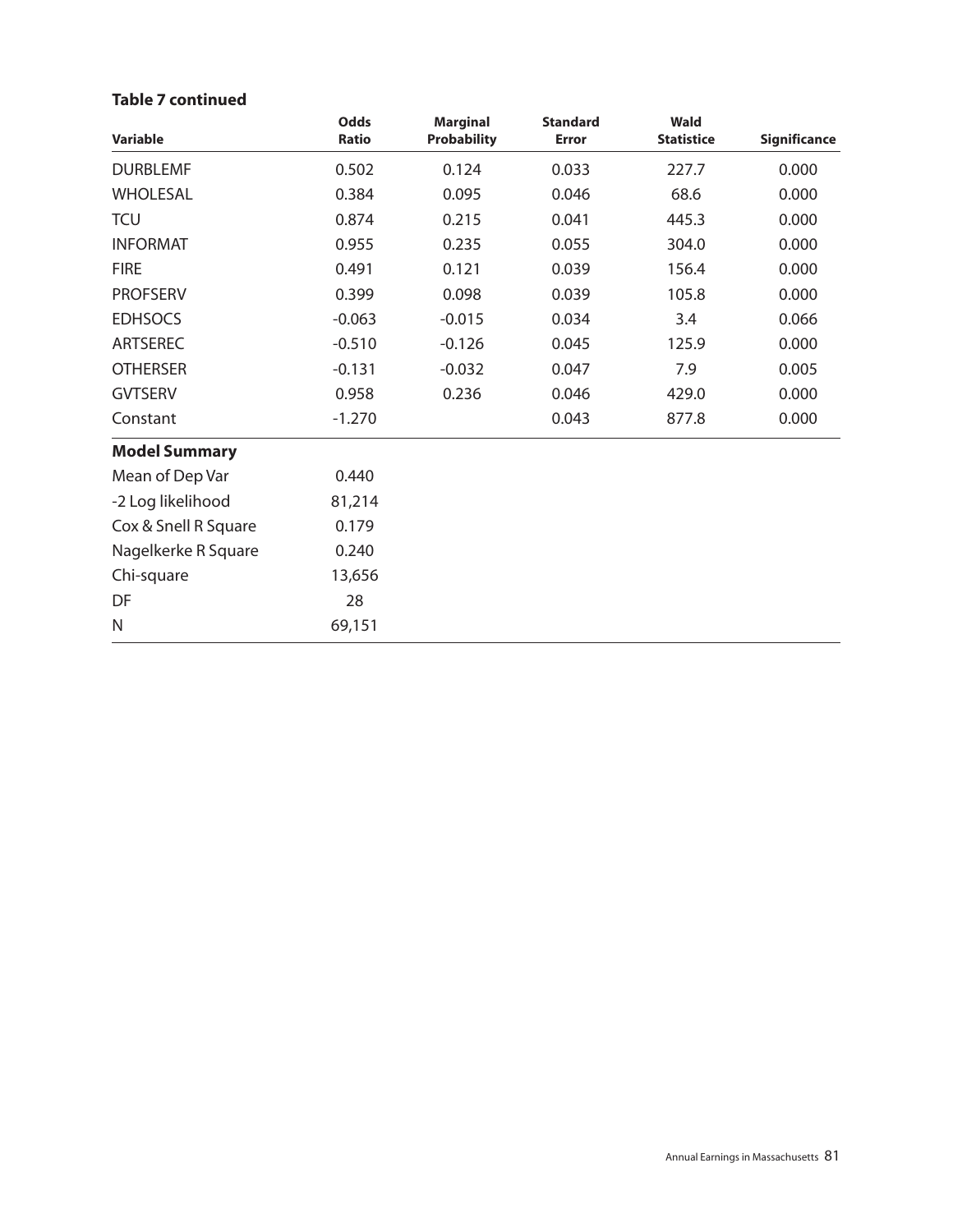**Table 8: Marginal Probabilities of 20-64 Years Old Full-Time,Year-Round Male Workers in Massachusetts With Associate's Degree or Less with an Ability to Earn an Income More than Two Times the Poverty Line, 1999**

| <b>Variable</b>      | Odds<br>Ratio | <b>Marginal</b><br><b>Probability</b> | <b>Standard</b><br><b>Error</b> | Wald<br><b>Statistice</b> | <b>Significance</b> |
|----------------------|---------------|---------------------------------------|---------------------------------|---------------------------|---------------------|
| <b>ASIAN</b>         | $-0.754$      | $-0.187$                              | 0.084                           | 79.8                      | 0.000               |
| <b>BLACK</b>         | $-0.818$      | $-0.203$                              | 0.055                           | 225.5                     | 0.000               |
| <b>HISPANIC</b>      | $-0.541$      | $-0.134$                              | 0.063                           | 72.7                      | 0.000               |
| <b>MIXEDR</b>        | $-0.525$      | $-0.130$                              | 0.077                           | 46.2                      | 0.000               |
| <b>OTHERR</b>        | $-0.560$      | $-0.139$                              | 0.076                           | 54.3                      | 0.000               |
| <b>NATIVE</b>        | 0.222         | 0.055                                 | 0.038                           | 34.7                      | 0.000               |
| AGE20_34             | $-1.004$      | $-0.249$                              | 0.027                           | 1,363.1                   | 0.000               |
| AGE45_54             | 0.078         | 0.019                                 | 0.030                           | 6.9                       | 0.008               |
| AGE55_64             | 0.004         | 0.001                                 | 0.037                           | 0.0                       | 0.917               |
| ED1_8YRS             | $-0.664$      | $-0.165$                              | 0.061                           | 120.4                     | 0.000               |
| ED_HSDO              | $-0.452$      | $-0.112$                              | 0.038                           | 143.2                     | 0.000               |
| EDCOL1_3             | 0.445         | 0.110                                 | 0.026                           | 296.3                     | 0.000               |
| ED ASSOC             | 0.716         | 0.178                                 | 0.038                           | 358.1                     | 0.000               |
| <b>AGFF</b>          | $-0.491$      | $-0.122$                              | 0.134                           | 13.5                      | 0.000               |
| <b>MINING</b>        | 1.211         | 0.301                                 | 0.288                           | 17.7                      | 0.000               |
| <b>CONSTRUC</b>      | 0.499         | 0.124                                 | 0.041                           | 147.1                     | 0.000               |
| <b>NONDURMF</b>      | 0.242         | 0.060                                 | 0.046                           | 27.8                      | 0.000               |
| <b>DURBLEMF</b>      | 0.449         | 0.112                                 | 0.040                           | 123.6                     | 0.000               |
| <b>WHOLESAL</b>      | 0.378         | 0.094                                 | 0.055                           | 46.9                      | 0.000               |
| <b>TCU</b>           | 0.761         | 0.189                                 | 0.049                           | 239.4                     | 0.000               |
| <b>INFORMAT</b>      | 0.765         | 0.190                                 | 0.073                           | 110.9                     | 0.000               |
| <b>FIRE</b>          | 0.295         | 0.073                                 | 0.060                           | 24.3                      | 0.000               |
| <b>PROFSERV</b>      | 0.203         | 0.050                                 | 0.051                           | 16.0                      | 0.000               |
| <b>EDHSOCS</b>       | $-0.314$      | $-0.078$                              | 0.052                           | 37.3                      | 0.000               |
| ARTSEREC             | $-0.614$      | $-0.153$                              | 0.055                           | 124.4                     | 0.000               |
| <b>OTHERSER</b>      | $-0.139$      | $-0.035$                              | 0.056                           | 6.1                       | 0.013               |
| <b>GVTSERV</b>       | 1.117         | 0.278                                 | 0.063                           | 319.4                     | 0.000               |
| Constant             | $-0.011$      |                                       | 0.051                           | 0.0                       | 0.827               |
| <b>Model Summary</b> |               |                                       |                                 |                           |                     |
| Mean of Dep Var      |               |                                       |                                 |                           |                     |
| -2 Log likelihood    | 49,327        |                                       |                                 |                           |                     |
| Cox & Snell R Square | 0.152         |                                       |                                 |                           |                     |
| Nagelkerke R Square  | 0.203         |                                       |                                 |                           |                     |
| Chi-square           | 6,700         |                                       |                                 |                           |                     |
| DF                   | 27            |                                       |                                 |                           |                     |
| N                    | 40,597        |                                       |                                 |                           |                     |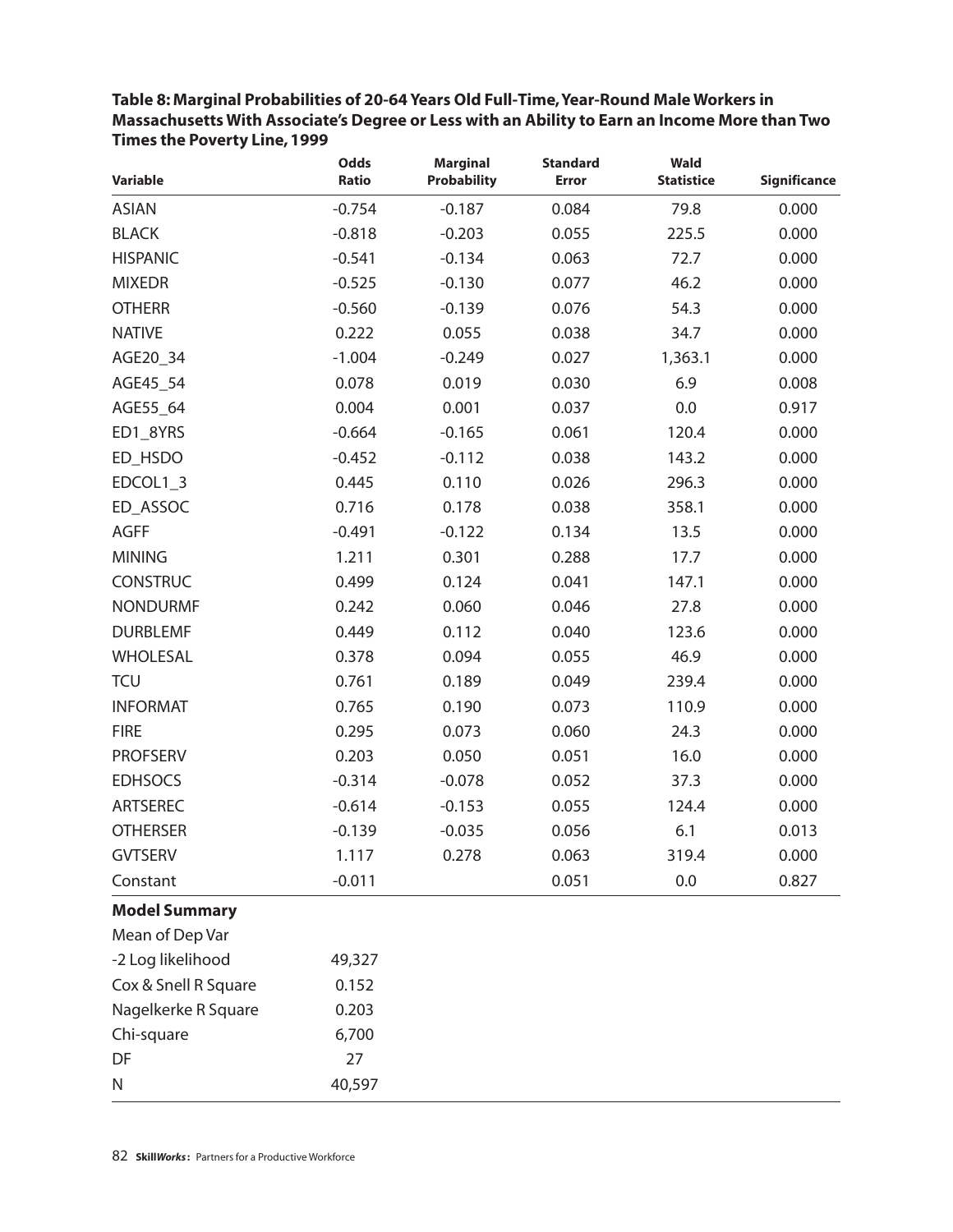| Table 9: Marginal Probabilities of 20-64 Years Old Full-Time, Year-Round Female Workers in    |             |          |                 |             |  |
|-----------------------------------------------------------------------------------------------|-------------|----------|-----------------|-------------|--|
| Massachusetts With Associate's Degree or Less with an Ability to Earn an Income More than Two |             |          |                 |             |  |
| Times the Poverty Line, 1999                                                                  |             |          |                 |             |  |
|                                                                                               | <b>Uyyy</b> | Marginal | <b>Standard</b> | <b>Mald</b> |  |

| Variable             | Odds<br>Ratio | Marginal<br><b>Probability</b> | <b>Standard</b><br><b>Error</b> | Wald<br><b>Statistice</b> | <b>Significance</b> |
|----------------------|---------------|--------------------------------|---------------------------------|---------------------------|---------------------|
|                      |               |                                |                                 |                           |                     |
| <b>ASIAN</b>         | $-0.434$      | $-0.091$                       | 0.111                           | 15.1                      | 0.000               |
| <b>BLACK</b>         | $-0.284$      | $-0.060$                       | 0.061                           | 21.5                      | 0.000               |
| <b>HISPANIC</b>      | $-0.440$      | $-0.092$                       | 0.088                           | 24.8                      | 0.000               |
| <b>MIXEDR</b>        | $-0.319$      | $-0.067$                       | 0.106                           | 9.1                       | 0.003               |
| <b>OTHERR</b>        | $-0.553$      | $-0.116$                       | 0.109                           | 26.0                      | 0.000               |
| <b>NATIVE</b>        | 0.185         | 0.039                          | 0.051                           | 13.3                      | 0.000               |
| AGE20_34             | $-0.763$      | $-0.160$                       | 0.037                           | 415.3                     | 0.000               |
| AGE45_54             | 0.089         | 0.019                          | 0.035                           | 6.4                       | 0.011               |
| AGE55_64             | 0.013         | 0.003                          | 0.043                           | 0.1                       | 0.760               |
| ED1_8YRS             | $-0.486$      | $-0.102$                       | 0.103                           | 22.2                      | 0.000               |
| ED_HSDO              | $-0.341$      | $-0.071$                       | 0.065                           | 27.6                      | 0.000               |
| EDCOL1 3             | 0.640         | 0.134                          | 0.033                           | 383.9                     | 0.000               |
| ED_ASSOC             | 1.029         | 0.216                          | 0.039                           | 694.2                     | 0.000               |
| <b>AGFF</b>          | $-0.346$      | $-0.072$                       | 0.350                           | 1.0                       | 0.323               |
| <b>MINING</b>        | 0.122         | 0.026                          | 0.854                           | 0.0                       | 0.886               |
| <b>CONSTRUC</b>      | 0.758         | 0.159                          | 0.111                           | 47.0                      | 0.000               |
| <b>NONDURMF</b>      | 0.147         | 0.031                          | 0.075                           | 3.8                       | 0.050               |
| <b>DURBLEMF</b>      | 0.576         | 0.121                          | 0.061                           | 90.7                      | 0.000               |
| <b>WHOLESAL</b>      | 0.305         | 0.064                          | 0.091                           | 11.1                      | 0.001               |
| <b>TCU</b>           | 1.092         | 0.229                          | 0.078                           | 194.2                     | 0.000               |
| <b>INFORMAT</b>      | 1.212         | 0.254                          | 0.083                           | 213.0                     | 0.000               |
| <b>FIRE</b>          | 0.683         | 0.143                          | 0.056                           | 146.1                     | 0.000               |
| <b>PROFSERV</b>      | 0.679         | 0.142                          | 0.061                           | 122.5                     | 0.000               |
| <b>EDHSOCS</b>       | 0.130         | 0.027                          | 0.051                           | 6.5                       | 0.011               |
| ARTSEREC             | $-0.284$      | $-0.060$                       | 0.081                           | 12.3                      | 0.000               |
| <b>OTHERSER</b>      | $-0.189$      | $-0.040$                       | 0.088                           | 4.7                       | 0.031               |
| <b>GVTSERV</b>       | 0.814         | 0.171                          | 0.074                           | 121.6                     | 0.000               |
| Constant             | $-1.519$      |                                | 0.070                           | 470.8                     | 0.000               |
| <b>Model Summary</b> |               |                                |                                 |                           |                     |
| Mean of Dep Var      |               |                                |                                 |                           |                     |
| -2 Log likelihood    | 31,567        |                                |                                 |                           |                     |
| Cox & Snell R Square | 0.108         |                                |                                 |                           |                     |
| Nagelkerke R Square  | 0.153         |                                |                                 |                           |                     |
| Chi-square           | 3,265         |                                |                                 |                           |                     |
| DF                   | 26            |                                |                                 |                           |                     |
| N                    | 28,554        |                                |                                 |                           |                     |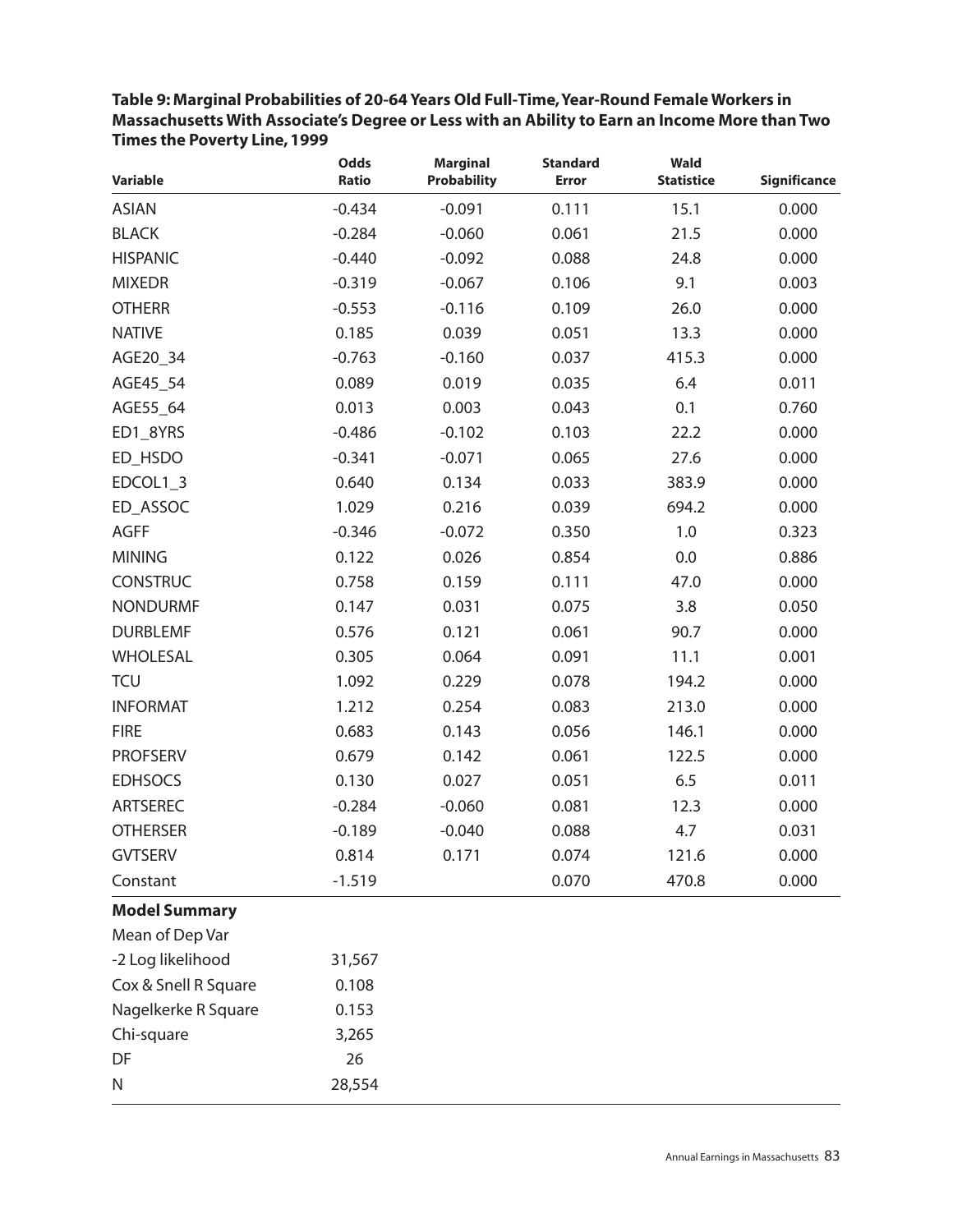| Table 10: Marginal Probabilities of All 20-64 Years Old Full-Time, Year-Round Workers in      |
|-----------------------------------------------------------------------------------------------|
| Massachusetts With Associate's Degree or Less with an Ability to Earn an Income More than Two |
| <b>Times the Poverty Line, 1999</b> (Geography Variable Included)                             |

| <b>Variable</b> | Odds<br><b>Ratio</b> | <b>Marginal</b><br><b>Probability</b> | <b>Standard</b><br><b>Error</b> | Wald<br><b>Statistice</b> | <b>Significance</b> |
|-----------------|----------------------|---------------------------------------|---------------------------------|---------------------------|---------------------|
| <b>MALE</b>     | 1.116                | 0.275                                 | 0.019                           | 3337.7                    | 0.000               |
| <b>ASIAN</b>    | $-0.698$             | $-0.172$                              | 0.068                           | 104.6                     | 0.000               |
| <b>BLACK</b>    | $-0.588$             | $-0.145$                              | 0.044                           | 181.1                     | 0.000               |
| <b>HISPANIC</b> | $-0.519$             | $-0.128$                              | 0.052                           | 99.8                      | 0.000               |
| <b>MIXEDR</b>   | $-0.466$             | $-0.115$                              | 0.063                           | 54.6                      | 0.000               |
| <b>OTHERR</b>   | $-0.524$             | $-0.129$                              | 0.062                           | 70.6                      | 0.000               |
| <b>NATIVE</b>   | 0.272                | 0.067                                 | 0.031                           | 78.9                      | 0.000               |
| AGE20_34        | $-0.931$             | $-0.229$                              | 0.022                           | 1767.0                    | 0.000               |
| AGE45_54        | 0.070                | 0.017                                 | 0.023                           | 9.6                       | 0.002               |
| AGE55_64        | $-0.025$             | $-0.006$                              | 0.028                           | 0.8                       | 0.366               |
| ED1_8YRS        | $-0.573$             | $-0.141$                              | 0.052                           | 120.9                     | 0.000               |
| ED_HSDO         | $-0.402$             | $-0.099$                              | 0.033                           | 152.4                     | 0.000               |
| EDCOL1_3        | 0.507                | 0.125                                 | 0.020                           | 627.0                     | 0.000               |
| ED_ASSOC        | 0.865                | 0.213                                 | 0.027                           | 1014.3                    | 0.000               |
| <b>BERKSHIR</b> | $-0.546$             | $-0.135$                              | 0.066                           | 67.9                      | 0.000               |
| <b>BRISTOL</b>  | $-0.100$             | $-0.025$                              | 0.049                           | 4.2                       | 0.040               |
| <b>BROKTON</b>  | 0.163                | 0.040                                 | 0.051                           | 10.3                      | 0.001               |
| <b>CAPECOD</b>  | $-0.217$             | $-0.053$                              | 0.055                           | 15.3                      | 0.000               |
| <b>CENTRMA</b>  | $-0.058$             | $-0.014$                              | 0.045                           | 1.7                       | 0.195               |
| <b>FRNKHAMP</b> | $-0.397$             | $-0.098$                              | 0.050                           | 61.9                      | 0.000               |
| <b>GLOWELL</b>  | 0.078                | 0.019                                 | 0.051                           | 2.4                       | 0.124               |
| <b>GNEWBEDF</b> | $-0.277$             | $-0.068$                              | 0.059                           | 22.3                      | 0.000               |
| <b>HAMPDEN</b>  | $-0.288$             | $-0.071$                              | 0.045                           | 40.2                      | 0.000               |
| <b>LMERRIMC</b> | 0.033                | 0.008                                 | 0.055                           | 0.3                       | 0.557               |
| <b>METRONOR</b> | 0.267                | 0.066                                 | 0.043                           | 39.4                      | 0.000               |
| <b>METROSW</b>  | 0.328                | 0.081                                 | 0.044                           | 54.9                      | 0.000               |
| <b>NCENTRAL</b> | $-0.137$             | $-0.034$                              | 0.061                           | 5.0                       | 0.026               |
| SCOASTAL        | 0.223                | 0.055                                 | 0.045                           | 24.4                      | 0.000               |
| <b>SESSEX</b>   | 0.098                | 0.024                                 | 0.047                           | 4.4                       | 0.037               |
| <b>AGFF</b>     | $-0.264$             | $-0.065$                              | 0.125                           | 4.5                       | 0.034               |
| <b>MINING</b>   | 1.246                | 0.307                                 | 0.264                           | 22.3                      | 0.000               |
| <b>CONSTRUC</b> | 0.598                | 0.147                                 | 0.037                           | 263.6                     | 0.000               |
| <b>NONDURMF</b> | 0.314                | 0.077                                 | 0.039                           | 65.0                      | 0.000               |
| <b>DURBLEMF</b> | 0.527                | 0.130                                 | 0.034                           | 245.3                     | 0.000               |
| <b>WHOLESAL</b> | 0.379                | 0.093                                 | 0.047                           | 65.9                      | 0.000               |
| <b>TCU</b>      | 0.867                | 0.214                                 | 0.042                           | 432.2                     | 0.000               |
| <b>INFORMAT</b> | 0.932                | 0.230                                 | 0.055                           | 285.4                     | 0.000               |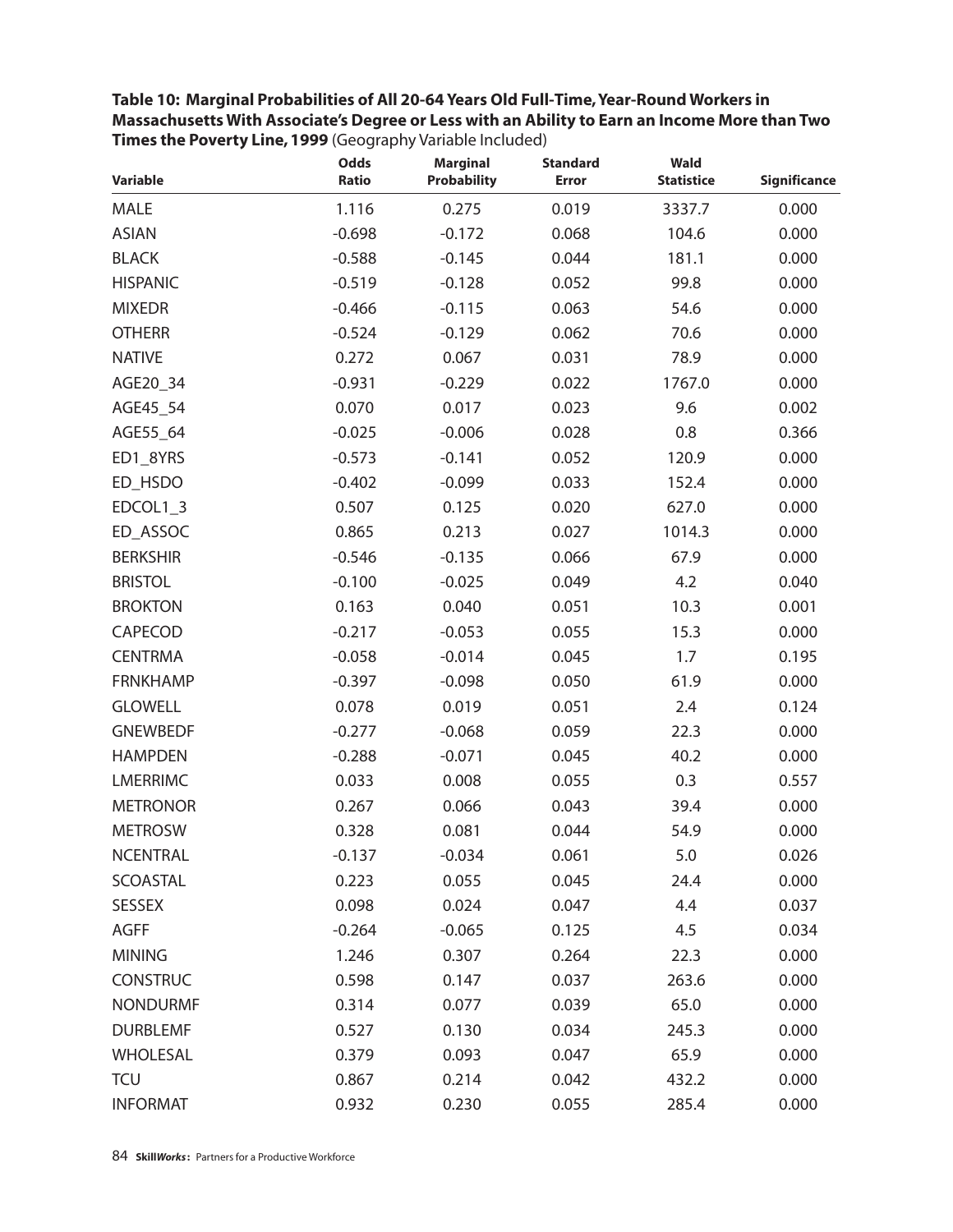#### **Table 10 continued**

| Variable             | <b>Odds</b><br>Ratio | <b>Marginal</b><br><b>Probability</b> | <b>Standard</b><br><b>Error</b> | <b>Wald</b><br><b>Statistice</b> | <b>Significance</b> |
|----------------------|----------------------|---------------------------------------|---------------------------------|----------------------------------|---------------------|
| <b>FIRE</b>          | 0.461                | 0.114                                 | 0.040                           | 135.9                            | 0.000               |
| <b>PROFSERV</b>      | 0.361                | 0.089                                 | 0.039                           | 85.3                             | 0.000               |
| <b>EDHSOCS</b>       | $-0.041$             | $-0.010$                              | 0.034                           | 1.4                              | 0.229               |
| <b>ARTSEREC</b>      | $-0.514$             | $-0.127$                              | 0.046                           | 125.9                            | 0.000               |
| <b>OTHERSER</b>      | $-0.144$             | $-0.036$                              | 0.047                           | 9.5                              | 0.002               |
| <b>GVTSERV</b>       | 0.968                | 0.239                                 | 0.047                           | 432.2                            | 0.000               |
| Constant             | $-1.328$             |                                       | 0.054                           | 598.8                            | 0.000               |
| <b>Model Summary</b> |                      |                                       |                                 |                                  |                     |
| Mean of Dep Var      | 0.440                |                                       |                                 |                                  |                     |
| -2 Log likelihood    | 80,491               |                                       |                                 |                                  |                     |
| Cox & Snell R Square | 0.188                |                                       |                                 |                                  |                     |
| Nagelkerke R Square  | 0.252                |                                       |                                 |                                  |                     |
| Chi-square           | 14,378               |                                       |                                 |                                  |                     |
| DF                   | 43                   |                                       |                                 |                                  |                     |
| N                    | 69,151               |                                       |                                 |                                  |                     |

#### **Table 11: Marginal Probabilities of 20-64 Years Old Full-Time,Year-Round Male Workers in Massachusetts With Associate's Degree or Less with an Ability to Earn an Income More than Two Times the Poverty Line, 1999** (Geography Variable Included)

| <b>Variable</b> | <b>Odds</b><br><b>Ratio</b> | <b>Marginal</b><br><b>Probability</b> | <b>Standard</b><br>Error | Wald<br><b>Statistice</b> | <b>Significance</b> |
|-----------------|-----------------------------|---------------------------------------|--------------------------|---------------------------|---------------------|
| <b>ASIAN</b>    | $-0.770$                    | $-0.191$                              | 0.085                    | 81.9                      | 0.000               |
| <b>BLACK</b>    | $-0.747$                    | $-0.185$                              | 0.057                    | 172.3                     | 0.000               |
| <b>HISPANIC</b> | $-0.529$                    | $-0.132$                              | 0.064                    | 68.4                      | 0.000               |
| <b>MIXEDR</b>   | $-0.509$                    | $-0.127$                              | 0.078                    | 43.0                      | 0.000               |
| <b>OTHERR</b>   | $-0.526$                    | $-0.131$                              | 0.076                    | 47.5                      | 0.000               |
| <b>NATIVE</b>   | 0.257                       | 0.064                                 | 0.038                    | 45.3                      | 0.000               |
| AGE20_34        | $-1.008$                    | $-0.250$                              | 0.027                    | 1358.3                    | 0.000               |
| AGE45_54        | 0.082                       | 0.020                                 | 0.030                    | 7.5                       | 0.006               |
| AGE55_64        | $-0.003$                    | $-0.001$                              | 0.037                    | 0.0                       | 0.934               |
| ED1_8YRS        | $-0.642$                    | $-0.160$                              | 0.061                    | 110.8                     | 0.000               |
| ED_HSDO         | $-0.443$                    | $-0.110$                              | 0.038                    | 136.3                     | 0.000               |
| EDCOL1_3        | 0.433                       | 0.107                                 | 0.026                    | 277.0                     | 0.000               |
| ED ASSOC        | 0.705                       | 0.175                                 | 0.038                    | 344.6                     | 0.000               |
| <b>BERKSHIR</b> | $-0.295$                    | $-0.073$                              | 0.082                    | 12.8                      | 0.000               |
| <b>BRISTOL</b>  | 0.205                       | 0.051                                 | 0.062                    | 10.9                      | 0.001               |
| <b>BROKTON</b>  | 0.405                       | 0.101                                 | 0.066                    | 38.0                      | 0.000               |
| CAPECOD         | $-0.060$                    | $-0.015$                              | 0.070                    | 0.7                       | 0.392               |
| <b>CENTRMA</b>  | 0.205                       | 0.051                                 | 0.057                    | 13.0                      | 0.000               |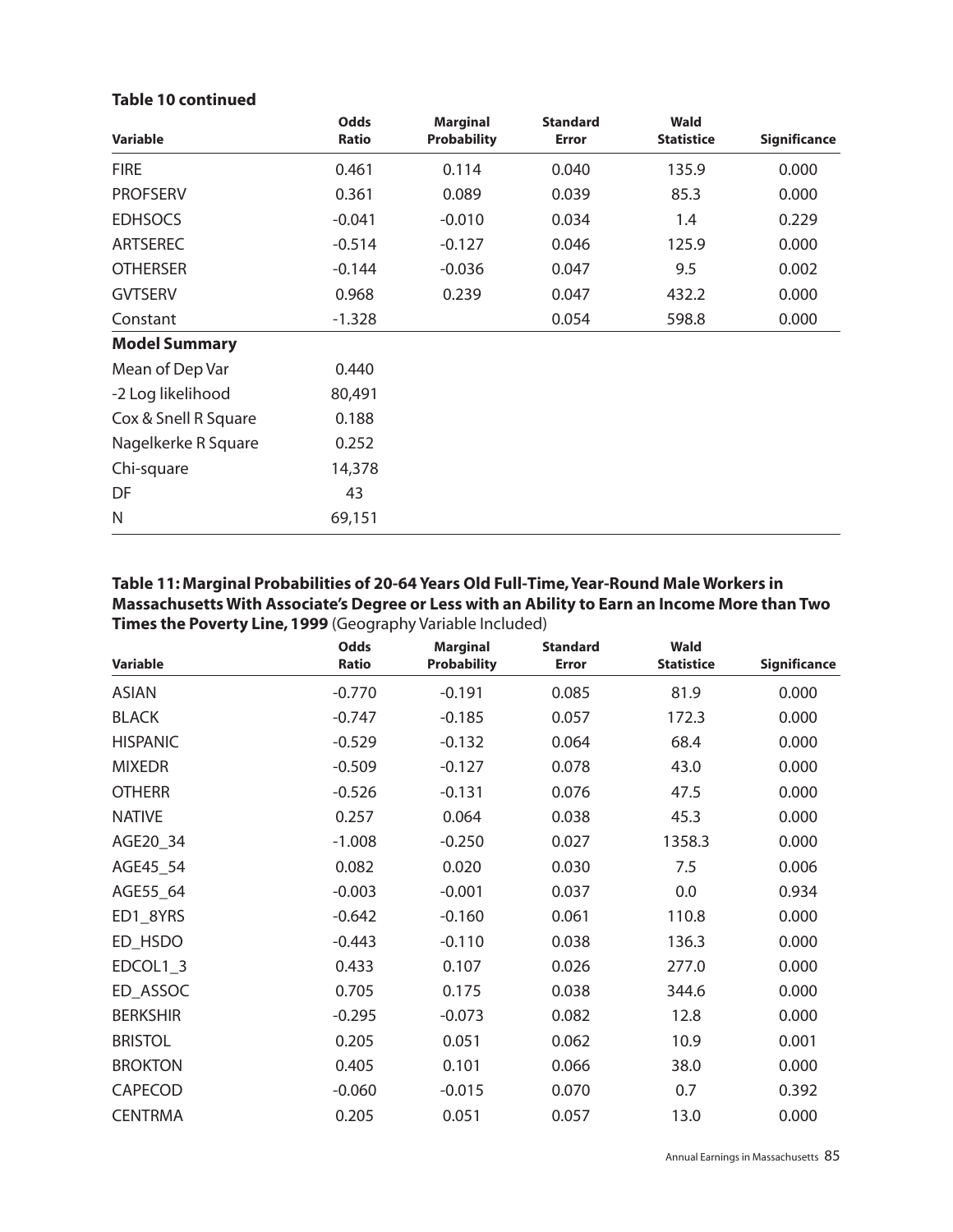## **Table 11 continued**

| Variable             | <b>Odds</b><br>Ratio | <b>Marginal</b><br><b>Probability</b> | <b>Standard</b><br><b>Error</b> | <b>Wald</b><br><b>Statistice</b> | <b>Significance</b> |
|----------------------|----------------------|---------------------------------------|---------------------------------|----------------------------------|---------------------|
| <b>FRNKHAMP</b>      | $-0.134$             | $-0.033$                              | 0.063                           | 4.5                              | 0.034               |
| <b>GLOWELL</b>       | 0.230                | 0.057                                 | 0.065                           | 12.6                             | 0.000               |
| <b>GNEWBEDF</b>      | $-0.026$             | $-0.006$                              | 0.074                           | 0.1                              | 0.727               |
| <b>HAMPDEN</b>       | $-0.035$             | $-0.009$                              | 0.058                           | 0.4                              | 0.544               |
| <b>LMERRIMC</b>      | 0.236                | 0.059                                 | 0.071                           | 10.9                             | 0.001               |
| <b>METRONOR</b>      | 0.365                | 0.091                                 | 0.055                           | 44.1                             | 0.000               |
| <b>METROSW</b>       | 0.508                | 0.126                                 | 0.057                           | 78.2                             | 0.000               |
| <b>NCENTRAL</b>      | 0.146                | 0.036                                 | 0.078                           | 3.5                              | 0.060               |
| <b>SCOASTAL</b>      | 0.424                | 0.105                                 | 0.059                           | 52.3                             | 0.000               |
| <b>SESSEX</b>        | 0.236                | 0.059                                 | 0.061                           | 15.2                             | 0.000               |
| <b>AGFF</b>          | $-0.372$             | $-0.092$                              | 0.135                           | 7.6                              | 0.006               |
| <b>MINING</b>        | 1.300                | 0.323                                 | 0.289                           | 20.2                             | 0.000               |
| <b>CONSTRUC</b>      | 0.505                | 0.125                                 | 0.041                           | 148.6                            | 0.000               |
| <b>NONDURMF</b>      | 0.289                | 0.072                                 | 0.046                           | 38.7                             | 0.000               |
| <b>DURBLEMF</b>      | 0.461                | 0.115                                 | 0.041                           | 127.7                            | 0.000               |
| <b>WHOLESAL</b>      | 0.374                | 0.093                                 | 0.056                           | 45.3                             | 0.000               |
| <b>TCU</b>           | 0.762                | 0.189                                 | 0.050                           | 236.6                            | 0.000               |
| <b>INFORMAT</b>      | 0.742                | 0.184                                 | 0.073                           | 102.9                            | 0.000               |
| <b>FIRE</b>          | 0.266                | 0.066                                 | 0.060                           | 19.5                             | 0.000               |
| <b>PROFSERV</b>      | 0.183                | 0.045                                 | 0.051                           | 12.9                             | 0.000               |
| <b>EDHSOCS</b>       | $-0.294$             | $-0.073$                              | 0.052                           | 32.2                             | 0.000               |
| <b>ARTSEREC</b>      | $-0.605$             | $-0.150$                              | 0.055                           | 119.1                            | 0.000               |
| <b>OTHERSER</b>      | $-0.148$             | $-0.037$                              | 0.056                           | 6.9                              | 0.009               |
| <b>GVTSERV</b>       | 1.131                | 0.281                                 | 0.063                           | 323.6                            | 0.000               |
| Constant             | $-0.241$             |                                       | 0.066                           | 13.2                             | 0.000               |
| <b>Model Summary</b> |                      |                                       |                                 |                                  |                     |
| Mean of Dep Var      | 0.5394               |                                       |                                 |                                  |                     |
| -2 Log likelihood    | 48,967               |                                       |                                 |                                  |                     |
| Cox & Snell R Square | 0.160                |                                       |                                 |                                  |                     |
| Nagelkerke R Square  | 0.213                |                                       |                                 |                                  |                     |
| Chi-square           | 7,060                |                                       |                                 |                                  |                     |
| DF                   | 42                   |                                       |                                 |                                  |                     |
| Ν                    | 40,597               |                                       |                                 |                                  |                     |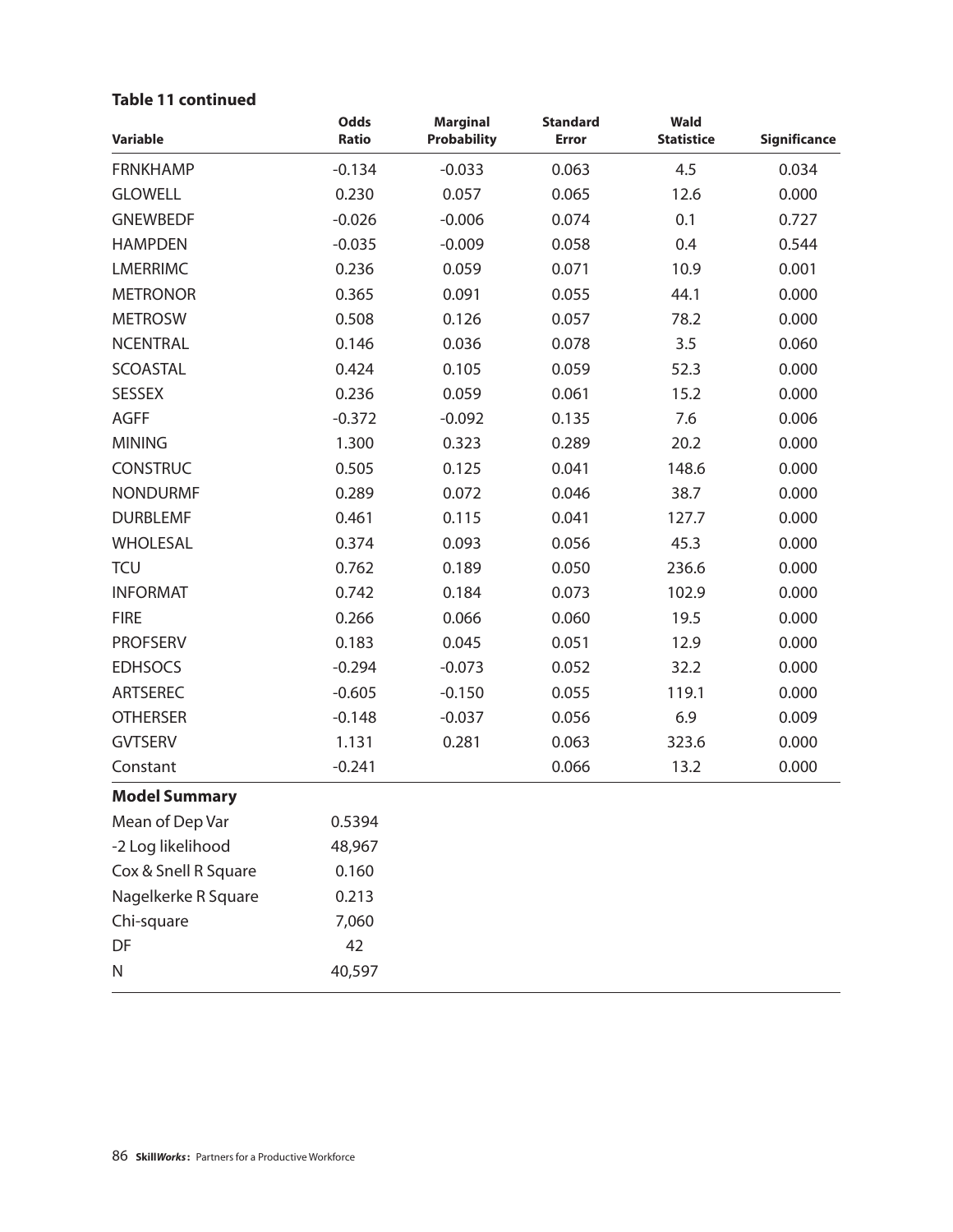| <b>Variable</b> | Odds<br>Ratio | <b>Marginal</b><br><b>Probability</b> | <b>Standard</b><br><b>Error</b> | Wald<br><b>Statistice</b> | Significance |
|-----------------|---------------|---------------------------------------|---------------------------------|---------------------------|--------------|
| <b>ASIAN</b>    | $-0.576$      | $-0.121$                              | 0.113                           | 26.1                      | 0.000        |
| <b>BLACK</b>    | $-0.417$      | $-0.087$                              | 0.067                           | 38.7                      | 0.000        |
| <b>HISPANIC</b> | $-0.477$      | $-0.100$                              | 0.089                           | 28.8                      | 0.000        |
| <b>MIXEDR</b>   | $-0.380$      | $-0.080$                              | 0.107                           | 12.7                      | 0.000        |
| <b>OTHERR</b>   | $-0.545$      | $-0.114$                              | 0.109                           | 24.9                      | 0.000        |
| <b>NATIVE</b>   | 0.262         | 0.055                                 | 0.052                           | 25.8                      | 0.000        |
| AGE20_34        | $-0.794$      | $-0.166$                              | 0.038                           | 439.7                     | 0.000        |
| AGE45_54        | 0.074         | 0.016                                 | 0.036                           | 4.3                       | 0.037        |
| AGE55_64        | $-0.029$      | $-0.006$                              | 0.044                           | 0.4                       | 0.513        |
| ED1_8YRS        | $-0.446$      | $-0.093$                              | 0.104                           | 18.5                      | 0.000        |
| ED_HSDO         | $-0.321$      | $-0.067$                              | 0.065                           | 24.1                      | 0.000        |
| EDCOL1_3        | 0.640         | 0.134                                 | 0.033                           | 375.7                     | 0.000        |
| ED ASSOC        | 1.042         | 0.218                                 | 0.040                           | 693.6                     | 0.000        |
| <b>BERKSHIR</b> | $-0.953$      | $-0.200$                              | 0.115                           | 68.3                      | 0.000        |
| <b>BRISTOL</b>  | $-0.573$      | $-0.120$                              | 0.079                           | 52.4                      | 0.000        |
| <b>BROKTON</b>  | $-0.188$      | $-0.039$                              | 0.080                           | 5.5                       | 0.020        |
| CAPECOD         | $-0.436$      | $-0.091$                              | 0.090                           | 23.7                      | 0.000        |
| <b>CENTRMA</b>  | $-0.450$      | $-0.094$                              | 0.072                           | 39.6                      | 0.000        |
| <b>FRNKHAMP</b> | $-0.840$      | $-0.176$                              | 0.086                           | 94.8                      | 0.000        |
| <b>GLOWELL</b>  | $-0.122$      | $-0.026$                              | 0.080                           | 2.3                       | 0.130        |
| <b>GNEWBEDF</b> | $-0.674$      | $-0.141$                              | 0.099                           | 46.3                      | 0.000        |
| <b>HAMPDEN</b>  | $-0.697$      | $-0.146$                              | 0.074                           | 88.1                      | 0.000        |
| <b>LMERRIMC</b> | $-0.247$      | $-0.052$                              | 0.087                           | $8.0\,$                   | 0.005        |
| <b>METRONOR</b> | 0.130         | 0.027                                 | 0.066                           | 3.9                       | 0.047        |
| <b>METROSW</b>  | 0.078         | 0.016                                 | 0.068                           | 1.3                       | 0.256        |
| <b>NCENTRAL</b> | $-0.590$      | $-0.124$                              | 0.104                           | 32.4                      | 0.000        |
| SCOASTAL        | $-0.055$      | $-0.012$                              | 0.070                           | 0.6                       | 0.428        |
| <b>SESSEX</b>   | $-0.103$      | $-0.022$                              | 0.073                           | 2.0                       | 0.157        |
| <b>AGFF</b>     | $-0.216$      | $-0.045$                              | 0.352                           | 0.4                       | 0.540        |
| <b>MINING</b>   | $-0.057$      | $-0.012$                              | 0.860                           | 0.0                       | 0.947        |
| <b>CONSTRUC</b> | 0.734         | 0.154                                 | 0.112                           | 43.3                      | 0.000        |
| <b>NONDURMF</b> | 0.261         | 0.055                                 | 0.076                           | 11.7                      | 0.001        |
| <b>DURBLEMF</b> | 0.618         | 0.129                                 | 0.062                           | 100.6                     | 0.000        |
| <b>WHOLESAL</b> | 0.284         | 0.060                                 | 0.092                           | 9.5                       | 0.002        |
| <b>TCU</b>      | 1.073         | 0.225                                 | 0.079                           | 183.9                     | 0.000        |
| <b>INFORMAT</b> | 1.186         | 0.248                                 | 0.084                           | 198.8                     | 0.000        |
| <b>FIRE</b>     | 0.652         | 0.137                                 | 0.057                           | 130.5                     | 0.000        |

**Table 12: Marginal Probabilities of 20-64 Years Old Full-Time,Year-Round Female Workers in Massachusetts With Associate's Degree or Less with an Ability to Earn an Income More than Two Times the Poverty Line, 1999** (Geography Variable Included)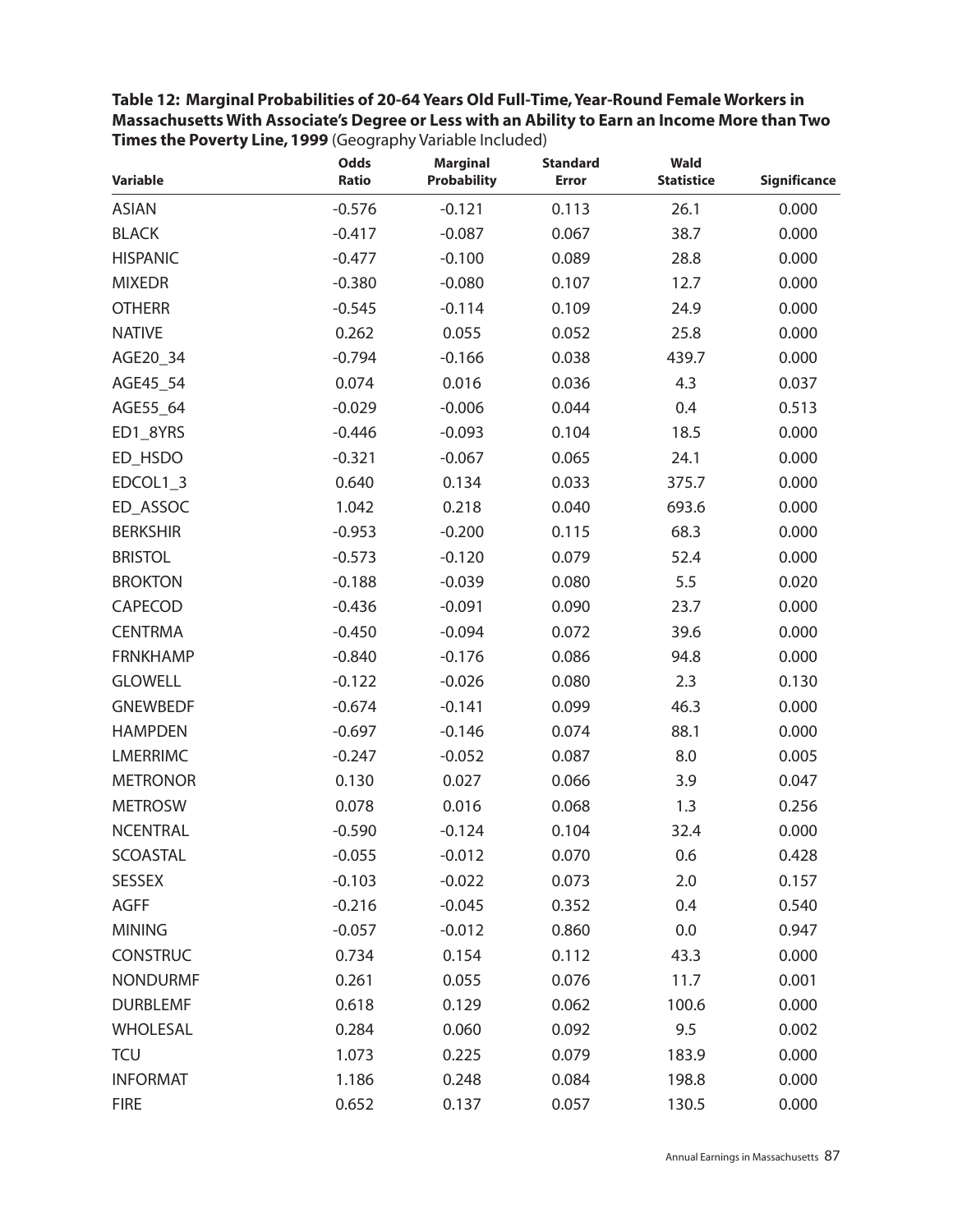## **Table 12 continued**

| Variable                   | <b>Odds</b><br>Ratio | <b>Marginal</b><br><b>Probability</b> | <b>Standard</b><br><b>Error</b> | Wald<br><b>Statistice</b> | <b>Significance</b> |
|----------------------------|----------------------|---------------------------------------|---------------------------------|---------------------------|---------------------|
| <b>PROFSERV</b>            | 0.604                | 0.127                                 | 0.062                           | 94.7                      | 0.000               |
| <b>EDHSOCS</b>             | 0.155                | 0.032                                 | 0.052                           | 9.0                       | 0.003               |
| <b>ARTSEREC</b>            | $-0.291$             | $-0.061$                              | 0.082                           | 12.7                      | 0.000               |
| <b>OTHERSER</b>            | $-0.219$             | $-0.046$                              | 0.088                           | 6.1                       | 0.013               |
| <b>GVTSERV</b>             | 0.811                | 0.170                                 | 0.075                           | 117.6                     | 0.000               |
| Constant                   | $-1.303$             |                                       | 0.087                           | 224.6                     | 0.000               |
| <b>Model Summary</b>       |                      |                                       |                                 |                           |                     |
| Mean of Dependent Variable | 0.2989               |                                       |                                 |                           |                     |
| -2 Log likelihood          | 31,062               |                                       |                                 |                           |                     |
| Cox & Snell R Square       | 0.124                |                                       |                                 |                           |                     |
| Nagelkerke R Square        | 0.176                |                                       |                                 |                           |                     |
| Chi-square                 | 3,770                |                                       |                                 |                           |                     |
| DF                         | 42                   |                                       |                                 |                           |                     |
| N                          | 28,554               |                                       |                                 |                           |                     |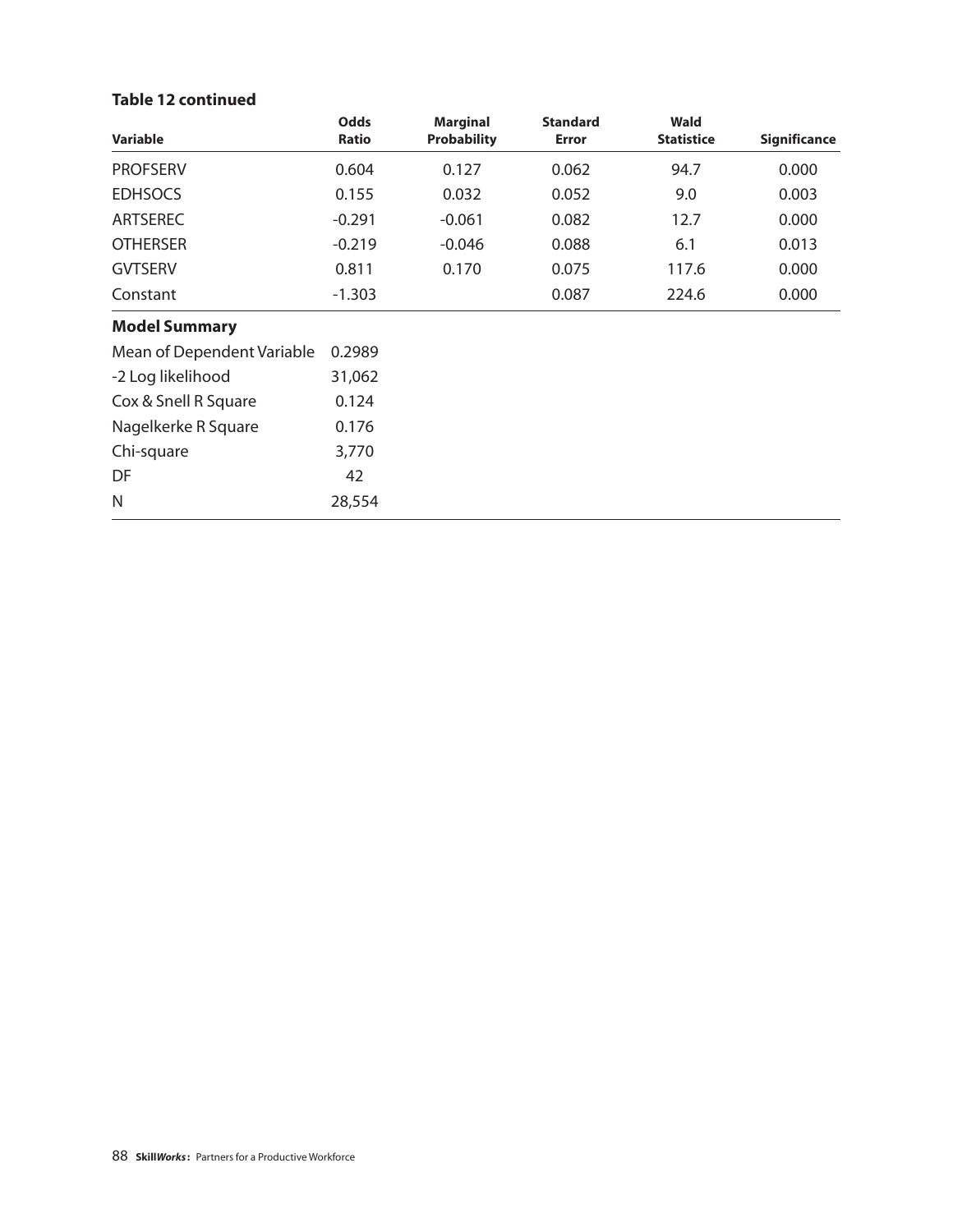# *Notes*

- <sup>1</sup> See:The Boston Funders Group, *Boston Workforce Development Initiative*,"Request for Proposals: Public Policy Advocacy", Boston, 2003.
- $2$ The Request for Proposals used several different labels in describing its income goals, sometimes referring to "poverty", low incomes", and "family supporting incomes".The income levels associated with those three adequacy standards vary quite considerably across different types of families and geographic areas of the state. See:Andrew Sum, Neeta Fogg, Ishwar Khatiwada, et. al.,*A New Look at Income Inadequacy Challenges in Massachusetts,* Report Prepared by the Center for Labor Market Studies, Northeastern University, Boston, Prepared for the Workforce Solutions Group, Boston Workforce Development Initiative, Boston, August 2004.
- $3$  The definition of "low income" is that of two times the official poverty line. This definition has been used by a number of poverty/welfare reform researchers in the U.S. See: (i) Gregory Acs, Katherine Ross Phillips, and Daniel McKenzie, *Playing by the Rules but Losing the Game: America's Working Poor*, Urban Institute,Washington, D.C., May 2000; (ii) Jennifer Miller, Lisa Grossman, et. al.,*Building Bridges to Self-Sufficiency: Improving Services for Low Income Working Families,*Manpower Demonstration Research Corporation, New York City, 2004.
- $4$ These findings are based upon a multivariate statistical analysis (using logit regression models) of the probability of individual workers achieving the given earnings threshold.
- $5$  The U.S. Bureau of Labor Statistics also estimates CPI-U price indices for the four major geographic regions, including the Northeast, but the Northeast region's price index will be dominated by price changes in New York, New Jersey, and Pennsylvania.
- $6$ The CPI-U index for Greater Boston and the U.S. cannot be used to estimate the comparative cost-of-living for residents in Greater Boston.The Boston CPI-U only measures price changes over time for goods and services purchased by residents of the area.They do not represent differences in price levels between Boston and the U.S. at a given point in time. For a discussion of regional and state cost-of-living differences, See:Andrew Sum, Anwiti Bahuguna, Neeta Fogg, et al. *The Road Ahead: Emerging Threats to Workers, Families, and the Massachusetts Economy*, Massachusetts Institute for A New Commonwealth, Boston, 1998.
- $^7$  The U.S. Bureau of Labor Statistics has recently experimented with a new consumer price index known as the CPI-URS index, which is based on changes in methodologies for measuring price changes adopted by the Bureau of Labor Statistics in the late 1990s.This price index produces a change in prices slightly lower than that of the CPI-U over the 1989-99 period.
- $8$  For further details on the growth of median real family incomes in the 1980s and 1990s, See: Andrew Sum, Ishwar Khatiwada, and Mykhaylo Trubs'kyy, with Sheila Palma, *Family Income Developments in Massachusetts During the 1990s: Mediocre Growth for the Average Family Amidst Sharply Rising Income Inequality*, Report Prepared for the Workforce Solutions Group, Boston Workforce Development Initiative, Boston, 2004.
- $9$  For example, in 1989, the median annual earnings of employed women with a bachelor's degree was 42% higher than that of high school graduates, but by 1999 the difference had widened to 56%.The median earnings of employed Bachelor degree recipients in the latter year were nearly twice as high as those of female high school dropouts.
- $^{10}$  During the 1990s, women in Massachusetts accounted for 97% of labor force growth and more than 90% of employment growth. For a review of labor force growth by gender in Massachusetts and New England during the 1990s, See:Andrew Sum, Ishwar Khatiwada, Nathan Pond with Jacqui Motroni and Sheila Palma, *The Absent Male Worker and the Limited Growth in New England's Labor Force in the 1990s: Implications for Future Educational*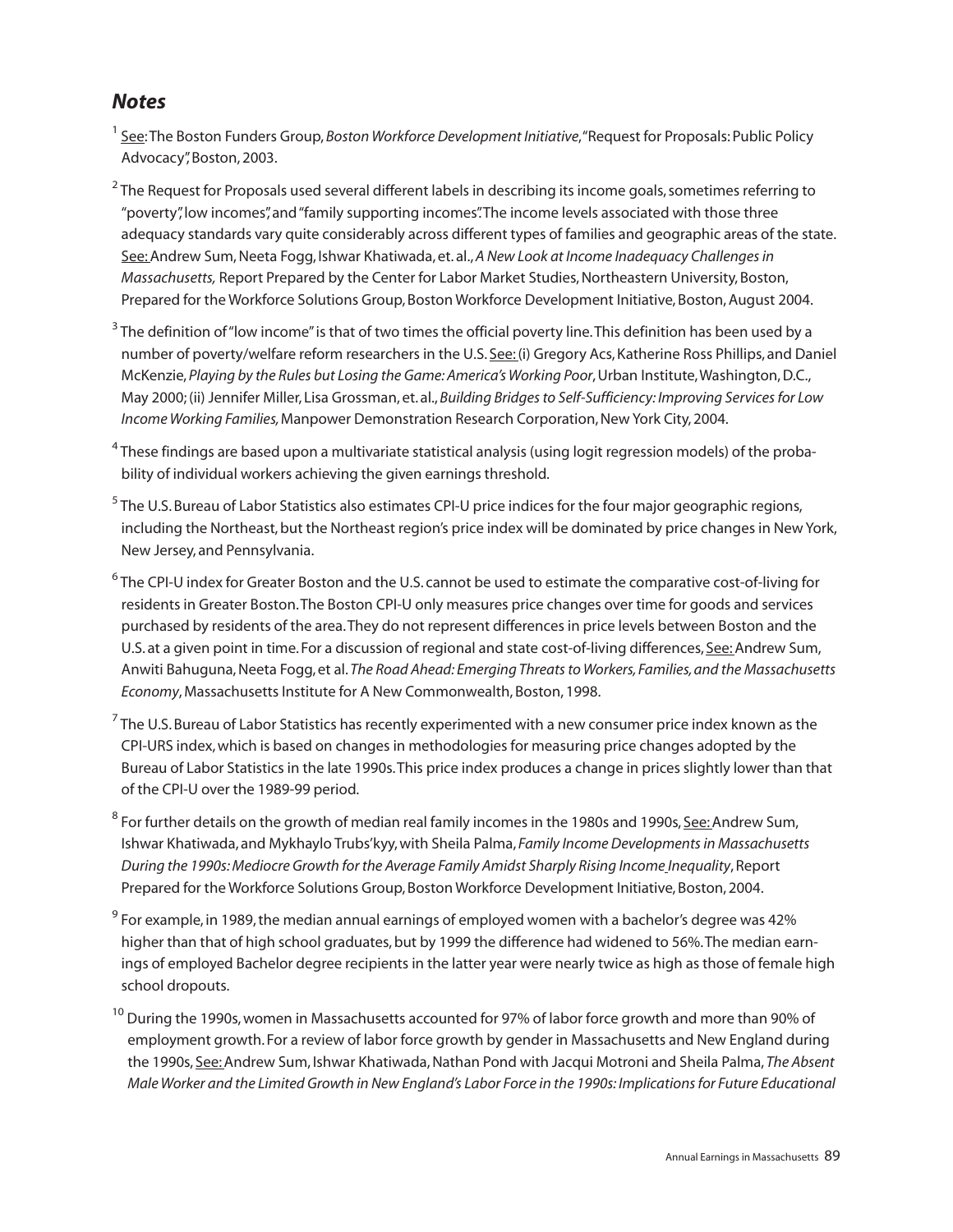*and Workforce Development Policy*, Report Prepared for the New England Regional Office, U.S. Department of Labor, Employment and Training Administration, Boston, July 2002.

- <sup>11</sup> The 2000 Census was the first to allow respondents to select more than one race to describe themselves. Such "mixed race"categories were not available from the 1990 Census. Due to smaller sample cases, we have excluded persons of mixed race and American Indian/Alaskan Natives from the analysis of earnings data in this paper.
- <sup>12</sup> Hispanics can be members of any race. We have excluded them from the count of all other race groups.
- <sup>13</sup> See:Andrew Sum, Ishwar Khatiwada, Johan Uvin, et. al, *The Labor Market Experiences of Immigrants and Their Human Capital Traits*, Massachusetts Institute for A New Commonwealth, Boston, 2004, forthcoming.
- <sup>14</sup> Asian, male high school dropouts saw their median earnings rise by 9 percent over the decade. Every other group of high school dropouts and all groups of high school graduates experienced a decline in their median earnings.
- <sup>15</sup> The rising share of women in each of these educational groups during the 1990s also modestly lowered the median earnings for the combined group of men and women in 1999, given the lower averages earnings of women.
- <sup>16</sup> For an overview of the changing demography of the Massachusetts labor force in the 1990s, See: (i) Andrew Sum, Paul Harrington, Neeta Fogg, et. al., *The State of the American Dream in Massachusetts, 2002*,"Chapter Two"; (ii) Andrew Sum, Ishwar Khatiwada, and Mykhaylo Trubs'kyy, *The Contributions of Immigration to Population and* Labor Force Growth in the Commonwealth from 1990 - 2003, Paper prepared for the Commonwealth Corporation, Boston, 2004.
- <sup>17</sup> Each of the employed groups of native born women had earnings gains below those of all native born women. This is due to the educational upgrading of the female native born employed. More female workers at the end of the 1990s were in the higher educational groups, which have higher median annual earnings.This development boost the overall average rate of growth by more than the median annual earnings growth rate for female workers in each educational attainment subgroup.
- <sup>18</sup> See: (i) Lawrence F. Katz and Richard Freeman, "Wage Inequality in the U.S. and Other Advanced Industrial Countries,"in *Working under Different Rules* (Editor: Richard Freeman), Russell Sage Foundation, New York, 1996; (ii) Garth Mangum, Stephen Mangum and Andrew Sum,*A Fourth Chance for the Second Chance Employment and Training System,* Sar Levitan Center for Social Policy Studies, Johns Hopkins University, Baltimore, 1998; (iii) Paul Ryscavage, *Income Inequality in America: An Analysis of Trends,* ME Sharpe, Armonk, New York, 1999; (iv) Andrew Sum, Mykhaylo Trubs'kyy and Sheila Palma, *The Rising Tide of Wage Inequality in New England*; *Implications for Workforce Development Policy*, paper prepared for the New England Regional Office of the U.S. Department of Labor, Employment and Training Administration, Boston, 2003.
- <sup>19</sup> There also was a substantial rise in earnings inequality over the 1990's among employed men with a Master's or higher degree.
- <sup>20</sup> For earlier reviews of geographic variations in labor market, incomes, and earnings outcomes across the state in the 1980s and the 1990s, See:(i) Andrew Sum, Anwiti Bahuguna, Neeta Fogg, et. al*.,The Road Ahead: Emerging Threats to Workers, Families, and the Massachusetts Economy*,Massachusetts Institute for A New Commonwealth and the Teresa and H. John Heinz Foundation, Boston, 1998; (ii) Andrew Sum, Paul Harrington, Neeta Fogg, et. al*.,The State of the American Dream in Massachusetts,2002*,The Massachusetts Institute for A New Commonwealth, Boston, 2002.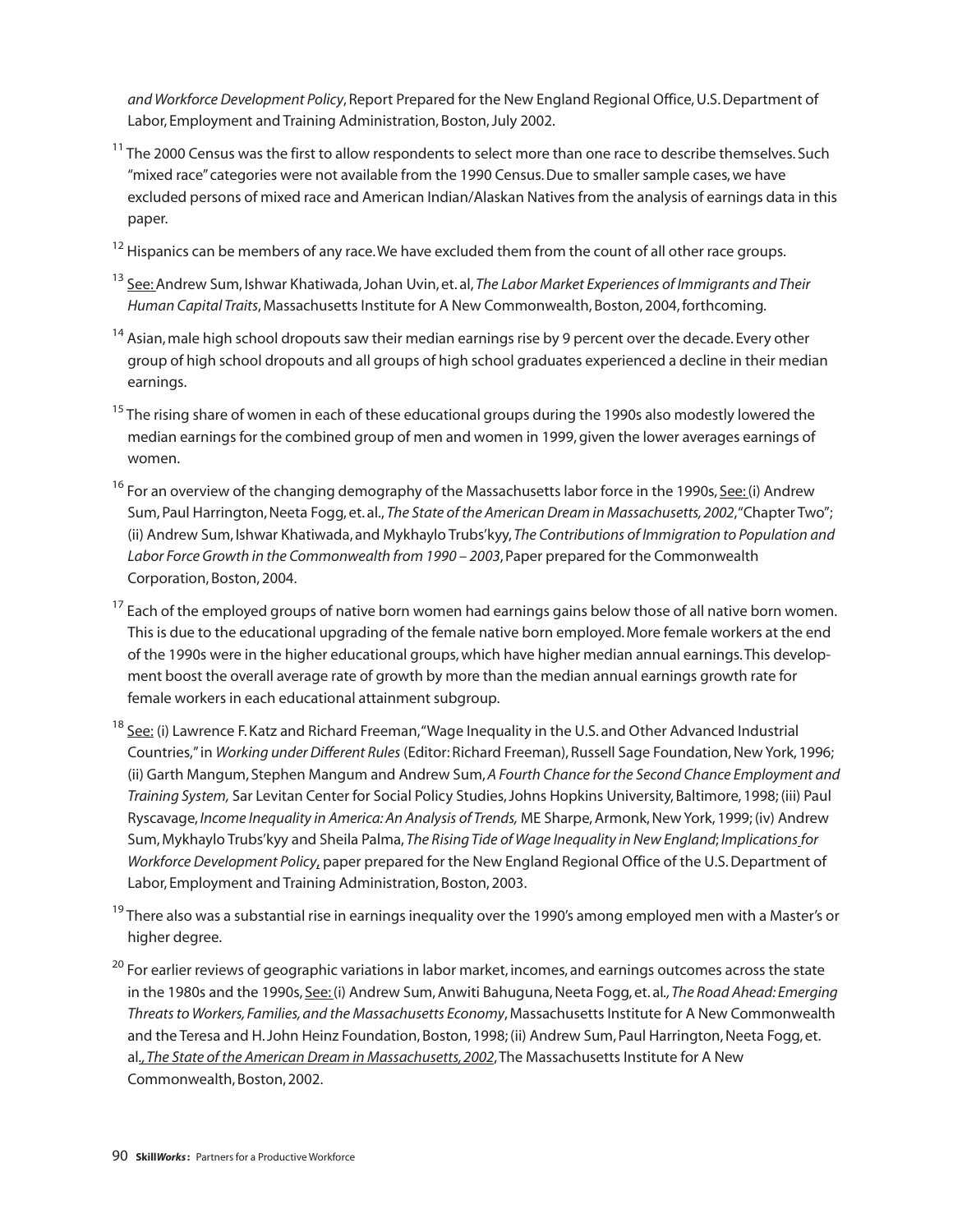- $^{21}$  These job growth estimates are based on the state ES-202 data base on private sector wage and salary jobs covered by the provisions of the state and federal unemployment insurance laws.These jobs counts are universe counts based on earnings and employment reports submitted by private sector employers to the Massachusetts Department of Employment and Training on a quarterly basis.
- <sup>22</sup> See:Andrew Sum, Paul Harrington, Neeta Fogg, et. al., *The State of the American Dream in Massachusetts, 2002*, The Massachusetts Institute for A New Commonwealth, Boston, 2002.
- <sup>23</sup> See:Andrew Sum, Ishwar Khatiwada, Sheila Palma, and Paulo Tobar,*Changes in the Economic Well Being of Families in Substate Areas of Massachusetts: Implications for the Targetting of Economic Development and Workforce Development Programs*, Report Prepared for The Workforce Solutions Group, Boston, June 2004.
- <sup>24</sup> The mean annual earnings of year-round, full-time male workers in Suffolk County during 1999 was \$47,645 versus a median earnings level of only \$35,000, a relative gap of 36%. Gaps of closer to 40% between mean and median earnings prevailed in Essex and Middlesex Counties while Hampshire county had only a 7% gap.
- <sup>25</sup> For a review of geographic variations in poverty, low income, and FESS budget deficit problems across the state, See:Andrew Sum, Neeta Fogg, Ishwar Khatiwada, Susan Perron, et. al.,*A New Look at Income Inadequacy Challenges in Massachusetts…..*
- <sup>26</sup> In this table, we do no separately report the annual earnings of workers in the state's mining industries. There were only 1,344 full-time, year round workers in these industries in 1999, accounting for less than .1% of all such workers across the state.
- <sup>27</sup> Findings of multivariate statistical analyses of the 1999 earnings of workers reveal that large industry pay premiums remain even after controlling for key demographic and human capital characteristics of workers and their geographic locations across the state.
- <sup>28</sup> Construction employment held up well in the state until 2000, but has since began to decline in part as a result of the end of public works projects including the Big Dig.
- <sup>29</sup> The poverty line for a four person family varies with the age composition of family members, especially the number of children under 18.The average weighted poverty threshold for a four person family in 1999 was \$34,058. See:U.S. Census Bureau, *Poverty in the United States: 1999*,Washington, D.C., 2000.
- <sup>30</sup> For a more detailed review of the Family Economic Self Sufficiency Standards in Massachusetts during 1999 and their variations across substate areas, See:Jean Bacon, Laura Henze Russell and Diana Pearce, *The Self-Sufficiency Standard: Where Massachusetts Families Stand,* Women's Educational and Industrial Union, United Way of Massachusetts Bay, Boston, 2000.
- <sup>31</sup> The counties of Dukes and Nantucket were combined with Barnstable County in developing estimates of FESS family budgets at the county level. See:Andrew Sum, Neeta Fogg, Ishwar Khatiwada, et. al.,*A New Look at Income Inequality Challenges in Massachusetts…*, especially "Appendix B".
- <sup>32</sup> The low income threshold for 1989 is based on two times the average weighted poverty threshold for families containing four persons.
- <sup>33</sup> The improvements in the share of men with annual earnings above the low income threshold during the 1980s varied considerably across educational attainment subgroups, with the bulk of the gains taking place among men with at least a few years of post-secondary schooling.
- <sup>34</sup> The size of the improvements in the earnings adequacy rates of workers with bachelor and master degrees were well below that for the combined group of workers.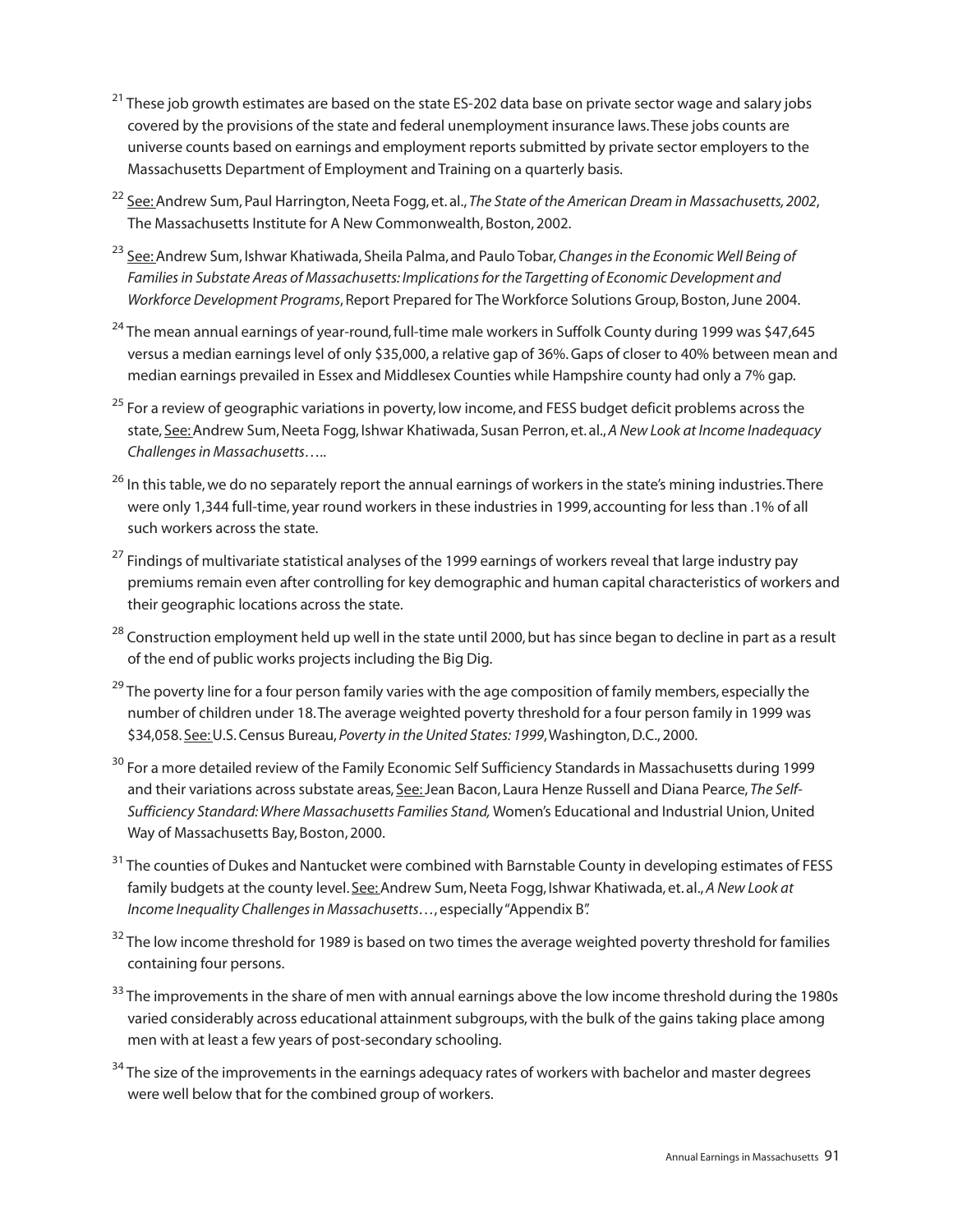- <sup>35</sup> See:Barbara Ehrenreich,*Nickel and Dined: On (Not) Getting By in America*, Henry Holt and Company, New York, 2001.
- <sup>36</sup> Again, these findings hold true for men more so than for women. Many single mothers have limited education that limits their earnings potential.
- <sup>37</sup> In married couple families, the family householder can be either the husband or the wife. In a substantial majority (80%+) of the cases, the husband is classified as the householder; however, the likelihood that the wife is classified as the householder rises with her educational attainment.
- <sup>38</sup> Married men also tend to work more hours during the year than their unmarried counterparts. These higher hours of labor supply also boost their annual earnings.
- <sup>39</sup> Again, the heads of these married couple families include both husbands and wives. "Unmarried" refers to those family heads who are single (never married), separated, divorced, or widowed.
- <sup>40</sup> These estimates are seasonally adjusted and are based on the monthly Current Employment Statistics program of the Massachusetts Department of Employment and Training. See: www.DETMA.org for the monthly estimates of nonfarm wage and salary employment.
- <sup>41</sup> An analysis of the mean inflation-adjusted weekly earnings of Massachusetts wage and salary workers from 2000 to 2003 revealed a decline of nearly 6 percent in real weekly earnings over the past three years.
- <sup>42</sup> Recent efforts by the Commonwealth Corporation have began to fill the void. See: The Center for the Study of Urban Poverty at UCLA, *The Effectiveness of Employment and Training Programs in Raising the Earnings Trajectories of Low Income Adults: Findings for Massachusetts JTPA Title II Programs*, Prepared for the Commonwealth Corporation, Boston, 2003.